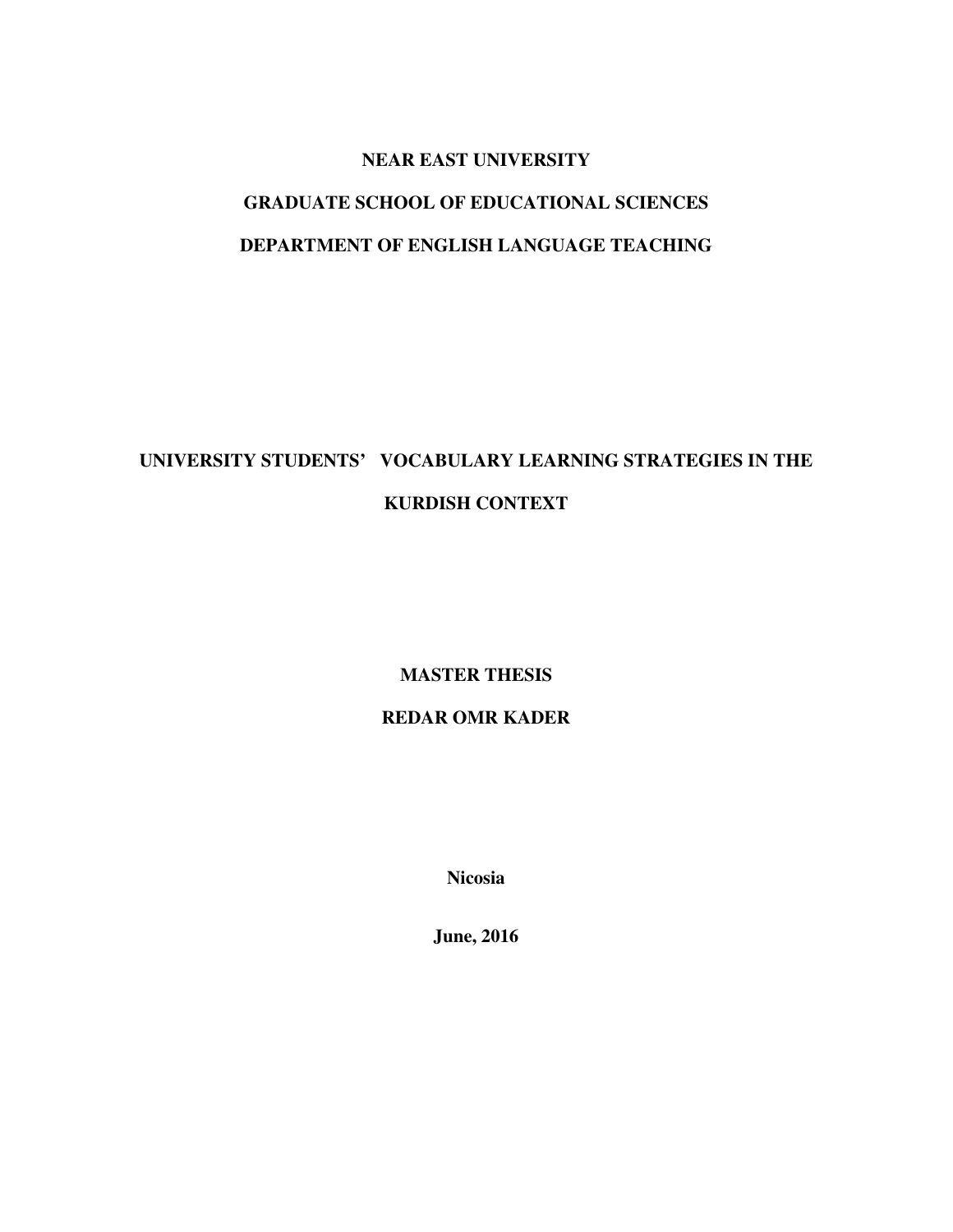### **Approval of the Graduate School of Educational Sciences**

 **Prof. Dr. Orhan Çiftçi** 

**Director**

I certify that this thesis satisfies all the requirements as a thesis for the degree of Master of Arts.

 **Assoc. Prof. Dr. Mustafa Kurt** 

**Head of Department**

This is to certify that we have read this thesis submitted by REDAR OMR KADER titled "UNIVERSITY STUDENTS' VOCABULARY LEARNING STRATEGIES IN THE KURDISH CONTEXT" and that in our opinion it is fully adequate, in scope and quality, as a thesis for the degree of Master of Arts.

 **Asst. Prof. Dr. Nurdan Atamturk** 

 **Supervisor** 

 **Examining Committee Members** 

**Asst. Prof. Dr. Doina Popescu** 

**Asst. Prof. Dr. Hanife Bensen** 

**Asst. Prof. Dr. Nurdan Atamturk**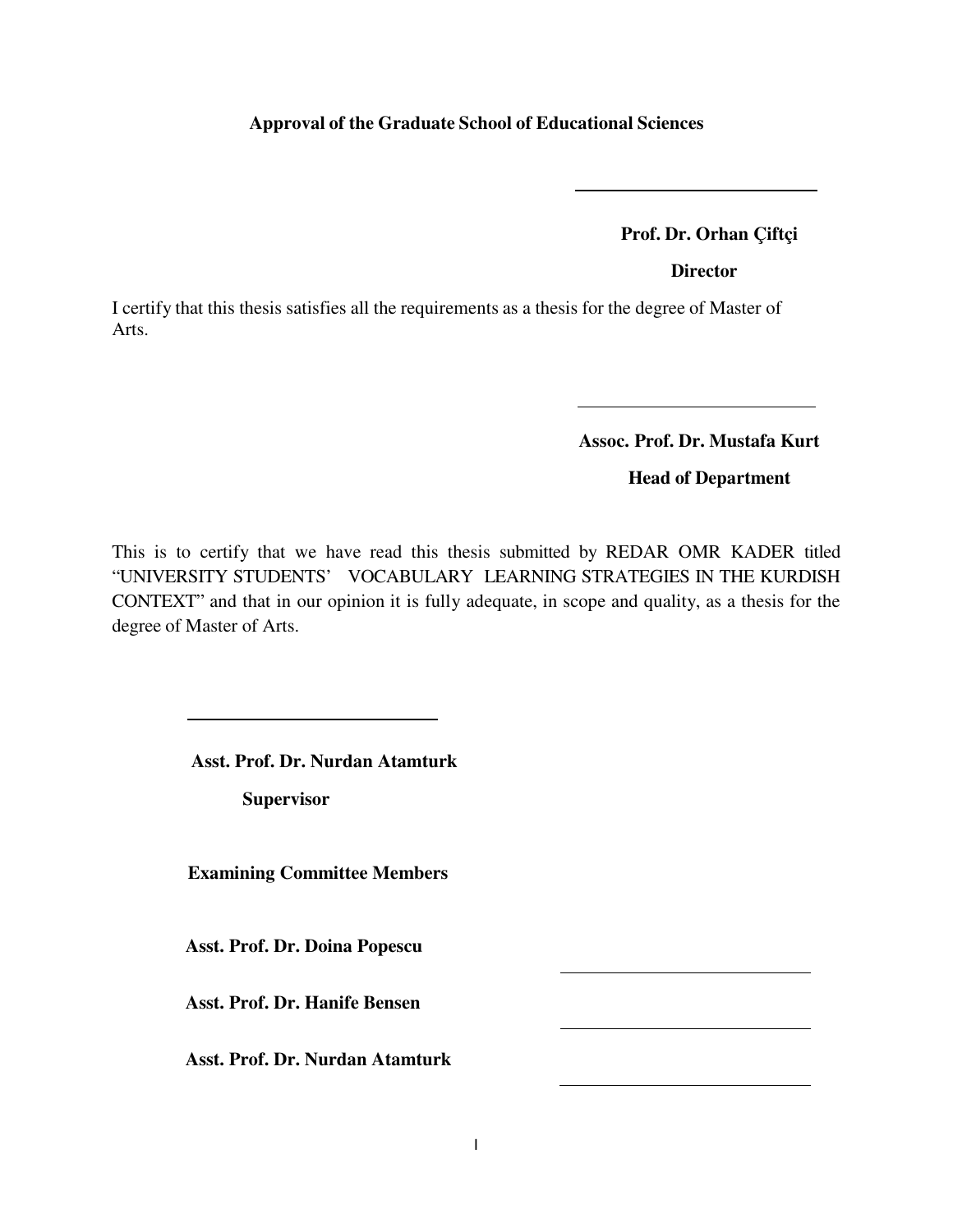## **DECLARATION**

I hereby declare that all information in this document has been obtained and presented in accordance with academic rules and ethical conduct. I also declare that, as required by these rules and conduct, I have fully cited and referenced all materials and results that are not original to this study.

**Name, Middle name, Last name: Redar Omr Kader** 

**Signature: …………………….**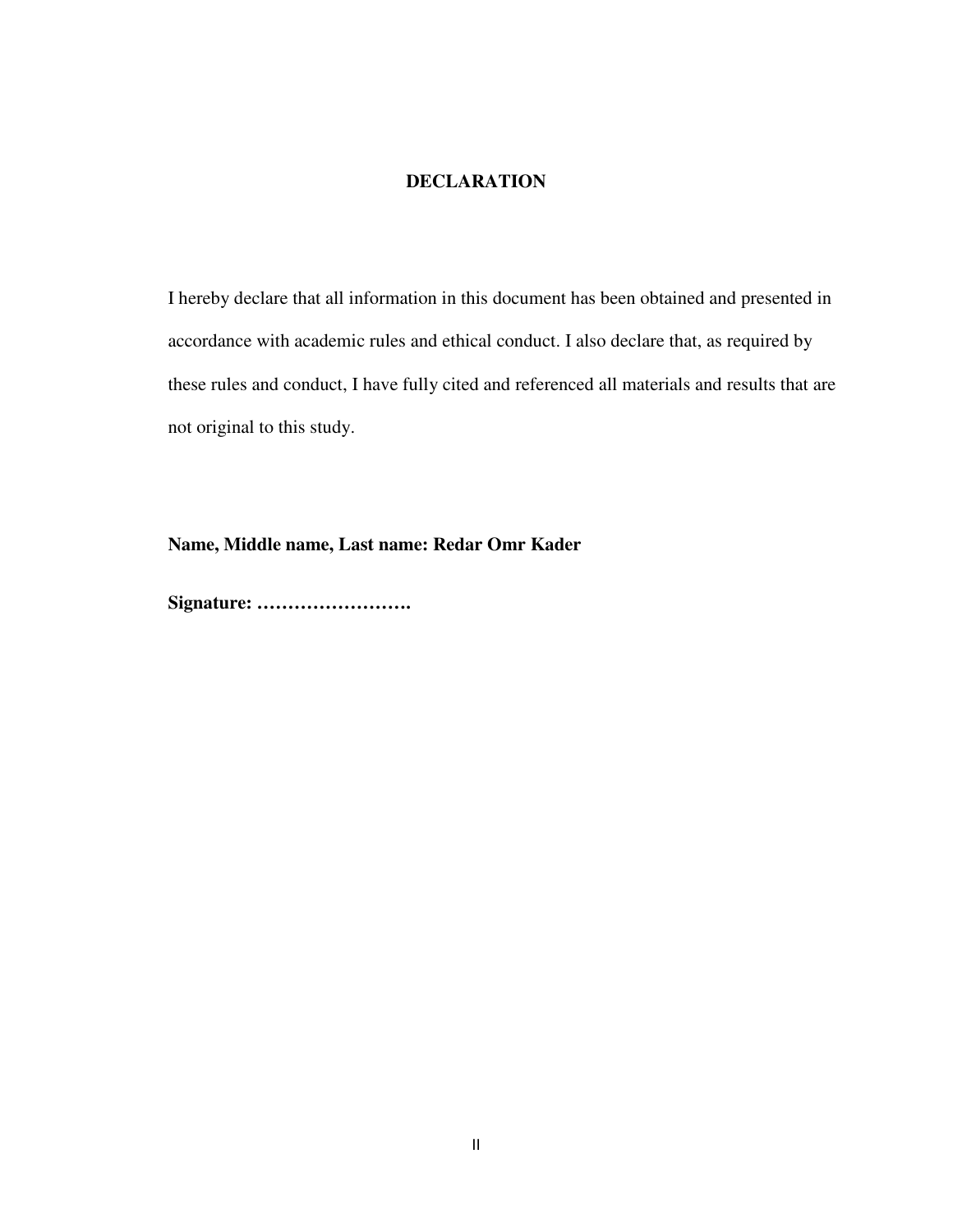#### **ACKNOWLEDGMENTS**

I would like to express my gratitude to my supervisor Asst. Prof. Dr. Nurdan Atamtürk for her kind advice and clear guidance throughout the process of writing this thesis. Whenever I was in tension and pressure, she was the one who always lowered down my level of anxiety. Furthermore, she motivated and encouraged me throughout the process of this study.

Moreover, thanks to all my instructors and lecturers of the Near East University ELT department who have shared their experience and knowledge. When I started this MA program, I was like blindfolded and I did not have much knowledge about teaching the English language. Finally, I would also like to thank the students of the English Language Department at Salahaddin University for their participation in this study. Without them, I would not have been able to complete this thesis.

I would also like to acknowledge my parents and my brothers (Didar, Sardar, Dldar, Dlzar, Salar and Dara) and my sister (Diman). I would like to dedicate this study to my wife (Shnrwe) and to my two lovely daughters (Nawsha and Nya).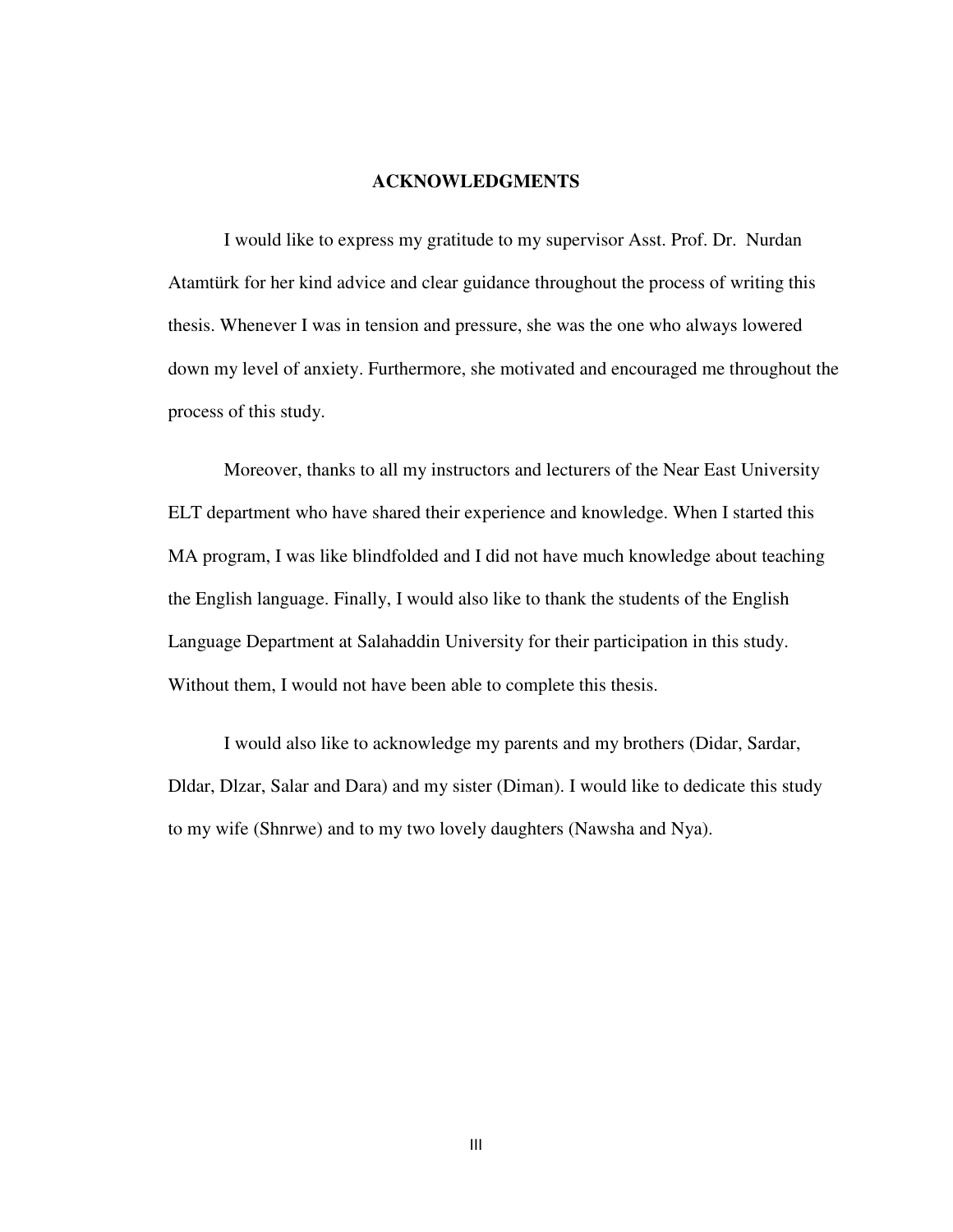#### **ABSTRACT**

# **UNIVERSITY STUDENTS' VOCABULARY LEARNING STRATEGIES IN THE KURDISH CONTEXT**

**Kader, Omr Redar** 

**MA Program in English Language Teaching** 

**Supervisor: Asst. Prof. Dr. Nurdan Atamtürk** 

#### **June, 2016, 119 pages**

The purpose of this study was to reveal the vocabulary learning strategies which were employed by students at the college of languages English department at the Salahaddin University. This study further aimed to compare the vocabulary learning strategies employed among the first, second, third and fourth-grade students. A quantitative method was used to collect the data from the participants. A questionnaire consisting of 40 items of vocabulary learning strategies was distributed to a total of 221 students studying at the Salahaddin University in the north of Iraq. The results showed that in general students gradually integrate more vocabulary learning strategies as they pass into the next grade. Fourth-grade students were found to employ vocabulary learning strategies more frequently than all the other grades in 27 items, which revealed that vocabulary learning strategies were positively applied by them. Hence, the first grade students were mostly seen as the least users of vocabulary learning strategies.

Key Words: Vocabulary Learning Strategies, Grade, Undergraduate Students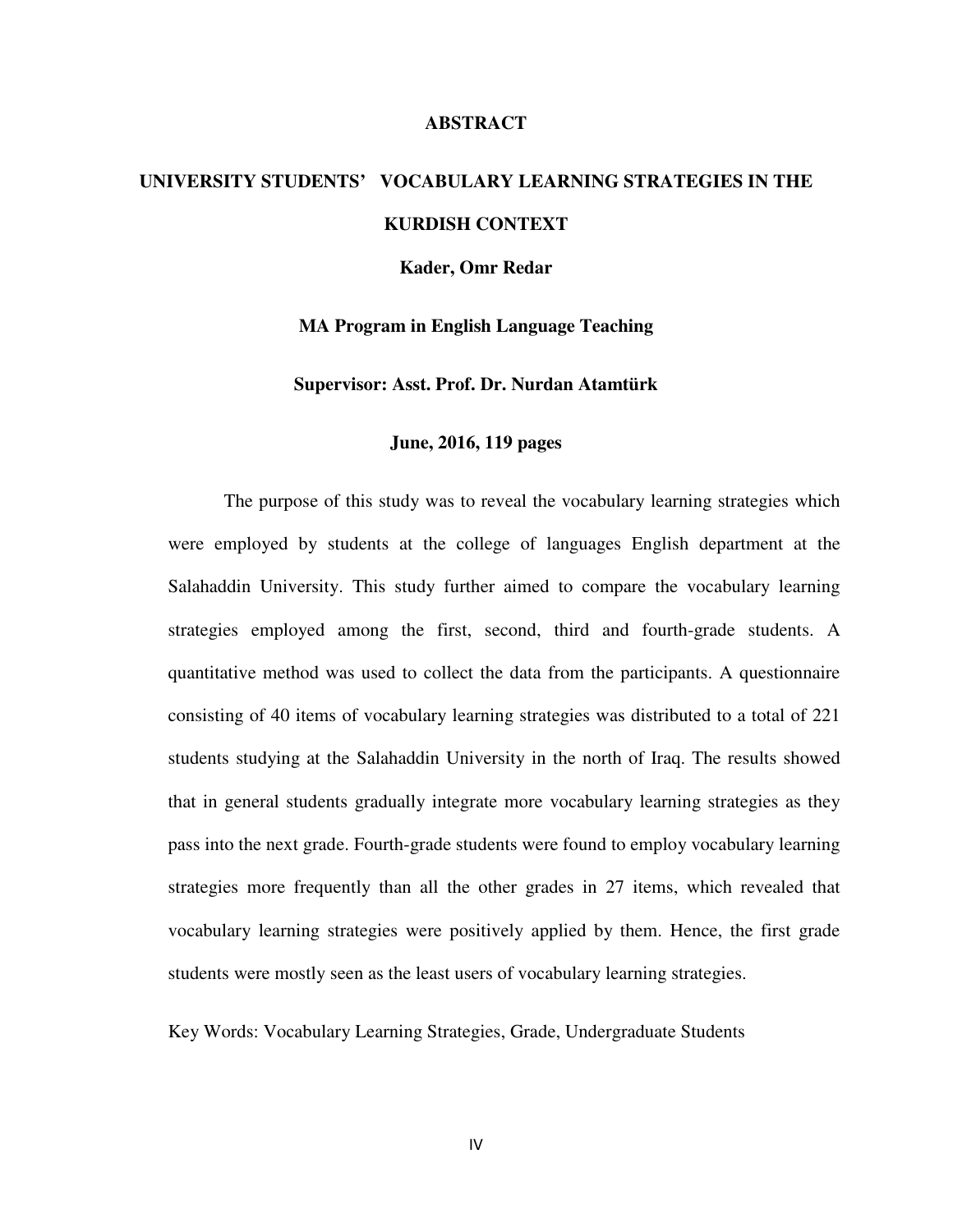# **ÖZET KÜRT BÖLGESİNDEKİ ÜNİVERSİTE ÖĞRENCİLERİN KELİME ÖĞRENME**

**STRATEJİLERİ**

**Kader, Omr Redar** 

**İngilizce Öğretimi Yükseklisans programı** 

**Danışman: Yrd. Doç. Dr. Nurdan Atamtürk** 

**Haziran, 2016, 119 sayfa** 

Bu çalışmanın amacı, Sallahadin üniversitesinde, ingilizce bölümünedeki dil kolejinde olan öğrencilerin kullandıkları kelime öğrenme stratejilerini ortaya çıkartmaktı. Buna ek olarak, bu çalışma birinci, ikinci, üçüncü ve dördüncü sınıflarda okuyan öğrencilerin kullandıkları kelime öğrenme stratejilerini karşılamayı hedeflemektedir. Öğrencilerden verileri toplamak için nicel bir metod uygulanmıştır. 40 maddelik kelime öğrenme stratejisi içeren bir anket, Kuzey İrak'daki Salahaddin üniversitesinde okuyan 221 öğrenciye dağıtıldı. Genel olarak sonuçlar, öğrencilerin bir üst sınıfa geçtikleri zaman daha fazla kelime öğrenme stratejileri kullandıkları ortaya çıkmıştır. Dördüncü sınıfta okuyan öğrencilerin, anketin 27 maddesinde daha sık kelime öğrenme stratejileri diğer sınıflara göre kullandıkları ortaya çıkmıştır. Bunun sonucu olarak, kelime öğrenme stratejilerin olumlu bir şekilde uygulandığı ortaya çıkmıştır. Ayrıca, birinci sınıfta okuyan öğrencilerin en az kelime öğrenme stratejisi kullanayanlar arasındaydı.

Anahtar Kelimeler: Kelime öğrenme stratejisi, sınıf, lisans öğrencileri.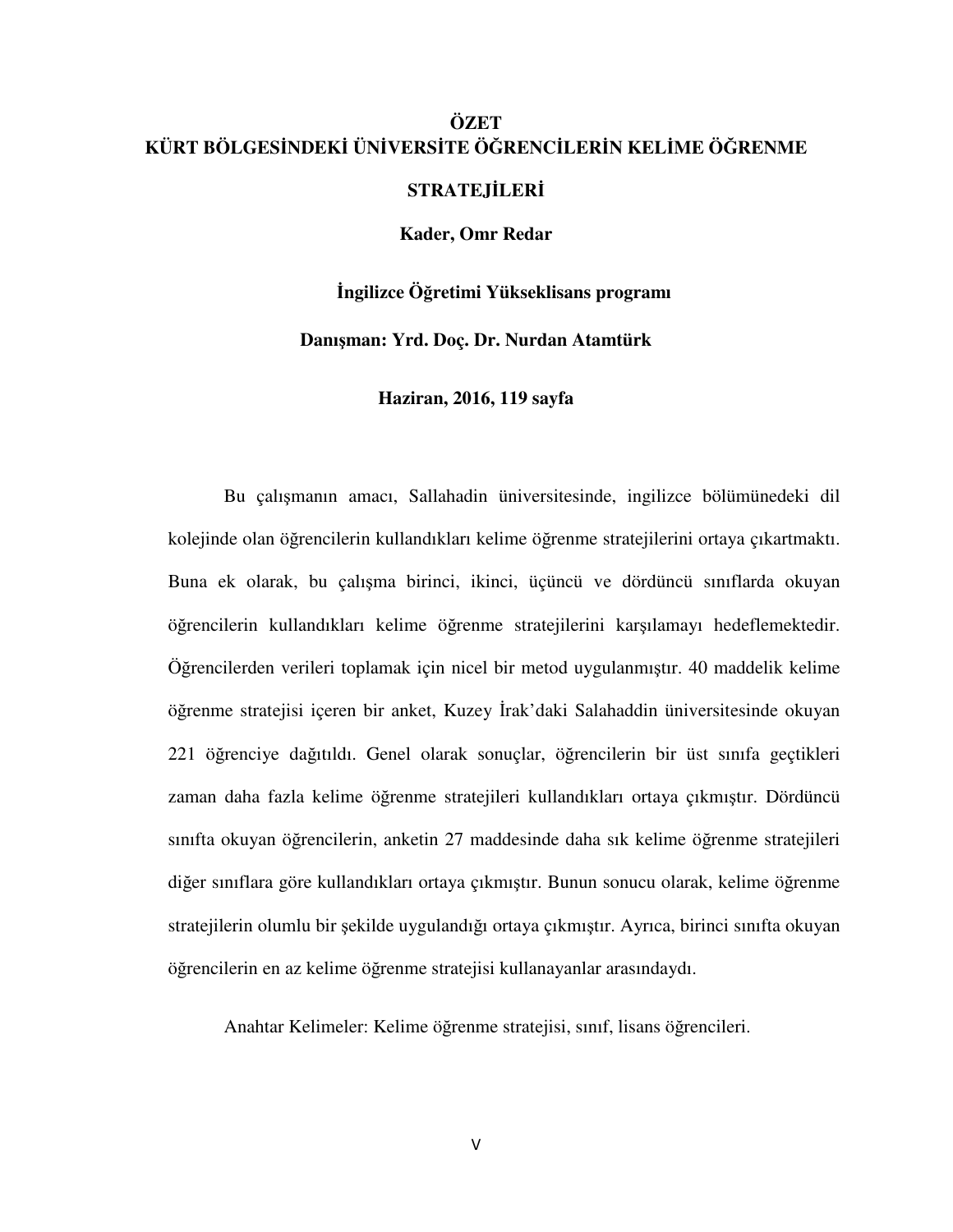|  | <b>TABLE OF CONTENTS</b> |
|--|--------------------------|
|--|--------------------------|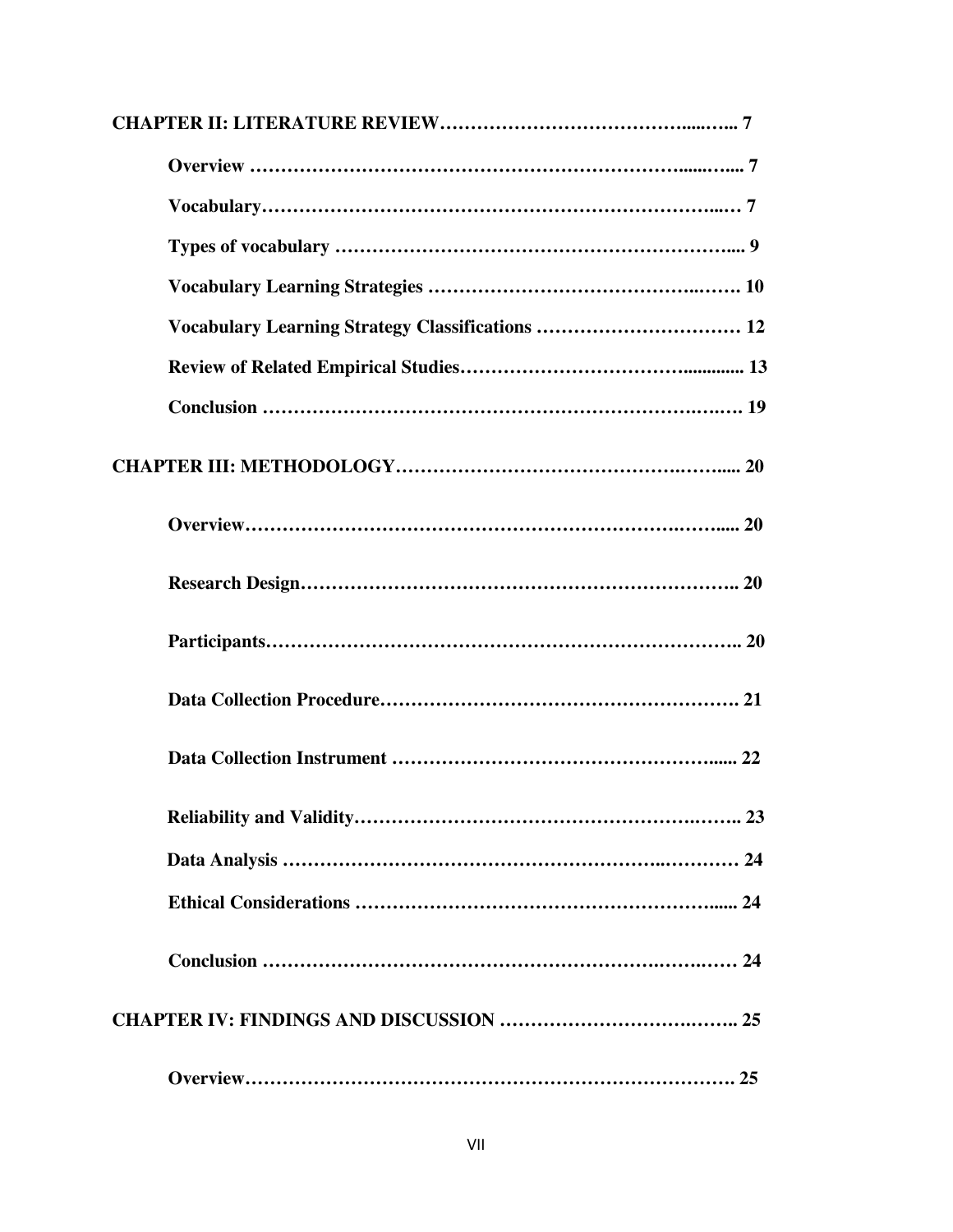| Differences between Groups in terms of Grade  47    |
|-----------------------------------------------------|
|                                                     |
| <b>CHAPTER V: CONCLUSION AND RECOMMENDATIONS 76</b> |
|                                                     |
|                                                     |
|                                                     |
|                                                     |
|                                                     |
|                                                     |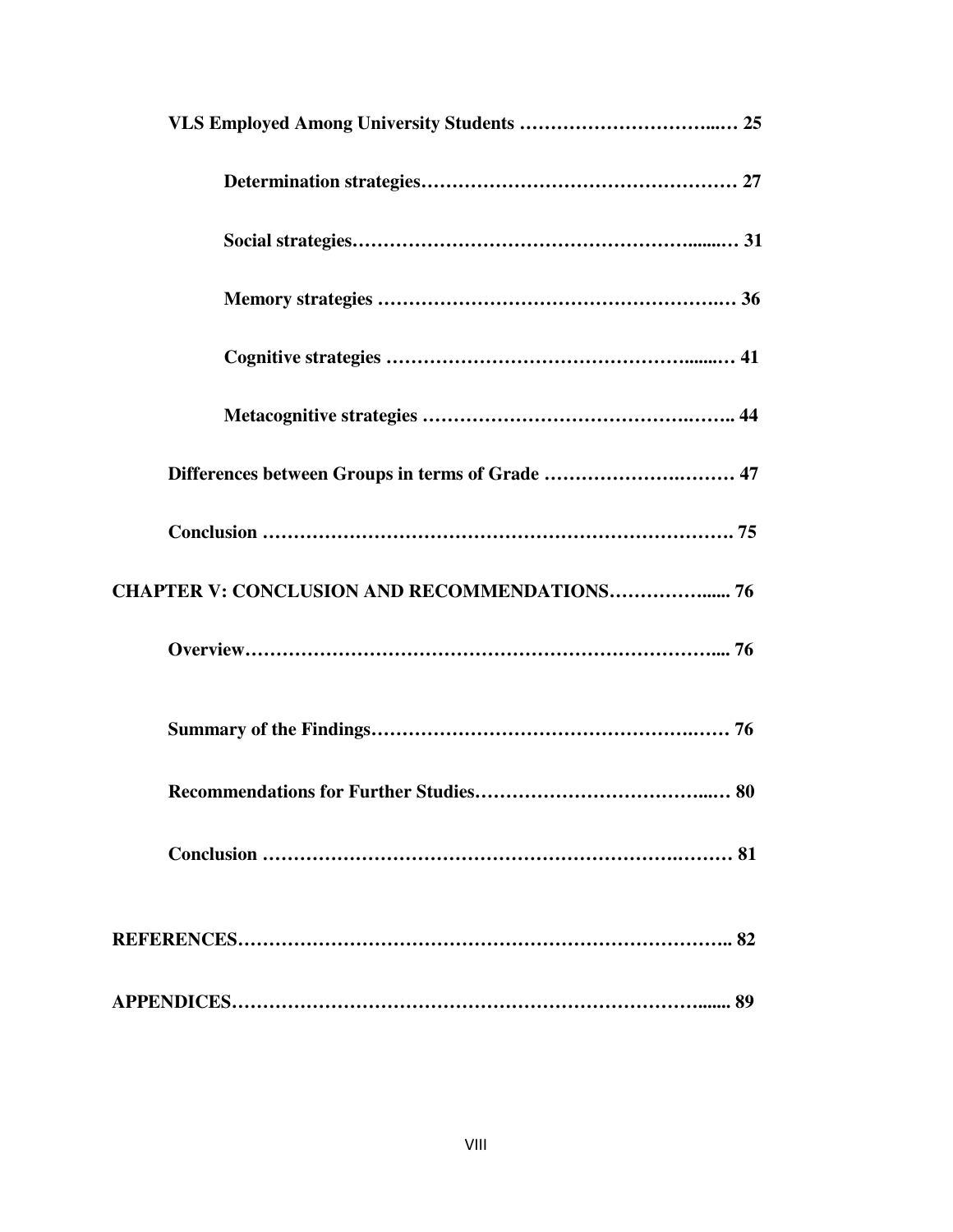# **LIST OF APPENDICES**

**Appendix E. Mean Scores of Each Statement according to Grades………….... 98**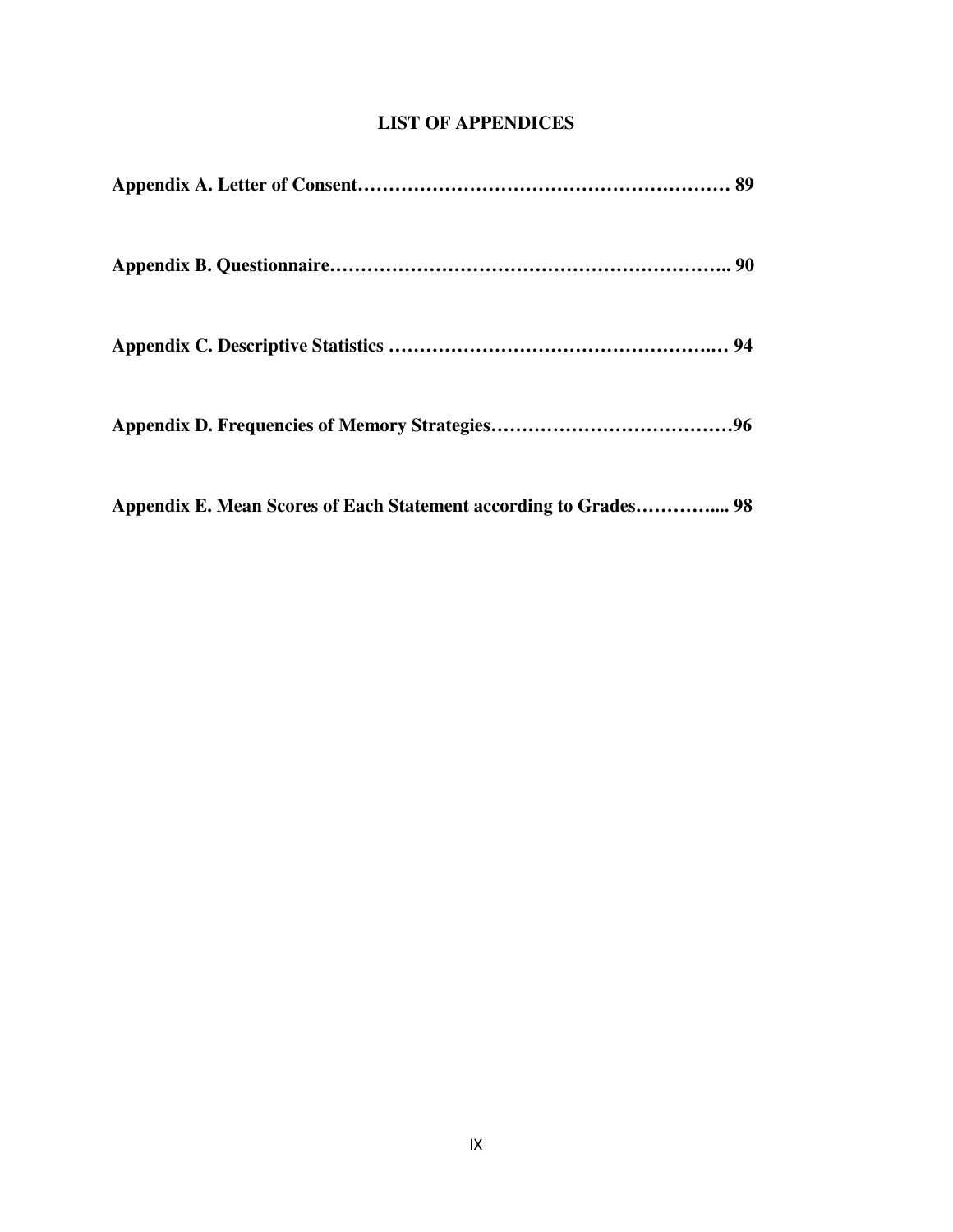# **LIST OF FIGURES**

**Figure 1.** Vocabulary Learning Strategy Classification by Schmitt (1997)……….. 12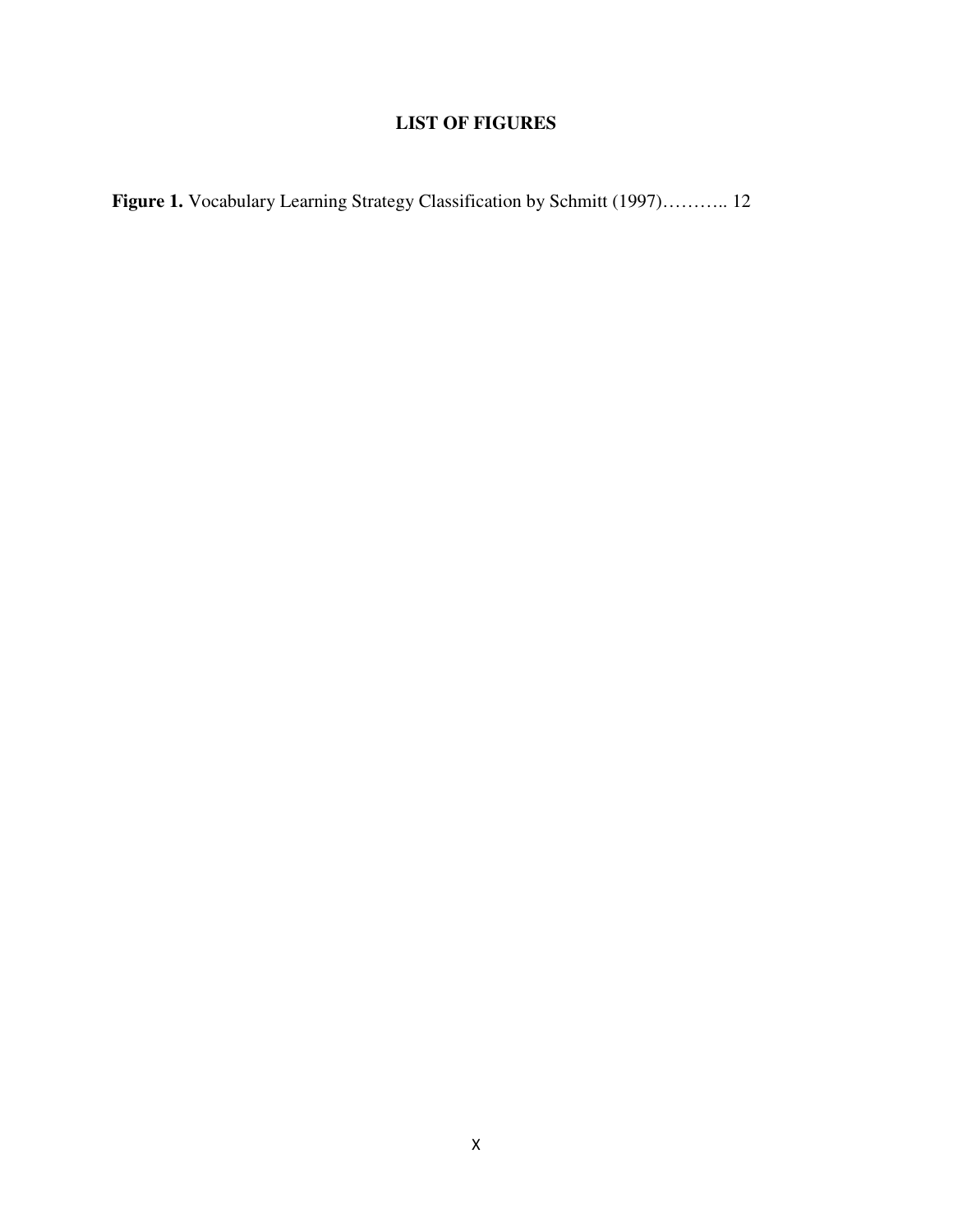# **LIST OF TABLES**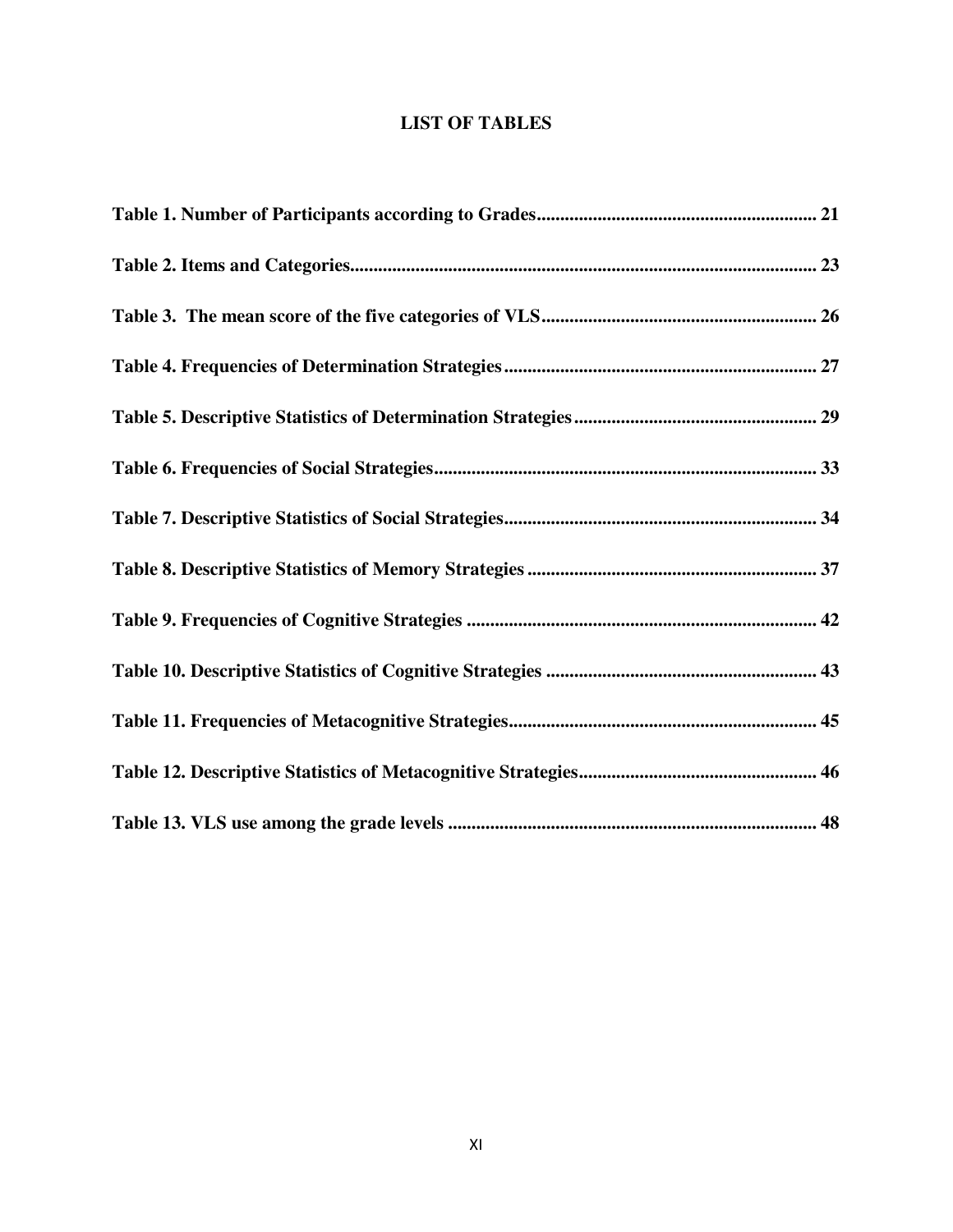# **ABBREVIATIONS**

- VLS: Vocabulary Learning Strategies
- EFL: English as a Foreign Language
- SPSS: Statistical Package for Social Science
- EFL: English as a Foreign Language
- ELT: English Language Teaching
- M: Mean Score
- SD: Standard Deviation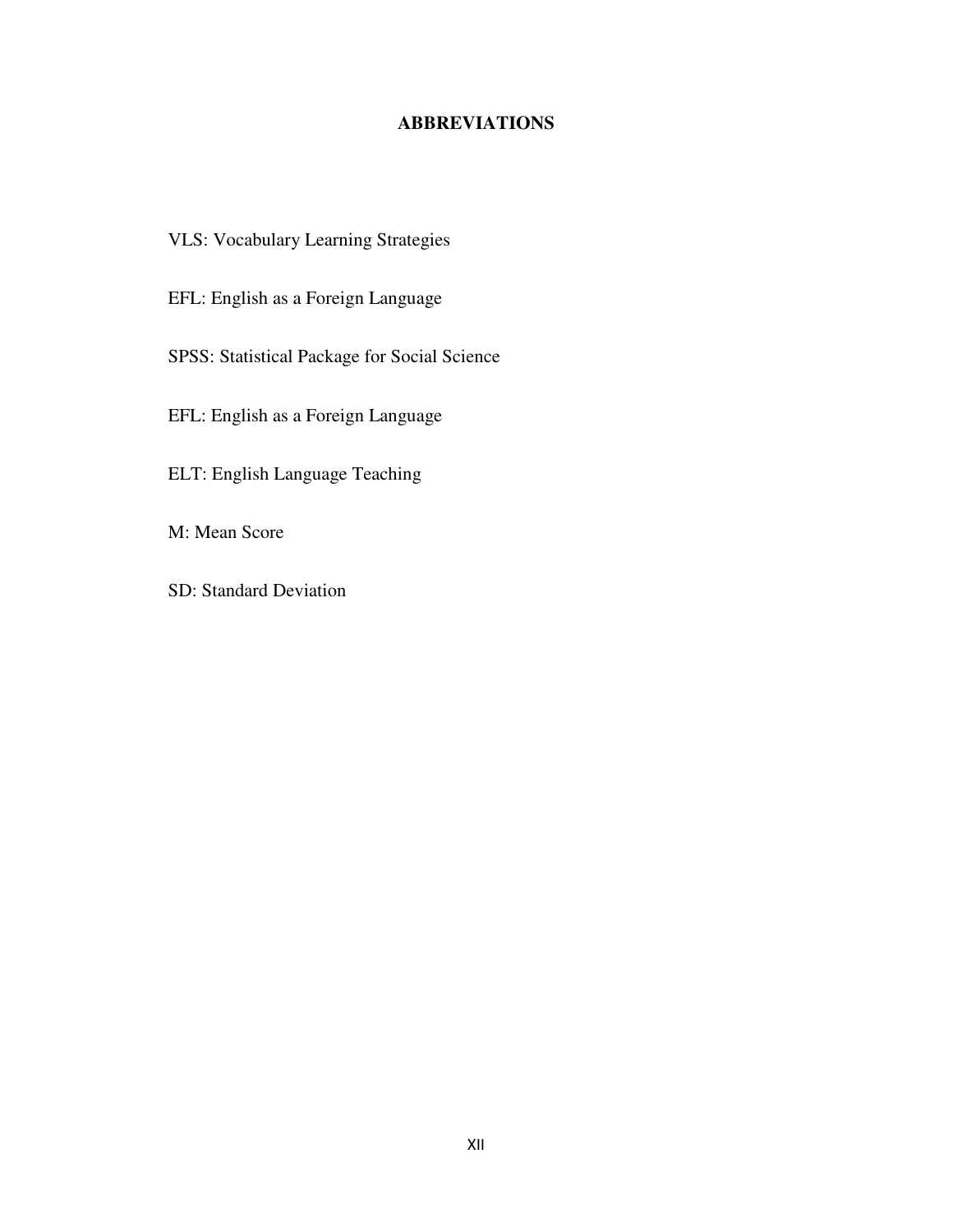#### **CHAPTER I**

#### **INTRODUCTION**

#### **Overview**

This chapter presents the background of the study in which the importance and usage of vocabulary learning strategies are explained. This chapter also discusses the problem statement, the aim of the survey, the significance of the study followed by the limitations of the study.

#### **The Background of the Study**

 Students are consciously and subconsciously using different types of vocabulary learning strategies (VLS) to learn vocabulary items since vocabulary is the key to communication in every language. Pan and Xu (2011) stated that "vocabulary is the basic material to put into the pattern, cause there is no sentence, no essay, and even no language without vocabulary" (p.1586). Moreover, vocabulary is necessary for any language specifically in language learning, as it is used in the main skills of reading, writing, listening and speaking. In his research Zhi-liang (2010) illustrated that 89% of his participants strongly agreed and 11% agreed that learning vocabulary is very important in learning English, while none of the participants disagreed and/or strongly disagreed with this statement.

A noteworthy change has taken place concerning vocabulary learning strategies. As researchers have focused typically on how language learners use vocabulary learning strategies, they have established the presence of a series of techniques or strategies learners put into the process in the vocabulary learning procedure. Ghazal (2007) argued that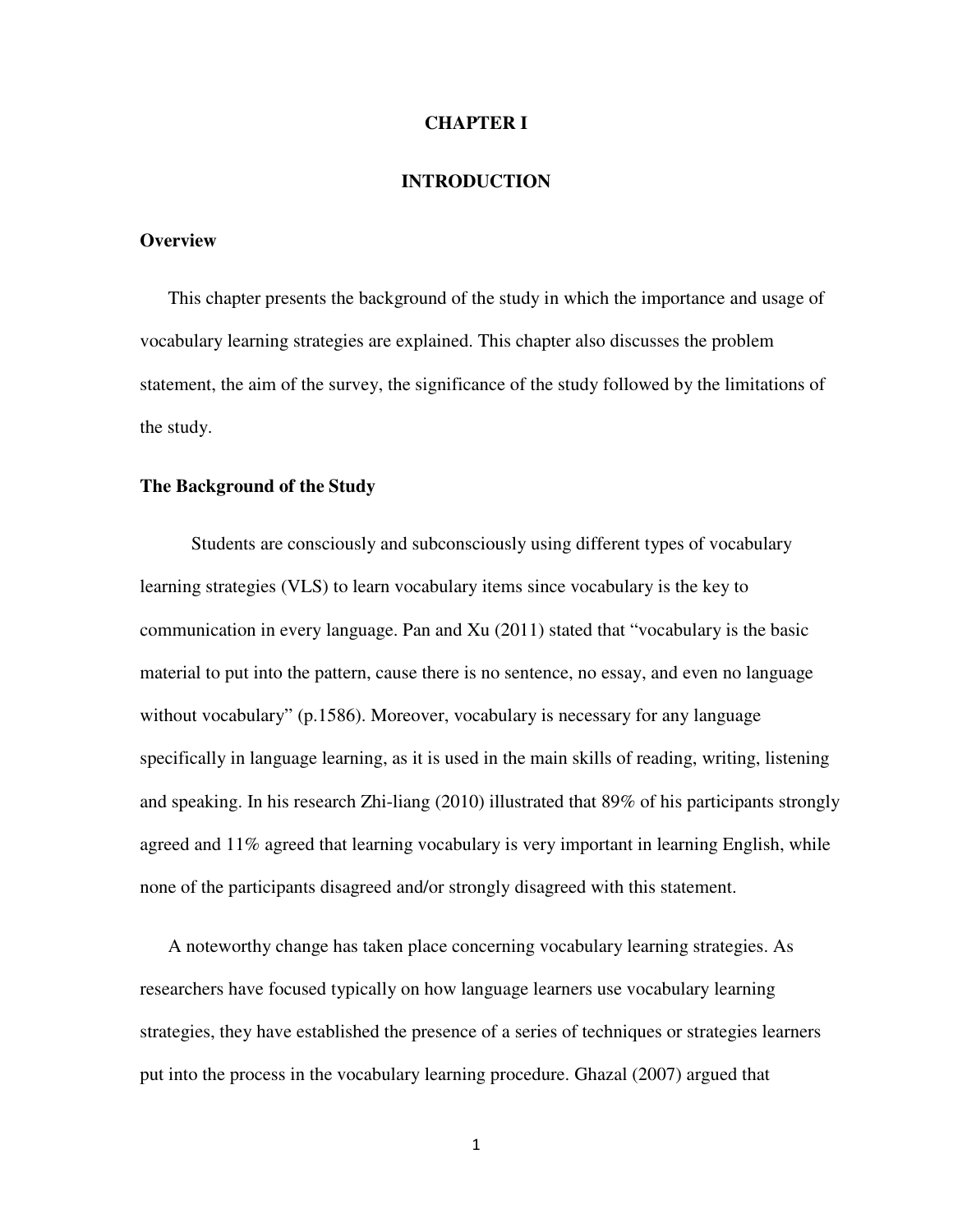"different learning approaches should be taught to the learners by instructors" (p. 87). Asgari and Mustapha (2011) pointed out that "learning vocabulary is one of the most difficult parts of language learning" and is a challenge during the language learning process considering the language skills. They also put forth that learners should learn vocabulary by employing various strategies.

There are many strategies that learners can employ to learn vocabulary. These vocabulary learning strategies are seen to complete each other. Therefore, it is essential for English language learners to use most of the VLS to acquire the target language effectively. Nation (2001) believes that students can gain variety of vocabulary through using various strategies. Sener (2015) presents VLS to the foreign language learners as essential and assists her students to employ these strategies to increase their vocabulary knowledge. Marttinen (2008) stated that "vocabulary knowledge is essential when using a foreign language since one is unable to communicate without words. However, learners are usually aware of the importance of words in the language and they often realize the fact that learning strategies can help them in their vocabulary learning" (p.5).

 **Context**. The process of this study was held at the English language department of the University of Salahaddin in Northern Iraq. Salahaddin University-Erbil was established in 1968 and it is the only biggest public university in Kurdistan region, Northern Iraq. The aim of this department is to teach English as a foreign language. English as the foreign language is compulsory in schools and all colleges in the northern Iraqi context. Nowadays, the English language is also required in almost every job opportunity in this specific context. Therefore, many people want to study at English language departments in universities and colleges. According to Atif and Farhadi (n.d) the college of languages was established in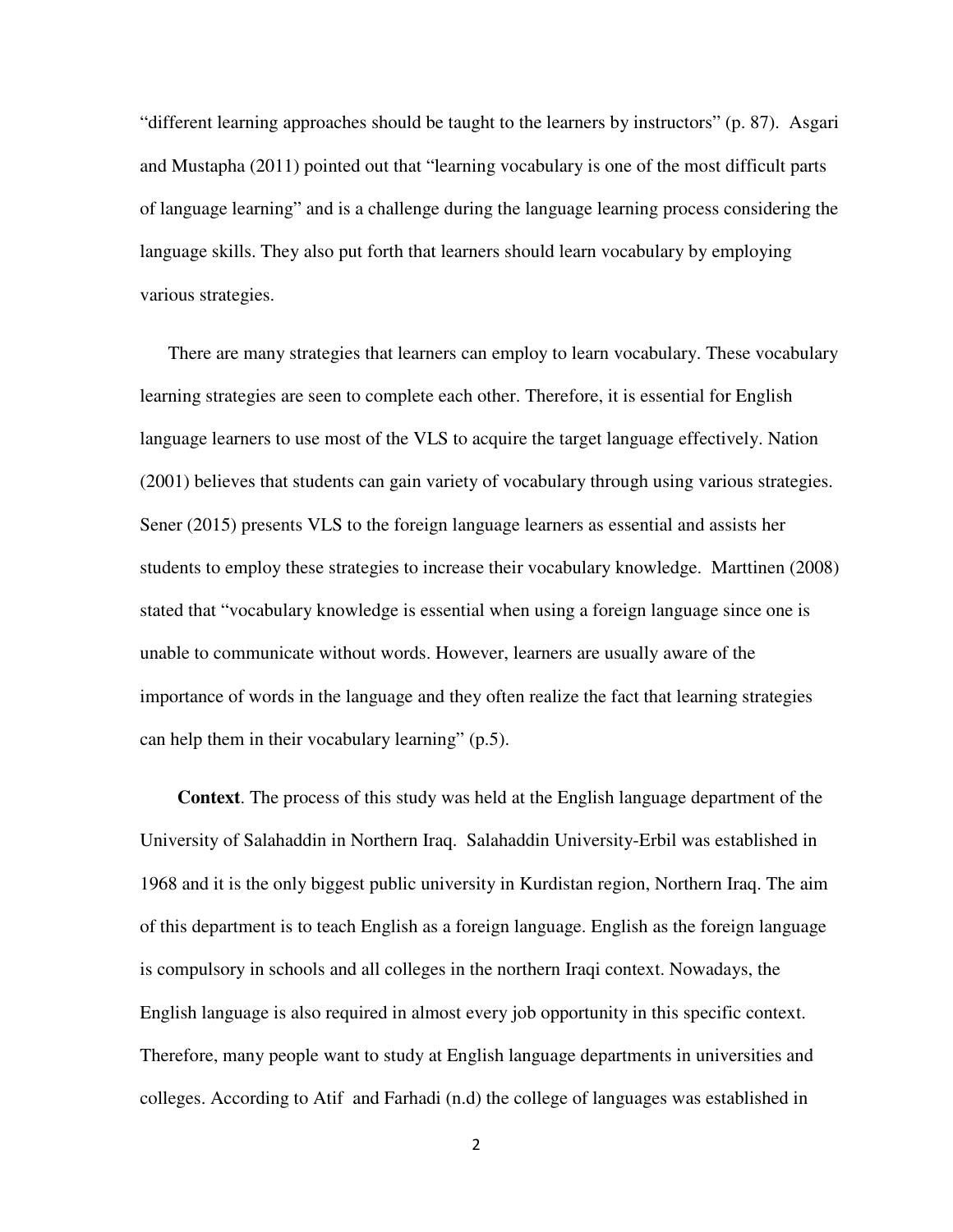2005 and consists of seven language departments namely the departments of Kurdish, Arabic, Turkish, English, French, German and Persian languages (As cited in http://su.edu.krd/content.php?topic=141&articleNo=1135&lang=en). English language departments require more overall scores from students for registration than all the other aforementioned language departments. The graduate students of this department can become translators, interpreters and/or teachers of English as a foreign language (EFL) at secondary or high schools.

#### **The Problem Statement**

 I was informed by the Head of the English language department that there were teachers who taught students in different grades for example (first grade to fourth grade) therefore, we can argue that, it is imperative for teachers to be aware of VLS that students use in each grade, so that, the teachers would be able to have a proper plan of teaching lexis accordingly. Nunan and Carter (2001) argued that "one student might benefit from more visually presented rather than auditorially presented material. Such knowledge helps teachers systematically to initiate strategy instruction and improve language instruction" (p 171).

Second, from my experience, students are not familiar with many VLS when they are at the early stage of learning the language. By the time they find out all about the strategies to be able to learn vocabulary they are usually in their last year of university. In other words students in the first grade lack the employment and awareness of VLS. For this reason, they usually rely on memorizing, asking questions to the teacher to and/or use dictionaries to learn vocabulary items.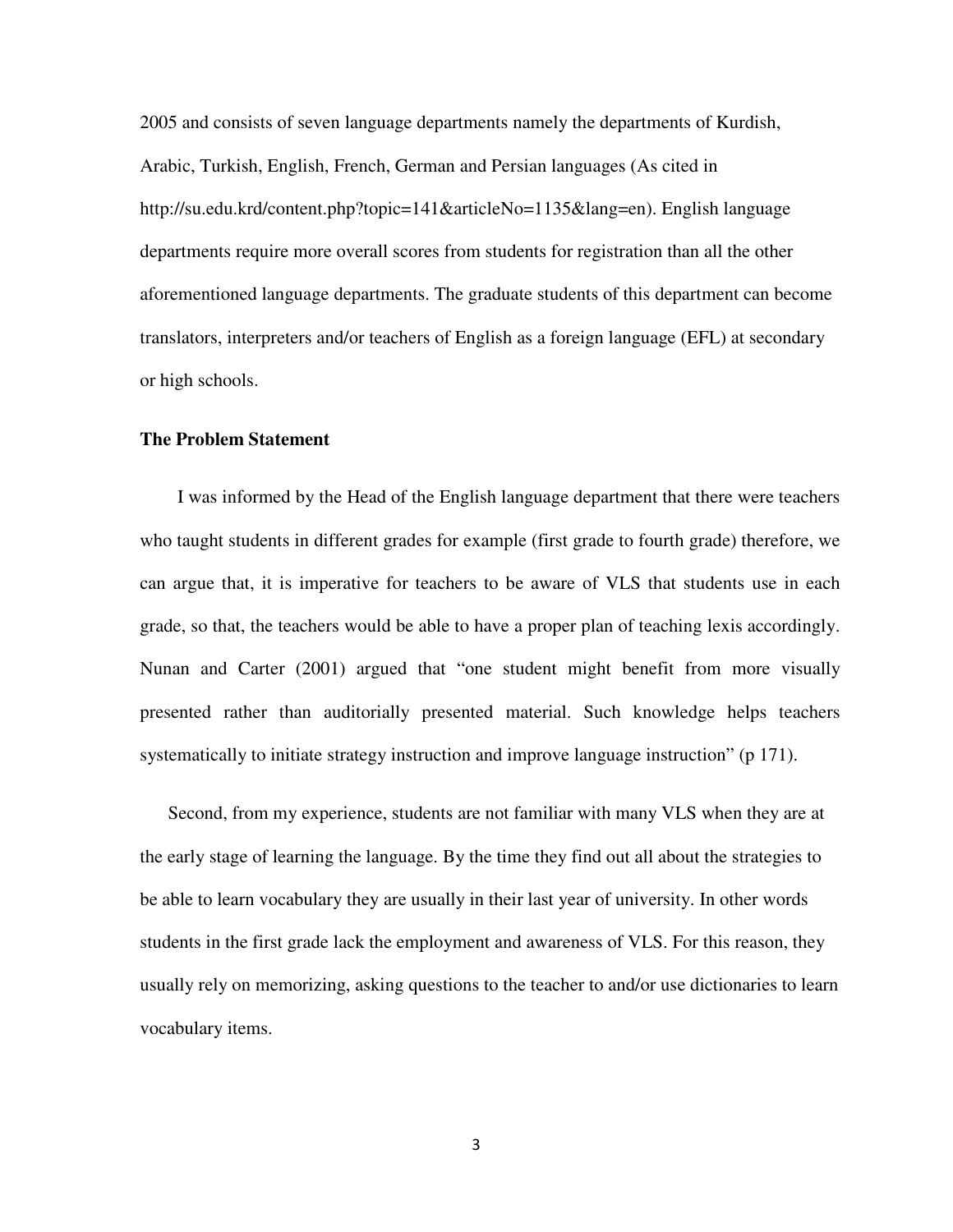It can be argued that teachers do not pay much attention to the teaching of vocabulary or to the training of strategies in this context because most of the teachers give greater priority to the teaching of grammar. Rojananak and Vitayapirak (2015) argued that "the neglect of vocabulary is mainly due to the fact that teachers have been told a great deal about new discoveries in English grammar, but they have heard much less about ways to help students learn new words" (p. 1).

#### **The Aim of the Study**

The purpose of this study is to find out the VLS which are used by EFL students at the college of languages, English language department at the Salahaddin University, Erbil in the north of Iraq. This study also aims to compare the VLS used among first, second, third and fourth-grade students. Sener (2015) argued that currently teachers are "fascinated to find out in what way learners acquire vocabulary" (p. 17).

The following research questions are posed in order to carry out this study:

- 1- What are the vocabulary learning strategies used among undergraduate EFL students?
- 2- In what ways do the vocabulary learning strategies change with regard to the students' grades?

#### **The Significance of the Study**

The findings of this study will make EFL teachers teaching at the Salahaddin University aware of the VLS used by each grade for them to deal with each grade accordingly. The study will also highlight the VLS that students most and/or least prefer to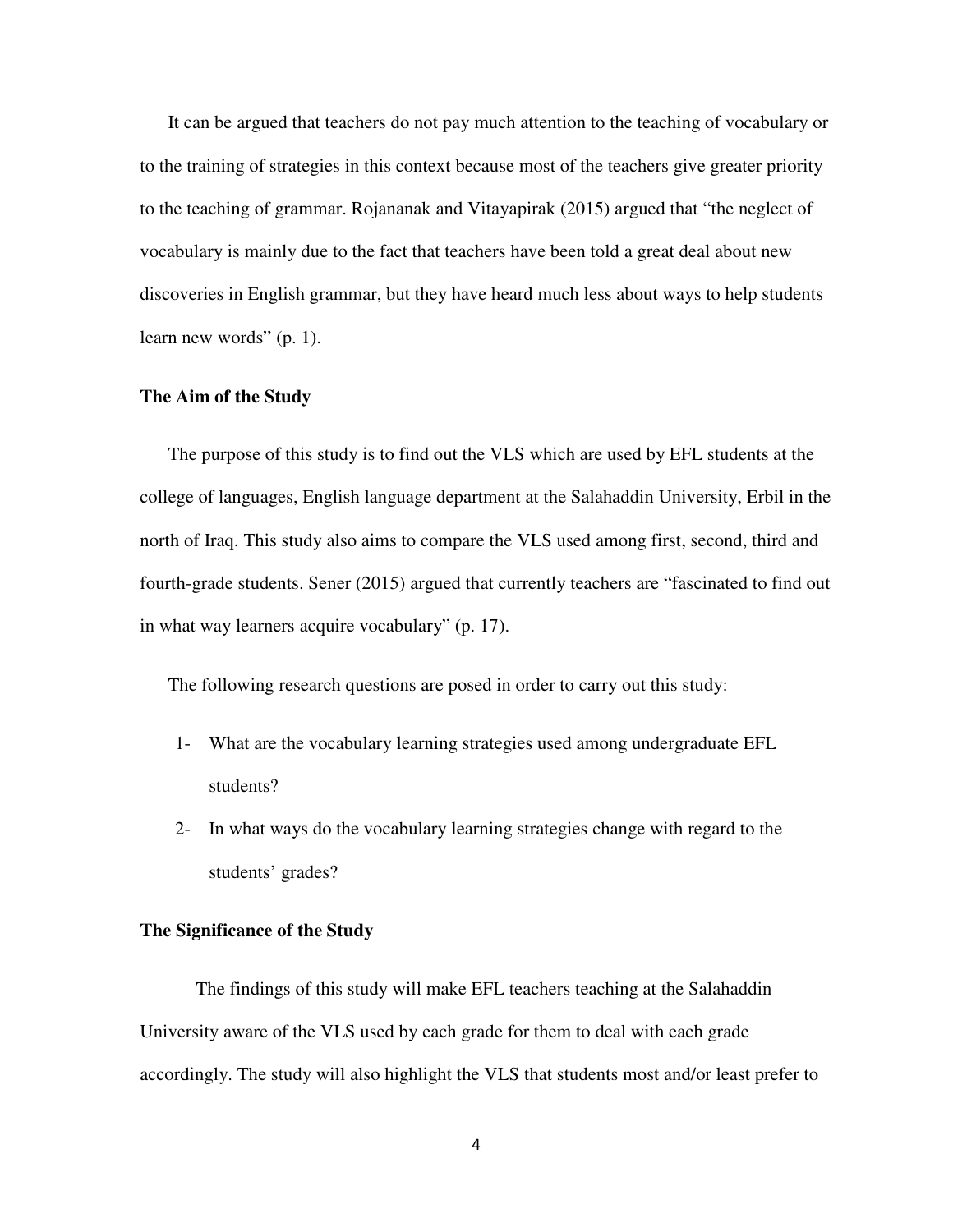use. It is hoped that by realizing the strategies used or not used by students in each grade, might give knowledge to EFL teachers in order to design a better vocabulary teaching approach that will be appropriate to fit the different grades of students at the university. This might help teachers to have a better understanding of how their students learn vocabulary items. Zhi-liang (2010) argued that teachers should use "different approaches towards different students" and the teaching and learning plans should be improved to enhance educational progress in the stage of language and language learning.

The use of variety of VLS in appropriate ways is encouraged by scholars. Jeon (2007) argued that "students of different vocabulary achievement level favour different" VLS, "teachers are required to attempt to teach students how to use" VLS "properly, particularly considering students' vocabulary ability levels" (p. 47). It is believed that introducing different types of VLS to the students by their teachers will help students to become more well-organized language learners. Fundamentally, the findings of the study can progress student's knowledge with respect to VLS, and it can also increase teacher's awareness regarding the use of VLS among students. Zhi-liang (2010) suggested that

> as a teacher, one should pay more attention to vocabulary teaching, consciously try to seek successful learning strategies, stimulate and help students to use a strategy that suited them and let them put what they have learned into practice and actual use as much as possible. And then stimulate the students' interest in English learning (pp. 162-163).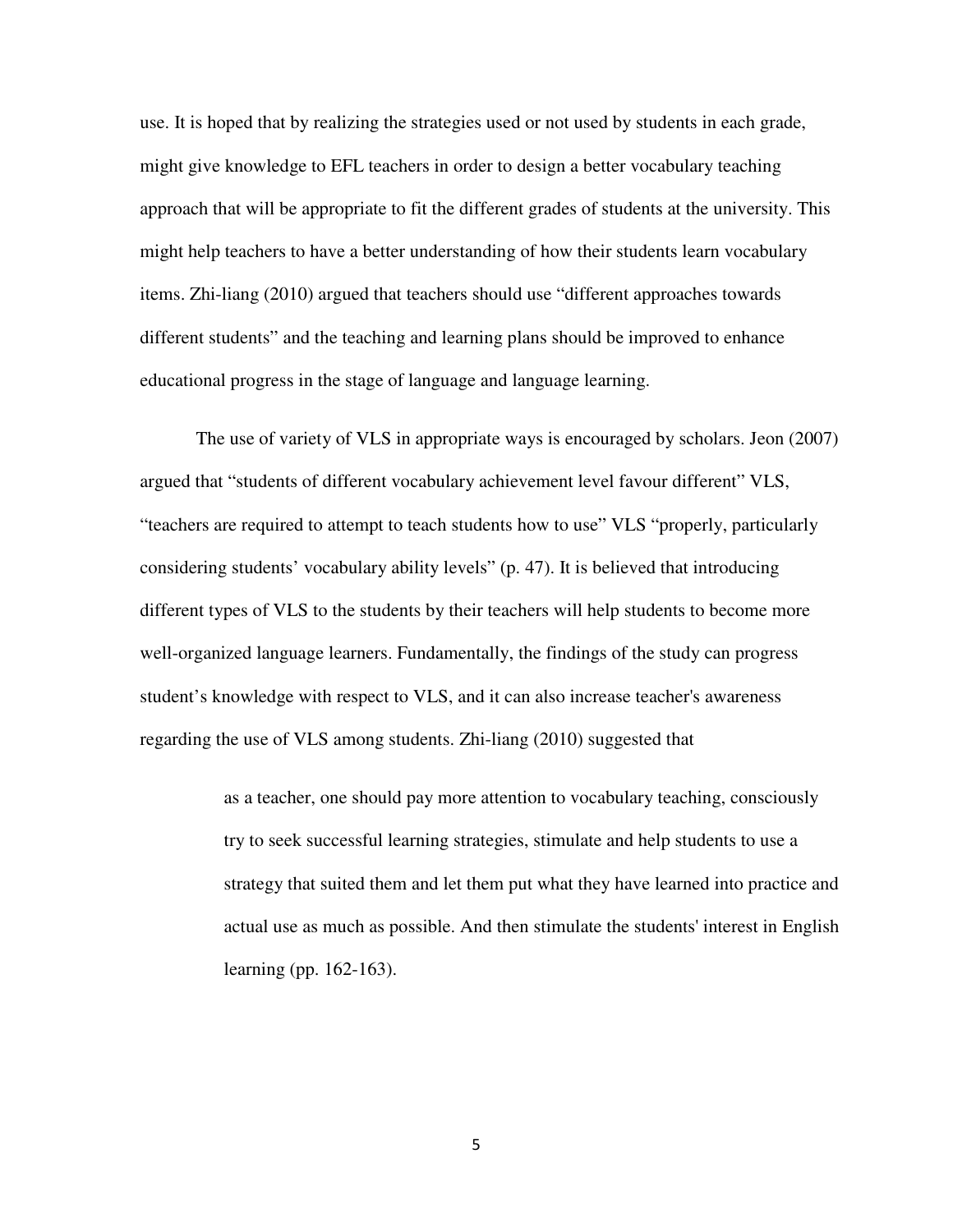In addition, Jeon (2007) argued that teachers should first observe the most suitable strategies that meet the students' cognitive progressive stage and language skill level, and then train them to use the strategies successfully.

#### **The Limitations of the Study**

This study is limited to freshman, sophomore, junior and senior students of the English language department in Salahaddin University in the North of Iraq. The study will consider the VLS used only by them. The questionnaire is also limited as it does not include all the VLS. The questionnaire consists of 40 VLS only which were adapted from Schmitt (1997) and then modified before carrying out the present study.

#### **Conclusion**

 This chapter introduced the background of the study focusing on the context in which this study took place. In addition, the problem, the significance and the aim of this study were presented followed by the limitations. The following chapter will present the literature related to this study.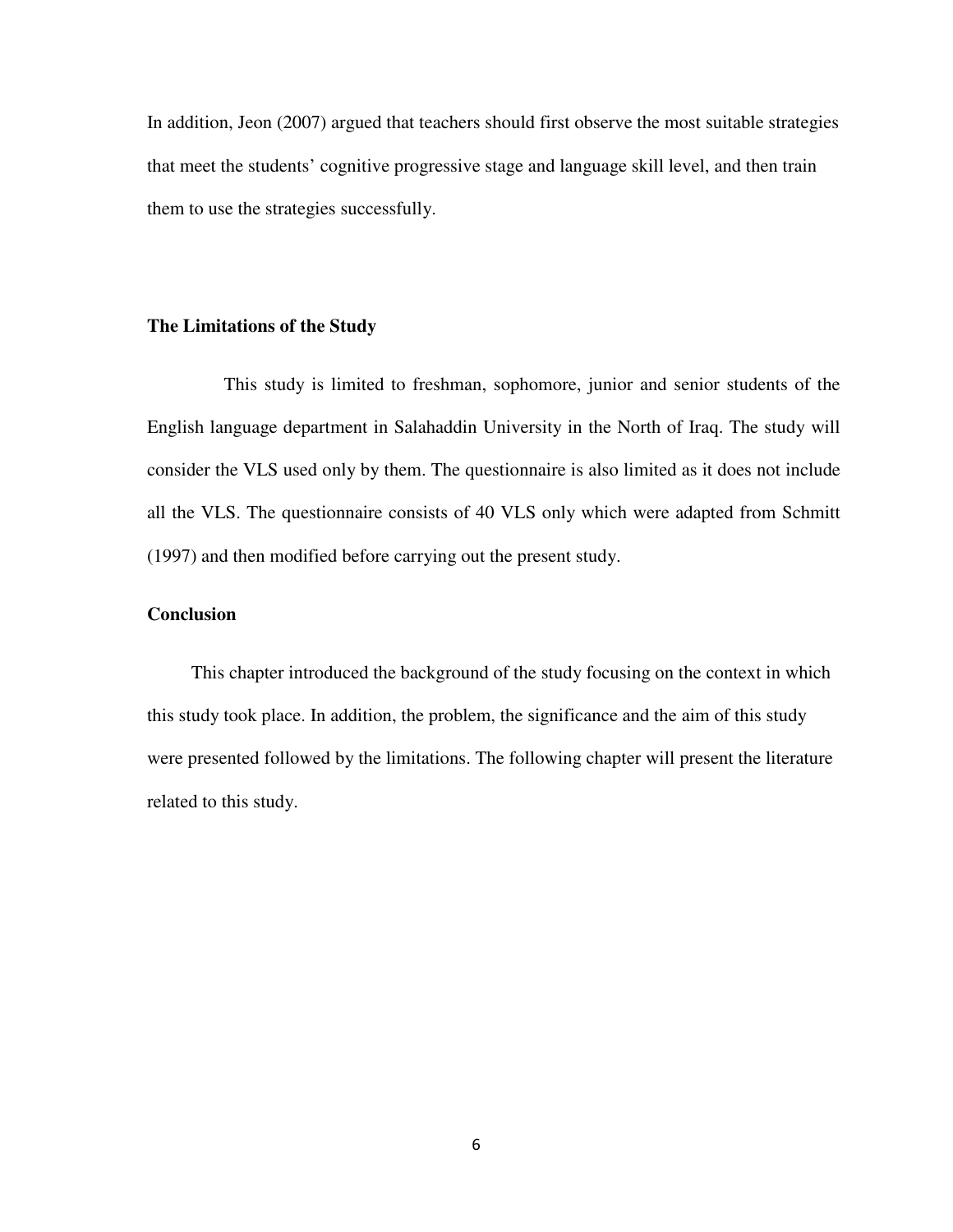#### **CHAPTER II**

#### **LITERATURE REVIEW**

#### **Overview**

This chapter illustrates the definition of vocabulary, vocabulary learning strategies and presents the classification of vocabulary learning strategies. Furthermore, some of the recent studies of vocabulary learning strategies are reviewed.

#### **Vocabulary**

Nation (1990) suggested that to know a word a person must master different sorts of knowledge such as knowledge of the meaning of the word, written form, spoken form, grammatical behaviour, collocations, register, associations and finally the frequency of the word. He also labeled them as "types of word knowledge". In language situations, it is essential for a person to be able to use words in many different ways as they come accross (as cited in Schmitt, 2000, p. 5).

It is believed that learners should pay more attention towards increasing their vocabulary knowledge. Zhang (2009) suggested that it is vital for teachers and students to notice vocabulary items, and thus, effort must be paid to increase students' vocabulary size.

It is quite clear that some words are more important to understand than others. Furthermore, it is evident that an unknown word in the headline of an article is much more important than the words in the article (Coady, Magoto, Hubbard, Graney, & Mokhtari, 1993). Learners might not come across the uncommon words learned from a dictionary. In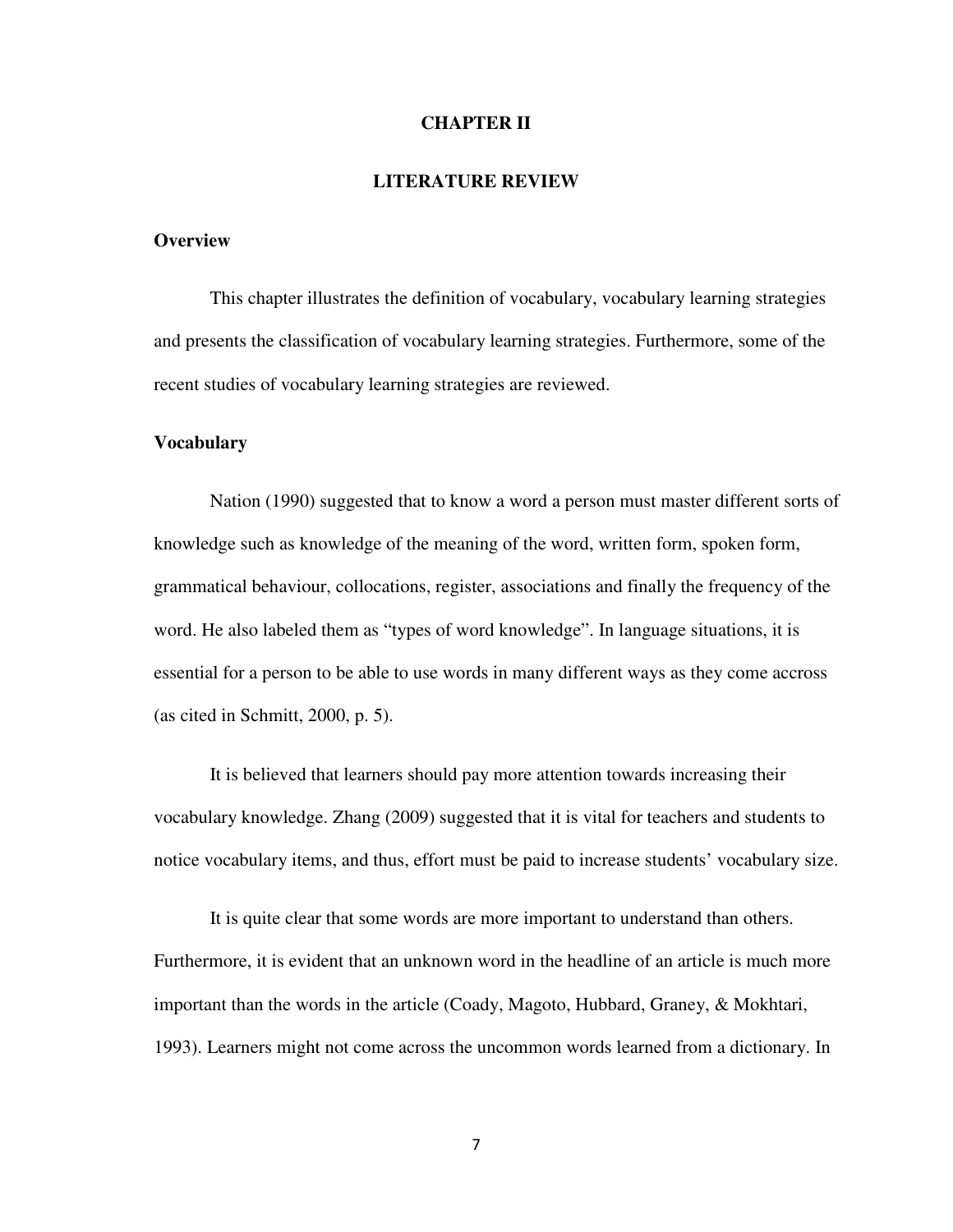contrast, improving students' understanding of common vocabulary has been revealed to lead to enlarged reading skills (as cited in Richard, 2008, p. 220).

Grabe and Stoller (2004) recommended that teachers concentrate on students' attention on words that are used a lot and worthwhile to obtain and words that are linked to the main ideas of the text (as cited in Richard, 2008, p. 220). While students do not understand the meaning of a word from the context, possibly teachers could tell them about the critics of the vocabulary, for example, teachers could tell them that this word is commonly used in English.

Many researchers have already talked about the importance of vocabulary regarding learning the language. Teachers are seen to motivate and encourage learners to learn vocabulary items. According to Gazal (2007) "vocabulary is central to language and is of great significance to language learners. Words are the building blocks of a language since they label objects, actions, ideas without which people cannot convey the intended meaning" (p. 84).

There is no doubt that a student who knows lots of words can express the language better than those who know few words. Thus, it is imperative for students to acquire many words to use the language in an appropriate and right way. McCarten (2007) claimed that learners would be able to comprehend nearly 80 percent of the words in a normal text if they know 2000 common words. Furthermore, students' understanding will be increased to 88.7 percent if they know 5000 words (as cited in Carneiro, 2014, p. 696). Al-Khasawneh, (2012) argued that "knowledge of vocabulary is the essential part when using second or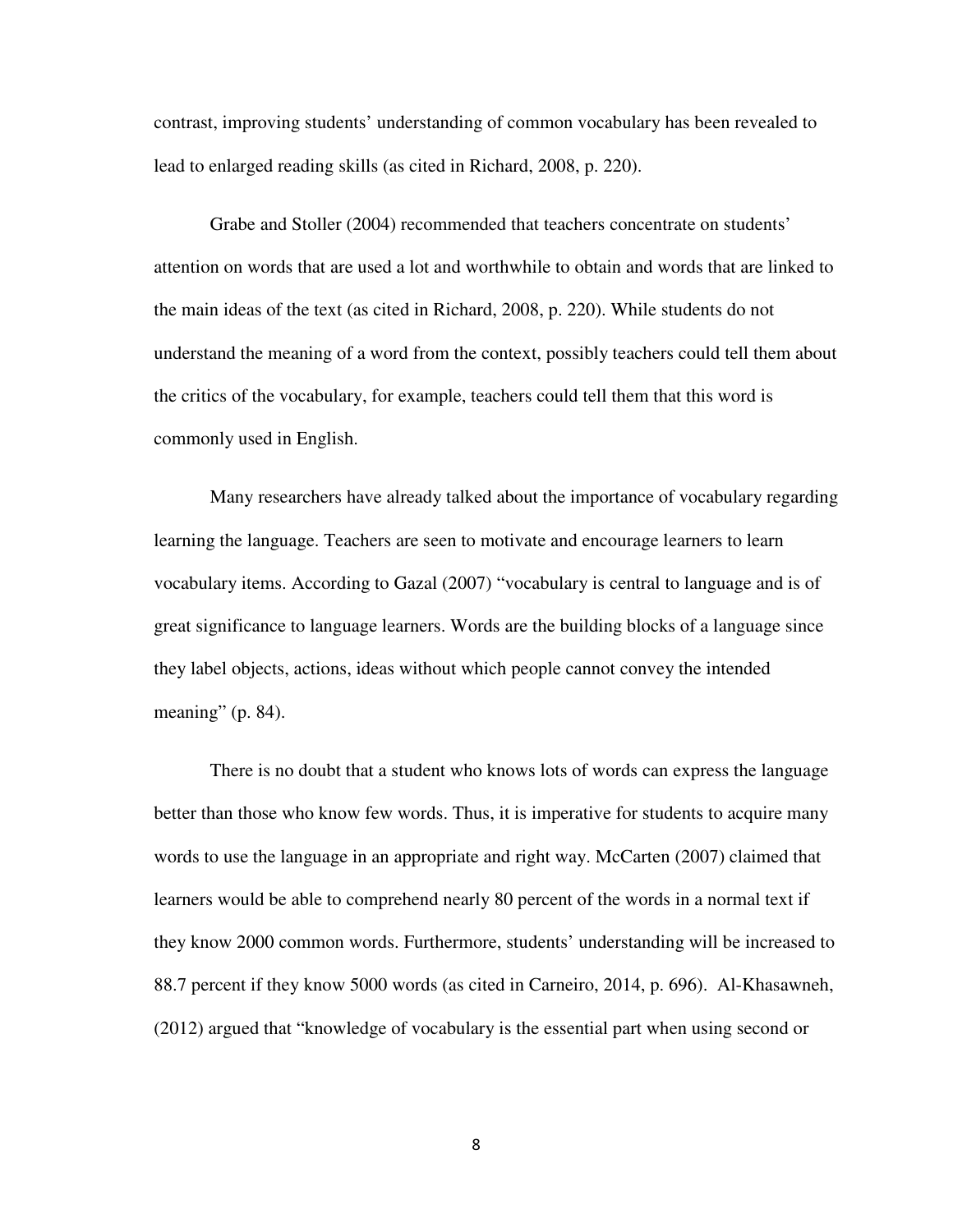foreign language because one is unable to communicate with others without a sufficient amount of words" (p. 1).

#### **Types of vocabulary**

Gogoi (2015) argues that there are two types of vocabulary namely, active vocabulary and passive vocabulary. Active vocabulary means words in which the learners can identify the meaning, and use them correctly. Therefore, one can use them efficiently in their writing and speaking.

Gogoi (2015) claims that in language active vocabulary is raised when:

- the correct vocabulary item is utilized in the proper place.
- remembering the meaning of the words naturally.
- right tenses inflections and word order are used according to grammar patterns.

Besides the pronunciation, sound and stress of a word should be used correctly in speaking. On the other hand, Gogoi (2015) believes that passive vocabulary refer to those words in which people can identify the meaning of them once they are appear. However, people are unable to use passive vocabulary in speaking or writing as they are unaware of those words completely.

Gogoi (2015) argued that passive vocabulary requests the following:

- to be able to know the meaning of vocabulary as heard or read.
- the grammatical items and forms of the vocabulary must be associated.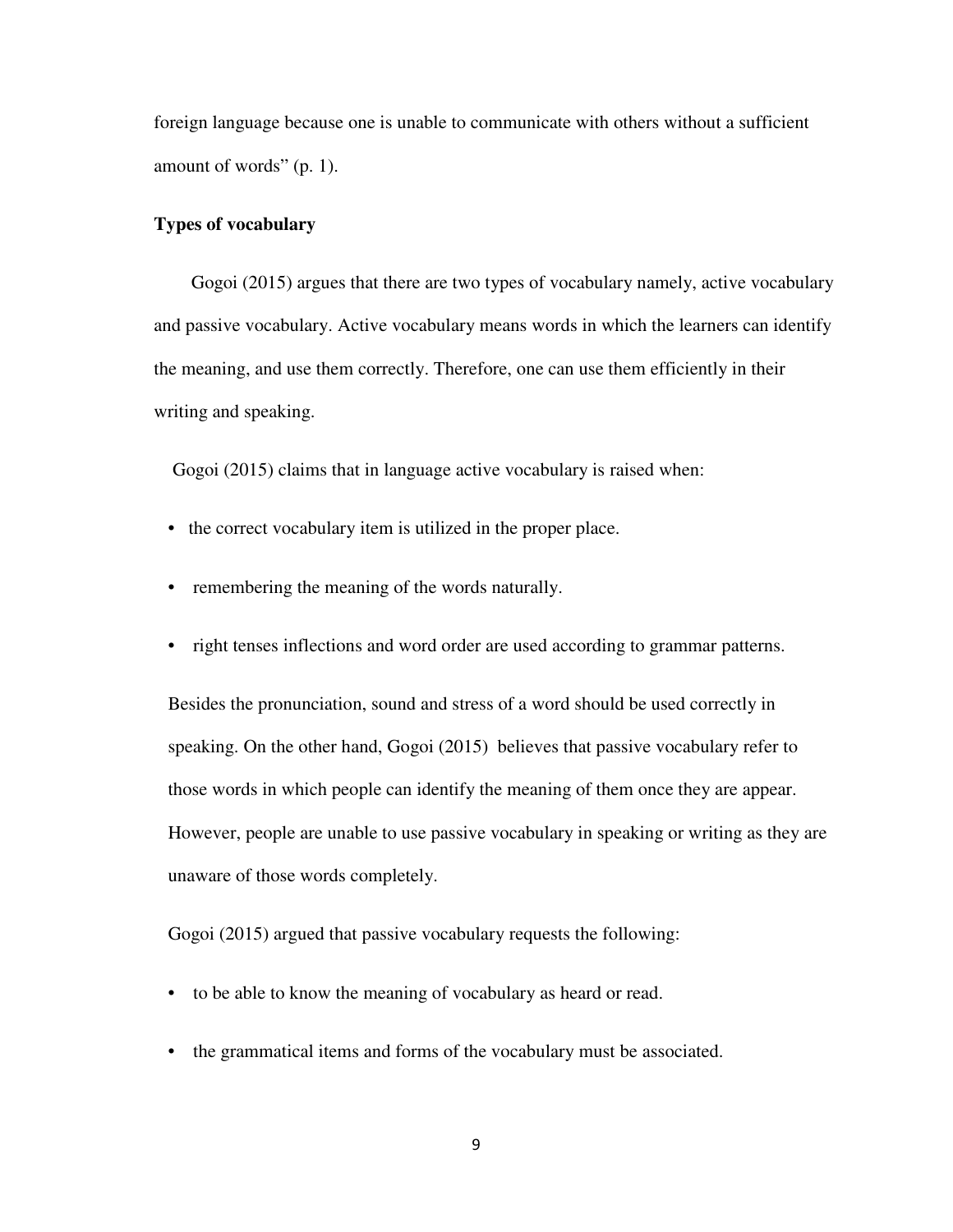• the skill of stimulating rapidly the sense of large word groups

According to online TOEFL tutoring (2013), passive vocabulary represents those words that you understand when you read them in the context, or you hear them when somebody is speaking. Nevertheless, you are unable to use in your writing or speaking. Moreover, the online TOEFL tutoring (2013), defines active vocabulary as words that you understand and have the ability to retrieve them from your memory and use them perfectly. It is also argued that people have less active vocabulary than passive vocabulary. People usually tend to use their passive vocabulary when they are reading the newspaper and/or listening to the news on the radio. Because of their passive vocabulary, they are able to understand the message. However, one would use their active vocabulary when they are talking about what they had heard or read. Instead of repeating the exact words such as "devastation" and "death toll;" they would likely express the same meaning by using their active vocabulary such as "large amount of damage" and "number of people who died". One of the best ways to progress in your language learning is to change many passive vocabulary items into active vocabulary items. This can be done through studying those words one is familiar with and then utilizing them in communication.

#### **Vocabulary Learning Strategies**

There are many different strategies and methods learners can put in practice to obtain the meaning of vocabulary. Cameron (2001) defined that "vocabulary learning strategies as actions that learners take to themselves understand and remember vocabulary" (p. 92). Sener (2015) stated that those tactics practiced by the language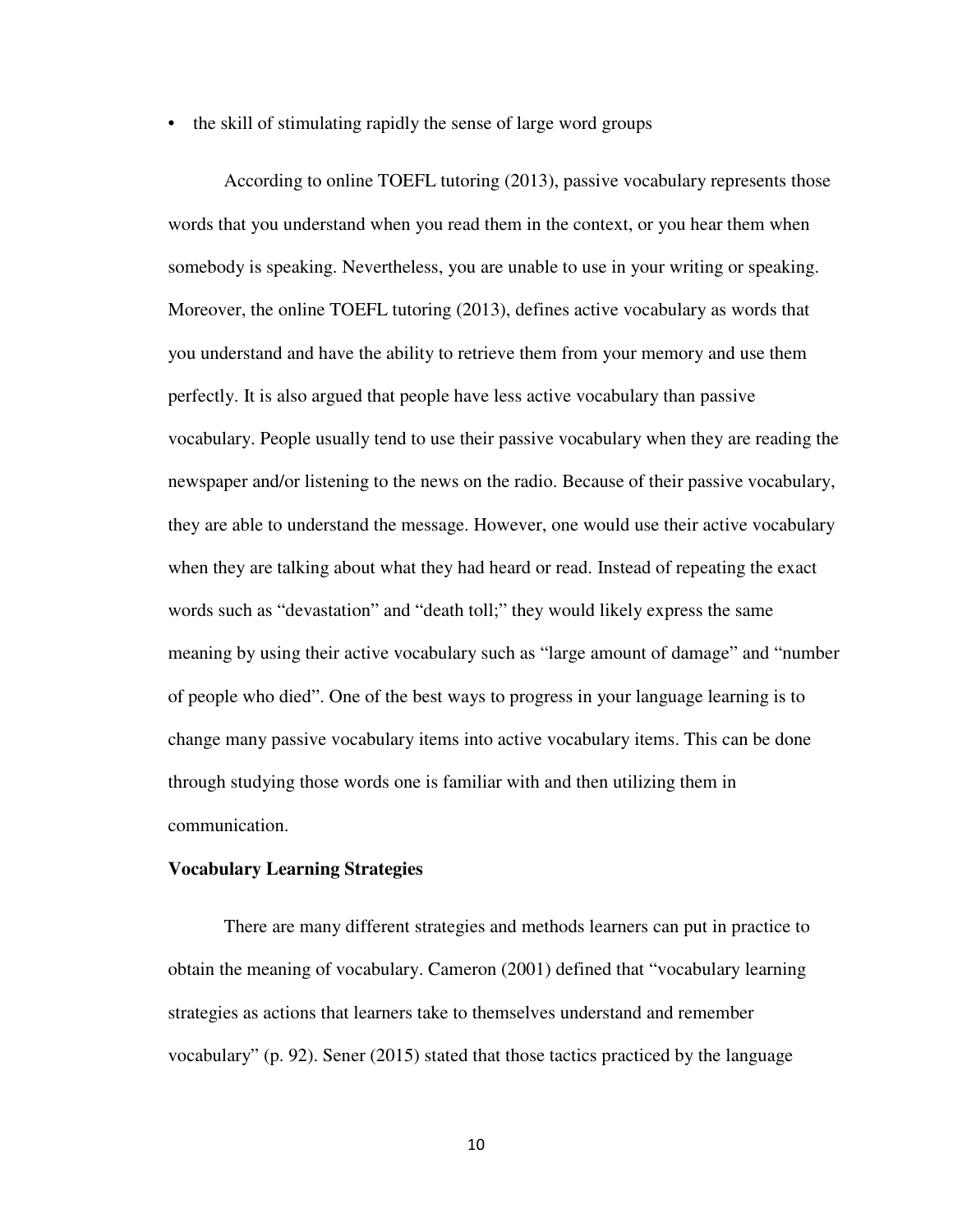learners as they come across to unfamiliar vocabulary items are called vocabulary learning strategies.

There are many vocabulary learning strategies (VLS) which are used according to the level of students. Some students learn vocabulary through visualizing, memorizing, some students learn vocabulary by listening, writing or reading comprehension. Vocabulary learning is an important and necessary part of any language learning process.

Recently, many researchers have written about the usage and the importance of VLS. Nirattisai and Chiramanee (2014) suggested that the best way of improving vocabulary can be done by utilizing VLS. A similar idea was illustrated by Yunhao (2011) who specified that "vocabulary achievement can be gained by applying VLS" (p. 4). Siriwan (2007) stated that language learners should be educated about VLS since it is beneficial and essential in learning vocabulary because, VLS "enable learners to know the way of finding the meaning of unknown vocabulary, the way of memorizing, and the way of utilizing them by applying and increasing their vocabulary" (p. 3). According to Sirwan (2007) students are applicably taught different types of vocabulary learning strategies, so that they can be successful learners. He also clarifies that learners must learn various suitable methods to manage with unfamiliar words.

In addition, Hedge (2000) put forth that teaching vocabulary is part of a teacher's profession and they ought to explain convenience VLS so that learners' independence in using strategies might be built (as cited in Sirwan, 2003 p. 43). Furthermore, Schmitt (1997) affirms that "introducing language learners to a wide range of strategies is very useful since they can choose the individual strategies that suit their individual learning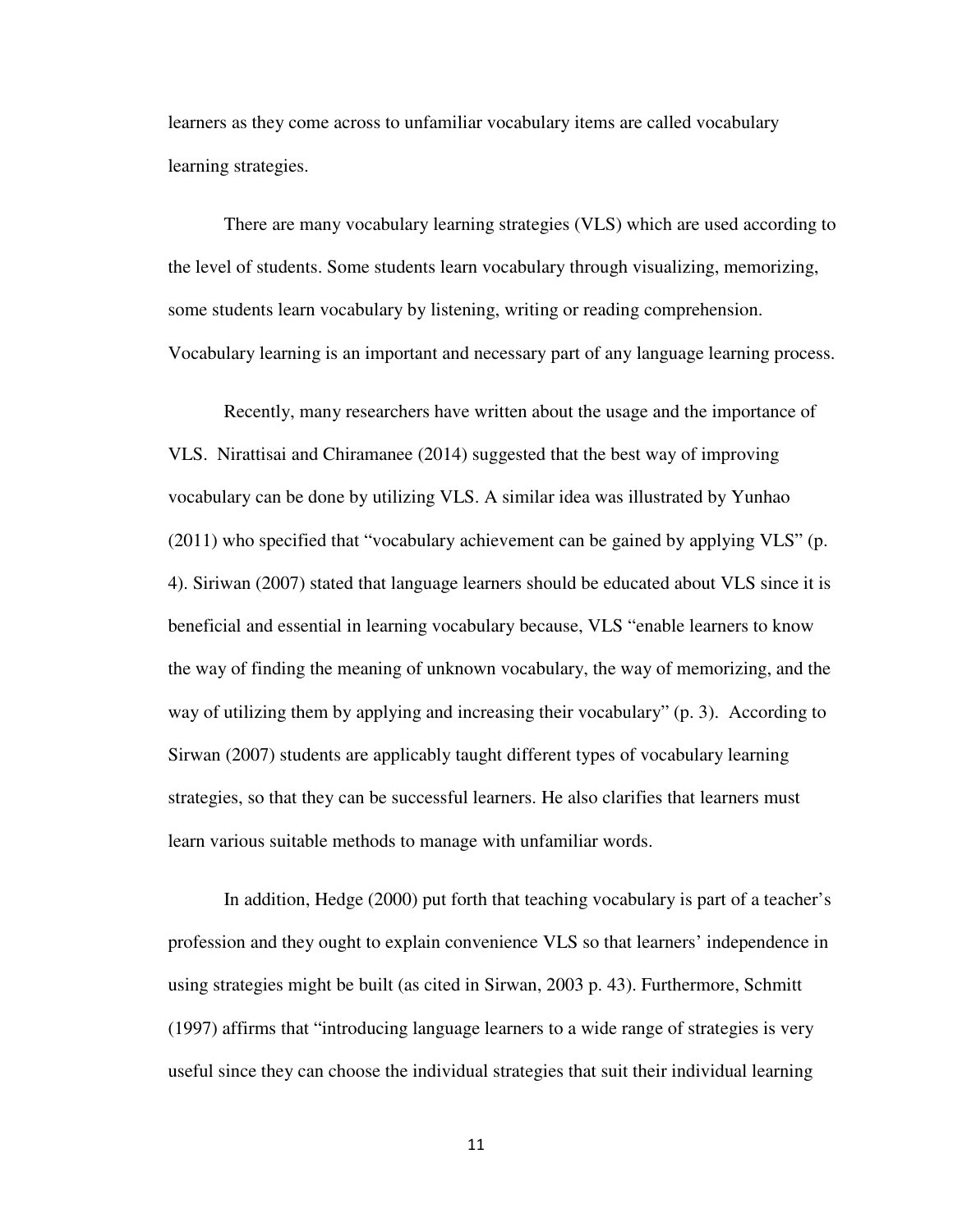styles" (as cited in Sirwan, 2003, p. 43). According to Nation "strategy training seems to have a very useful role in second language vocabulary development" (as cited in Seneri, 2003, p.19). Similar ideas have been raised by Aktekin and Güven (2013) who claimed that learners could be "assisted to accumulate additional words if they are trained about VLS" (p. 339).

#### **Vocabulary Learning Strategy Classification**

Schmitt (1997) established taxonomy, based on Oxford's (1990) classification. He improved the taxonomy by adding a determination strategy (see Figure 1) Schmitt (1997) divided VLS into two main types.

- First, discovery strategy which consists of: determination strategies and social strategies. These strategies are used to discover the meaning of new words.
- Second, consolidating strategies consists of social strategies, memory strategies, cognitive strategies, and metacognitive strategies. These types of strategies are used to get the meaning of a word once it is encountered (see Figure 1).

|                                                                               | Discovery<br>strategies     | Determination strategies |
|-------------------------------------------------------------------------------|-----------------------------|--------------------------|
|                                                                               |                             | Social strategies        |
| Vocabulary Learning                                                           |                             |                          |
| Strategies (VLS)                                                              | Consolidation<br>strategies | Social strategies        |
|                                                                               |                             | Memory strategies        |
|                                                                               |                             | Cognitive strategies     |
|                                                                               |                             | Metacognitive strategies |
| <i>liques 1</i> Mocabulary Learning Strategy Classification By Schmitt (1997) |                             |                          |

 *Figure 1*. Vocabulary Learning Strategy Classification By Schmitt (1997).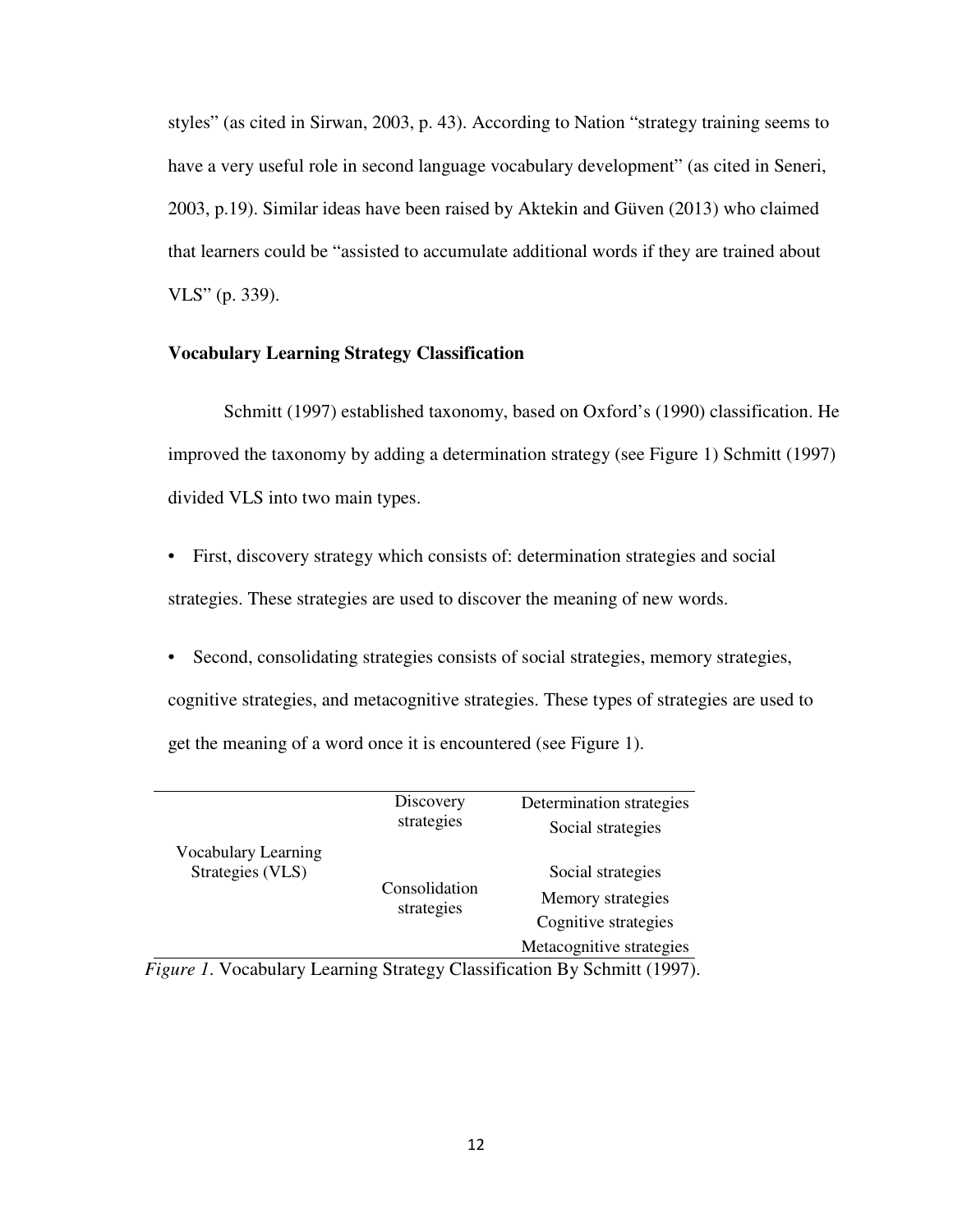#### **Review of Related Empirical Studies**

Rojananak and Vitayapirak (2015) conducted a study in King's Mongkut's Institute of Technology Lakrabang, 356 students of the second year from nine faculties participated in this study. The questionnaire was adopted from Schmitt's taxonomy, and a five-point Likert scale was used to collect data. The aims of this study were to find out the use of VLS among students and also to compare the use of VLS by good and week students. The result indicated that a bilingual dictionary was the most common strategy used by second-year students. Moreover, guessing the meaning from the context was used mostly by good students, while 'asking classmates for the meaning of words' was used by weak students more.

Doczi (2011) carried out a study to explore VLS applied by Hungarian secondary school students in three different years of university. A questionnaire was used to collect data. The researcher administered a questionnaire based on Schmitt's (1997). The results indicated that the higher grader students use less active strategies. They seem to use more strategies such as 'skip a new word' and they care for 'the pronunciation' more.

Alsadık (2014) investigated 302 undergraduate students in the quantitative part of his study at River University in the south of Iraq to find out the level and the use of VLS. She modified and adapted a questionnaire which consisted of 42 VLS. The researcher found out River University students were medium strategy users with a mean score of 2.62, while 27% of the students reported low strategy use and only 9% indicated that they used VLS at a high level. Strategies in the social category were the least used while strategies in the determination category were the most frequently used.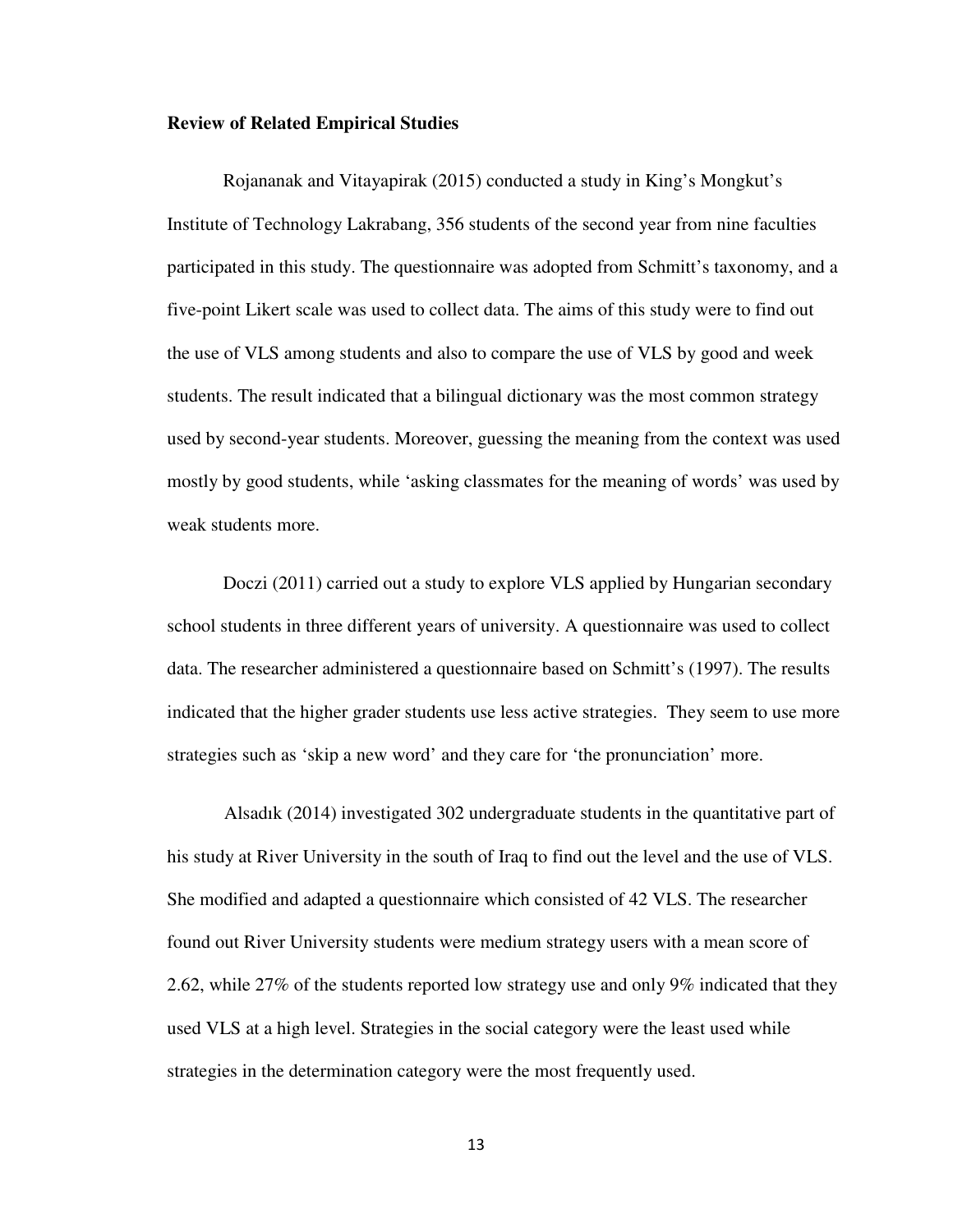Subon (2013) conducted a survey research regarding VLS. He adapted a VLS questionnaire from Gu and Johnson (1996), and Fan (2003). The questionnaire consisted of 28 statements. The statements were divided into eight categories (dictionary, rehearsal, management, source, guessing, encoding, activation and perception. The questionnaire which consisted of a five-point Likert scale was used to find out the most and the least frequently used categories of VLS by the sample students in their language learning. In addition, the first four most commonly used types of VLS were guessing, perception, encoding, and sources. The least used category of VLS was management. The study also revealed that female students had higher mean rank in almost all the categories of strategy use compared to male students.

Askar (2014) investigated about VLS by distributing a questionnaire to 223 ELT students from the Faculty of Educational Sciences and 243 ELL students from the Faculty of Humanities at the Duhok University, to find out the use of VLS among the two groups in terms of gender, level, ELL and ELT. A questionnaire was used to collect data which consisted of 36 statements with a five-point Likert scale. The data were analyzed by a Statistical Package for Social Science (SPSS, version 20). According to this research Duhok University students were medium strategy users. Moreover, the cognitive strategies were the most popular strategies and social strategies were found to be the least favoured strategies. Moreover, the female students used VLS to some extent higher than male students. Furthermore, ELL learners employed less VLS than ELT students. The study discovered significant differences regarding the use of VLS and grade levels.

Mokhtar, Rawian, Yahaya, Abdulla and Mohamed (2012) investigated VLS by adapting a questionnaire by Gu and Johnson (1996) which was further translated to the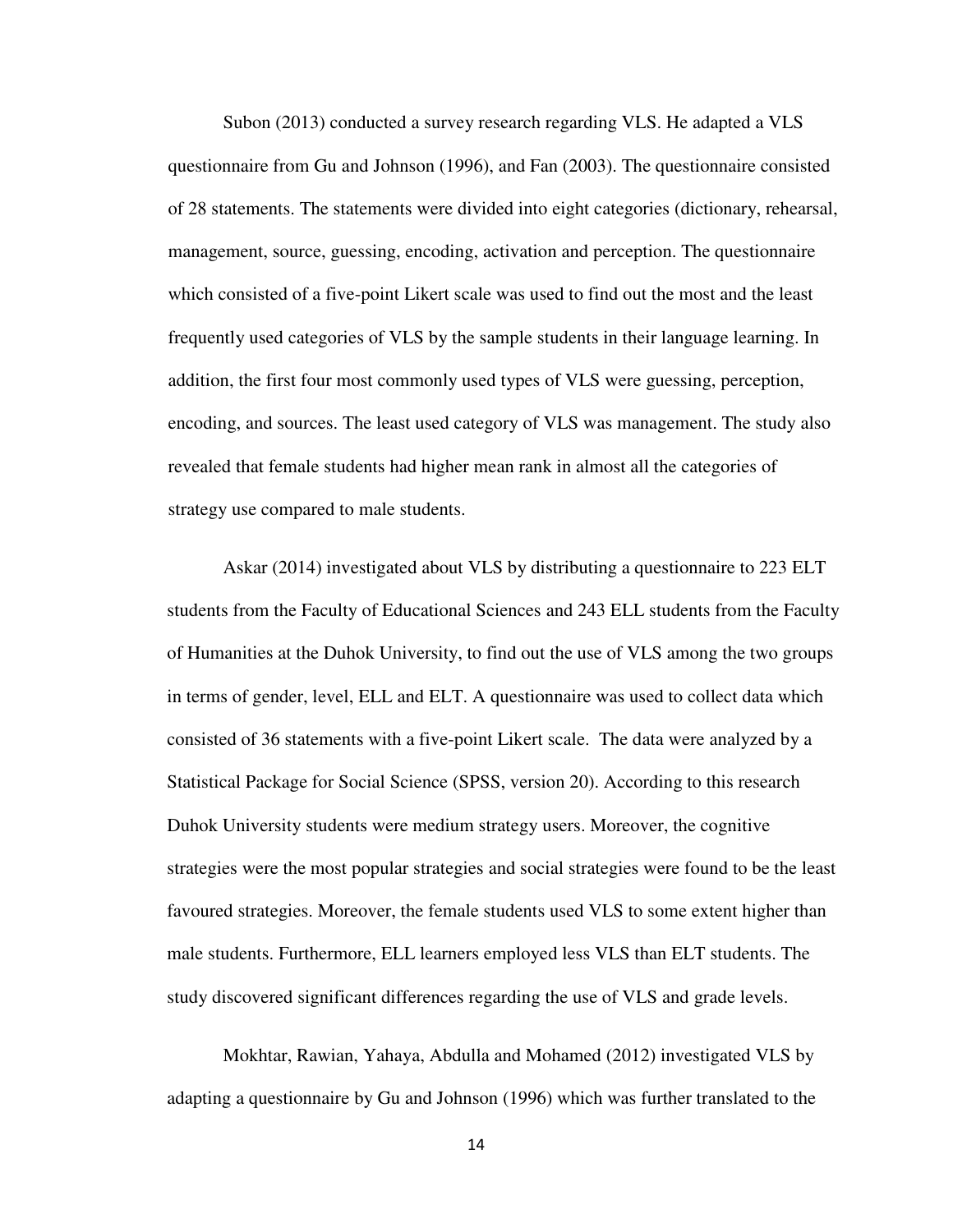Malay language. The 78 vocabulary learning behaviors were divided into seven major parts, specifically: metacognitive regulation, guessing strategies, dictionary strategies, note-taking strategies, memory strategies (rehearsal), memory strategies (encoding) and activation strategies'. The aim of the study was to identify the VLS preferred by university students. The participants consisted of 360 freshman and sophomore students studying at the University of Teknologi (MARA, Perlis). The finding indicated that just two strategies, guessing and dictionary strategies, were favoured by the students amongst the seven VLS examined. He also stated that it is unsatisfactory because according to Hatch and Brown (1995) vocabulary learning involves five steps: encountering new words, getting the word form, getting the word meaning, consolidating word form and meaning in memory, and using the word (as cited in Mokhtar et al, p. 142). According to Schmitt (2000) the two preferred strategies, however, were only strategies for the discovery of a new word meaning. Thus, VLS should be combined integrating strategies for "recognizing and knowing" as well as "using" words.

In his study Zhi-liang (2010) examined VLS used by the non-English major students in Chinese Independent Colleges. The purpose of his research was to find out the answers to 'What is the attitude of vocabulary learning for Chinese independent college students and what kind of strategies do they usually use?; What is the problem of vocabulary learning in English study and how helpful are the strategies they used?; What are the similarities and differences in vocabulary learning during different grades?'. The researcher sent a questionnaire online to 309 students from grade one to three in Beihai College of Beihang University. Nonetheless, 301 students completed and returned the questionnaire. The analyzed data from the questionnaire revealed that 89 strongly agreed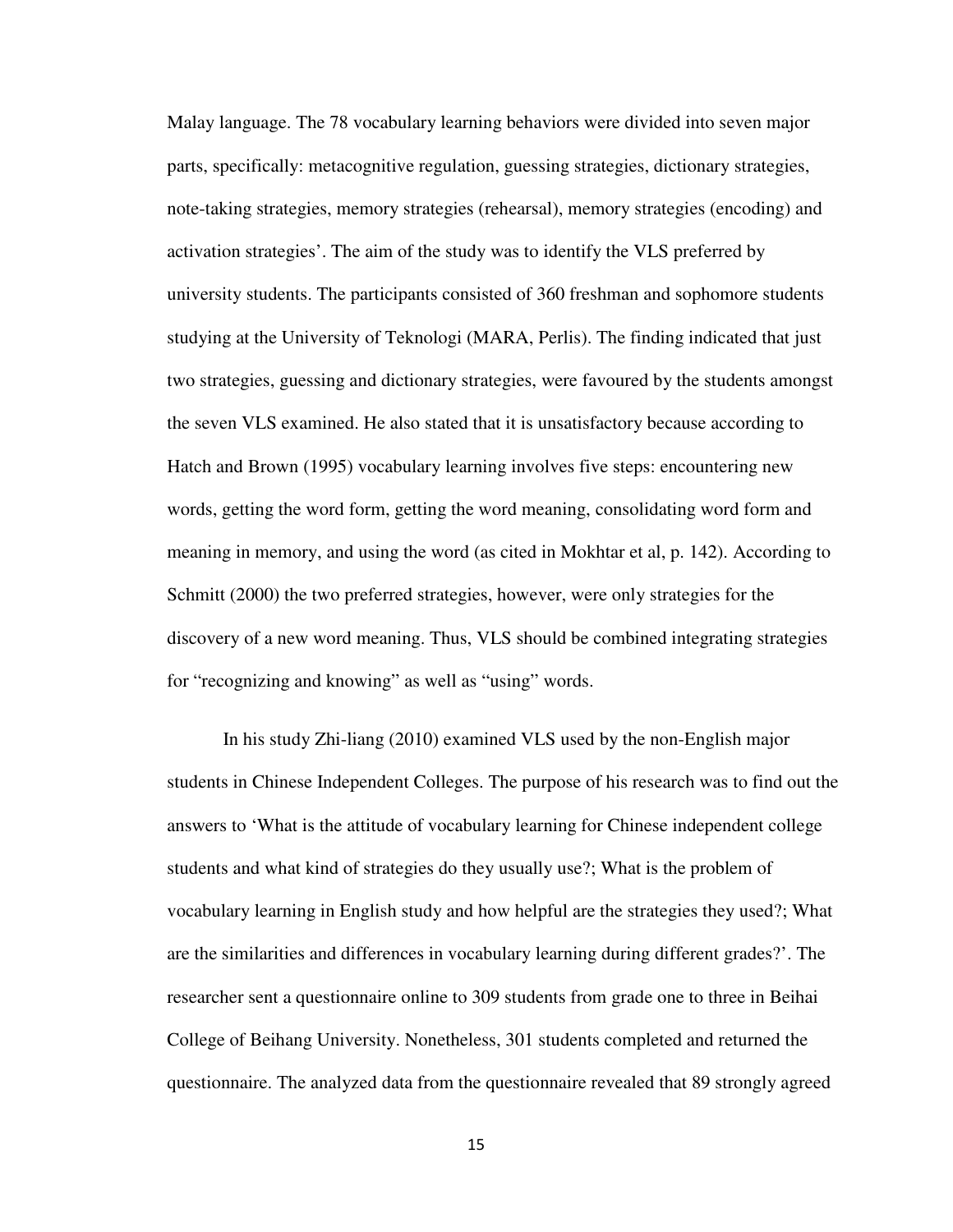11 agreed, 0 disagreed and strongly disagreed with the statement 'learning vocabulary is very important in learning English'. Moreover, the male learners used less VLS than female learners. The poor students also used less VLS than the good learners. Thus, the good learners study hard and are willing to reuse the learned vocabulary. The study also revealed that the freshmen students usually relied on their teacher while the third-grade students were independent on using VLS. On the other hand, the second-grade students were trying to learn the language but had not yet discovered their methods. The study illustrated that many ranges of VLS are used by students when they are faced with unfamiliar vocabulary items in their learning process.

Gu (2010) surveyed on 100 Chinese EFL learners in which 73 were male and 27 female. They were in Singapore to study a six-month pre-university English language improvement program. A 90 itemed questionnaire with a seven-point Likert scale was distributed to the participants in this study. The questionnaire was distributed to the participants at the beginning and end of the program. The first questionnaire which was distributed asked the participants to recall how they learned vocabulary in the past two years. At the end of the program when the second questionnaire was distributed the participants this time were asked to respond on how they learned vocabulary throughout the six-month program. The questionnaires were contrasted and the results revealed that the participants used more varieties of VLS and more frequently after the program compared to the beginning of the program. The study also showed that the participants were active vocabulary learners before they started the program. The students did not rely on the memorization of vocabulary items and assumed that words should be used so that they can learn them. These results illustrate that the use of VLS changed during this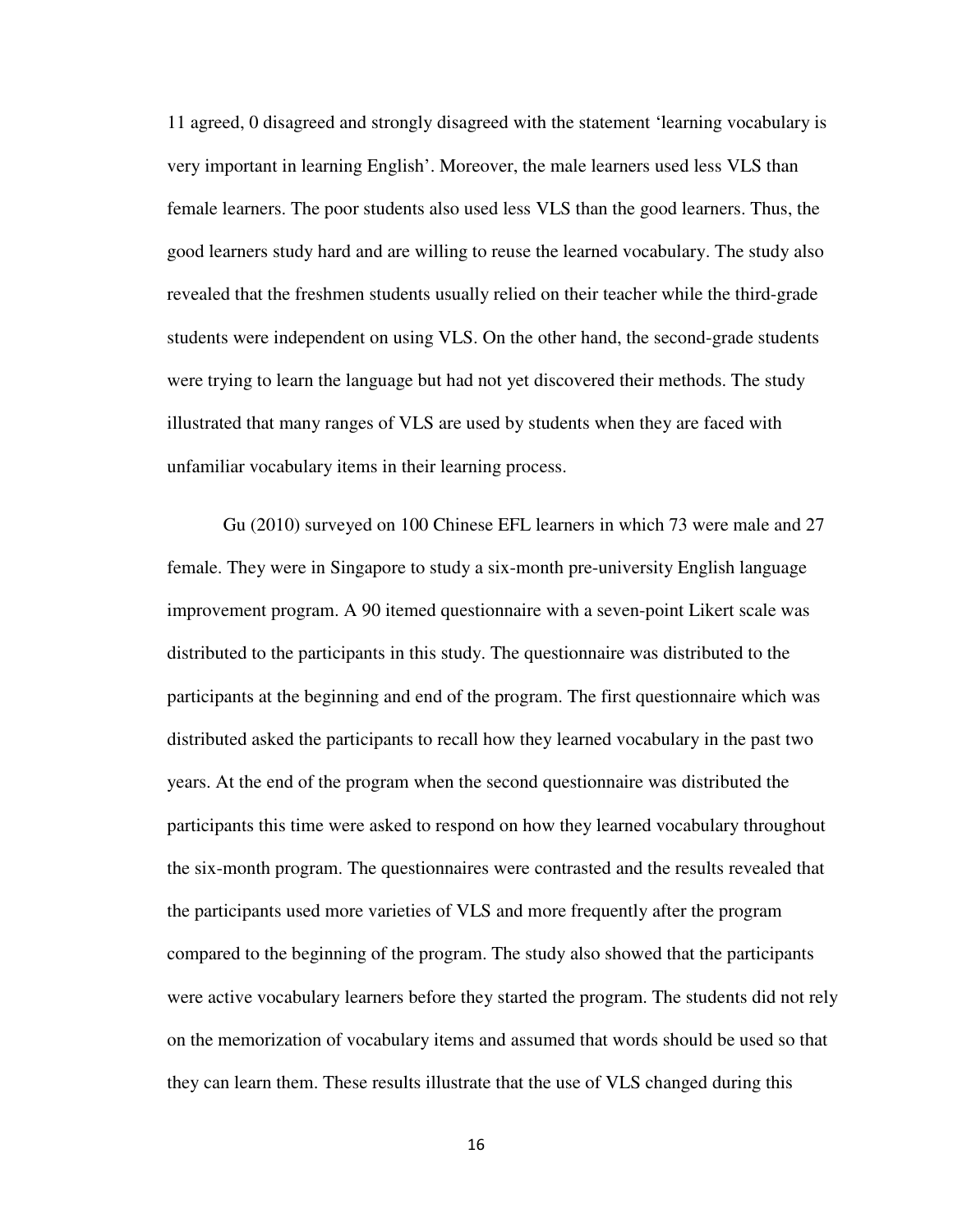program. This study revealed the following VLS used before starting the program and after completing the program: first, nothing changed regarding the most and least used VLS, the use of strategies stayed the same. Second, at the end of the program participates used more VLS. Third, by the end of the program the participants depended and relied on VLS.

Asgari and Mustapha (2011) examined the type of VLS utilized by Malaysian EFL students at the Faculty of Education Studies in the University of Putra, Malaysia. Ten randomly selected students were interviewed separately. The study concluded that strategies such as the learning of a word through reading, the use of the monolingual dictionary, the use of various English language media, and applying new English words in their daily conversation which were related to memory, determination, metacognitive strategies respectively, were popular strategies and the learners were keen on using them. Moreover, several students indicated that they were using the English to English dictionary as one of the common strategies for learning vocabulary. Dictionary strategy is used by students since it gives learners more detail and information as regards to grammar, pronunciation, and explanation.

Gu (2003) evaluated and analyzed VLS based on the experience of empirical research on second/foreign language learners. The study concentrated on "task-dependent guessing strategies, dictionary strategies, note-taking strategies, rote rehearsal strategies, and encoding strategies. Instead of searching for the best strategies that produce the best results, the author argued that the choice, use, and effectiveness of vocabulary learning depend on the task, the learner, and the learning context". Gu (2003) claims that classroom learning atmosphere should include a variety of VLS from informal learning contexts.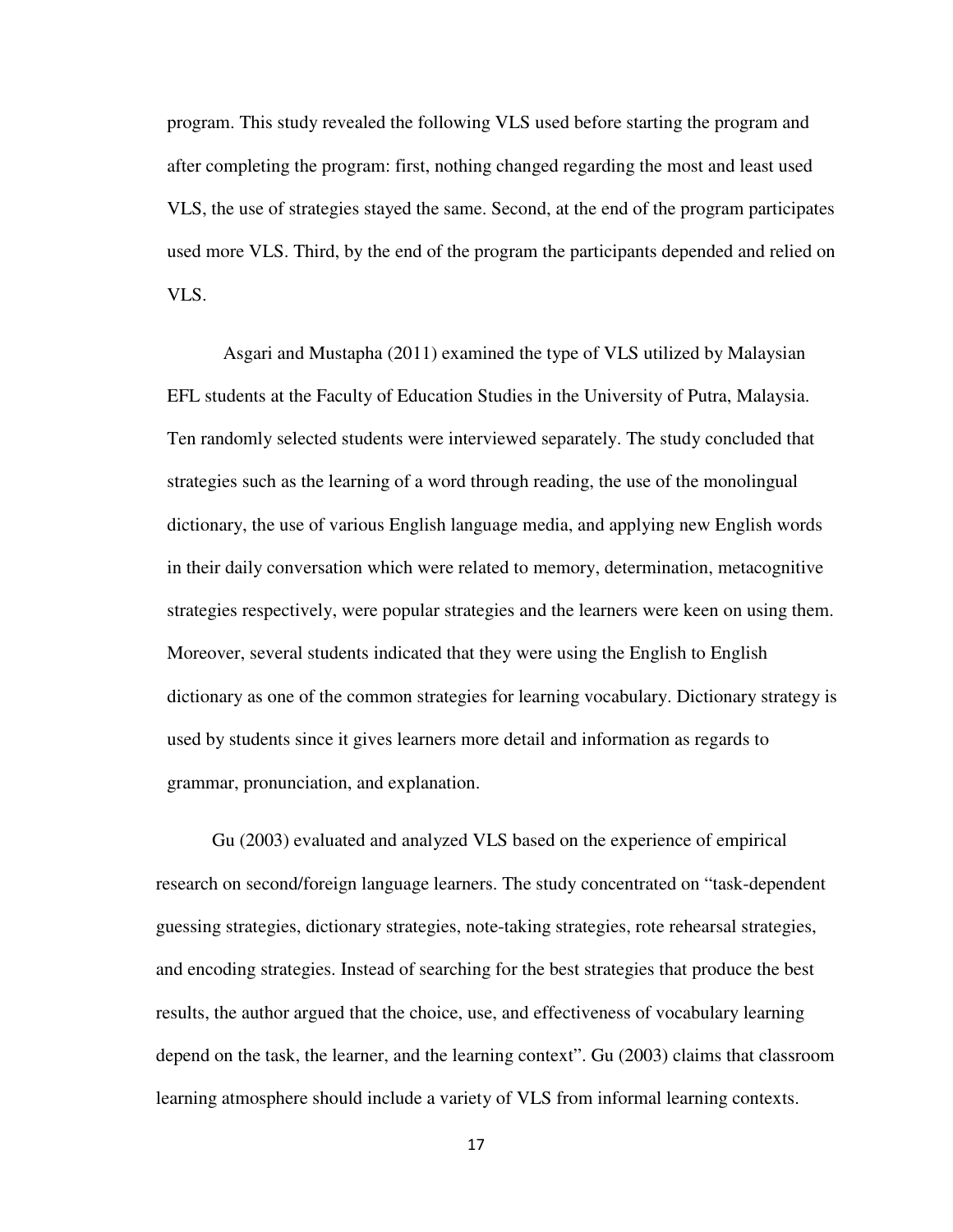Moreover, the obtainability and fullness of input/output opportunity should also regulate the approaches students choose to use.

Alhaysony (2012) carried out research about vocabulary discovery strategies in which 746 mixed gender students at the University of Ha'il in Saudi Arabia participated. The results revealed that guessing and dictionary strategies were used less often. There was a statistically significant difference in guessing and skipping strategy use by females. Females also used social and dictionary strategies more than males according to the mean score results illustrated in the study.

Martinez (1995) conducted a study to identify the types of learning strategies employed by Secondary School and University students when learning English in Spain. The study was carried out by interviewing 80 students and 25 teachers to collect data. The results revealed that: first, most of the students were reasonably familiar with learning strategies. Second, many students responded that they were using cognitive strategies. Third, university students did not use a higher number of a wider range of strategies than secondary school students. Fourth, most of the teachers were unaware of the strategies their students employed.

A more recent study carried out by Amirian and Heshmatifar (2013) investigated VLS and aimed at determining the most and least employed VLS among university students at the University of Hakim, Sabzevari. Seventy-four EFL students participated in this study. The results indicated that "Guessing from the context, using the monolingual dictionary, repeating the word verbally, analyzing the parts of speech, studying the sound of the phrase and kipping a vocabulary notebook" were the most used strategies among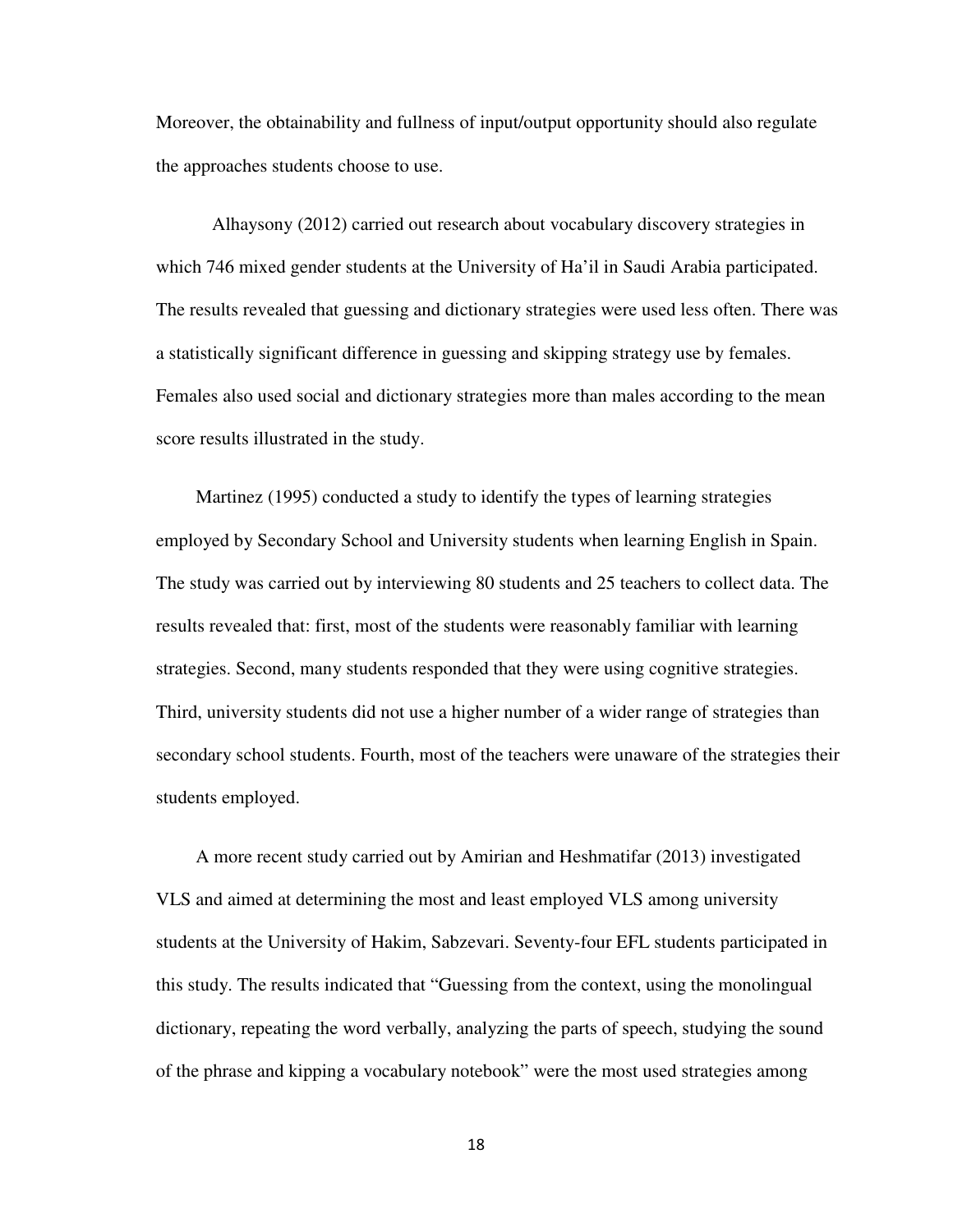students. They found out that the least used VLS were "skipping and passing the new words, asking the teacher to make a sentence, using flash cards, asking the teacher for first language translation, putting English labels on real objects and remembering word's initial letter" (p. 639). Amirian and Heshmatifar (2013) further interviewed ten students to find out the most and least employed VLS in order to validate the result. The study revealed that a monolingual dictionary was used by nine of the participants. Moreover, 'guessing from context' was used by eight participants. Interestingly, 'asking the teacher for first language translation' was employed by two out of ten students. However, 'asking classmates for meaning' was used only by one out of ten of the students.

#### **Conclusion**

This chapter presented related literature regarding vocabulary learning strategies, highlighting information with respect to vocabulary, vocabulary learning strategies, the classification of learning strategies followed by recent research.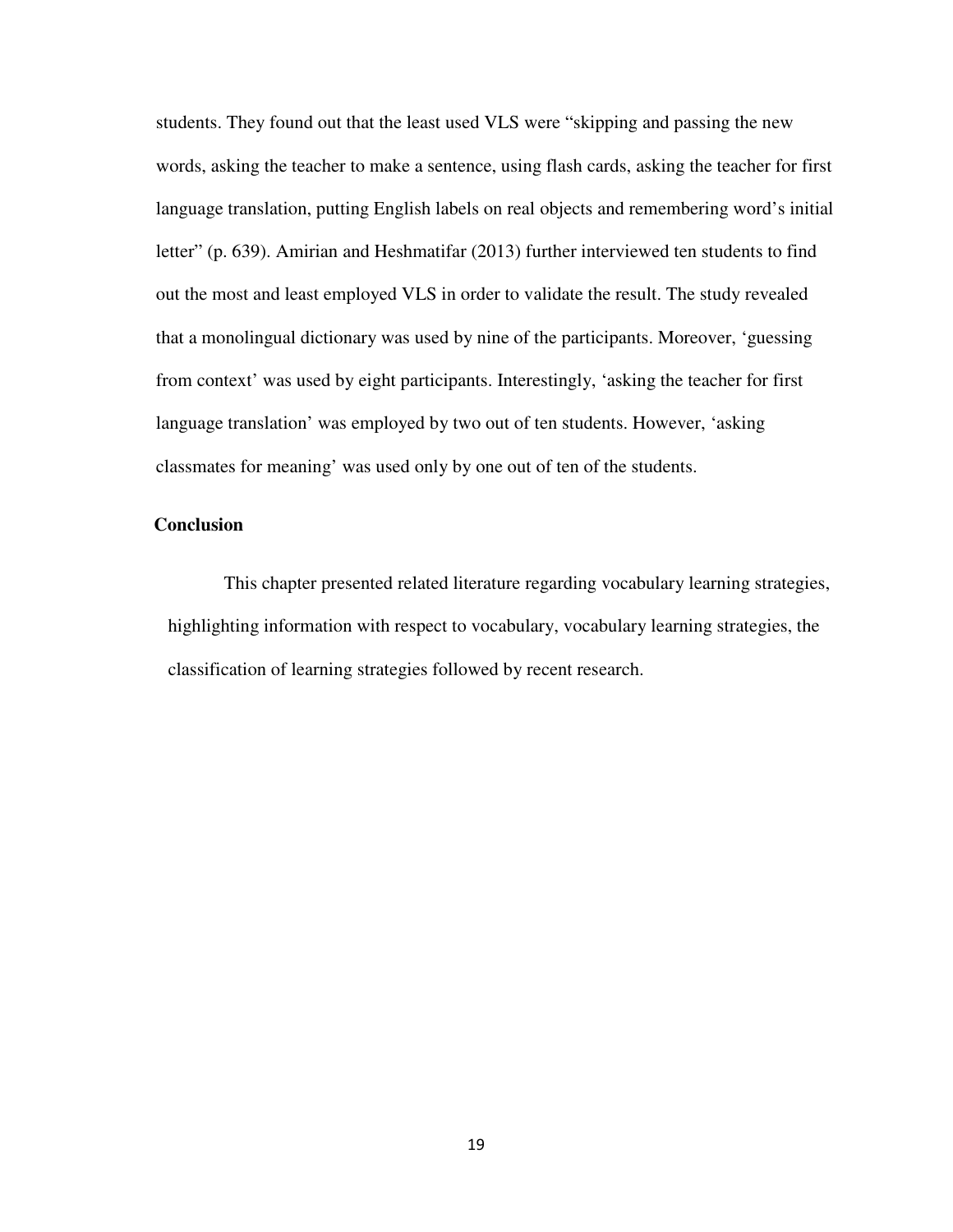#### **CHAPTER III**

#### **METHODOLOGY**

#### **Overview**

This chapter will present the methodology of this research. The research design is explained in detail followed by the participants, data collection procedures, data collection instruments, reliability and validity, and data analysis.

#### **Research Design**

This study was designed quantitatively employing a questionnaire to investigate Kurdish university students' studying at the college of languages, English language department at the University of Salahaddin in Erbil in the North of Iraq employment of vocabulary learning strategies (VLS). A descriptive survey approach was used in the study to reveal the aforementioned research questions (see Chapter I).

#### **Participants**

Two hundred and twenty-one randomly mixed gender undergraduate students of English major were selected from freshmen, sophomore, junior and senior students in the college of languages, English department in Sallahaddin University in Erbil city in the north of Iraq. The participants of the study consist of four groups namely, freshman, sophomore, junior, senior. The freshmen group consisted of 51, the sophomore 56, the junior 55, and the senior 59 students who participated in this study (see Table 1).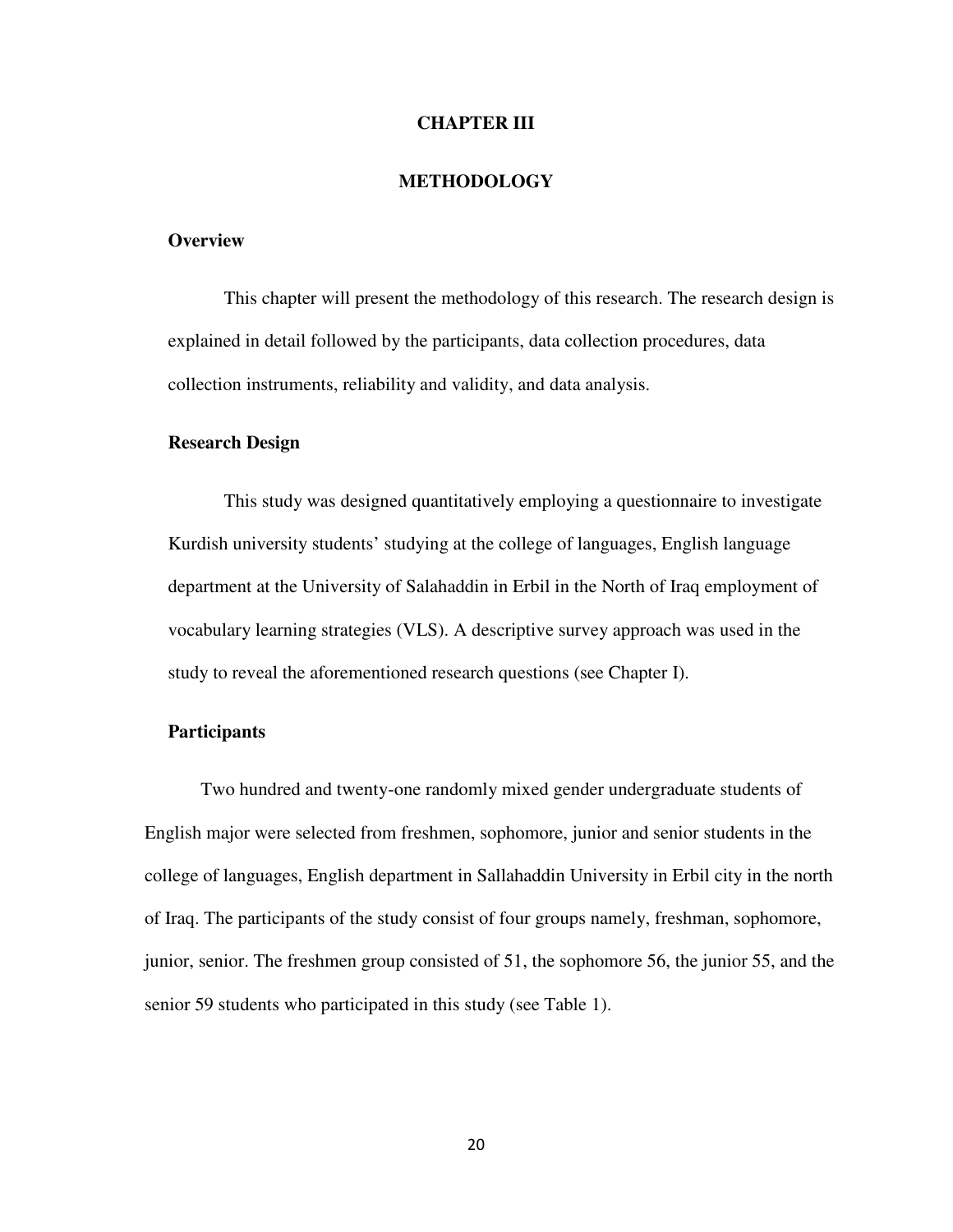#### Table 1

| <b>Grades</b>         | <b>Number of Participants</b> |
|-----------------------|-------------------------------|
| Freshmen              | 51                            |
| Sophomore             | 56                            |
| Junior                | 55                            |
| Senior                | 59                            |
| Total of participants | 221                           |

*Number of Participants according to Grades* 

#### **Data Collection Procedures**

In this study, a questionnaire was used to accumulate data. The researcher contacted the Head of the Department of the Salahaddin University for permission and to set the date and time to administer the questionnaire to the participants. A written consent form was filled in before the study was carried out (see Appendix A).

The aim of the survey was explained to the students. In addition, all necessary information regarding the items and the questionnaire was explained in detail to the participants by the researcher in order to make sure understanding was clear. The students were also informed to ask questions if something in the questionnaire was not clear. In addition, brief information regarding VLS was given to the participants of this study. The purpose of this was to make sure students knew exactly what they were doing and to be able to select the appropriate box identified in the five point Likert scale.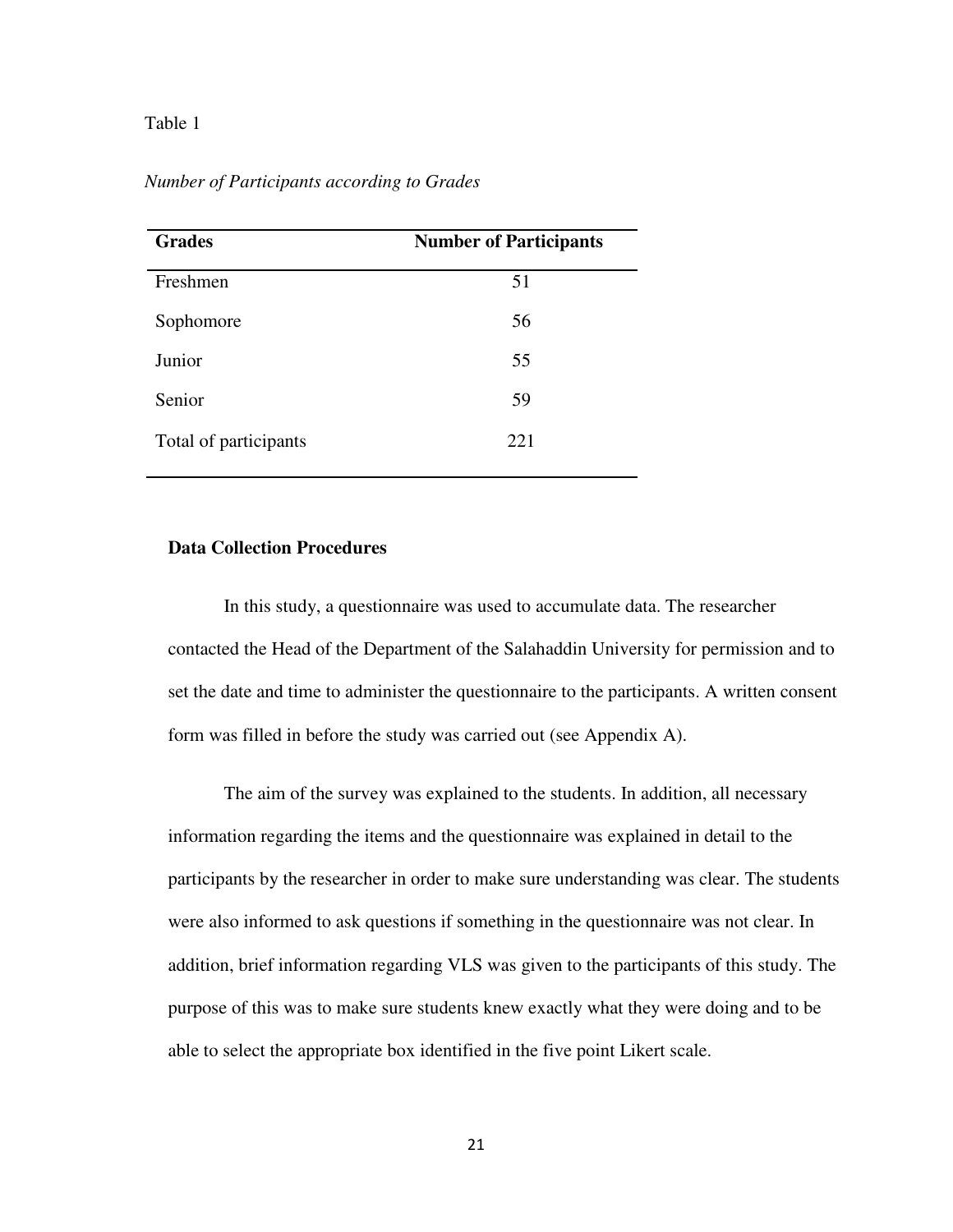The questionnaires were distributed to the 221 mixed gender participants and they were kindly asked to fill in the questionnaire honestly. The participants were not given limited time; they had completed all the items in a comfortable manner. They returned the questionnaire as they completed it. The questionnaires were gathered on the same date. All the copies of the questionnaire were collected and the information was entered into the SPSS program version 20 and interpreted. In addition, a one-way ANOVA was used to get the results of each grade individually which will be discussed in the data analysis section of this chapter.

#### **Data Collection Instrument**

A questionnaire consisting of 40 items was adapted from Schmitt (1997). The 40 items of vocabulary learning strategies (VLS) were amended in order to simplify the explanations to make understanding possible. Getting help from three English teachers from Kurdistan I decided to use an adaptation of Schmitt's (1997) questionnaire.

The questionnaire consisted of two parts:

- In Part A, the participants were asked to indicate their grades.
- Part B consisted of 40 statements of VLS with a five-point Likert-scale.

In the first part, the participants were asked information with respect to their grades. In the second part, there were 40 statements with a five-point Likert scale ranging from always as number 5, regularly as number 4, sometimes as number 3, occasionally as number 2 and never as number 1. The participants were kindly asked to rate their use of the given statements.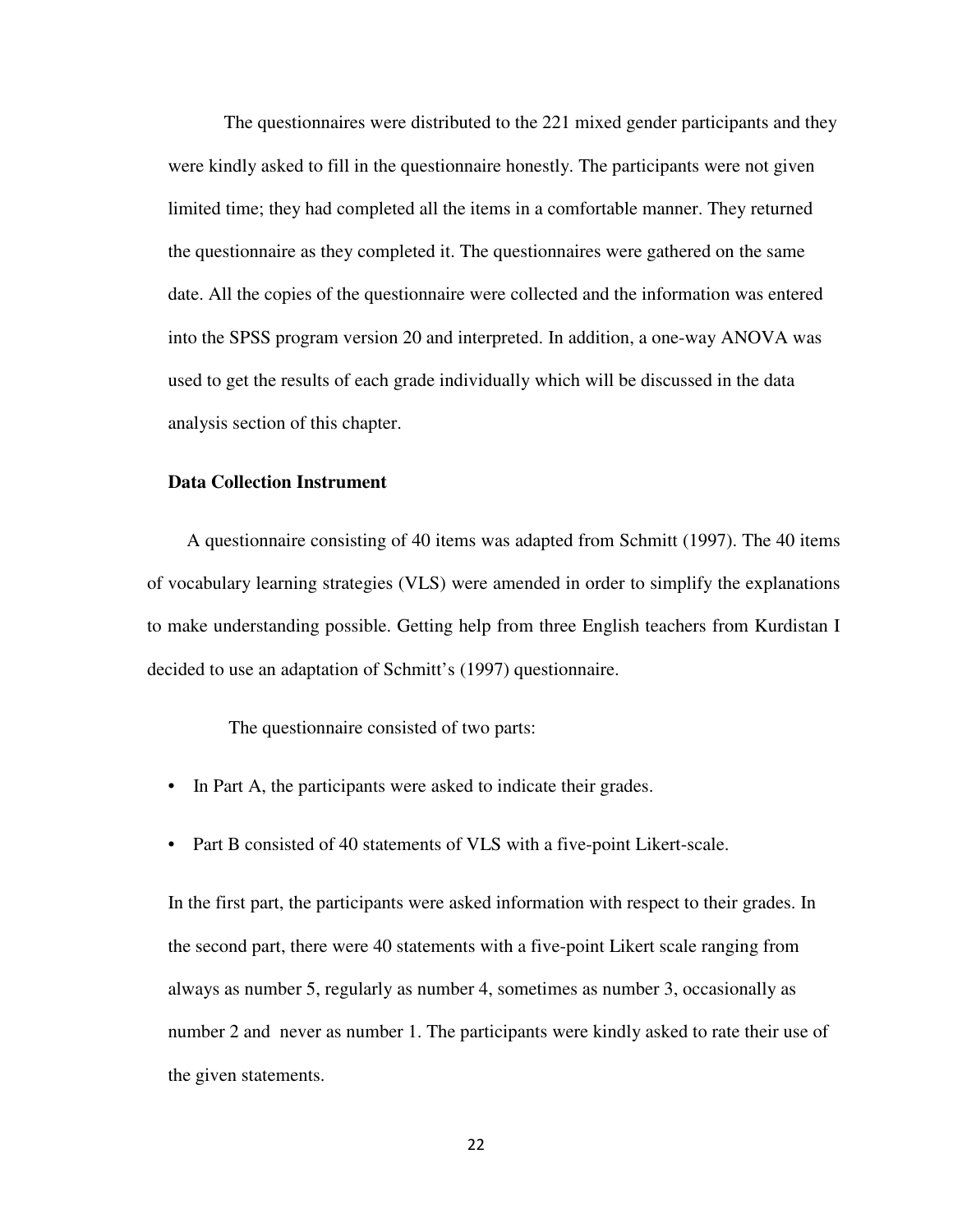**Constructs.** There are five constructs in the questionnaire. Table 2 illustrates the range of statements which are consisted in each construct.

Table 2

*Items and Categories* 

| <b>Items</b>             | <b>Categories</b>        |
|--------------------------|--------------------------|
| From Statement 1-6       | Determination strategies |
| From Statement 7 -13     | Social strategies        |
| From Statement $14 - 29$ | Memory strategies        |
| From Statement $30 - 35$ | Cognitive strategies     |
| From Statement $36 - 40$ | Metacognitive strategies |
|                          |                          |

Table 2 demonstrates the strategies used in this questionnaire which were divided into five categories adapted from Schmitt's (1997) classification; determination, social, memory, cognitive, and metacognitive strategies. The determination strategies consisted of six statements, the social strategies consisted of seven statements, the memory strategies consisted of 16 statements, the cognitive strategies consisted of six statements, and the metacognitive strategies consisted of five statements.

#### **Reliability and Validity**

The content validity was checked by five jury members in the University of Salahaddin, and then the pilot study was administrated. They all confirmed that the statements were comprehensible and suitable for the use of the study. The pilot study was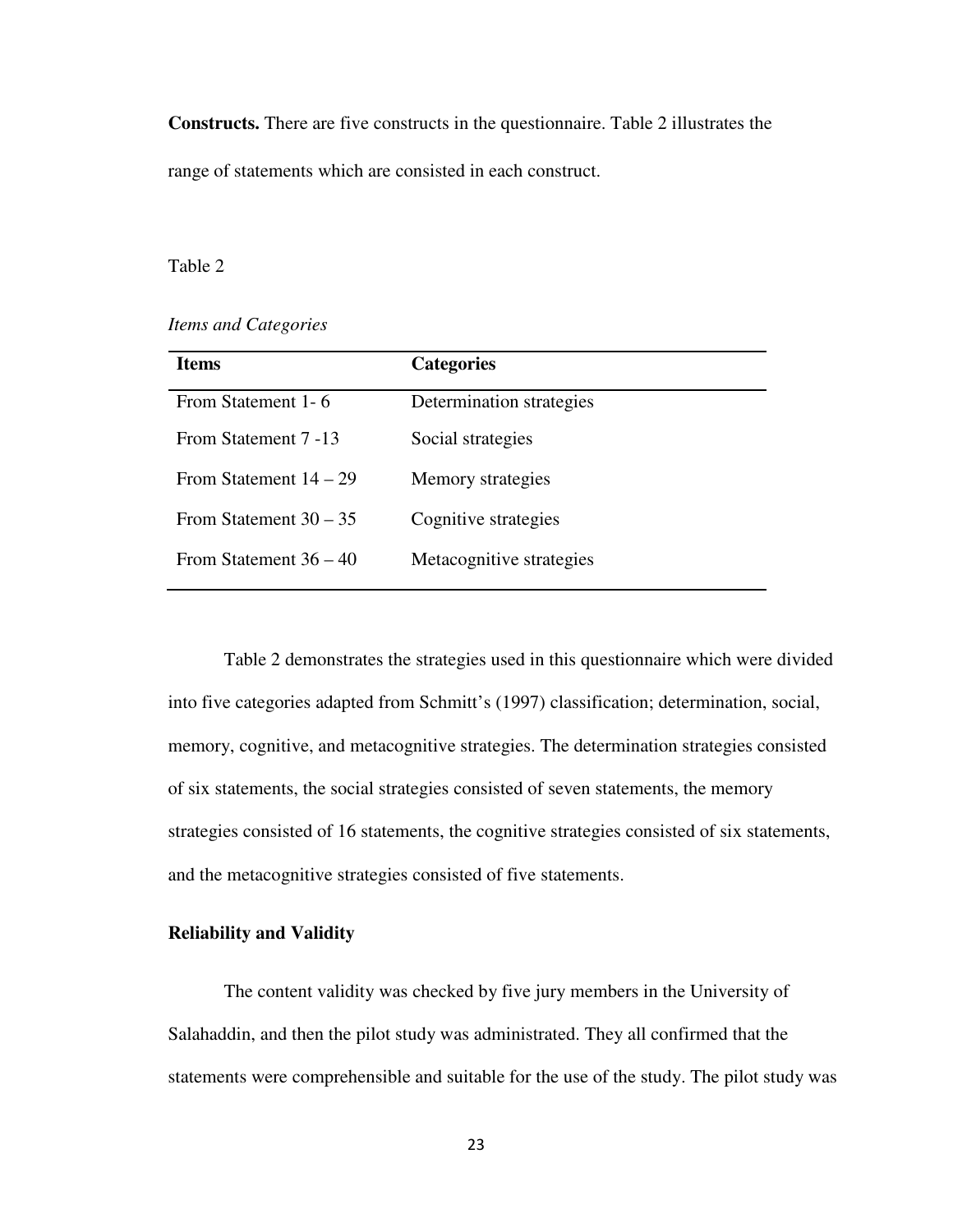carried out in order to verify the reliability and validity of the questionnaire. Thirty students participated in the pilot study. The collected data were entered into the SPSS program version 20. The reliability was .70 which showed that it was reliable.

#### **Data Analysis**

The Statistical Package for Social Sciences (SPSS) version 20 was employed to analyze the questionnaires. Descriptive statistical frequencies, percentages, mean scores and standard deviation were used to answer the first research question (see Chapter I). Furthermore, one-way ANOVA was used to compare freshman, sophomore, junior and senior students regarding their usage of VLS to answer the second research question.

# **Ethical Considerations**

The study was introduced to the participant and they were all informed about the aim of the study. Additionally, the participants were informed that it was their choice of taking part in the current study. They were also informed that their identity is confidential and that their opinions will only be used for research purposes.

#### **Conclusion**

This chapter presented the methodology of the current study. The research design, the participants, the data collection procedures, the data collection instrument, reliability and validity, data analysis and ethical consideration were all discussed in detail. The following chapter will present the results of this study.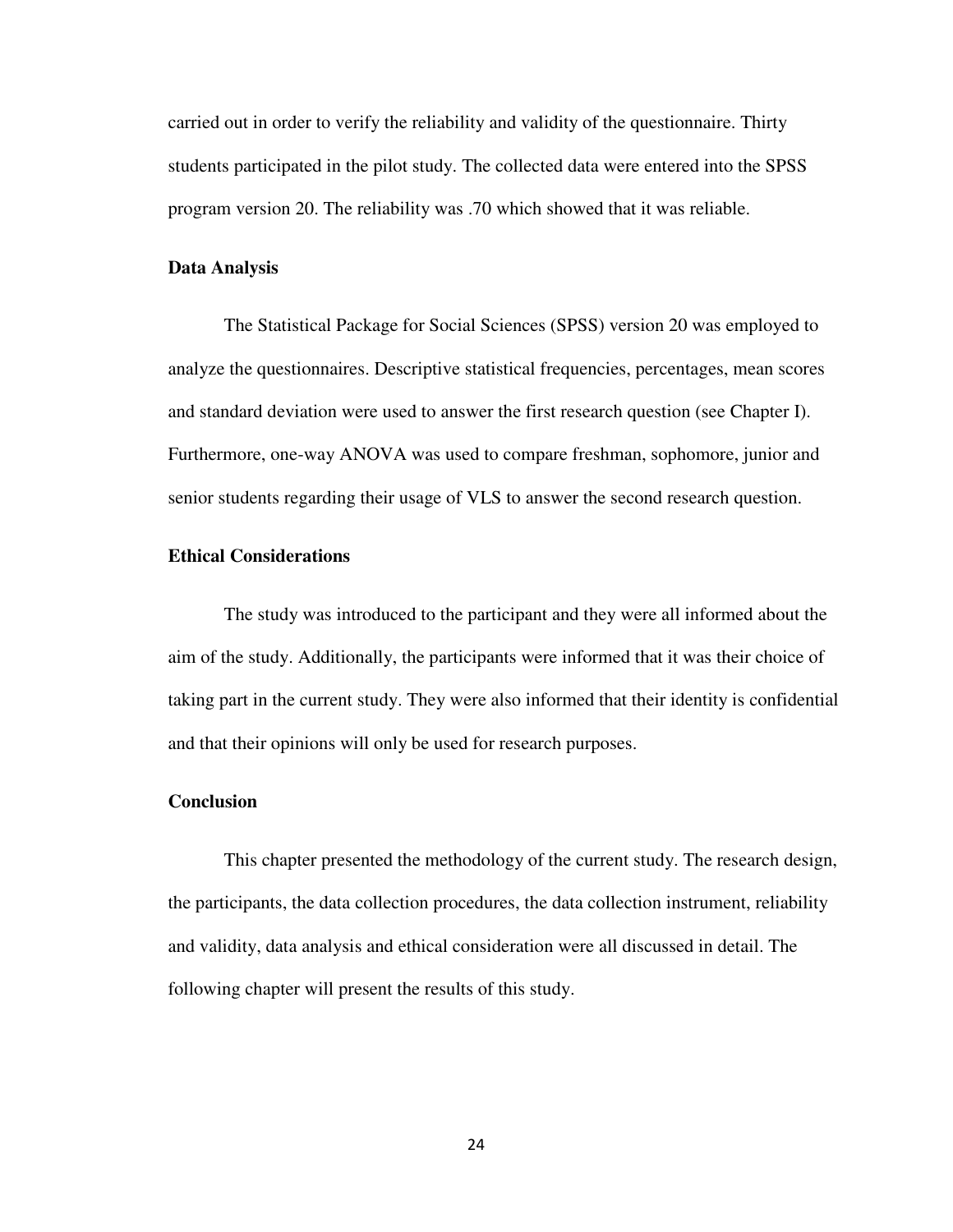#### **CHAPTER IV**

#### **FINDINGS AND DISCUSSION**

### **Overview**

This chapter will present the findings and discussions of this study. The data collected through the administered questionnaire were analyzed and further interpreted. The aim of the current study was to reveal the vocabulary learning strategies (VLS) employed by Kurdish students studying at the college of languages in the department of English at the Salahaddin university in northern Iraq in general and to find out whether these students' grades affect their choice of VLS in particular.

This chapter will reveal the answers to the research questions of this study:

- 1- What is the vocabulary learning strategies used among undergraduate EFL students?
- 2- In what ways do the vocabulary learning strategies change with regard to the students' grades?

### **VLSs Employed Among University Students**

In order to be able to reveal the first research question stated above a questionnaire consisting of five categories adapted from Schmitt's (1997) classification, namely, determination, social, memory, cognitive, and metacognitive strategies was used. The determination strategies consisted of six statements, the social strategies consisted of seven statements, the memory strategies consisted of 16 statements, the cognitive strategies consisted of six statements, and the metacognitive strategies consisted of five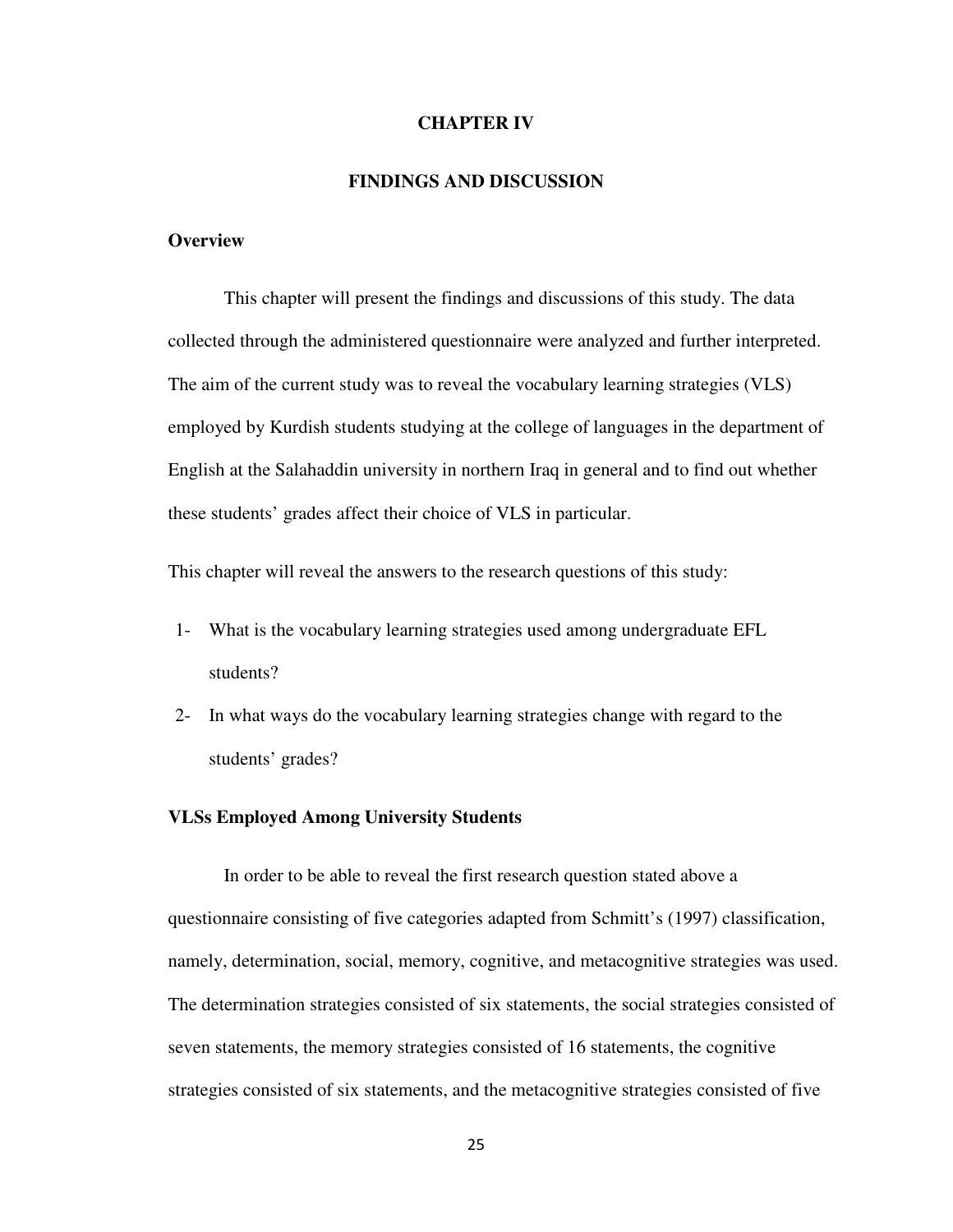statements. Overall, the cognitive strategies were found to be the mostly used strategies (see Table 3).

Table 3

*The mean score of the five categories of VLS* 

| Category      | Mean |
|---------------|------|
| Determination | 3.33 |
| Social        | 3.10 |
| Memory        | 3.26 |
| Cognitive     | 3.34 |
| Metacognitive | 3.16 |
|               |      |

The results in Table 3 illustrate that the participants of this study used cognitive strategies with a mean score of 3.34 more frequently than all the other categories. The result of this study goes in line with Asker's (2014). In his study he also mentioned that the participant of his study preferred cognitive strategies the most. Determination strategies were the second preferred and used among the learners with a mean score 3.33. It can be seen that there are similarities in using aforementioned categories the participants of this study. As both categories were the most favored strategies among learners. In terms of memories strategies the mean score was 3.26, followed by metacognitive strategies with a mean score of 3.16. Social strategies were the least used strategies among all the other strategies. In his research Askar (2014) also indicated that the social strategies were the least used strategies and the cognitive strategies were the most used strategies.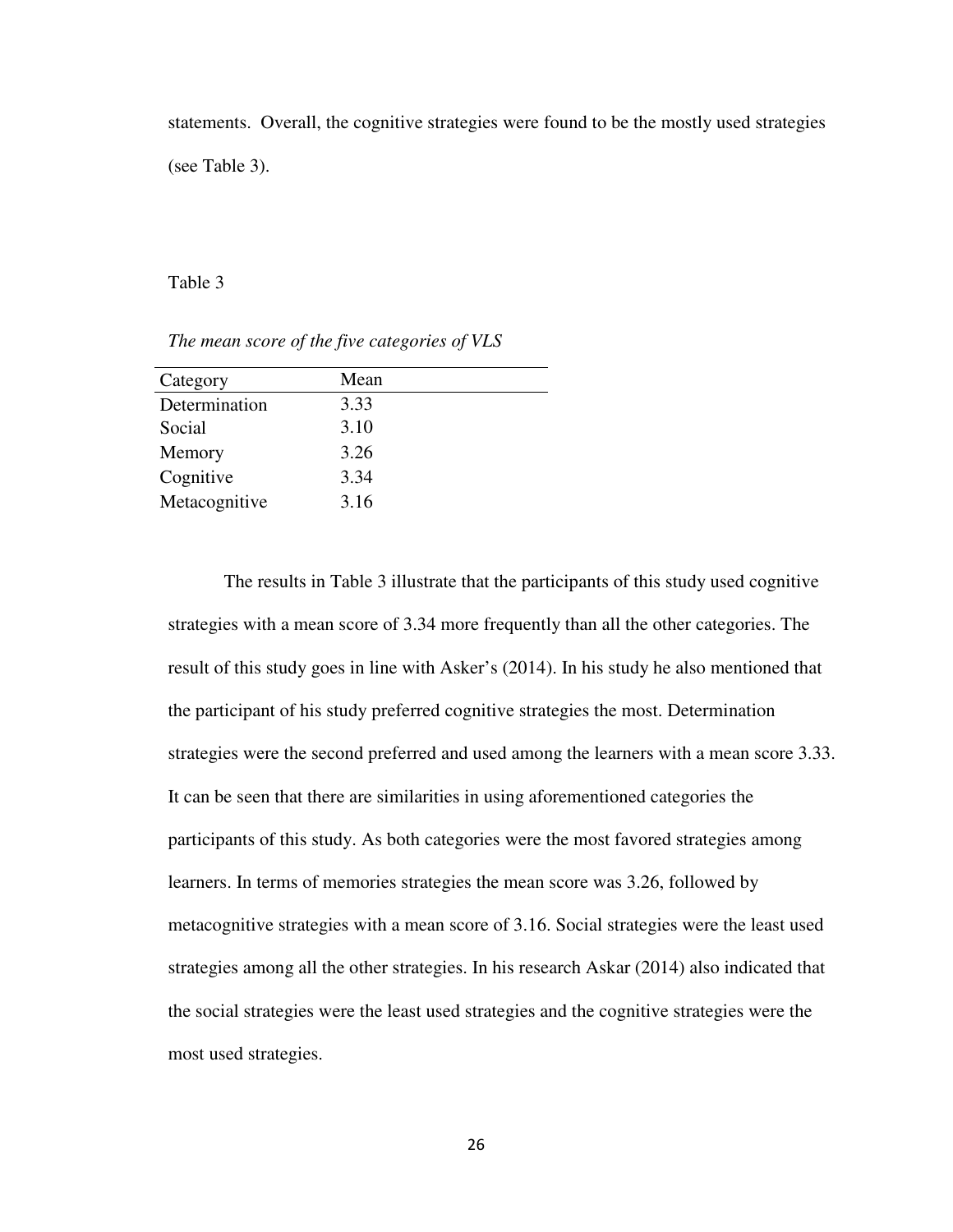The following section will discuss each strategy in detail.

**Determination strategies.** Table 4 illustrates the six statements that belong to the determination strategy classification. As shown in Table 4 (determination strategies) statement 5 'I use a bilingual dictionaries' was seen to be the most employed strategy while statement 6 'I use a monolingual dictionaries' was seen to be the least employed strategy among the determination strategies. According to the results, 5.9% of the students had never used a bilingual dictionary and 29% always used this strategy. Statement 6 in Table 4 'I use a monolingual dictionaries' was seen to be the least employed strategy among the determination strategies. 8.6% of the respondents reported that they never used monolingual dictionaries when learning English vocabulary items while 20.4% responded that they always use monolingual dictionaries.

Table 4

|  | <b>Frequencies of Determination Strategies</b> |  |
|--|------------------------------------------------|--|
|--|------------------------------------------------|--|

| <b>Items</b>                                                                                                      | <b>Always</b> | <b>Regularly</b> | <b>Sometimes</b> | <b>Occasionally</b> | <b>Never</b> |  |
|-------------------------------------------------------------------------------------------------------------------|---------------|------------------|------------------|---------------------|--------------|--|
| S1. I analyze parts of speech to learn<br>new vocabulary.                                                         | 24.4%         | 21.7%            | 21.7%            | 19.4%               | 12.7%        |  |
| S2. I analyze affixes and roots to find<br>out the meaning of new words to<br>understand the meaning of the word. | 25.8%         | 22.2%            | 24.4%            | 20.4%               | 7.2%         |  |
| S3. I consider available pictures or<br>gestures to understand the meaning of<br>the word.                        | 24.4%         | 20.4%            | 24.9%            | 21.3%               | $9.0\%$      |  |
| S4. I guess from textual context so as to<br>comprehend the new vocabulary.                                       | 29.4%         | 18.6%            | 22.2%            | 24.0%               | 5.9%         |  |
| S5. I use bilingual dictionaries                                                                                  | 29.0%         | 21.3%            | 21.3%            | 22.6%               | 5.9%         |  |
| S6. I use monolingual dictionaries                                                                                | $20.4\%$      | 19.0%            | 29.4%            | 22.6%               | 8.6%         |  |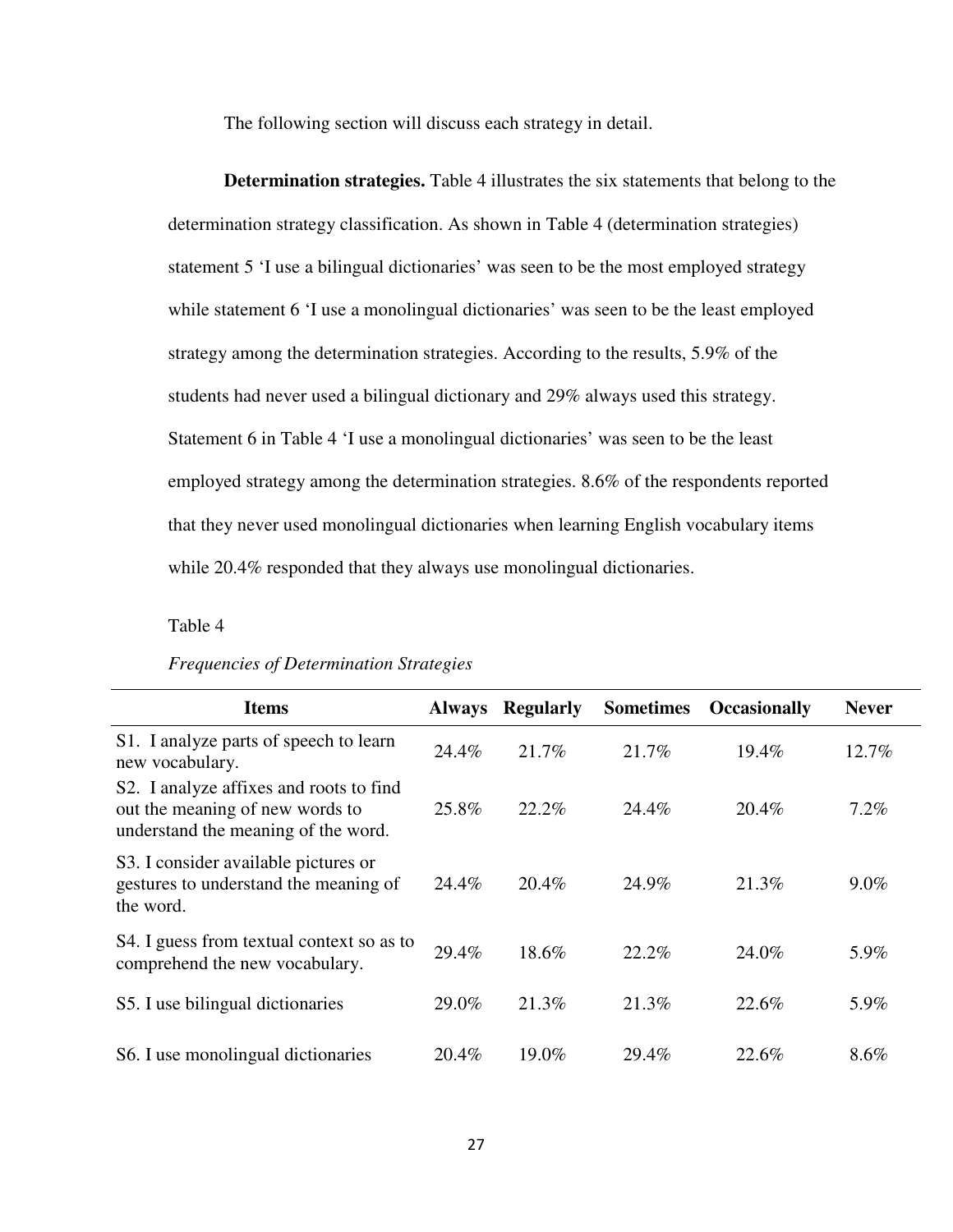Table 5 illustrates the descriptive statistics for the determination strategies. According to the results as mentioned earlier, statement 5 'I use a bilingual dictionaries' was the most employed determination strategy with a mean score of 3.45 and standard deviation of 1.28. This finding is in line with Schmitt's study (1997) who revealed that Japanese students mostly used bilingual dictionaries, and 95% of his participants believed that using bilingual dictionaries were helpful. Moreover, Alsadık (2014) found out that using bilingual dictionaries were the most used strategy. Furthermore, Siriwan (2007) stated that "students' reported the use of 14 individual vocabulary learning strategies to discover the meaning of new vocabulary items, mainly for learning vocabulary items in the classroom. However, it is apparently evidenced that, the only VLS students reported employing is an English-Thai Dictionary at the high level" (p. 206).

With regard to statement 6 'I use a monolingual dictionaries' 8.6% of the participants reported that they never used this strategy while 91.4 % of the participants used the monolingual dictionary to improve vocabulary learning with a mean score of 3.20 and standard deviations 1.242 which was the least employed vocabulary learning strategy (see Table 5). In the study of Asgari and Mustapha (2011) monolingual dictionaries were the second common employed strategy. This finding contradicts to an earlier carried out study by Schmitt (1997) who revealed that the minority of his participants (35%) used a monolingual dictionary. Walz (as cited in Huang & Eslami, 2013 p.1) argued that in language learning a dictionary is seen as a vital factor to find out details about a vocabulary item. According to Knight (as cited in Gu, 2003, p. 7), language learners who use both guessing and dictionaries to find the meaning of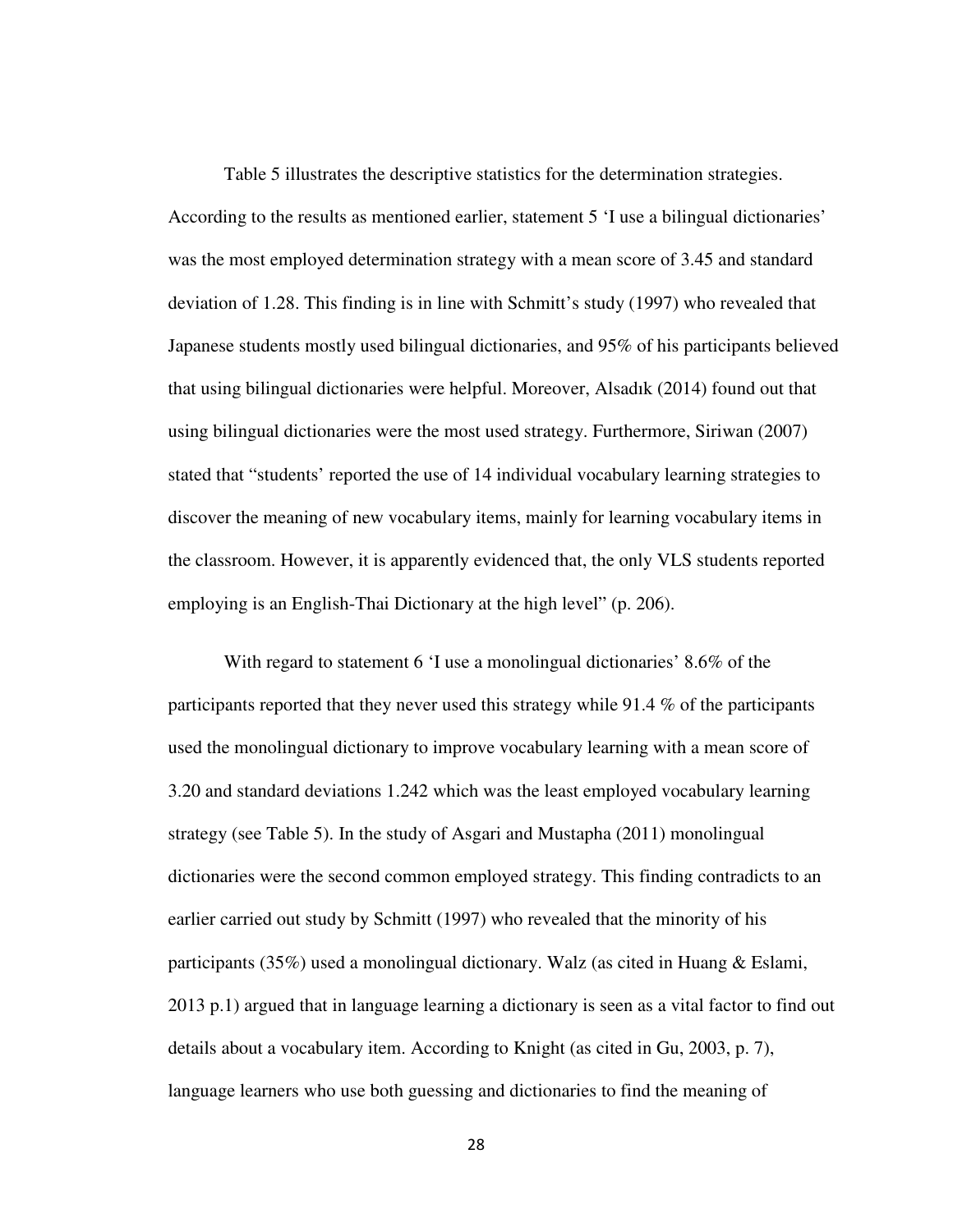unknown vocabulary items in a context, they directly learn the new word and can recall it after a couple of weeks. He also argued that his participants who had less speaking skills took more advantage of the dictionary than the participants who were more skilled in the speaking skill. On the other hand, the more skilled participants in the speaking skill took more advantage of the guessing strategy.

### Table 5

|  | Descriptive Statistics of Determination Strategies |  |
|--|----------------------------------------------------|--|
|  |                                                    |  |
|  |                                                    |  |

| <b>Items</b>                                | M    | <b>SD</b> |
|---------------------------------------------|------|-----------|
| S1. I analyze parts of speech to learn new  | 3.26 | 1.356     |
| vocabulary                                  |      |           |
| S2. I analyze affixes and roots to find out | 3.39 | 1.266     |
| the meaning of the new word.                |      |           |
| S3. I consider available pictures or        | 3.30 | 1.294     |
| gestures to understand the meaning of the   |      |           |
| word.                                       |      |           |
| S4. I guess from textual context so as to   | 3.42 | 1.293     |
| comprehend the new vocabulary.              |      |           |
| S5. I use a bilingual dictionary.           | 3.45 | 1.28      |
| S6. I use a monolingual dictionary.         | 3.20 | 1.242     |
|                                             |      |           |

According to Table 5, S1 'I analyze parts of speech to learn new vocabulary', indicated that 24.4% of the participants reported always, while 12.7% reported never. Table 5 reports the descriptive statistics of determination strategies and reveals that the item in question had a mean score of 3.26 with a standard deviation of 1.356. It is interesting to note that very few of the participants indicated never, which means students have tended to use this strategy to improve their vocabulary. Amirian and Heshmatifar (2013) found in their research that analyzing parts of speech achieved the highest fourth mean score of 3.84. Moreover, Schmitt (1997) reported that 75% of the participant indicated this strategy as useful while 32% of them analyzed parts of speech.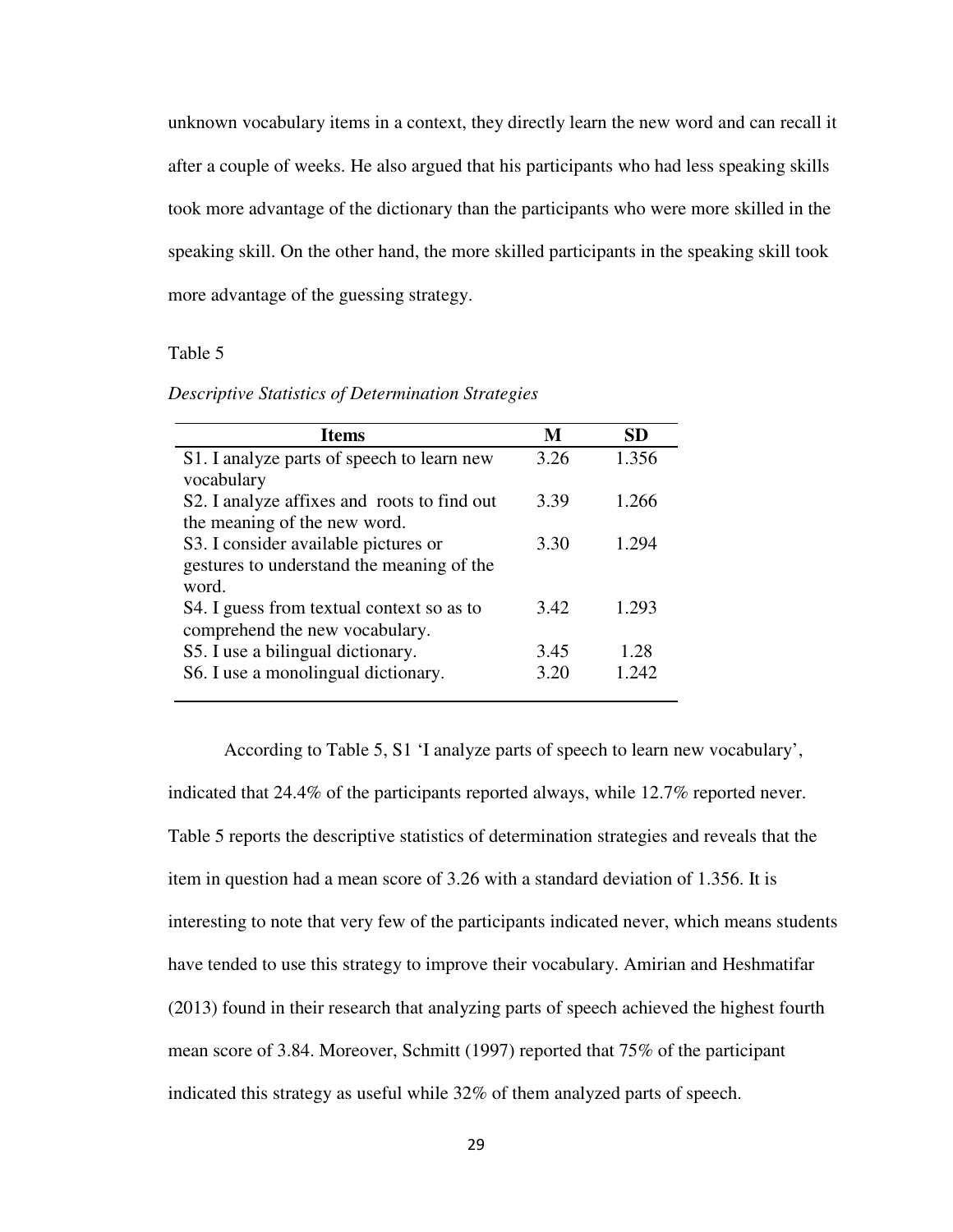Statement 2 in Tables 4 and 5 'I analyze affixes and roots to find out the meaning of new words to understand the meaning of the word' revealed that 25.8% of the participants analyzed affixes and roots to find out the meaning of the new words with a mean score of 3.39, (SD=1.266). Seven percent of the participants rejected to use this strategy. It is believed that students might not always get the right meaning of new words by using this strategy, however analyzing the affixes and roots may lead them to have clear pictures and understanding of the new words. Schmitt (1997) put forth that this strategy is not often "dependable". However, from its root or affixes, students can acquire "clues about the meaning" (p. 13). In addition, Nation (as cited in Schmitt, 1997) suggested that affixes are limited, therefore, teaching affixes to the students might be helpful for the benefit of improving vocabulary.

Following statement 2, as regards to statement 3 'I consider available pictures or gestures to understand the meaning of the word', revealed that only a few 9% of the respondents rejected to use this strategy while the majority 91.1% responded that they used gestures or pictures to understand the meaning of words. The result revealed according to the mean score was 3.30 and the standard deviation was 1.294. Nirattisai and Chiramanee (2014) found in their research that any available pictures or gestures in order to understand the meanings of words with respect to determination strategies achieved a mean score of 2.74 and standard deviation 1.31.

In statement 4 'I guess from textual context so as to comprehend the new vocabulary.' 5.9% of the participants never used this strategy, while the majority 94.1% used this strategy to be able to learn new words. In addition to this, the mean score according to the participants who always used this strategy was 3.42 with a standard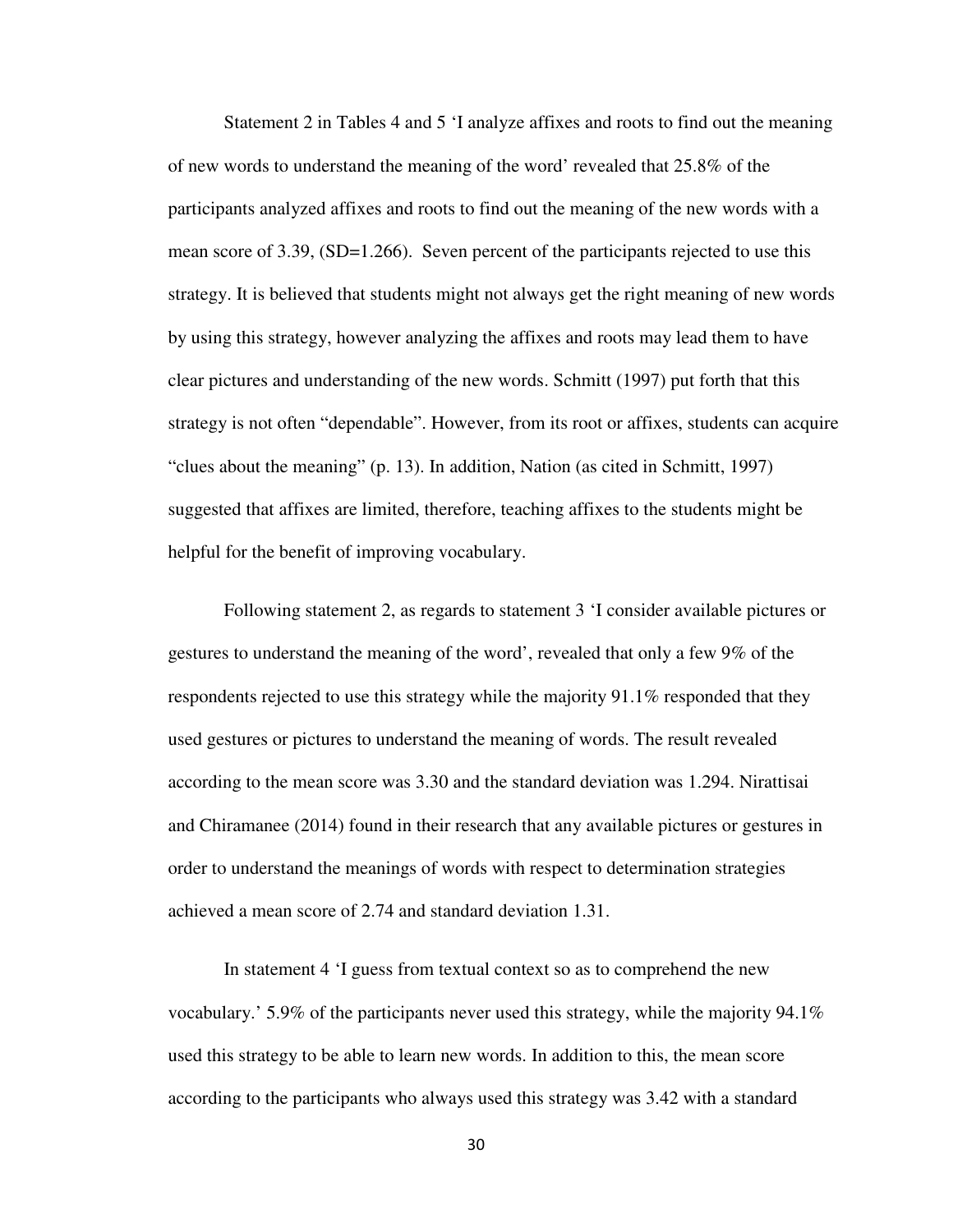deviation of 1.293. This shows that most of the students in English departments in the Salahddin University are familiar with employing guessing strategies when learning vocabulary. This data could suggest that the students were very well aware of the outcomes of guessing unknown words for vocabulary improvement. In the study of Amirian and Heshmatifar (2013) guessing from the context was the most used strategy with the highest mean score  $(M=4.21)$  and standard deviation of 1.00. Askar (2014) discovered that the majority of undergraduate students tend to use the guessing strategy to suspect the meaning of new words in context. In contrast, Alhaysony (2012) explained that with a mean score of 2.57 and standard deviation 1.07 the guessing strategy was the least used strategy among his participants. He also reported that the data results were expected because the majority of the participants were at the beginner and elementary levels regarding English proficiency. According to Sternberg, as words are seen by students in the context, they attempt to guess for the meaning. In this procedure, learners have to analyze quite a few sentences. Moreover, he also pointed out that many words are learned from context (as cited in Zhang, 2011, p. 11).

 **Social strategies.** The results in Tables 6 and 7 with regard to the social strategy, revealed that the 221 participants who took part in this study mostly employed the strategy S9 'I learn new words through the explanation of a word by my teachers' and least employed the strategy S13 'I interact with English native-speakers'.

As aforementioned statement 9 'I learn new words through the explanation of a word by my teachers' were seen to be the most employed social strategy when learning vocabulary items. Only 9% of the learners indicated that they never applied this strategy and all the other participants indicated that they used this strategy. Having a mean score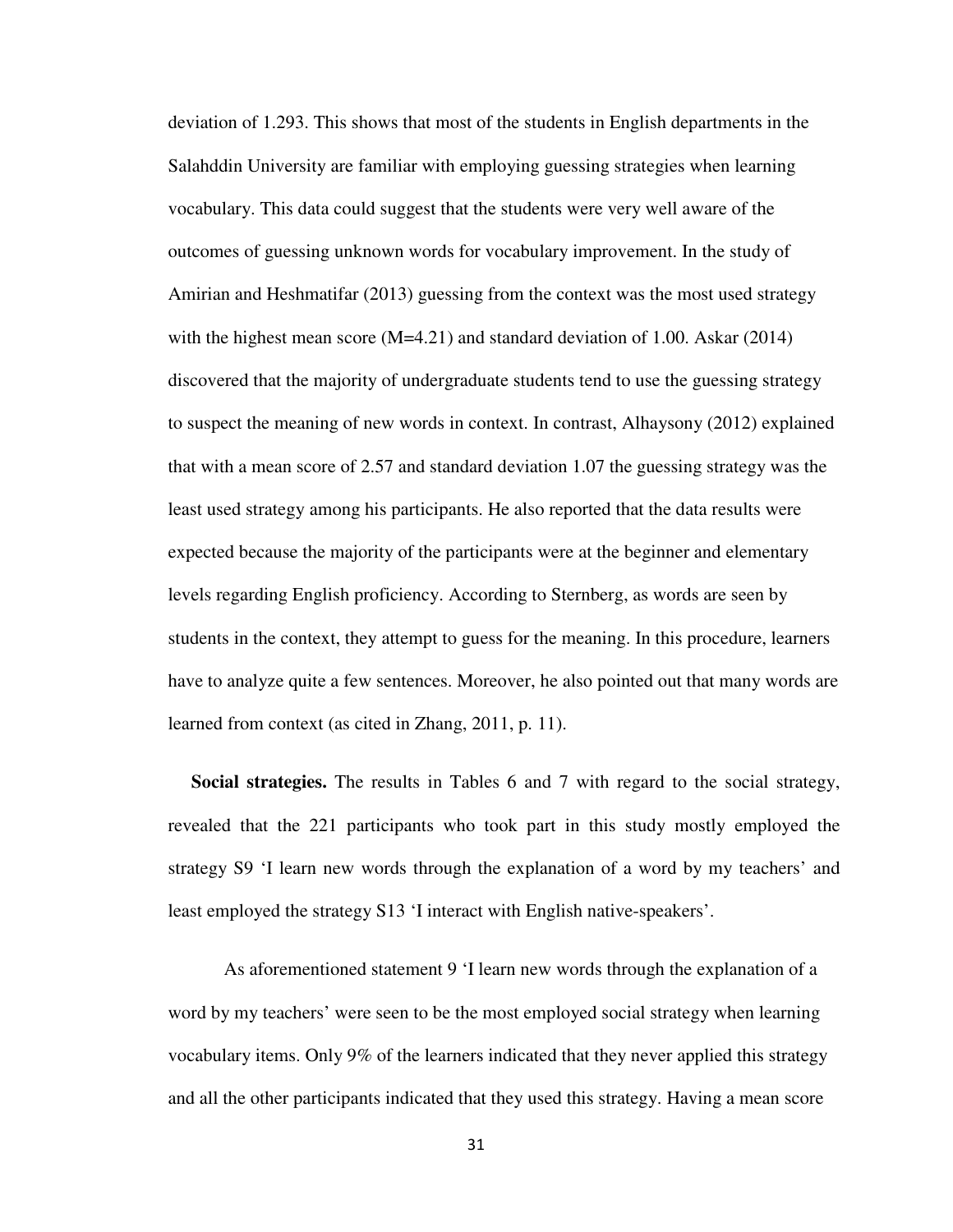of 3.82 and standard deviation of 1.049 this strategy was the most used strategy among other strategies in (see Tables  $6 \& 7$ ). This result tells us that students pay considerable attention to teacher explanation of new words. This might be due to the fact that students in this particular context believe that the teacher is the resource of learning.

Statement 13 in Tables 6 and 7 'I interact with English native-speakers' was the least employed social strategy. 22.60% of the respondents stated that they never employed such a strategy while only 5% stated that they always employed this strategy, with a mean score of 2.52 and standard deviation of 1.158. However, students in Salahaddin University-Erbil use this strategy more compared to the result of other studies carried out in the past. Nirattisai and Chiramanee (2014) revealed a mean score of 1.94 and standard deviation of 1.36 for this item. In addition, Alsadık's (2014) research findings also revealed a low mean score of 1.54. He added that the students in his study did not have much chance to converse with English native speakers in southern part of Iraq.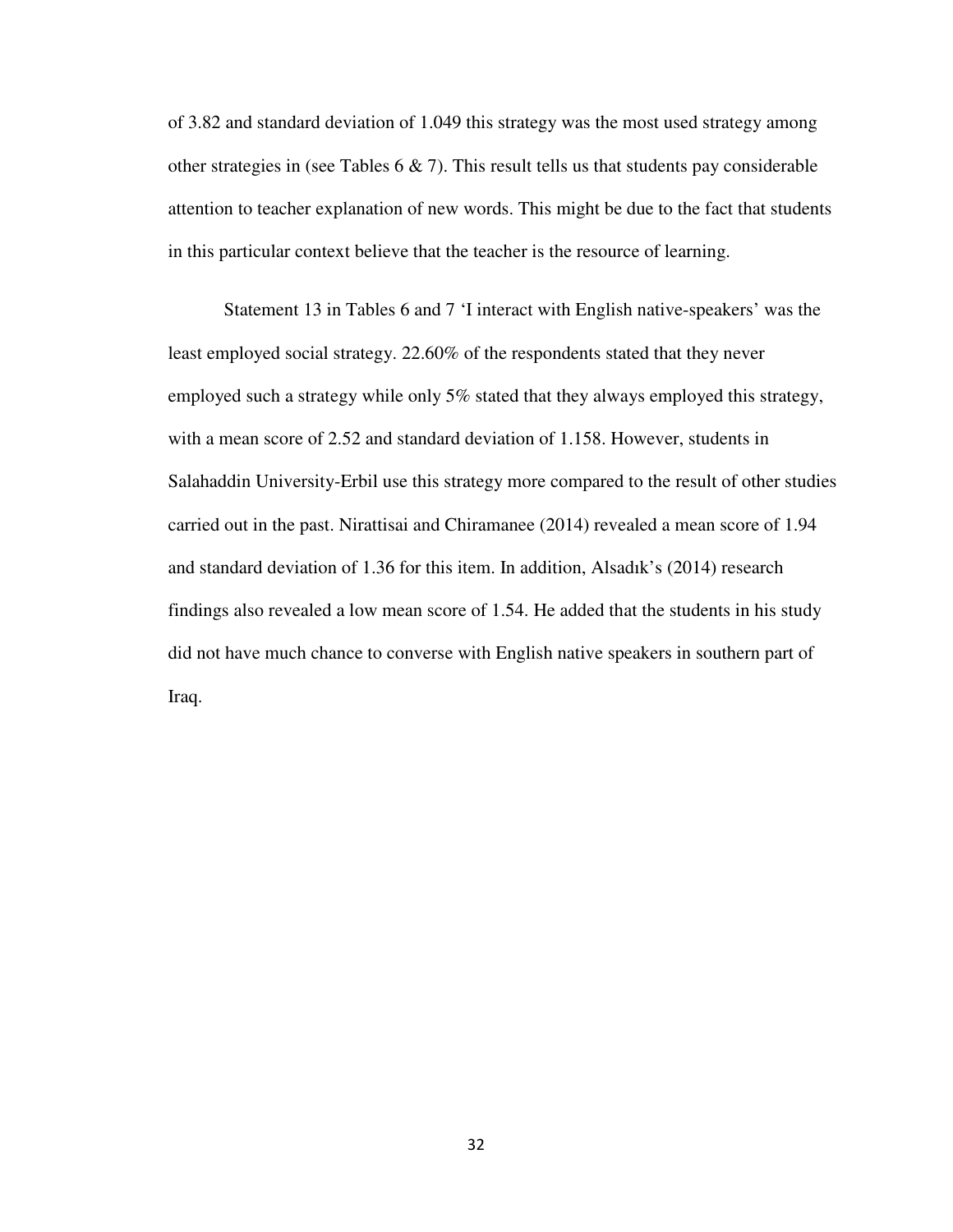# Table 6

### *Frequencies of Social Strategies*

| <b>Items</b>                                                                               | <b>Always</b> | <b>Regularly</b> | <b>Sometimes</b> | <b>Occasionally</b> | <b>Never</b> |
|--------------------------------------------------------------------------------------------|---------------|------------------|------------------|---------------------|--------------|
| S7. I ask the teacher to<br>translate a word into my<br>language                           | 8.6%          | 13.6%            | 29.9%            | 31.2%               | 16.7%        |
| S8. I ask the teacher to<br>paraphrase.                                                    | 12.7%         | 16.3%            | 33.9%            | 28.1%               | 09%          |
| S <sub>9</sub> . I learn new words<br>through the explanation of a<br>word by my teachers. | 30.8%         | 31.7%            | 23.1%            | 10.4%               | 1.8%         |
| S10. I discuss with my<br>classmates to find out the<br>meaning of a new word              | 16.3%         | 28.1%            | 28.1%            | 19.5%               | 8.1%         |
| S <sub>11</sub> . I can realize the new<br>meaning through group work<br>activity          | 20.4%         | 21.7%            | 28.5%            | 22.6%               | 6.8%         |
| S12. I practise meaning of<br>words in a group of words.                                   | 23.5%         | 18.1%            | 28.1%            | 24%                 | 6.3%         |
| S13. I interact with English<br>native speakers.                                           | 05%           | 16.7%            | 26.7%            | 29%                 | 22.6%        |

 Statement 7 in Table 6 and 7 'I ask teachers to translate a new word into my language' was the second least employed social strategy. This result is in line with most research findings related to the social strategy. A recent study carried out by Askar (2014) indicated that 40% of the participants in his study reported that they never and 30% stated that they occasionally 'ask teachers for Kurdish translation' he also reported that this strategy was the least used strategy among the social strategies with a mean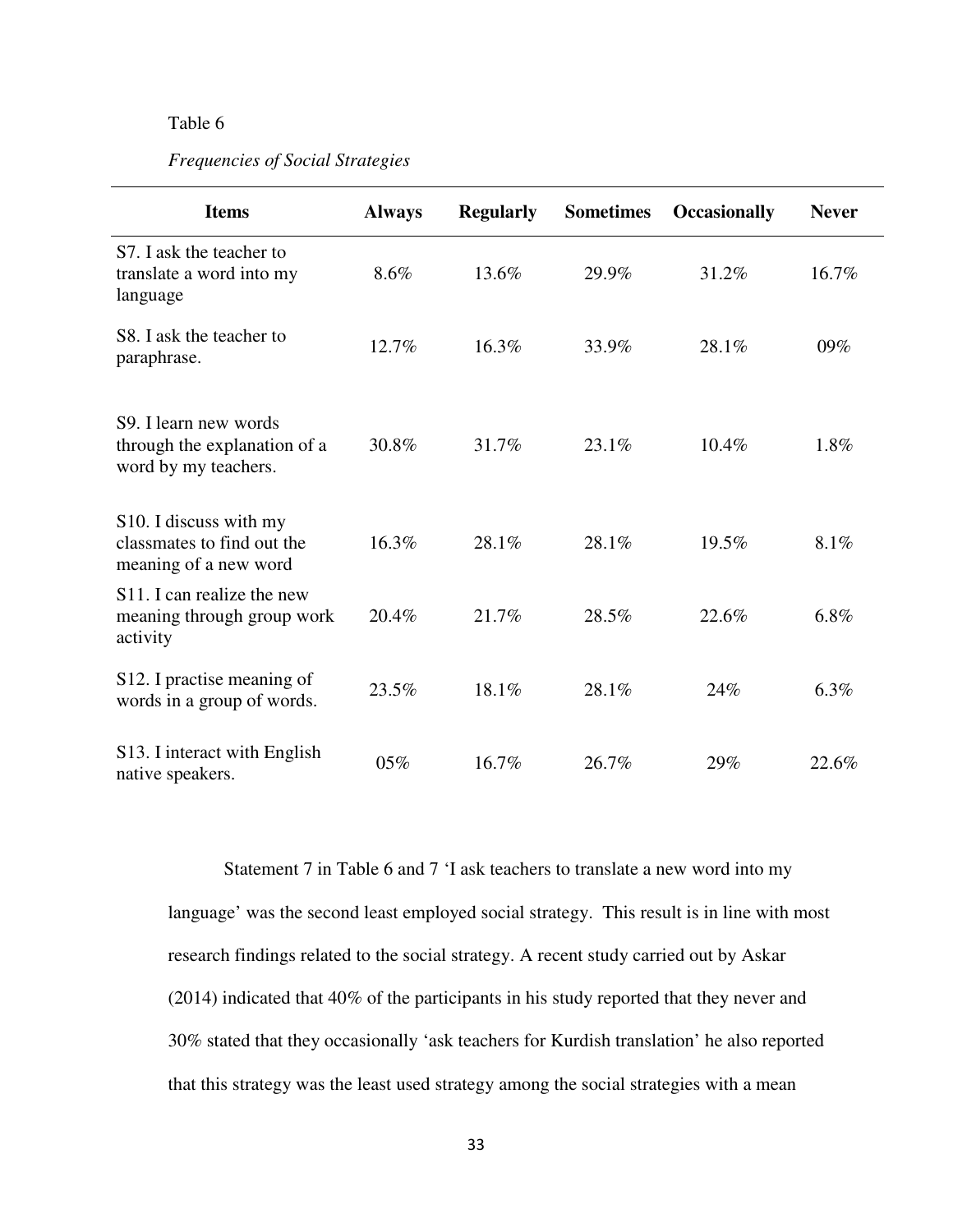score of 2.03 and standard deviation 1.10. Another recent study conducted by Sener (2015) found out that 'asking teachers for translation' was reported to be the least employed strategy in the classification group of social strategies with a mean score of 2.15. The study conducted by Amirian and Heshmatifar (2013) indicated that 'asking the teacher for first language translation' was found to be one of the least used strategies among their participants.

Table 7

*Descriptive Statistics of Social Strategies* 

| <b>Items</b>                                                                  | M    | SD    |
|-------------------------------------------------------------------------------|------|-------|
| S7. I ask the teacher to translate a word into                                | 2.66 | 1.163 |
| my language<br>S8. I ask the teacher to paraphrase.                           | 2.95 | 1.147 |
| S9. I learn new words through the explanation<br>of a word by my teachers.    | 3.82 | 1.049 |
| S10. I discuss with my classmates to find out<br>the meaning of a new word.   | 3.25 | 1.182 |
| S11. I can realize the new meaning of words<br>through group work activities. | 3.26 | 1.211 |
| S12. I practise meaning of words in a group of                                | 3.29 | 1.211 |
| words.<br>S13. I interact with English native speakers.                       | 2.52 | 1.158 |

The results regarding statement 8 demonstrate that 9% of the participants stated that they never used 'I ask the teacher to paraphrase'. On the other hand, 12.7% of the participants stated that they always employed the statement. This item was seen to be the third least employed item with a mean score of 2.95 and standard deviation 1.147. This may be due to the fact that as learners progress in their proficiency levels, the help they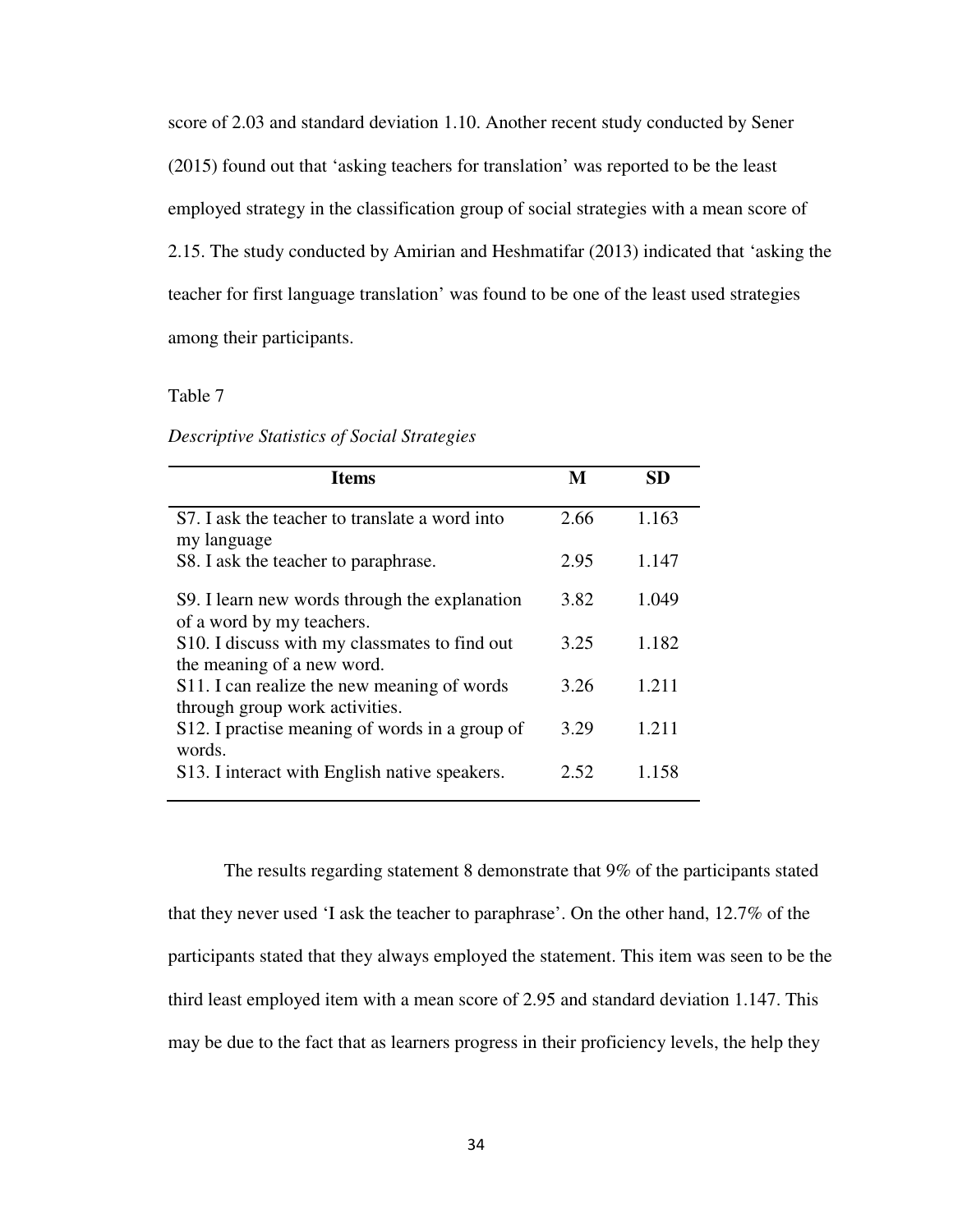receive from their teachers' decreases in terms of vocabulary learning as they start to rely more on dictionaries.

According to Tables 6 and 7, 8.1% of the learners reported that they never and 16.3% stated that they always 'discussed with classmates to find out the meaning of the word' (Statement 10). This item was the fourth least employed item among the social strategies with a mean score of 3.25 and standard deviation 1.182. However, in the study carried out by Alsadık (2014) this item was the most used strategy among the social strategies in which 20% of his participants always and 26% often asked a classmate for the meaning  $(M=3.44)$ . This finding did not go in line with that of Askar (2014) who illustrated that 17.6% of the participants stated never and 10.9% stated always with a mean score of 2.86.

It was noticed that only 6.8% of the participants responded that they never used statement 11 'I can realize the new meaning through group work activity'. Interestingly, 22.6% stated that they occasionally, 28.5% stated that they sometimes, 21.7% stated that they regularly and 20.4% stated they always employed this strategy when learning vocabulary, with a mean score of 3.26 and standard deviation 1.211. In his study Askar (2014) stated that 'learning by group work' was a widely used strategy with a mean score of 3.18 which is respectively lower than the results of this study.

Furthermore, statement 12 revealed the results regarding 'I practise meaning of words in a group of words', reported that only 6.3% of the participants in the current study stated that they never employed such a strategy while all the other participants responded that they used this strategy quite often. Twenty-four percent of the participants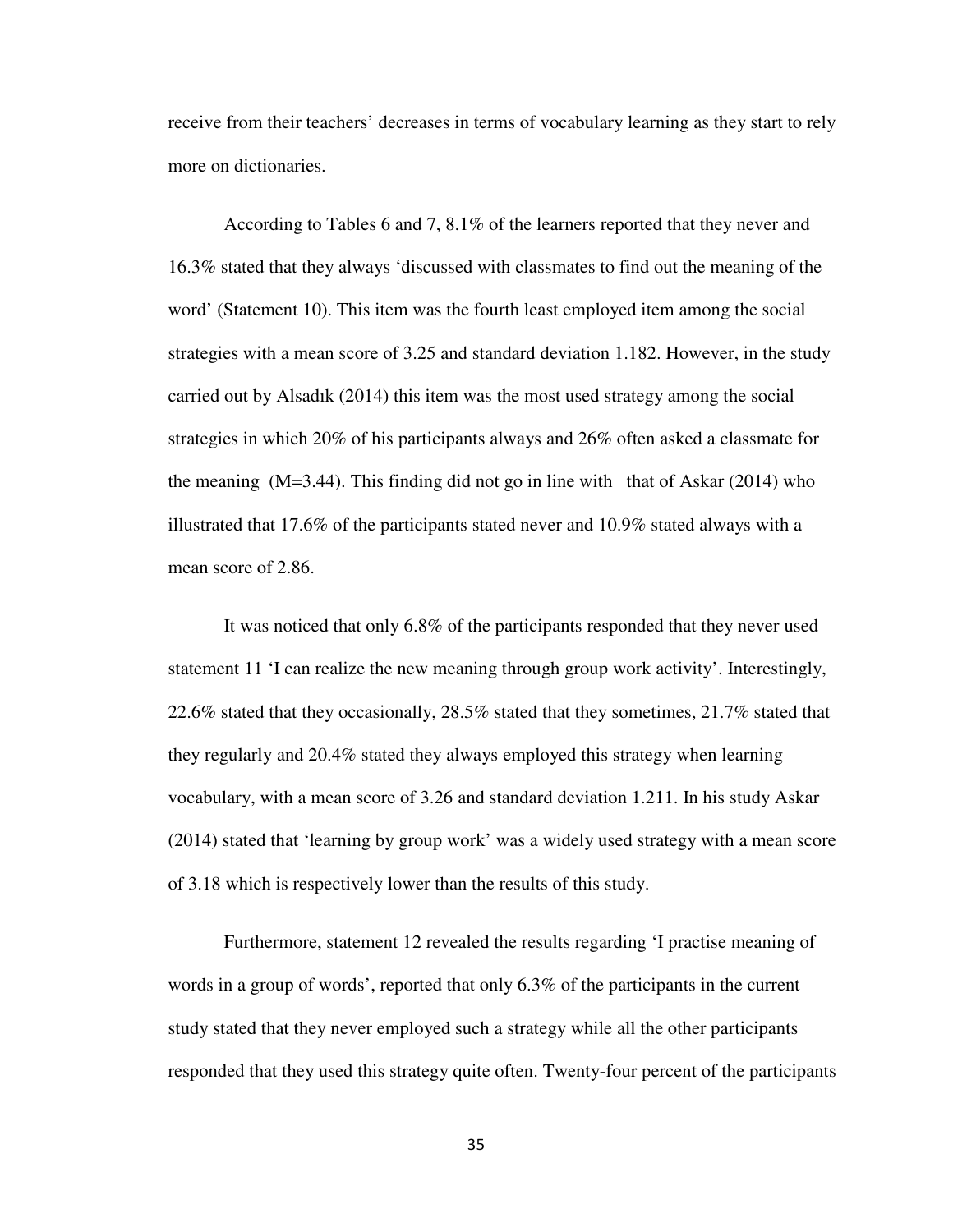indicated that they occasionally, 28.1% sometimes, 18.1% regularly and 23.5% stated that they always employed the strategy when trying to learn vocabulary items, with a mean score of 3.29 and standard deviation 1.241. The results for both statement12 'practicing the meaning of words in a group' and statement 11 'realizing the new meaning of words through group work activities' tells us that there are similarities in terms of using these strategies.

**Memory strategies.** Table 8 and Appendix D reveal the results for the memory strategy according to the 221 participants who took part in this study. The data reveals that statement 16 'I relate the word to a personal experience' was used by the participants of this study the most while statement 24 'I say the new word aloud when studying' was employed by the participants the least among the memory strategies.

 Furthermore, 10.9% of the participants reported that they never used statement 14 'studying the word with a pictorial representation of its meaning' and 10.4% stated that they always used this strategy while 32.1% stated that they sometimes with a mean score of 2.88 and standard deviation of 1.144.

 Regarding statement 15 'visualizing the meaning of the word', revealed that 11.3% of the participants identified that they never, 16.7% of participant identified that they always and 30.3% identified that they sometimes used this strategy with a mean score of 3.28 and standard deviation of 1.203. Askar (2014) reported that imaging a word's meaning was the fourth frequent used strategy in his study related to memory strategies with a mean score of 3.53 and standard deviation of 1.11.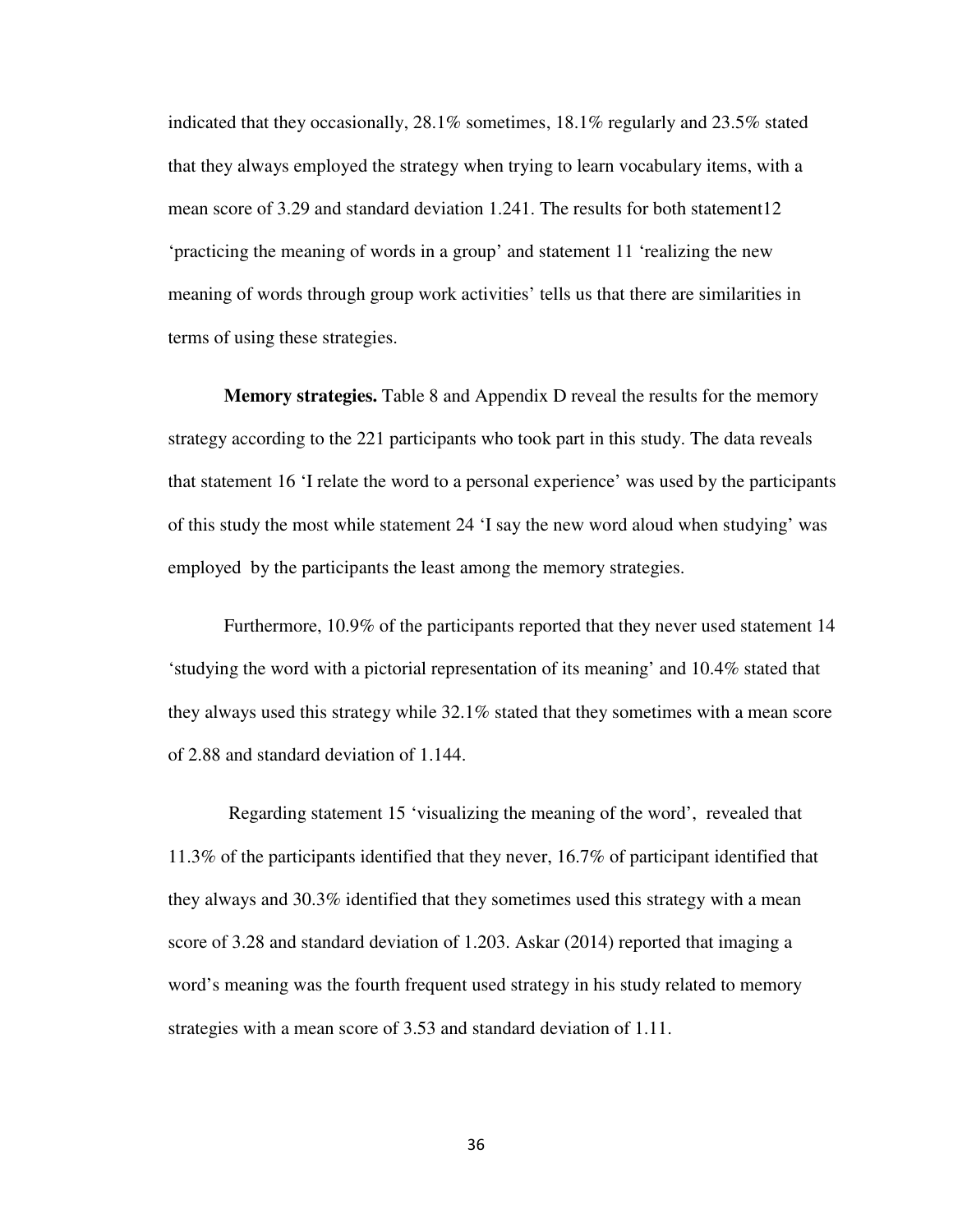# Table 8

# *Descriptive Statistics of Memory strategies*

| <b>Items</b>                                                          | M    | <b>SD</b> |
|-----------------------------------------------------------------------|------|-----------|
| S14. I study the word with a pictorial representation of              | 2.88 | 1.144     |
| its meaning.                                                          |      |           |
| S15. I visualize the meaning of the word.                             | 3.28 | 1.203     |
| S16. I relate the word to a personal experience.                      | 3.80 | 1.24      |
| S17. I associate the word with its connotation                        | 3.17 | 1.169     |
| S18. I connect the word to its synonym.                               | 3.30 | 1.298     |
| S19. I connect the word to its antonyms.                              | 3.41 | 1.299     |
| S20. I search for sentences to find out the meanings of<br>the words. | 3.29 | 1.283     |
| S21. I choose a group of words in a story.                            | 3.40 | 1.288     |
| S22. I practice the spelling of a word.                               | 3.23 | 1.192     |
| S23. I study the sound of a word.                                     | 3.10 | 1.101     |
| S24. I say new the words aloud when studying.                         | 3.21 | 1.161     |
| S25 I underline the initial letter of the word.                       | 2.69 | 1.008     |
| S26. I memorize vocabulary.                                           | 3.21 | 1.193     |
| S27. I paraphrase the words' meaning.                                 | 3.30 | 1.382     |
| S28. I learn the meaning of an idiom together.                        | 3.16 | 1.201     |
| S29. I mime the words when learning them.                             | 3.66 | 1.187     |

Moreover, statement 16 'I relate the word to a personal experience', showed that 7.7% of the respondents stated that they never, 16.7% stated that they always and 33% stated that they sometimes employed this strategy with a mean score of 3.80 and standard deviation of 1.240. This strategy as previously mentioned was the most employed strategy among the other memory strategies. This did not go in line with the results in another research. Alsadik (2014) stated that 45% of the participants reported never and 17% indicated always used this strategy with a mean score of 2.60.

With respect to statement 17 'associating the word with its connotation', revealed that 7.7% of the learners specified that they never employed this strategy and 16.3%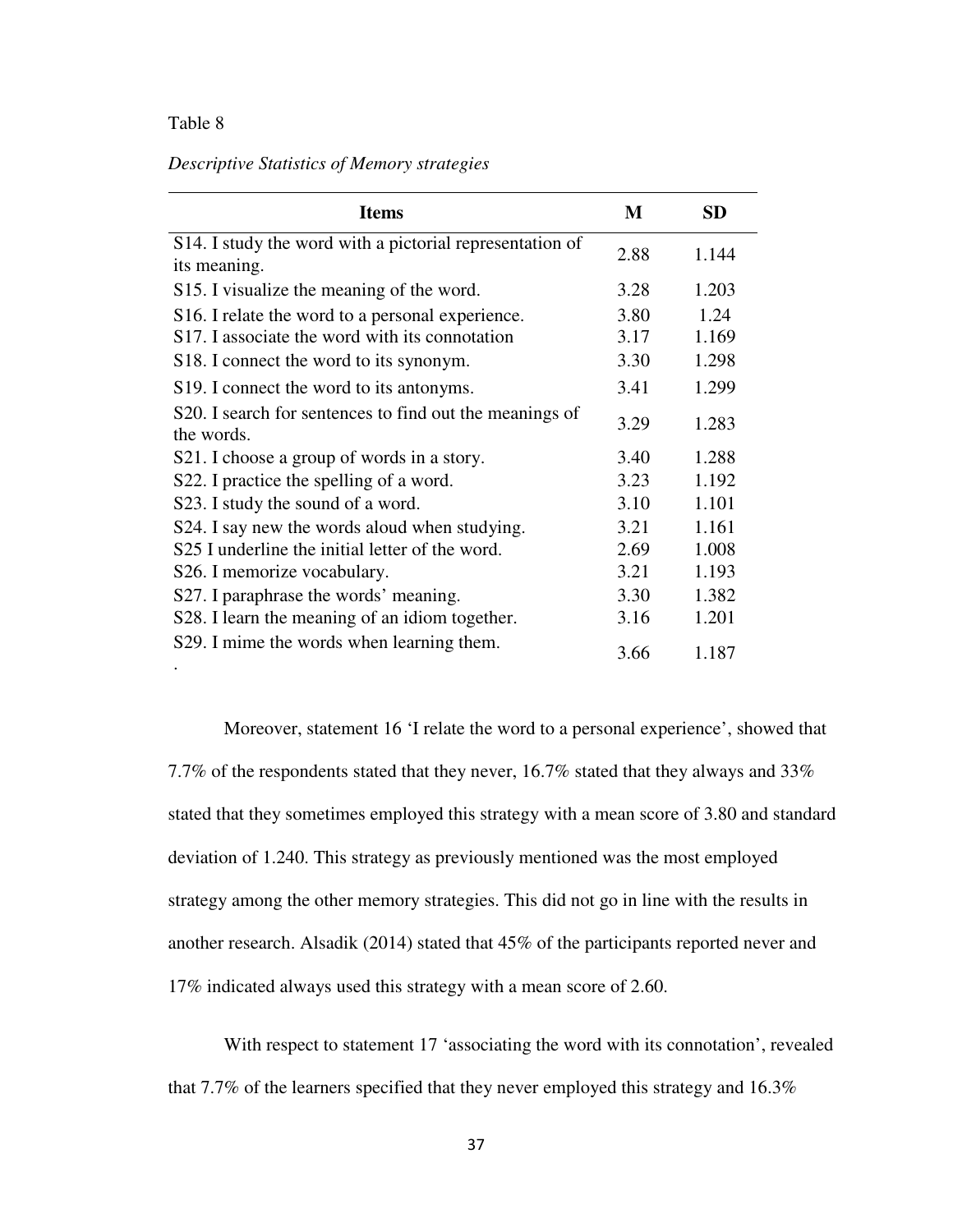stated that they always employed this strategy while 33% stated that they sometimes used this strategy with a mean score of 3.17 (SD=1.169). Students should study connotation because connotation is widely used in English daily conversation. Schmitt (1997) presented that 54% of the participants marked this strategy as helpful, however only 13% of the participants utilized this strategy.

Following statement 17, statement 18 'connecting the words to its synonym', indicated that only 9% of the learners indicated that they never employed this strategy while 24.9% indicated that they always employed this strategy with a mean score of 3.30 (SD=1.298). A similar result was found in another research. For example, Askar (2014) illustrated the mean score was 3.27 in using this strategy among ELT student who have participated the study.

Regarding statement 19 'connecting the word to its antonyms', showed that 7.7% of the respondents reported that they never employed this strategy whereas 28.1% stated that they always employed this strategy with a mean score of 3.41 (SD=1.299). In both strategies (statement 18 & 19) over 90% of the participants reported that they used these strategies. However, in Schmitt's study (1997), he reported that only 41% of his participants indicated using 'connect the word to its synonym and antonyms'.

 The results for statement 20 'searching for sentences to find out the meaning of the words' indicated that 92.3% of the participant occasionally, sometimes, regularly and always used this strategy while only 7.7% indicated that they never employed this strategy while learning vocabulary, with a mean score of 3.29 and standard deviation of 1.283. Moreover, the results regarding statement 21 'I choose a group of words in a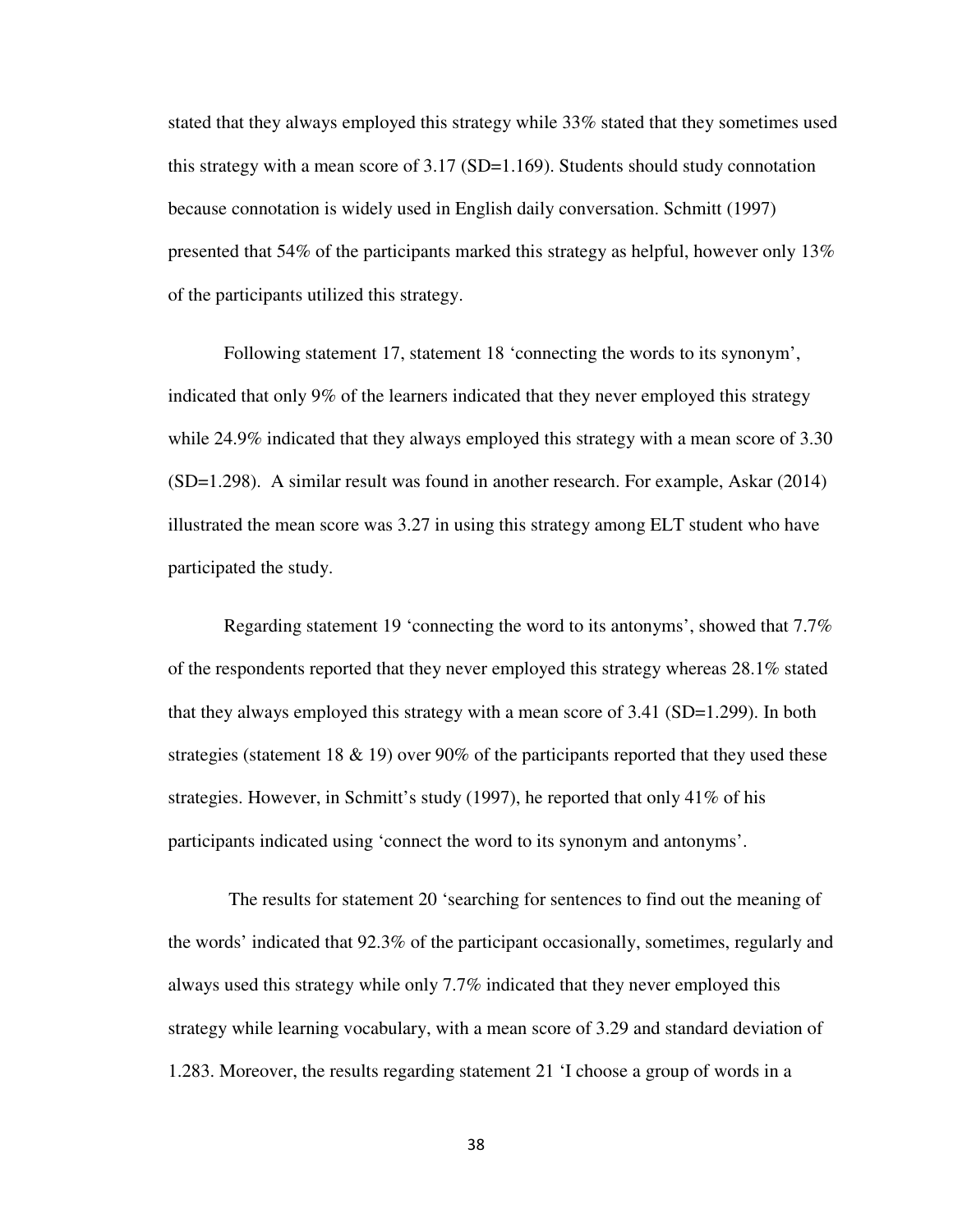story', revealed that 8.6% of the respondents indicated that they never used this strategy while 27.6% of them identified that they always employed this strategy with a mean score of 3.40 (SD=1.288). In contrast to this finding, Askar (2014) revealed that  $4.3\%$  of the participants in his study reported that they always employed this strategy with a mean score of 2.71 and standard deviation of 1.01.

The following statement 22 'practicing the spelling of words' reported that very few of the participants (5.9%) indicated that they never used this strategy while 20.8% reported that they always and 33.5% sometimes used this strategy, with a mean score of 3.23 and standard deviation of 1.192. This result was also apparent in the findings of Alsadık (2014) with only a few differences. He reported that 4.6% of his participants stated that they never employed this strategy and 18.5% stated that they always employed this strategy, with a mean score of 3.40 (SD=1.080). In contrast to this finding, Alsadik (2014) indicated that the mean score was 2.80 for practicing the spelling of a word.

What is more, statement 23 'I study the sound of a word', showed that 6.8% of the participants stated that they never and 12.2% stated that they always used this strategy while 35.3% stated that they sometimes used this strategy, with a mean score of 3.10 and standard deviation of 1.101. Amirian and Heshmatifar (2013) revealed that, studying the sound of a word was the fifth most frequently used strategy among their participants with a mean score of 3.80 (SD=1.03).

Statement 24 'saying the new word aloud when studying' indicated that 7.2% of the respondents never employed the strategy and 16.7% always with a mean score of 3.21 (SD=1.161). Only slight differences could be found regarding this strategy in the study of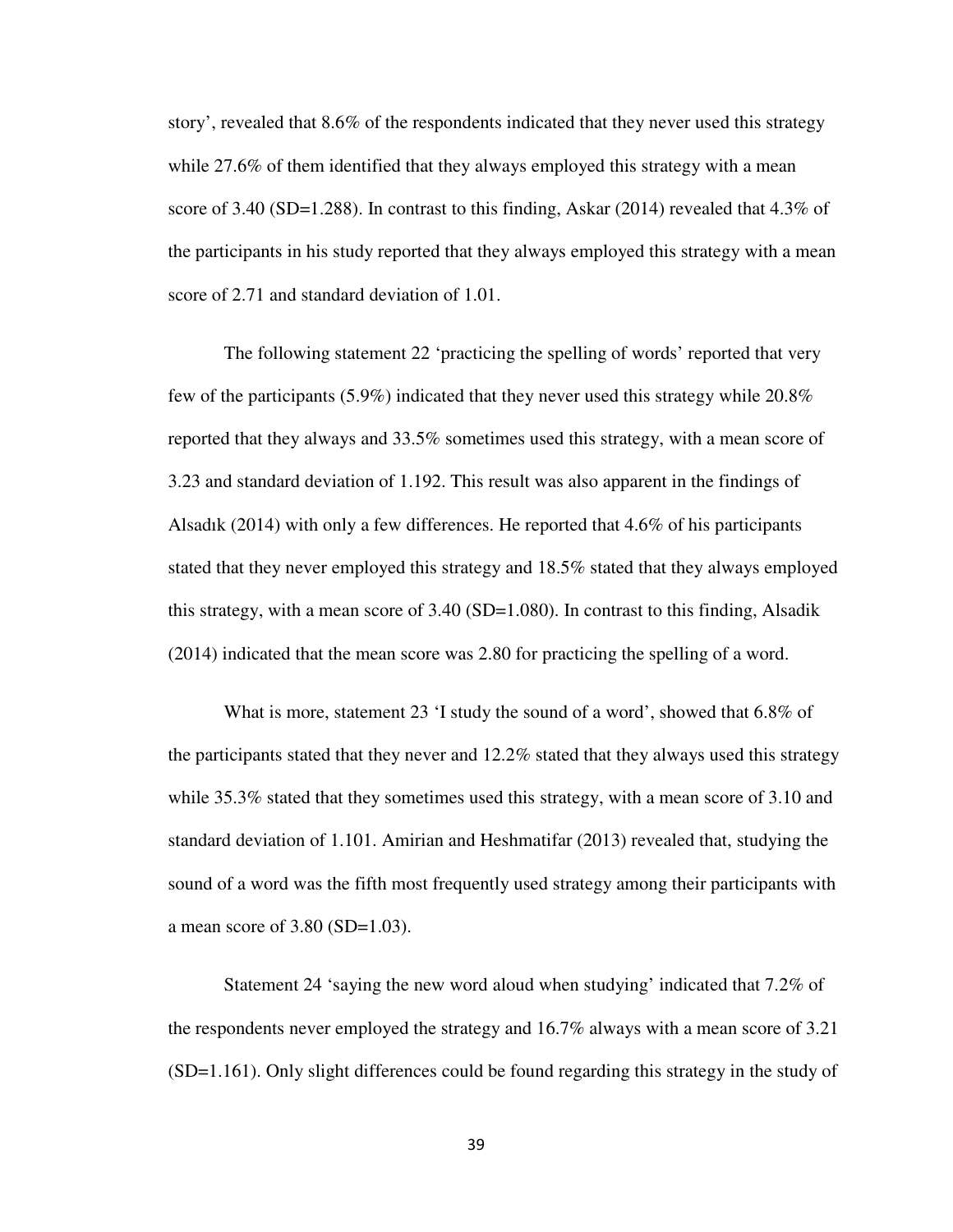Alsadık (2014) who reported that 17.8% of the participants in his study indicated that they always employed this strategy, with a mean score of 3.23. According to a previous study carried out by Doczi (2011), 65.5% of the students in his study used the strategy in question when learning vocabulary items.

Statement 25 'underlining initial letter of the word' among the memory strategies indicated that 10.9% of the participants never and 6.3% always employed this strategy while 40.7% stated that they sometimes used this strategy, with a mean score of 2.69 and standard deviation of 1.008. This strategy was reported the least employed strategy among the memory strategy.

The data showed that 4.1% of the participants indicated never and 95.9% stated occasionally, sometimes, regular and/or always to using statement 26 'memorizing vocabulary' when learning vocabulary items, with a mean score of 3.21 and standard deviation of 1.193. Out of 221 participants only nine participants indicated that they never memorized vocabulary items. All the other participants seem to employ memory strategies to some extent when learning vocabulary items which shows that students are familiar with the memory strategy. In their investigation regarding memorizing vocabulary items Yang and Dai (2011) stated that "as for the opinions they held for the strategies which they preferred to use when they involve in memorizing vocabulary items, 2/3 of respondents held positive view of memorizing words by means of semantic strategies and by analysis of word structure" (p. 210). However, in another study Gu (2003) stated that students did not rely on the memorization of vocabulary.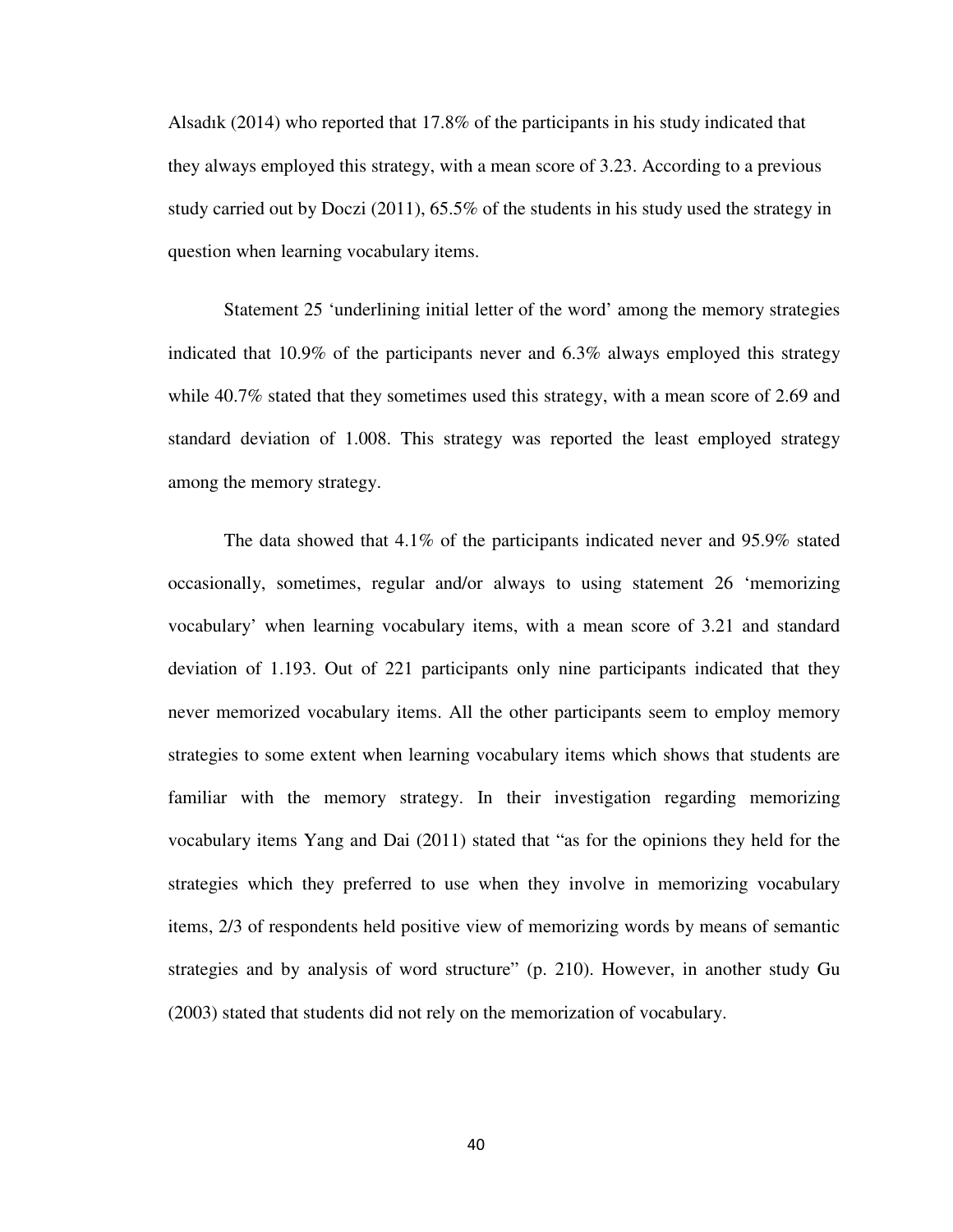For the statement 27 'paraphrasing the words' meaning' the participants indicated that 13.6% never and 27.6% always employed this strategy, with a mean score of 3.30 and standard deviation of 1.382. A lower mean was found in another research. Alsadik (2014) explained that the mean score was 2.93 among the ELL participant. Paraphrasing words might need background knowledge of language, thus, this strategy was mostly used by higher grade students.

In addition, statement 28 'I learn the meaning of an idiom together' revealed that 10% of the participants never and 14.9% always employed this strategy, with a mean score of 3.16 (SD=1.201). Doczi (2011) explained that 'learning words of an idiom together' is the most used strategy among the memory strategies. He illustrated that 73.8% of his participants in his research used this strategy when learning vocabulary.

 Statement 29 'I mime the words when learning them' identified that 18.1% the participants never and 10.9% always employed this strategy, with a mean score of 2.66 and standard deviation of 1.187. In another study Firmansyah (2014) illustrated that the use of 'physical actions when learning a word' had a mean score of 2.25 and was considered the second least used strategy among memory strategies.

**Cognitive strategies.** Tables 9 and 10 illustrate the results of the findings with respect to the cognitive strategy according to the 221 participants who took part in this study. It was apparent in the findings that the most employed strategy was 'I take notes about the new words' (S32) and the least employed strategy was 'I put English labels on real objects' (S34) among the six strategies presented to the participants.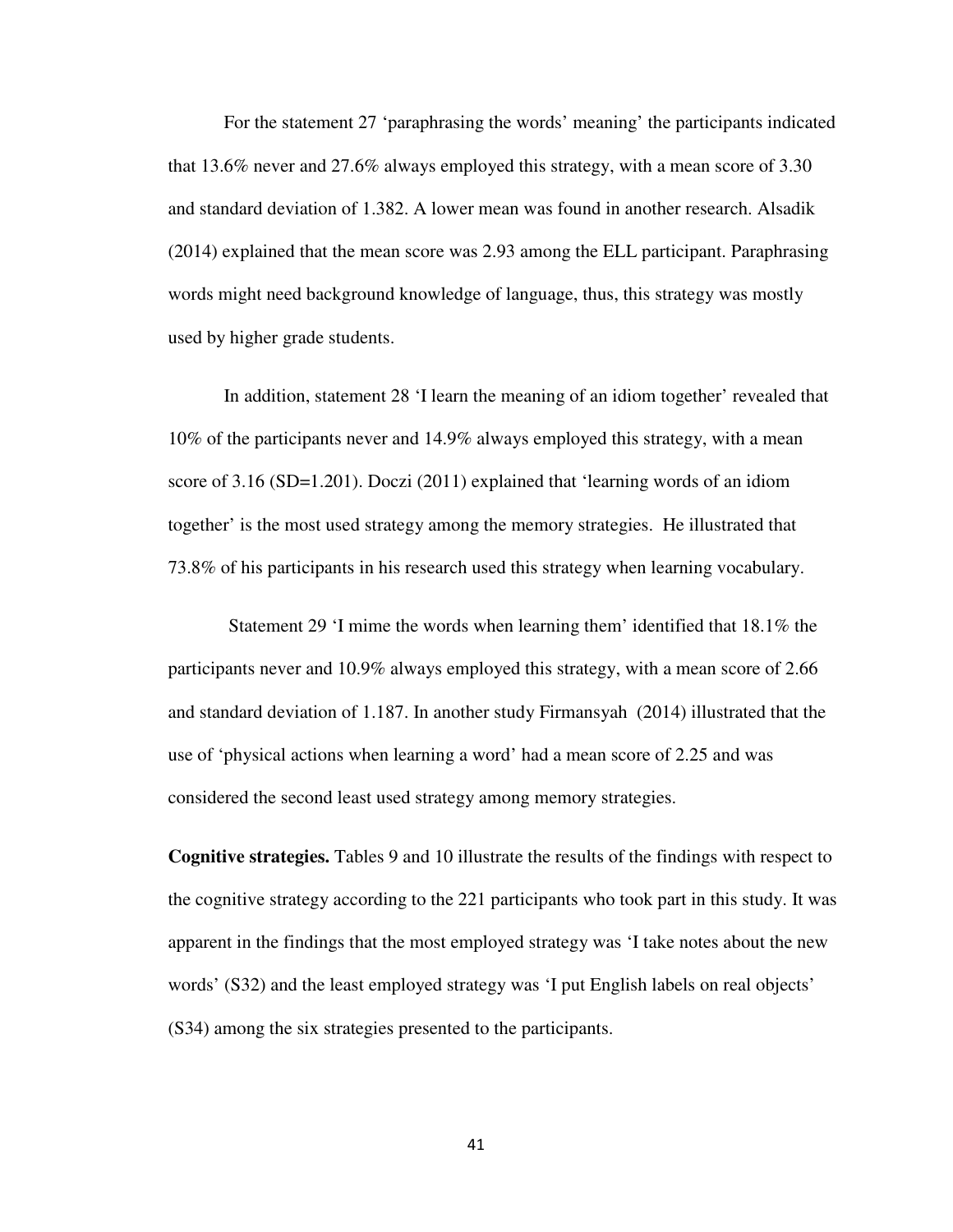## Table 9

# *Frequencies of Cognitive Strategies*

| <b>Items</b>                                         | <b>Always</b> | <b>Regularly</b> | <b>Sometimes</b> | <b>Occasionally</b> | <b>Never</b> |
|------------------------------------------------------|---------------|------------------|------------------|---------------------|--------------|
| S30. I say new English<br>words several times.       | 18.6%         | 17.2%            | 29.9%            | 29%                 | 5.4%         |
| S31. I write new English<br>words several times.     | 11.3%         | 25.8%            | 38%              | 18.6%               | 6.3%         |
| S32. I take notes about the<br>new words.            | 31.7%         | 27.6%            | 24.4%            | 11.36%              | 05%          |
| S33. I use the vocabulary<br>section in my textbook. | 24%           | 22.6%            | 25.3%            | 17.2%               | 10.9%        |
| S34. I put English labels<br>on real objects.        | 12.7%         | 21.7%            | 37.1%            | 20.8%               | 7.7%         |
| S35. I keep a vocabulary<br>notebook.                | 28.5%         | 27.1%            | 28.5%            | 11.3%               | 4.5%         |

The most employed strategy regarding cognitive strategies was statement 32 'I take notes about the new words'. Only 5% of the students reported that they never employed the strategy. On the other hand, 31.7% stated that they always employed this strategy with a mean score of 3.70 and standard deviation of 1.173. This data illustrates that students were keen on taking notes in the classroom. In the study of Askar (2014) 'taking notes' was the second most used strategy with a mean score of 3.77 and standard deviation of 1.03. Doczi (2011) also stated that note taking is often used among his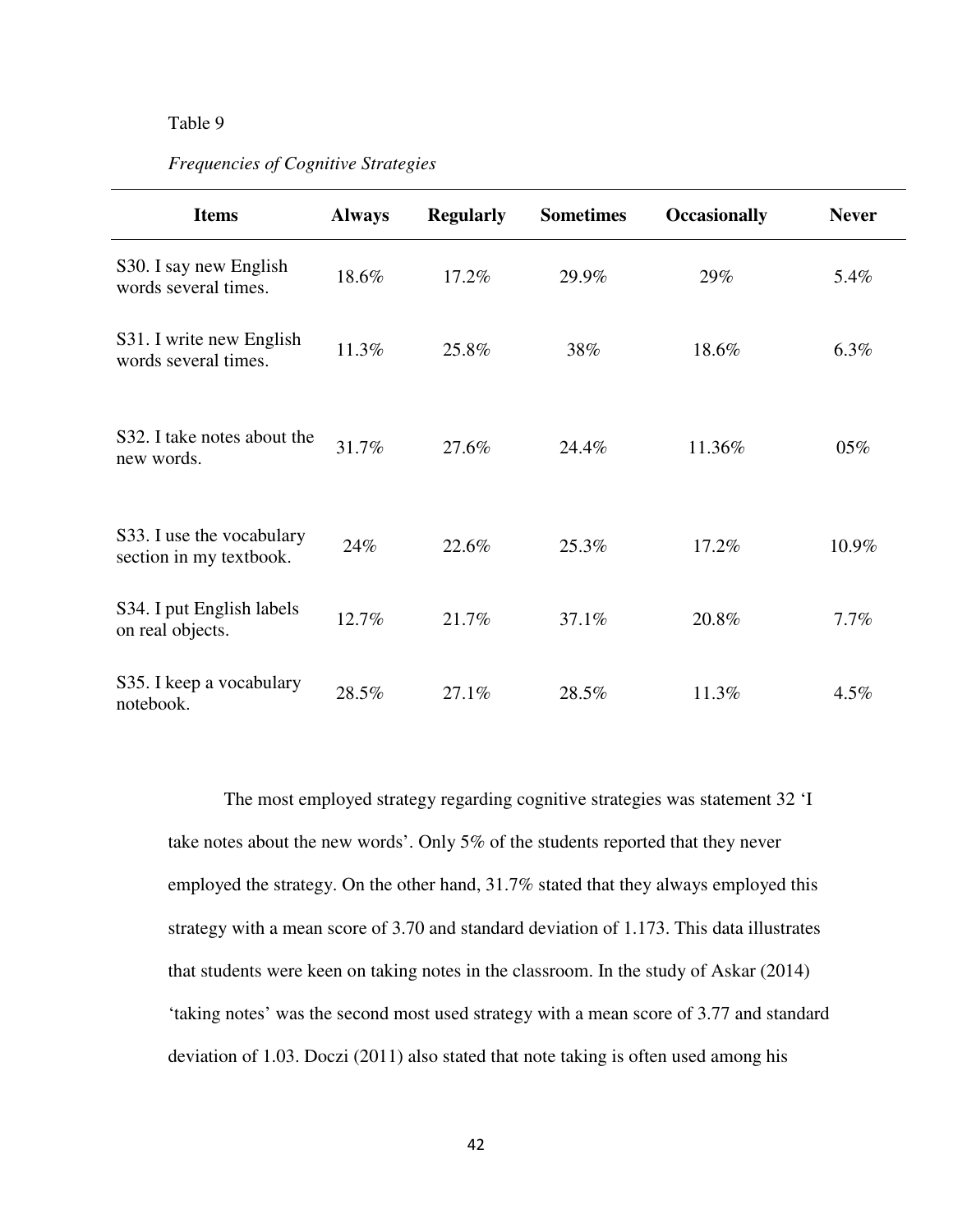participants. In addition, Alharthi (2014) argued that note taking is a strategy in which students tend to employ quite often.

The least employed strategy among the cognitive strategies was 'I put English labels on real objects' (S34). 7.7% of the participants stated that they never, and 12.7% stated that they always employed this strategy while 37.1% stated that they sometimes used this strategy, with a mean score of 3.11 and standard deviation 1.111. However, in Askar's (2014) research the mean was 2.62 and standard deviation was 1.14. According to Amirian and Heshmatifar (2013) 'putting English labels on physical objects' was the fifth least strategy with a mean score of 1.98 and standard deviation.

Table 10

|  | Descriptive Statistics for Cognitive Strategies |  |  |
|--|-------------------------------------------------|--|--|
|  |                                                 |  |  |
|  |                                                 |  |  |

| <b>Items</b>                                      | M    | SD.   |
|---------------------------------------------------|------|-------|
| S30. I say new English words several times.       | 3.14 | 1.186 |
| S31. I write new English words several times.     | 3.17 | 1.061 |
| S32. I take notes about the new words.            | 3.70 | 1.173 |
| S33. I use the vocabulary section in my textbook. | 3.32 | 1.304 |
| S34. I put English labels on real objects.        | 3.11 | 1.111 |
| S35. I keep a vocabulary notebook.                | 3.64 | 1.142 |

Following the most and least employed cognitive strategies, statement 33 'I use the vocabulary section in my textbook' indicated that 10.9% of the participants never employed this strategy while 24% always used this strategy with a mean score of 3.32 and standard deviation 1.304. According to Schmitt (1997) 76% of the participants reported this strategy as useful, nevertheless, only 48% utilized textbooks.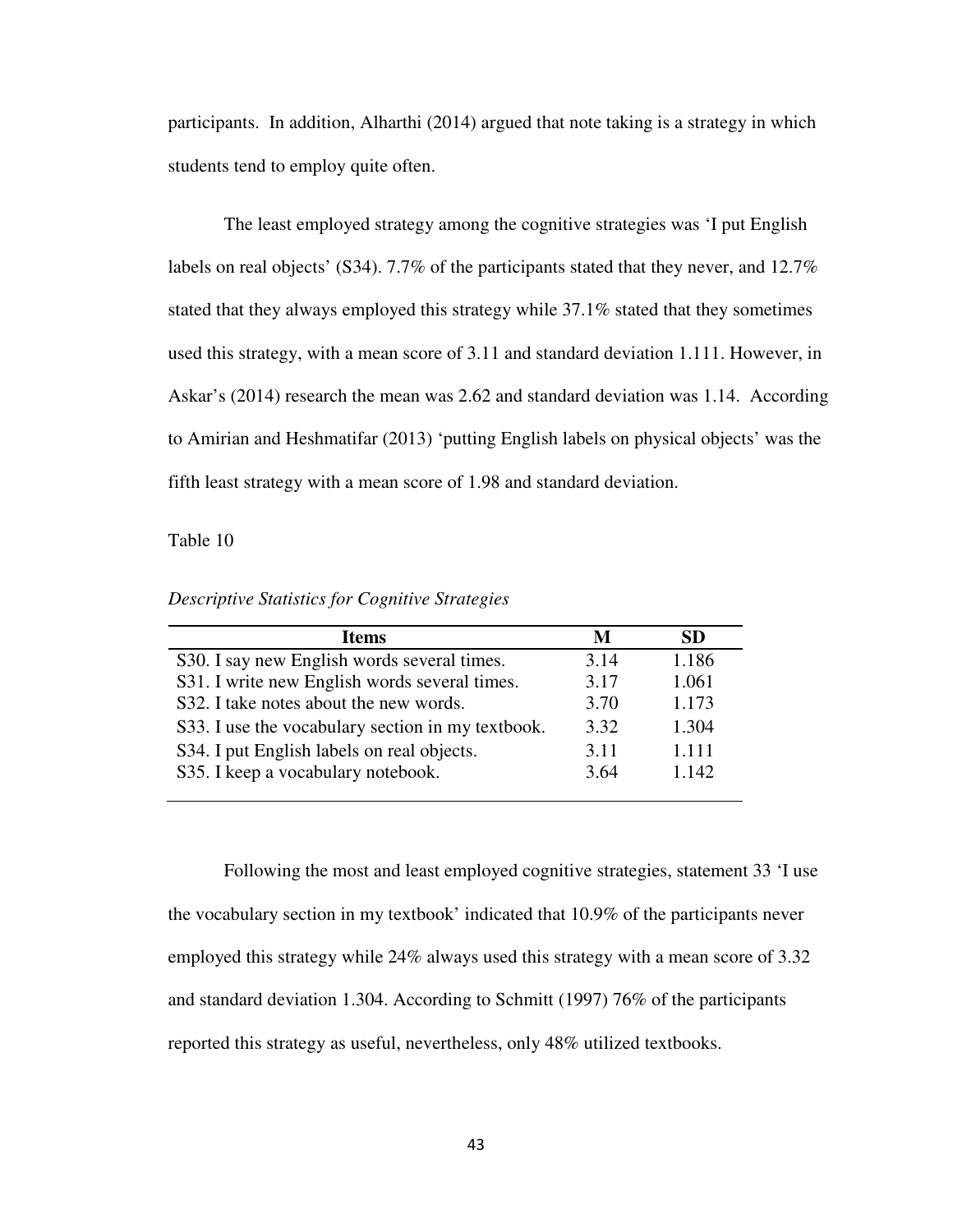The results considering statement 35 'keeping a vocabulary notebook' revealed that only 4.5% of the participants never used this strategy while 28.5% stated that they always used this strategy with a mean score of 3.64 and standard deviation 1.142. It is interesting to find out that the learners keep a vocabulary notebook, because the learners then can take advantages of the strategy. The findings contradict those of Alsadik (2014) who reported that the mean score was 2.10 for this strategy.

With respect to the findings related to statement 30 'I say new English words several times', 5.4% of the participants stated that they never and 18.6% stated that they always used this strategy with a mean score of 3.14 (SD=1.186). Alsadik (2014) explained that writing a word many times was the eighth most used strategy among the cognitive strategies with a mean score of 3.10.

The results regarding statement 31 'writing new English words several times' revealed that 6.3% of participants never and 11.3% always used this strategy when learning vocabulary, with a mean score of 3.17 and standard deviation of 1.061. According to Schmitt (1997) writing repetition is common among learners. Furthermore, Schmitt stated that  $91\%$  of the participants indicated this strategy as useful, however, 76% applied writing repetition.

**Metacognitive strategies.** Taking into account the metacognitive strategies, five specific Strategies were presented to the 221 participants who took part in this study. The results related to the metacognitive strategies revealed that statement 40 'I repeat the learnt new words over time' was the most employed strategy and statement 38 'I use spaced word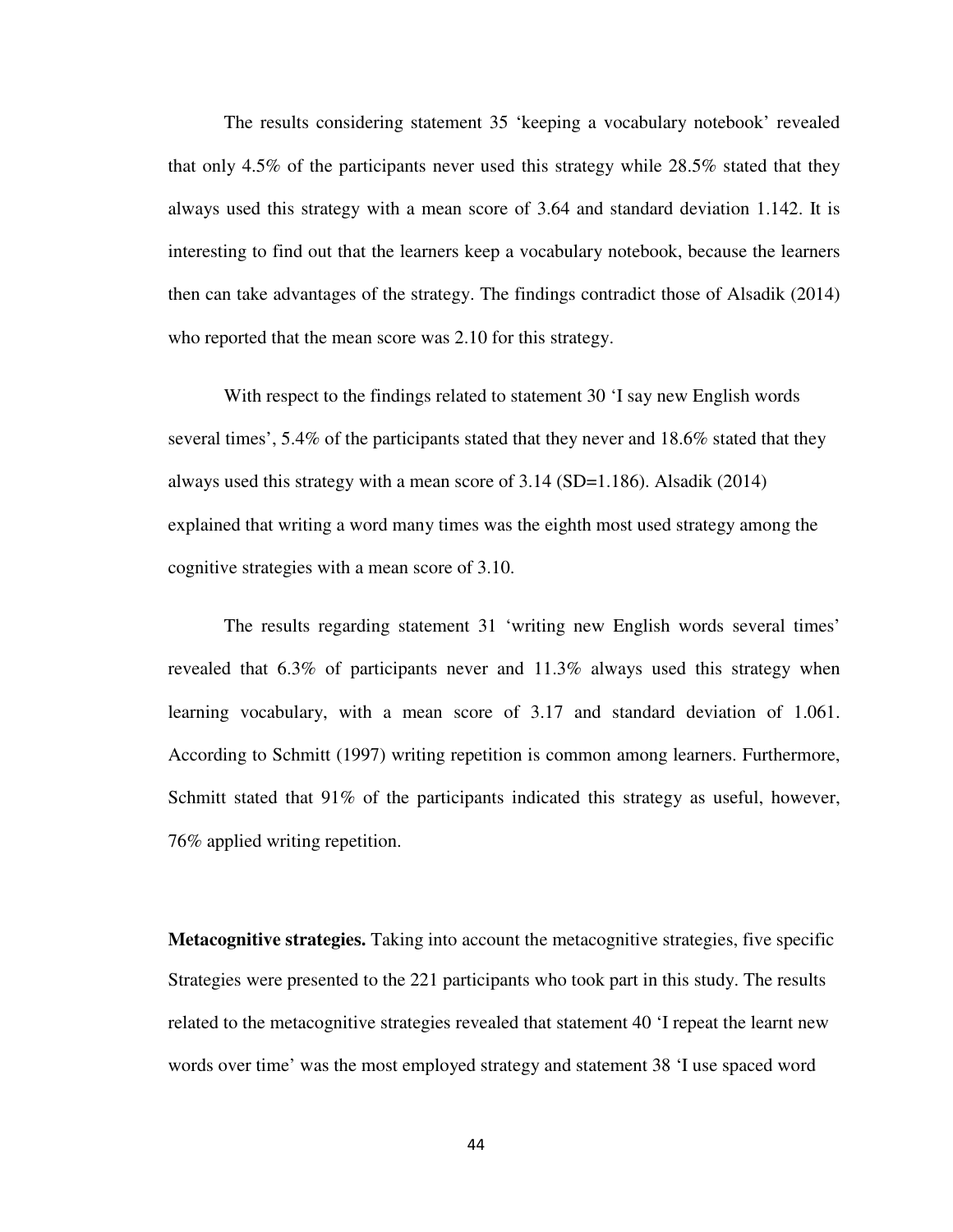practice' was the least employed strategy among the five metacognitive strategies (see

Tables 11 and 12).

Table 11

*Frequencies of Metacognitive Strategies* 

| <b>Items</b>                                                              | <b>Always</b> | <b>Regularly</b> | <b>Sometimes</b> | <b>Occasionally</b> | <b>Never</b> |  |
|---------------------------------------------------------------------------|---------------|------------------|------------------|---------------------|--------------|--|
| S36. I use English-<br>language media (songs,<br>movies, newscasts, etc). | 27.1%         | 19.5%            | 20.8%            | 21.3%               | 11.3%        |  |
| S 37. I test myself with<br>word tests.                                   | 10%           | 14.9%            | 33.9%            | 31.2%               | $10\%$       |  |
| S38. I use spaced word<br>practice.                                       | 3.6%          | 14%              | 13.5%            | 41.6%               | 7.2%         |  |
| S 39. I skip new words.                                                   | 23.1%         | 22.6%            | 23.5%            | 0,24                | 6.8%         |  |
| S <sub>40</sub> . I repeat the learnt<br>new words over time.             | 33%           | 23.5%            | 29.4%            | 10.4%               | 3.6%         |  |

It is apparent in both Tables 11 and 12 that the most employed metacognitive strategy was 'I repeat the learnt new words over time' (S40). 3.6% of the participants who took part in this study reported that they never and 33% always employed this strategy when learning vocabulary, with a mean score of 3.72 and standard deviation of 1.137. In contrast to this finding Al-Khasawneh (2012), revealed that in his study the statement in question was not always used with a mean score of 3.70.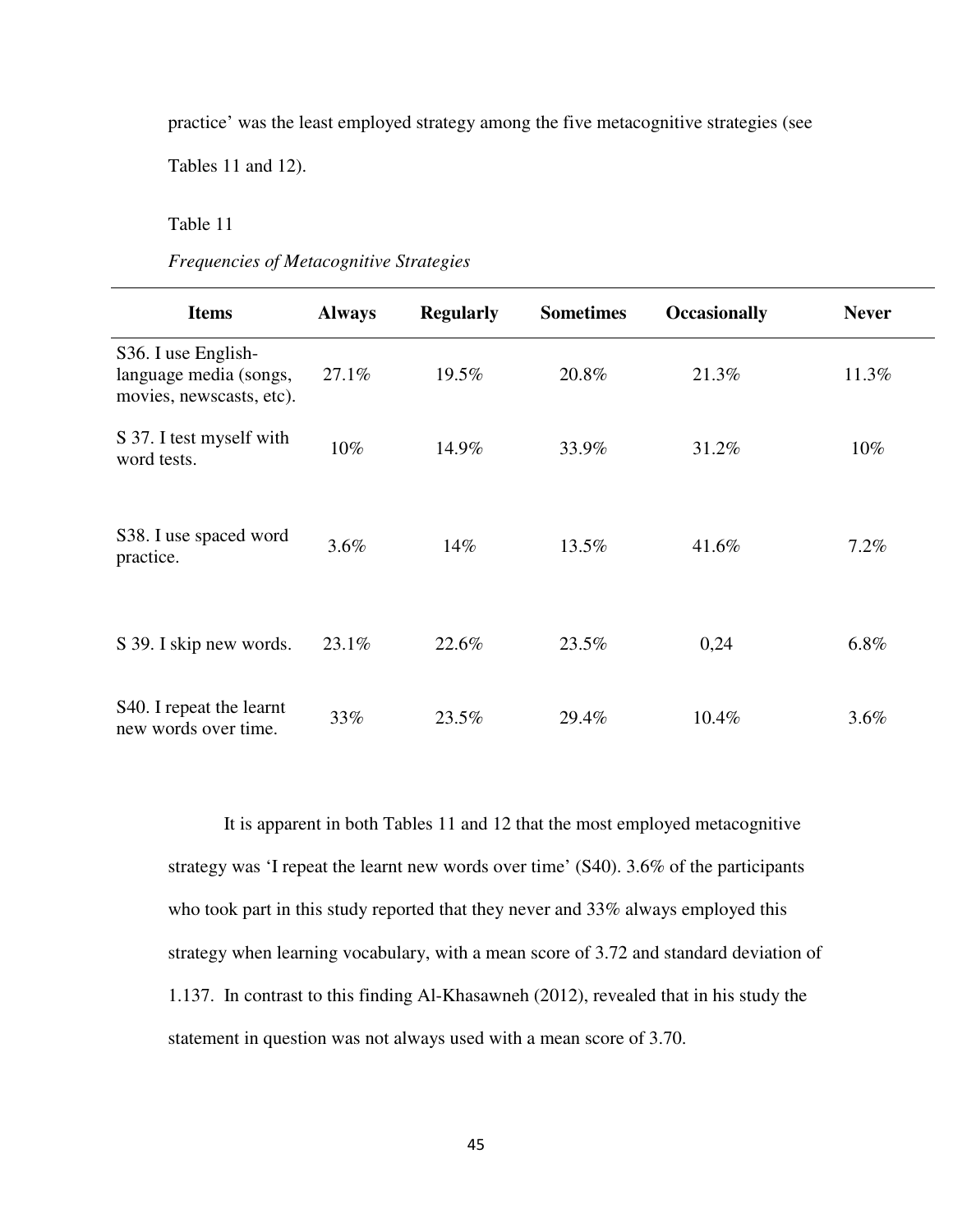The least employed strategy among the metacognitive strategies was statement 38 'I use spaced word practice'. The students at the Salahaddin university students did not prefer to use this strategy. Only 3.6% of students indicated that they always while 41% stated occasionally with a mean score of 2.65 and standard deviation of 0.935.

### Table 12

*Descriptive Statistics of Metacognitive strategies* 

| <b>Items</b>                                  | M    | SD    |
|-----------------------------------------------|------|-------|
| S36. I use English-language media (songs,     | 3.30 | 1.166 |
| movies, newscasts, etc).                      |      |       |
| S37. I test myself with word tests.           | 2.84 | 1.112 |
| S38. I use spaced word practice.              | 2.65 | 0.935 |
| S39. I skip new words.                        | 3.31 | 1.253 |
| S40. I repeat the learnt new words over time. | 3.72 | 1.137 |

Following the most and least employed metacognitive strategies, statement 36 'I use English-language media (songs, movies, newscasts, etc)' revealed that only 11.3% of the participants stated that they never whereas 27.1% stated that they always used this strategy with a mean score of 3.30 and standard deviation of 1.366. In contrast, Alsadık (2014) indicated that students were not keen on using this strategy as much. Only 8.3% of his participants reported that they always used this strategy with a mean score of 2.8. However, the study by Asgari and Mustapha (2011) reported that using the Englishlanguage media was among the high-frequency strategies and was used by the participant.

With respect to statement 37  $\cdot$ I test myself with word tests' the participants of this study reported that they never used this strategy (10%) and 10% indicated that they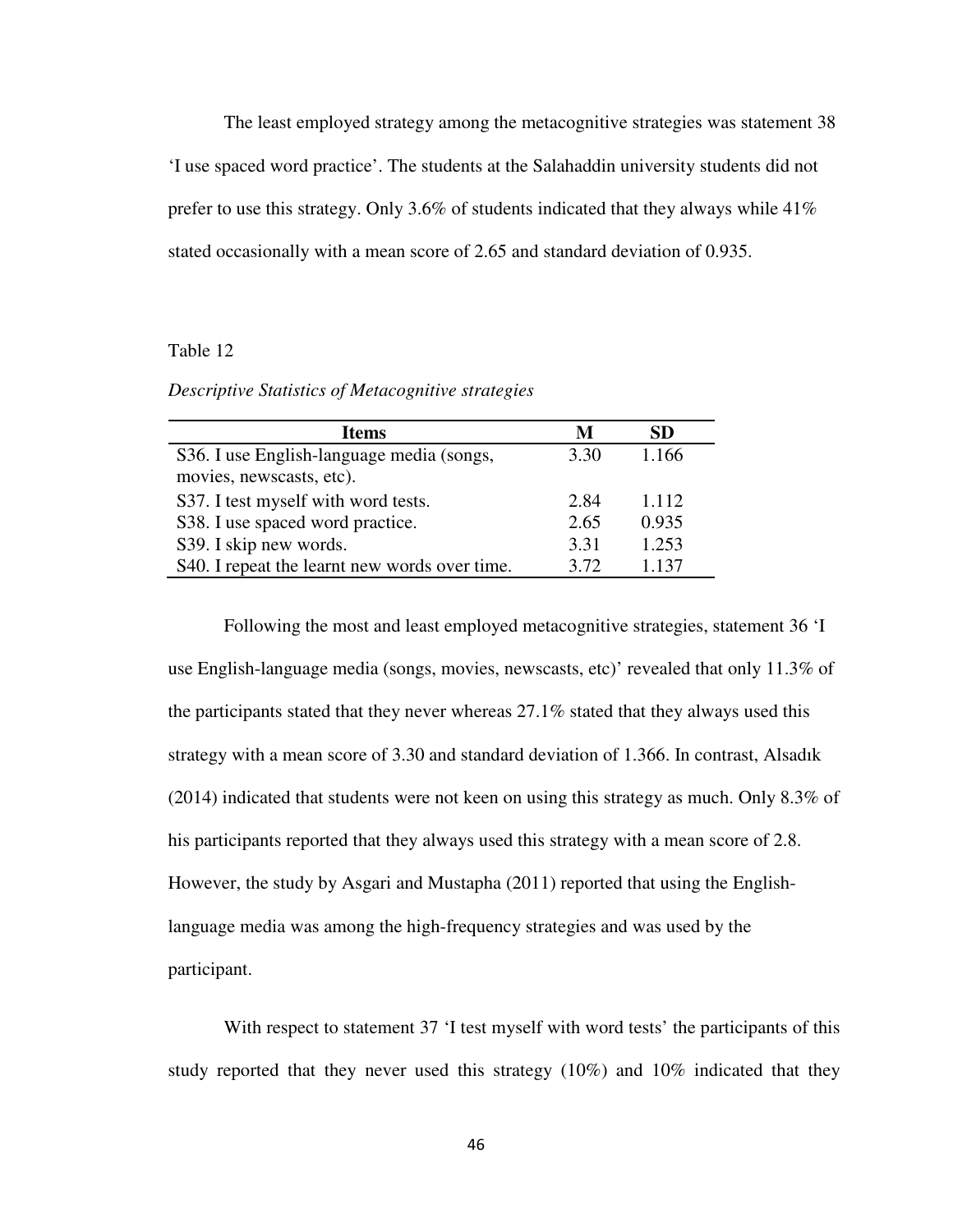always used this strategy while 33% stated that they sometimes used this strategy, with a mean score of 2.84 and standard deviation of 1.112. Alsadık (2014) specified that 'testing my English with word test' was the least preferred strategy among his participants related to metacognitive strategies with a mean score of 2.06. In another study Fimansyah (2014) also indicated that this strategy was the least employed with a mean score of 2.44 among the five metacognitive strategies.

 According to statement 39 'I skip new words', 6.8% the participants indicated that they never employed this strategy whereas  $23.1\%$  indicated that they used this strategy, with a mean score of 3.31and standard deviation of 1.253. Amirian and Heshmatifar (2013) discovered that 'skipping the word' was the first least used strategy among the metacognitive strategies with a mean score of 1.56 and standard deviation (SD=0.80). Besides, in his research Schmitt (1997) illustrated that 'skip or pass new words' was the least used strategy as only 41% of his participants reported that they used this strategy (p.13). In addition to this, Amirian and Heshmatifar (2013) revealed that skipping and passing the new words was found to be the least used strategy among his participants related to metacognitive strategies.

#### **Differences between Groups in terms of Grade**

The second research question was 'In what ways do the vocabulary learning strategies change with regards to grade?. Significant differences were found concerning all statements in the questionnaire via One –Way ANOVA. Sheffe test revealed the significant differences between the responses of the participants with different grades.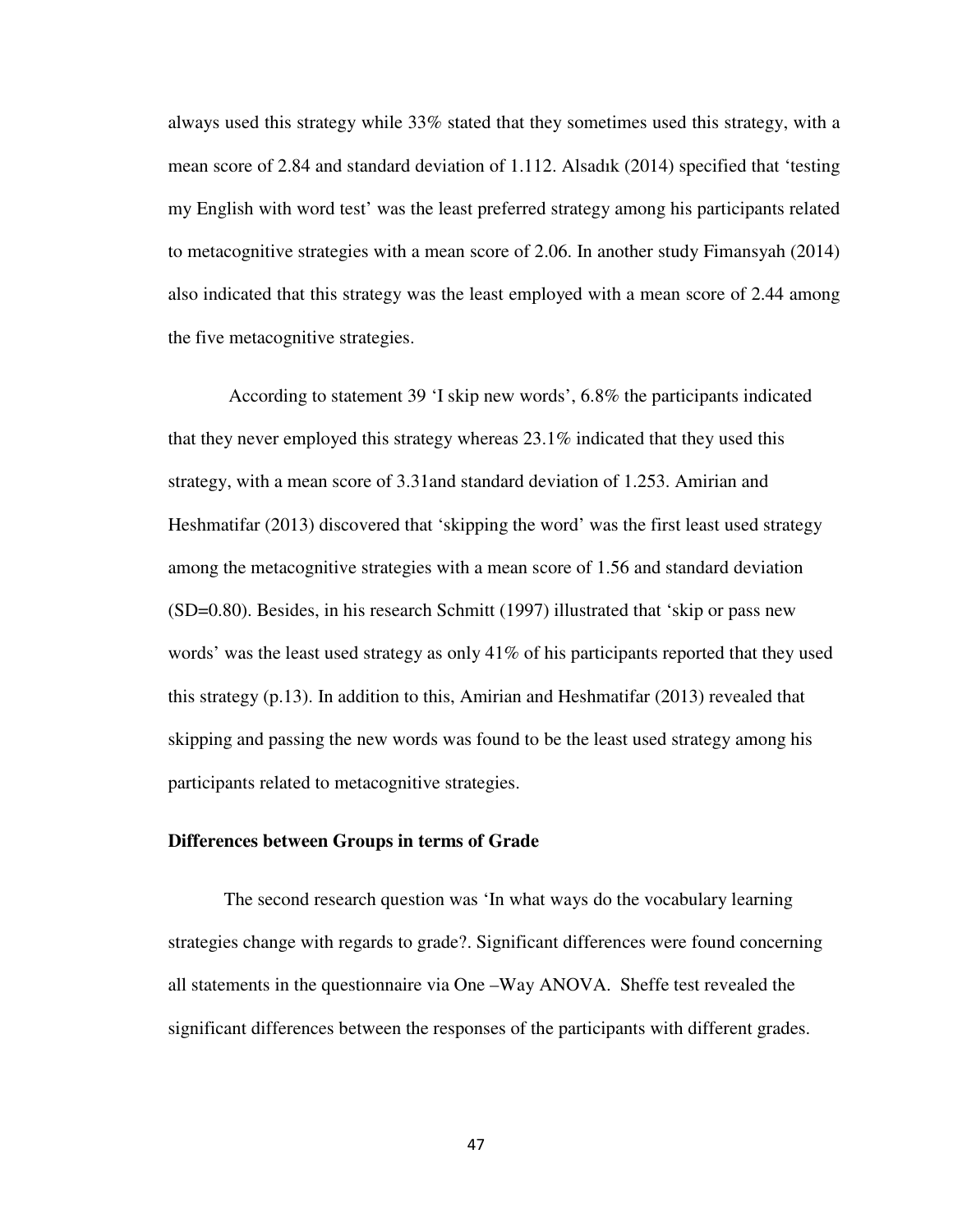# Table 13

*VLS use among the grade level* 

| <b>Grade</b>        | Mean |
|---------------------|------|
| <b>First Grade</b>  | 2.94 |
| Second Gade         | 2.86 |
| <b>Third Grade</b>  | 3.33 |
| <b>Fourth Grade</b> | 3.60 |

Table 13 illustrates the average mean scores of all the strategies according to the grades of the participants (first, second, third and fourth grade). As can be seen in Table 13 the fourth grade participants employed VLS the most with a mean score of 3.60 followed by the third grade participants with a mean score of 3.33 while the second grade participants employed VLS the least with a mean score 2.86 followed by the first the first grade participants with a mean score of 2.94

The following section will present detailed information regarding each questionnaire statement (see Appendix E) individually and will discuss each group of the participants.

With regard to Statement 1 'I analyze parts of speech to learn new vocabulary', statistically significant differences were found between the responses of the first and third, first and fourth, second and third, second and fourth, second and first, third and second, third and first and fourth and first grade undergraduate students [F (3, 217)  $=$  39.850, p<.005]. While the first grade students agreed with S1 with a mean score of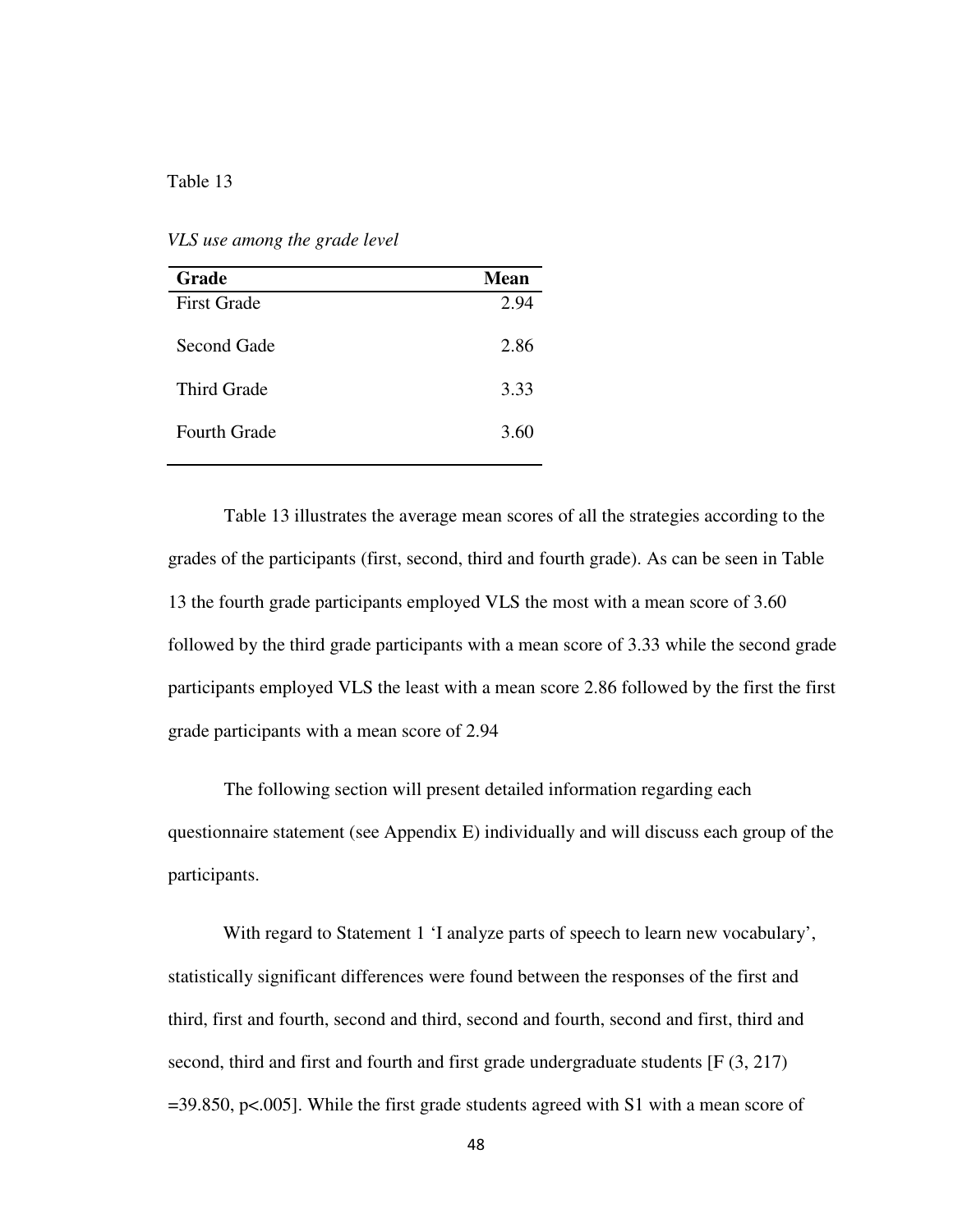2.27, the fourth grade participants agreed with this item with a mean score of 4.15. These results illustrates that each year students dramatically increased in terms of using 'analyzing parts of speech.' Schmitt (1997) stated that more mental effort was needed for this strategy, however, the value of this strategy was noticed by advanced students. Using this strategy could be beneficial. Lai (2005) stated that analyzing parts of speech gives hints and makes it logical for the learners to guess; it is regarded as useful and often used in the classroom when learning vocabulary.

With regard to statement 2 'I analyze affixes and roots to find out the meaning of new words to understand the meaning of the word' statistically significant differences were found between the responses of the first and third, first and fourth, second and third, second and fourth, second and first, third and second, third and first and fourth and first grade undergraduate students  $[F (3,217) = 28,016, p<0.005]$ . The first grade students were the least users of this strategy compared to the other, with a mean score of 2.61. However, it is apparent that the second grade students used it more than the first grade students with a mean score of 2.82. There is a dramatic increase in using this strategy among the third-grade students with a mean score of 3.82. Taking the fourth-grade students into account, with a mean score of 4.2, it could be concluded that as students pass to their next levels, their usage of this strategy increases. In contrast to this finding Lai (2005) argued that analyzing affixes in the early stages when guessing is labeled as beneficial, it is usually utilized in the classroom. According to Nation, thousands of English vocabulary items could be learned by students if this strategy is used appropriately (as cited in Lai, 2005, p.26). Nakayama (2008) affirmed that many researchers support utilizing affix information as one of the highest common strategies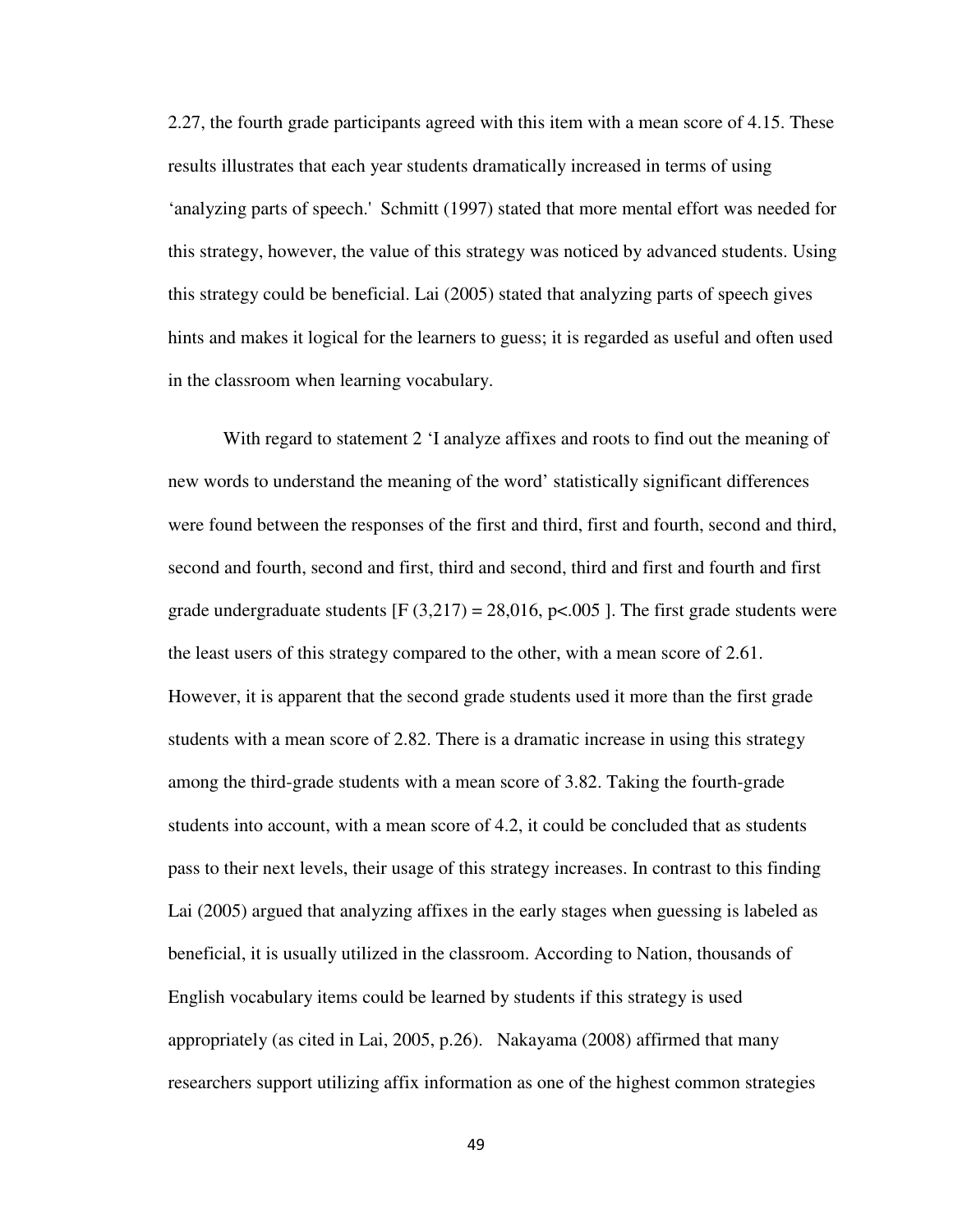that helps improve vocabulary. In his research, Nakayama (2008) found out that applying prefix understanding in vocabulary learning have positive outcomes, even though the advantages of using this strategy is different because of the level of students (pp. 68-69). Pan and Xu (2011) stated that "to teach lexical items effectively, teachers must familiarize students with these common roots, prefixes, suffixes.

With respect to statement 3 'I consider available pictures or gestures to understand the meaning of the word', statistically significant differences were found between the responses of the first and third, first and fourth, second and third, second and fourth, second and first, third and second, third and first and fourth and first grade undergraduate students  $[F (3, 217) = 25,517, p < .005]$ . The first-grade participants disagreed with this statement with the lowest mean score of 2.53, while the fourth grade participants agreed with this statement with a mean score of 4.15 which was the highest mean score among the four grades. These results interestingly reveal that the first and second grade participants are unfamiliar with this strategy. It is argued that the first and second grade participants have more limited vocabulary than the third and fourth grade participants. Therefore, utilizing pictures and gestures will give them essential hints and clues when learning vocabulary items. Rowe, Rebecca, Silverman and Mullan (2012) stated that recent research studies proposed that language learners can be assisted to learn new words by seeing gestures and pictures. McDevitt and Esch "taught monolingual Englishspeaking adults Japanese verbs with iconic gestures and found that adult L2 learners acquired new words most effectively when the new words were taught with gestures that reinforced their meanings" (as cited in Rowe, Rebecca, Silverman & Mullan, 2013 p. 110).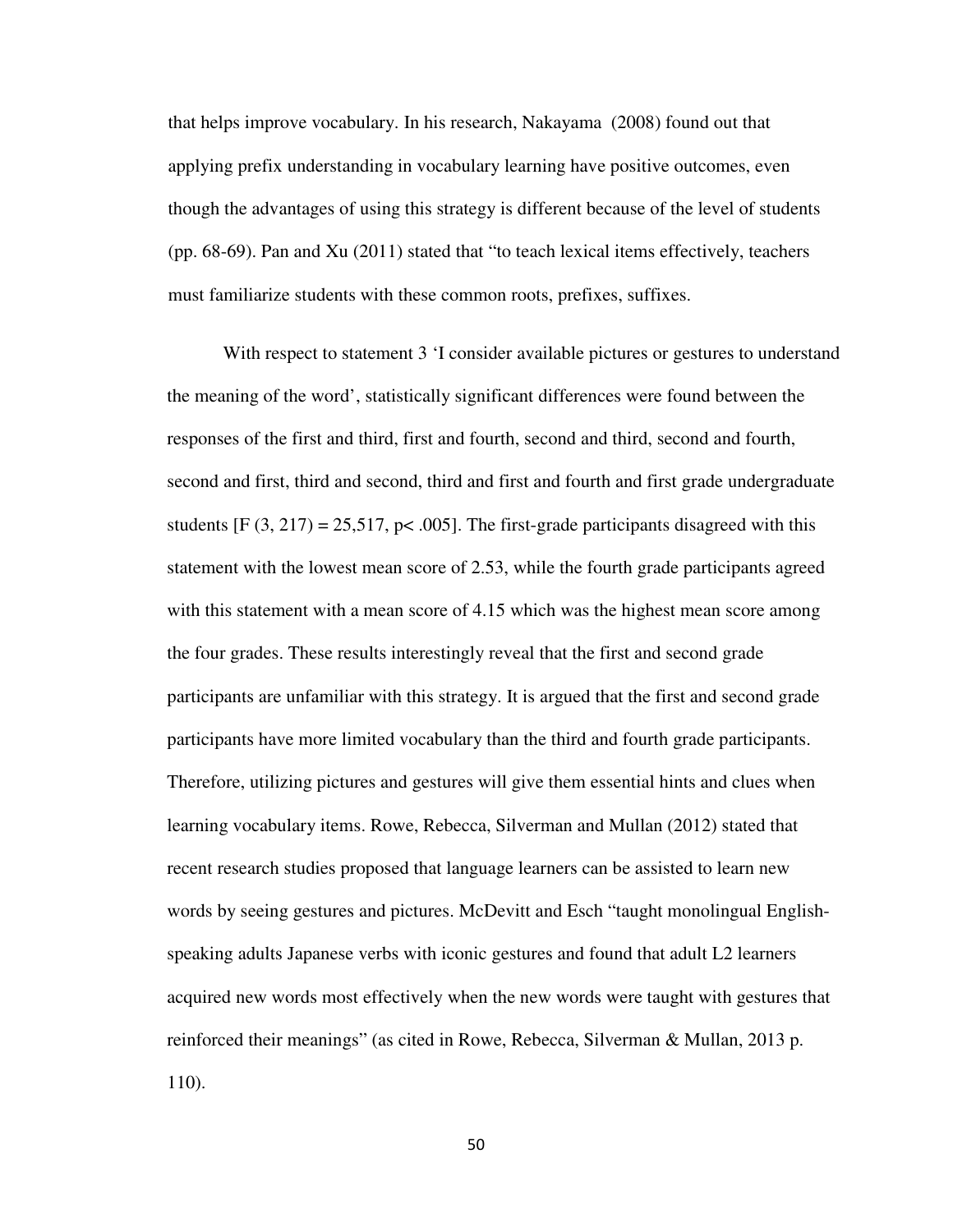As regards to statement 4 'I guess from textual context so as to comprehend the new vocabulary' statistically significant differences were found between the responses of the first and third, first and fourth, second and third, second and fourth, second and first, third and second, third and first and fourth and first grade undergraduate students [ F (3, 217) = 25,483, p<.005 ]. Both the first grade participants and the second grade participants disagreed (did not use) with this statement with similar mean scores (M=2.80, M= 2.68) while the third and fourth grade students agreed (used) with this statement with mean scores over 4 (M=4.04, M=4.07). These results reveal that the third and fourth grade students use guessing from textual context more than the first and second grade students. This could be due to the fact that the more one has vocabulary knowledge the more they are able to guess. Studies related to this statement revealed that guessing from the context should be considered the first step before consulting a dictionary (as cited in Alhaysony, 2012, p. 527). According to Oxford "contextual guessing strategies can be made based on a wide range of clues; namely, linguistic and nonlinguistic clues" (as cited in Huang & Eslami, Z., 2013, p. 2). Language learners often use the dictionary or simply guess the meaning of unfamiliar vocabulary. The more intelligent a learner is, the more they seem to employ guessing when learning vocabulary items. Rojananak and Vitayapirak (2015) found out that guessing the meaning from the context is most commonly used by good students. Nation "recommended that teachers ought to improve their students' guessing skills through the following steps: 1- Giving students the chance to choose the text of which they were capable. 2- Motivate them to read more. 3- Teach them how to read correctly and fluently. Train them how to guess unknown words from the context" (as cited in Alsaawi, 2013, p. 9).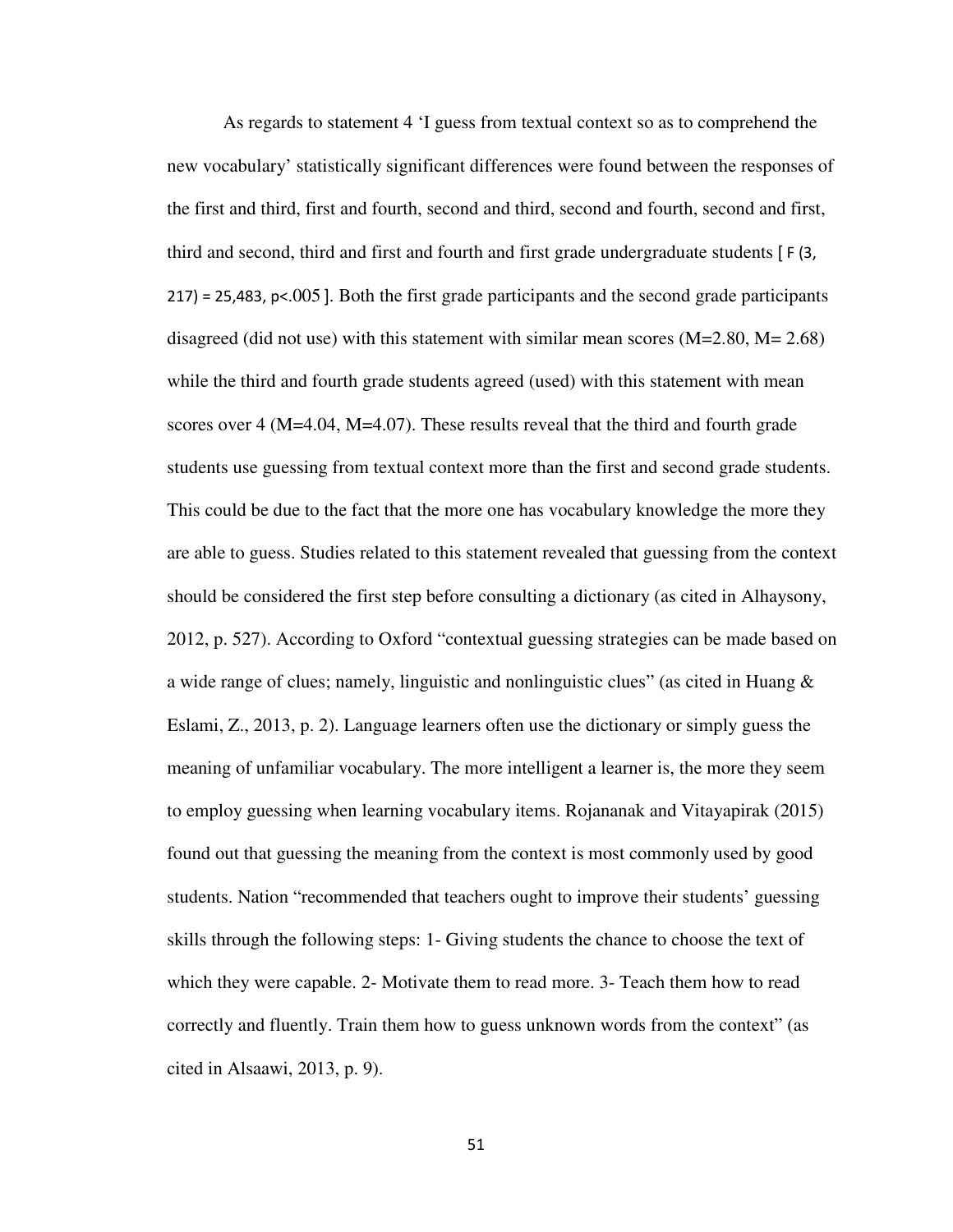With respect to statement 5 'I use a bilingual dictionaries' statistically significant differences were found between the responses of the first and third, first and fourth, second and third, second and fourth, second and first, third and second, third and first and fourth and first grade undergraduate students  $[F(3, 217) = 7,150, p<0.005]$ . The fourth grade participants disagreed with this statement with a mean score of 2.86 while the first, second and third year participants agreed (M=3.82, M=3.75, M= 3.42). This dramatic decrease reported by the fourth year students revealed that they are the least users of this strategy. In the study of Alsadik (2014) the second grade students were seen to have the highest mean score of 4.16 whereas this study reveals that the first-grade participants are considered the top users of this strategy. As aforementioned the fourth and third grade students probably have more knowledge about the English language. Therefore, they are capable of using the guessing strategy when unknown words appear. As a result, they usually do not depend on dictionaries in general and the bilingual dictionary in particular. According to Qian's study, a bilingual dictionary was used by many intermediate language learners to learn the meaning of a new word (as cited in Huang & Eslami, 2014, p. 2). In their study Rojananak and Vitayapirak (2015) explained that a bilingual dictionary is more frequently employed strategy by second year students.

According to statement 6 'I use a monolingual dictionary' (see Appendix E) statistically significant differences were found between the responses of the first and third, first and fourth, second and third, second and fourth, second and first, third and second, third and first and fourth and first grade undergraduate students  $[ F(3, 217) =$ 6,039 p $\lt$  0.005 ]. The first grade participants seem to employ this strategy the least  $(M=2.82)$  and the fourth grade employ this strategy the most  $(M=3.61)$ . The first grade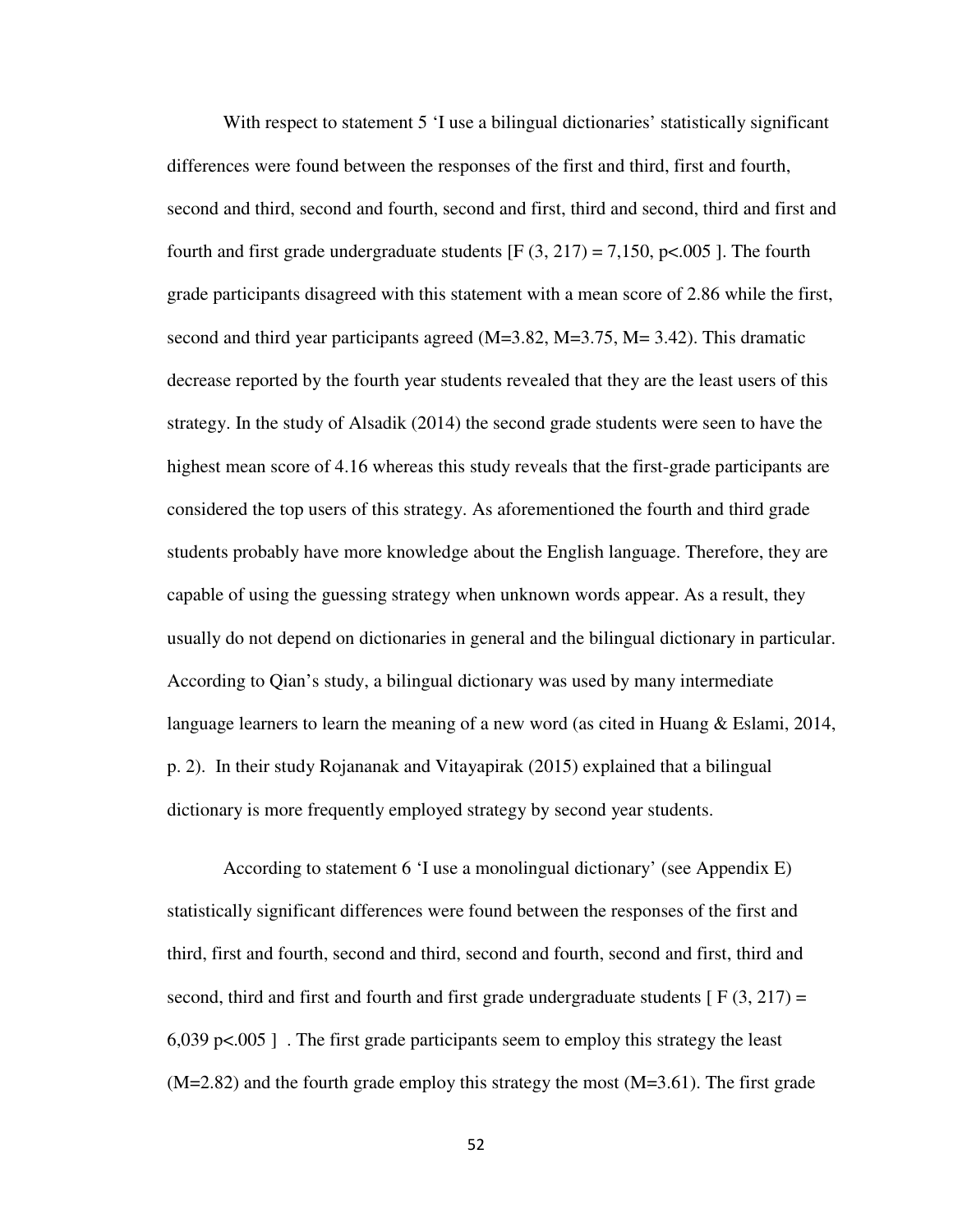students might not be able to understand the meaning of new words through English to English dictionaries. Therefore, they prefer to use a bilingual dictionary instead. Thompson (1987) claimed that there are several negative remarks considering the monolingual dictionary in many language education settings. Especially, when the learners do not know which vocabulary to search for. However, the definition in another language might not address them when the students want to find the meaning of a vocabulary item. He also argued that bilingual dictionaries are possibly more efficient and more encouraging for the students.

There was a significant difference related to the grades of the participants with regard to statement 7 'I ask the teacher to translate a word into my language' statistically significant differences were found between the responses of the first and third, first and fourth, second and third, second and fourth, second and first, third and second, third and first and fourth and first grade undergraduate students [F  $(3, 217) = 19,570$  p<.005]. The first grade participants had the highest mean score of 3.51 which reveals that they employed this statement the most, while the fourth grade participants had the lowest mean score of 2.03 and are considered the least users of this statement. This might be due to students' previous learning and teaching. The teacher-centered classrooms foster students to demand on their teachers. They are used to asking questions and rely on their teachers while they were learning English in general and vocabulary in specific in their high school years. This finding is in line with Zhi-liang's study (2010) who specified that the freshmen learners usually relay on their teachers in learning vocabulary. This finding indicates that as students become more proficient in the English language they tend not to rely on their teachers. The first and second grade students might use this strategy because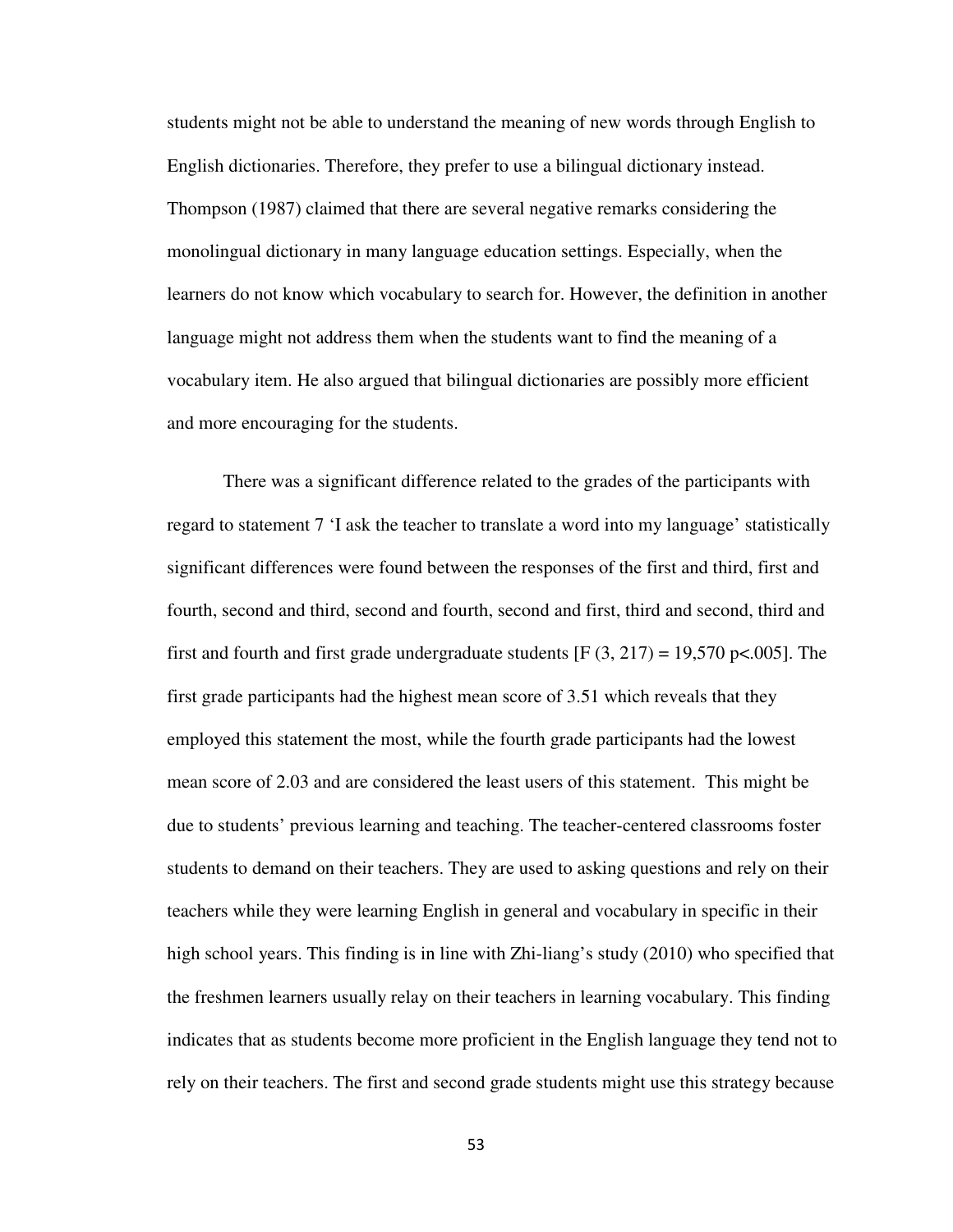they are not sure about the precise meaning of the new word they might want to double check the meaning by receiving conformation from their teachers.

Regarding statement 8 'I ask the teacher to paraphrase' statistically significant differences were found between the responses of the first and third, first and fourth, second and third, second and fourth, second and first, third and second, third and first and fourth and first grade undergraduate students  $[ F(3, 217) = 10,567 \text{ p} < .005 ]$ . This strategy is commonly employed by the first grade participants with a mean score of 3.53 while the fourth grade participants employed this strategy the least with a mean score of 2.39. From my experience as a student at the Salahaddin University, teachers focus on teaching vocabulary through paraphrasing or giving the students the synonyms of unknown words in the first and second grades. Students in this specific context make this a habit and get used to this strategy which leads them to later ask other teachers in other classes to paraphrase and/or give the synonym of unknown vocabulary items. According to Pan and Xu (2011) teachers usually use synonyms to explain new words in vocabulary teaching.

Related to statement 9 'I learn new words through the explanation of a word by my teachers' (see Appendix E) statistically significant differences were found between the responses of the first and third, first and fourth, second and third, second and fourth, second and first, third and second, third and first and fourth and first grade undergraduate students  $[F (3, 217) = 0.062 \text{ p} < 980]$ . Even though, all the participants in the four groups had similar mean scores, the first grade participants seem to employ this strategy the least with the lowest mean score of 3.78 while the fourth year students use this strategy the most with the highest mean score of 3.86. The result shows that learners were keen on listening to their teachers. We can also argue that teachers might explain the vocabularies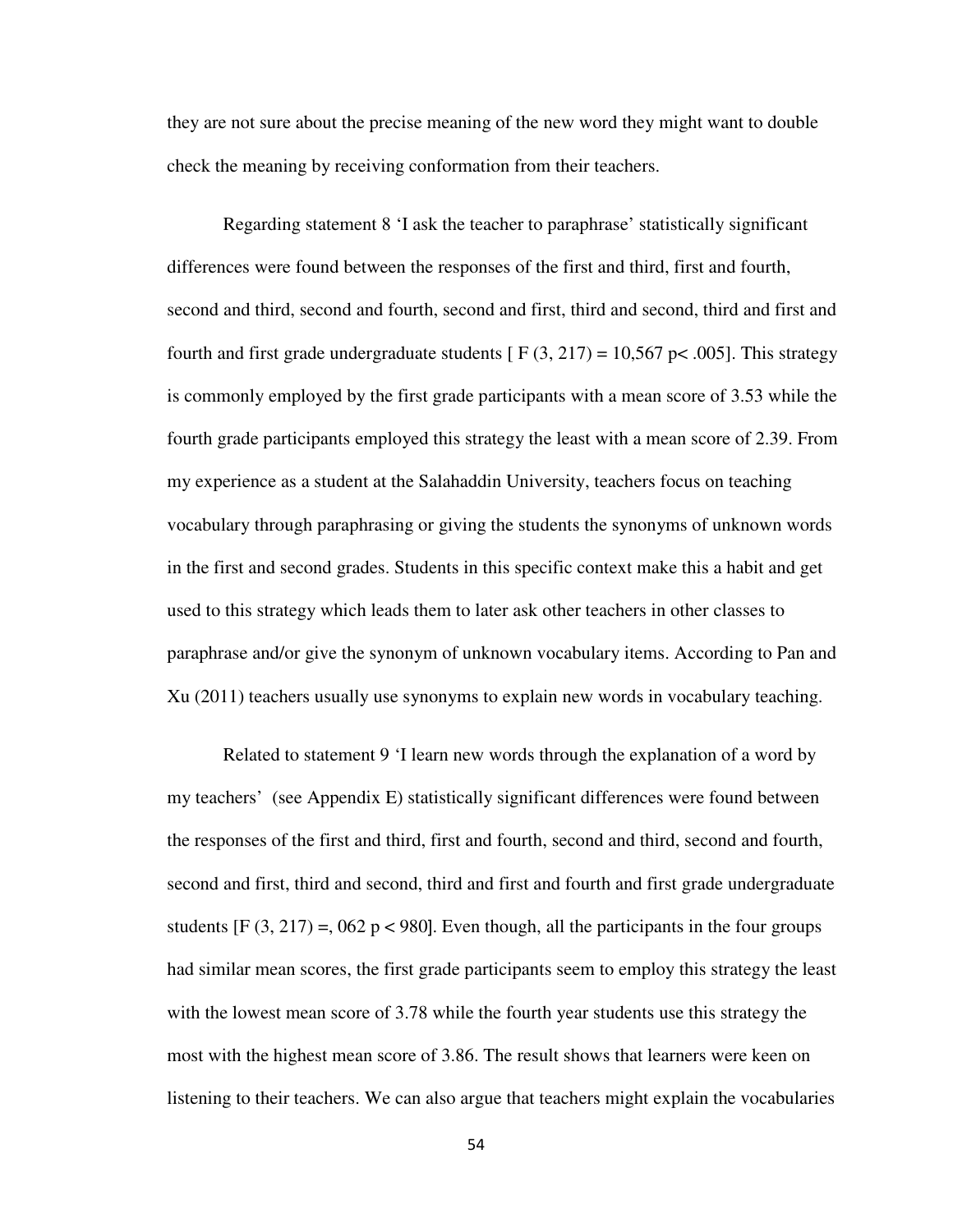in proper ways. That is why most of the students agreed with this strategy. All four grades marked using this strategy at the high level. As students ask teachers for explanation there will be more dialogue in the classroom which might also enrich the lesson and everyone in the classroom might benefit as well. Because of the communication between students and the teachers this strategy might also change passive vocabularies into active.

With regard to statement 10 'I discuss with my classmates to find out the meaning of a new word' statistically significant differences were found between the responses of the first and third, first and fourth, second and third, second and fourth, second and first, third and second, third and first and fourth and first grade undergraduate students  $[F(3,$  $217$ ) = 10,940 p<.005]. The second grade participants used this strategy the least with a mean score of 2.61 whereas the third grade students used this strategy the most with a mean score of 3.69. Lip (2009) revealed that all the participants in his research indicated that they constantly preferred to ask their classmates to find out the meaning of new vocabulary, and they found the strategy beneficial. While, according to Rojananak and Vitayapirak (2015) asking classmates for the meaning of words was usually used by weak students. In his research Alsadik (2014) indicated that fourth grade students applied this strategy with a mean of 4.16 more than all the other grades. We can argue that students in grade one and two might not have a very good relationship with their classmates as compared to grade three and four. It is believed that students can take advantages of each other in the process of learning. Lip, P. C. H. (2009) revealed that all the participants in his research indicated that they constantly preferred to ask their classmates to find out the meaning of new vocabulary, and they found the strategy beneficial.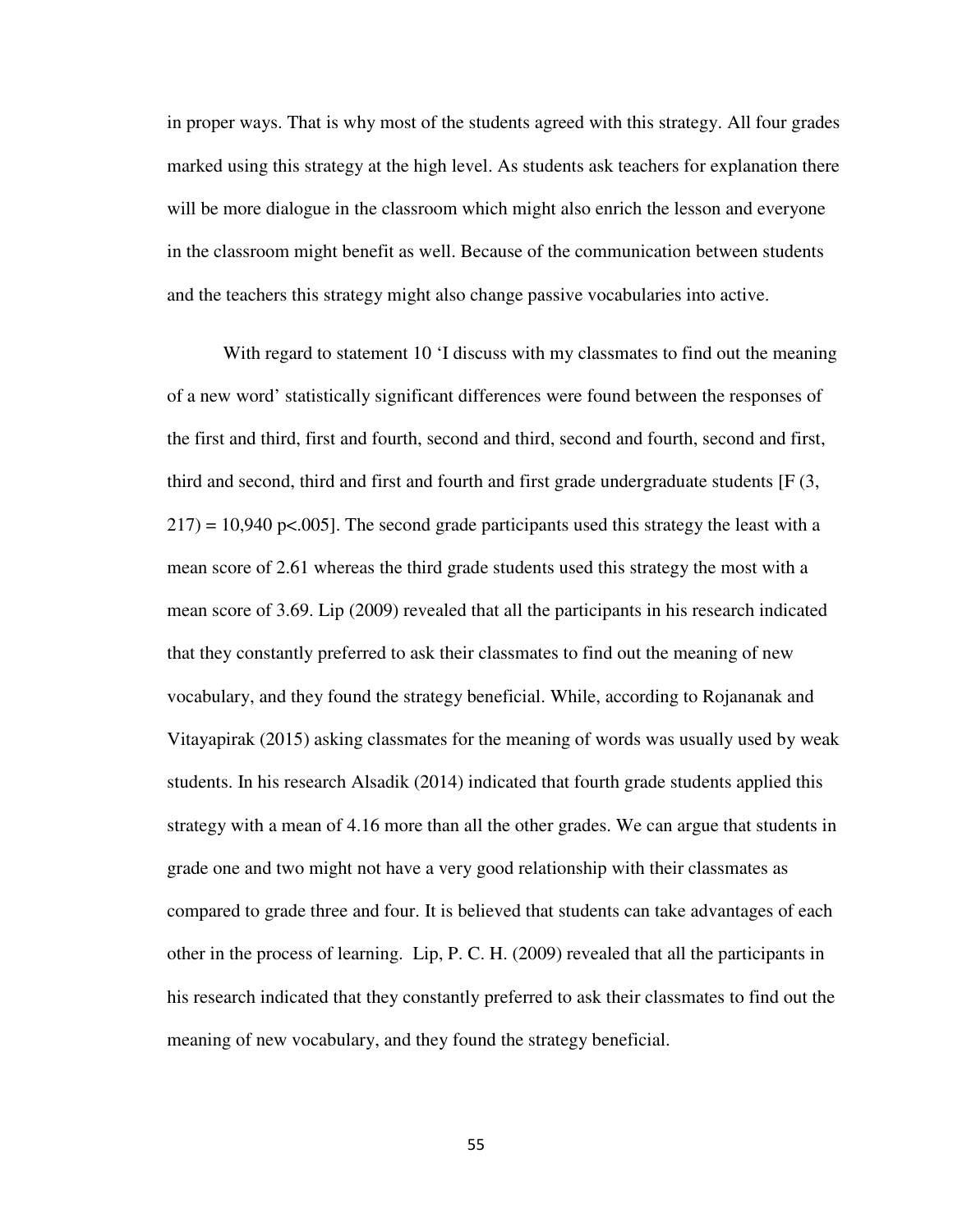With respect to statement 11 'I can realize the new meaning through group work activity' statistically significant differences were found between the responses of the first and third, first and fourth, second and third, second and fourth, second and first, third and second, third and first and fourth and first grade undergraduate students  $[F(3, 217) =$ 13,879 p<.005]. There is an enormous significant difference among the findings related to the first and fourth grade participants The first grade participants employ this strategy the least with a mean score of 2.96 while the fourth grade participants employ this strategy the most with a mean score of 4.4. There are more than forty students in the classrooms of the college of languages, Salahaddin University. Therefore, dividing students into groups could be much more beneficial to these students in terms of learning new words. Wright and Lawson realized that group work motivated learners to attend the lesson and made them feel that the class is smaller (as cited in Burke, 2011, p. 90).

With respect to statement 12 'I practise meaning of words in a group of words' statistically significant differences were found between the responses of the first and third, first and fourth, second and third, second and fourth, second and first, third and second, third and first and fourth and first grade undergraduate students  $[F(3, 217) =$ 11,176 p<.005]. The second grade participants with the lowest mean score of 2.96 were the least employers of this strategy while the fourth grade students with the highest mean score of 4.03 were the most employers of this strategy. Teachers should divide students in groups so that they can share their knowledge with each other. Burke (2011) argued that learners do not like being put into groups, though grouping is for the benefit of both students and instructors. He also specified that students who take part in groups gain higher marks and are seen to be content with their learning.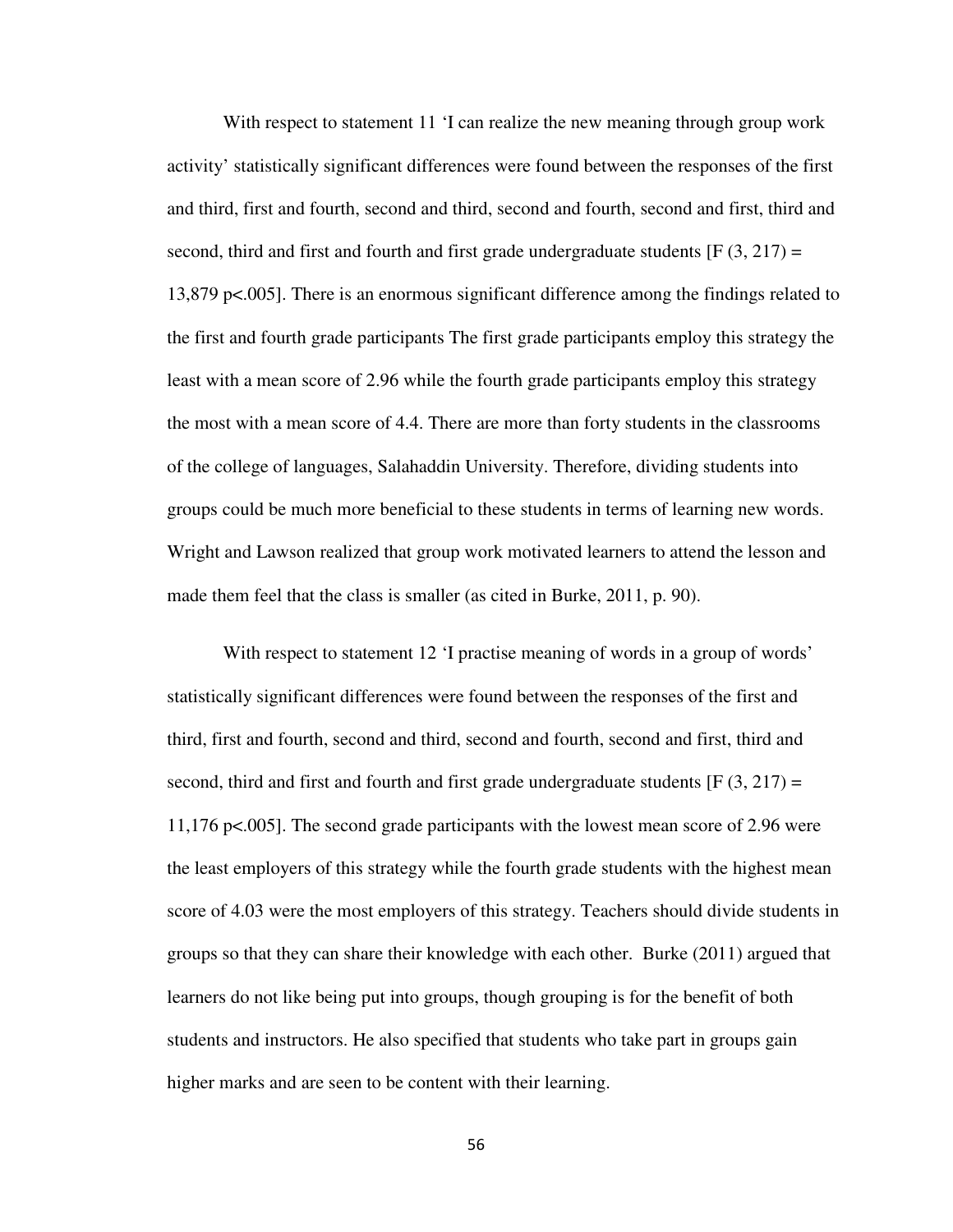According to statement 13 'I interact with English native-speakers' statistically significant differences were found between the responses of the first and third, first and fourth, second and third, second and fourth, second and first, third and second, third and first and fourth and first grade undergraduate students  $[F(3, 217) = 12,345 \text{ pc}$ .005]. The second grade participants with a mean score of 1.96 used this strategy the least among the other groups while the fourth grade participants used the strategy the most among the other groups with a mean score of 3.15. The first year participants with a mean score of 2.33 and the third year participants with a mean score of 2.6 employed this strategy the second and third most frequent. However, the highest significant can be seen between second grade and fourth grade. According to Doczi (2011), the higher in English proficiency the learner is the more they will engage and converse with native speakers. There are so many advantages in interacting with English native speaker in the process of learning a language; the learners might learn vocabulary, pronunciation, grammar, the culture, proverbs, and idioms. In their research Wu, Yen and Marek (2011) identified that

even a small amount of authentic in English made students more comfortable in applying their skills, more confident in what they learned, and more inspired to make global cross-cultural connections. Therefore, EFL instructors should strive to use student-centered active learning and to offer their students interactions with native speakers, including interactions via distance technology. (p. 118)

In terms of statement 14 'I study the word with a pictorial representation of its meaning' statistically significant differences were found between the responses of the first and third, first and fourth, second and third, second and fourth, second and first, third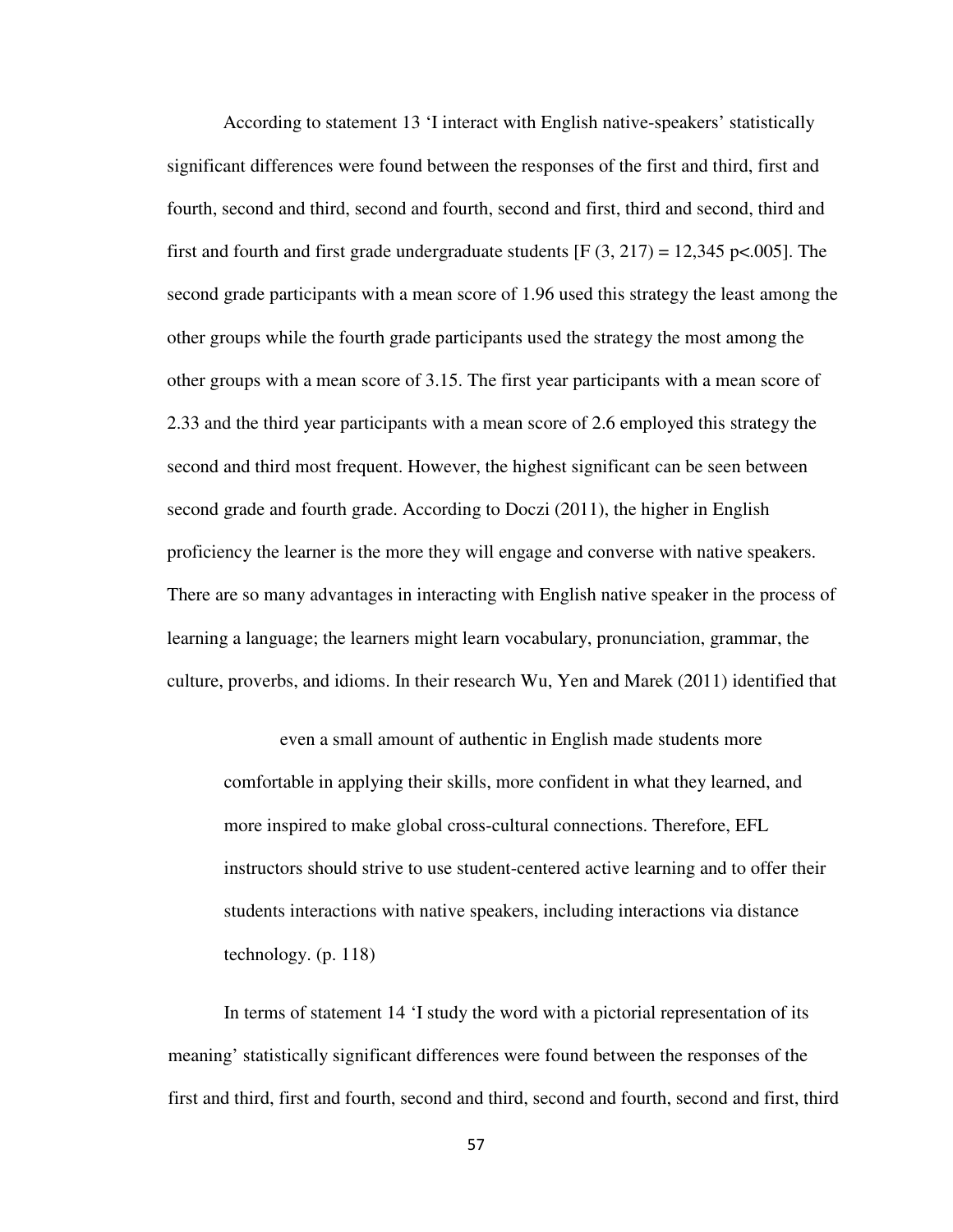and second, third and first and fourth and first grade undergraduate students  $[F(3, 217) =$ 13,664 p<.005]. The first grade participants achieved a mean score of 2.94, the second grade participants achieved a mean score of 2.77, the third grade participants achieved a mean score of 2.25 and the fourth grade participants achieved a mean score of 3.51. It is evident from these findings that the third grade participants used this strategy the least while the fourth grade participants used this strategy the most among the four groups of participants. Schlag, Florax, and Ploetzner (2007) argued that most students are not usually taking advantages from the extra valuable information given by images and symbols because they are not capable of connecting manuscript and pictorial representation successfully.

According to statement 15 'I visualise the meaning of the word' statistically significant differences were found between the responses of the first and third, first and fourth, second and third, second and fourth, second and first, third and second, third and first and fourth and first grade undergraduate students  $[F(3, 217) = 14,030 \text{ p} < .005]$ . The first grade participants with a mean score of 3.02, the second grade participants with a mean score of 2.80, the third grade participants with a mean score of 3.18 and the fourth grade participants with a mean score of 4.5 showed that all group participants employed this strategy. However, the second grade participants employed this strategy the least while the fourth grade participants employed this strategy the most among the group of participants. It can be easier for learners to recall vocabulary items when they are visualized. Gambrell and Jawits put forth that visualization, or visual imagery, is another very important comprehension tool that students need to learn and use independently in order to enhance their vocabulary knowledge, When students form pictures in their minds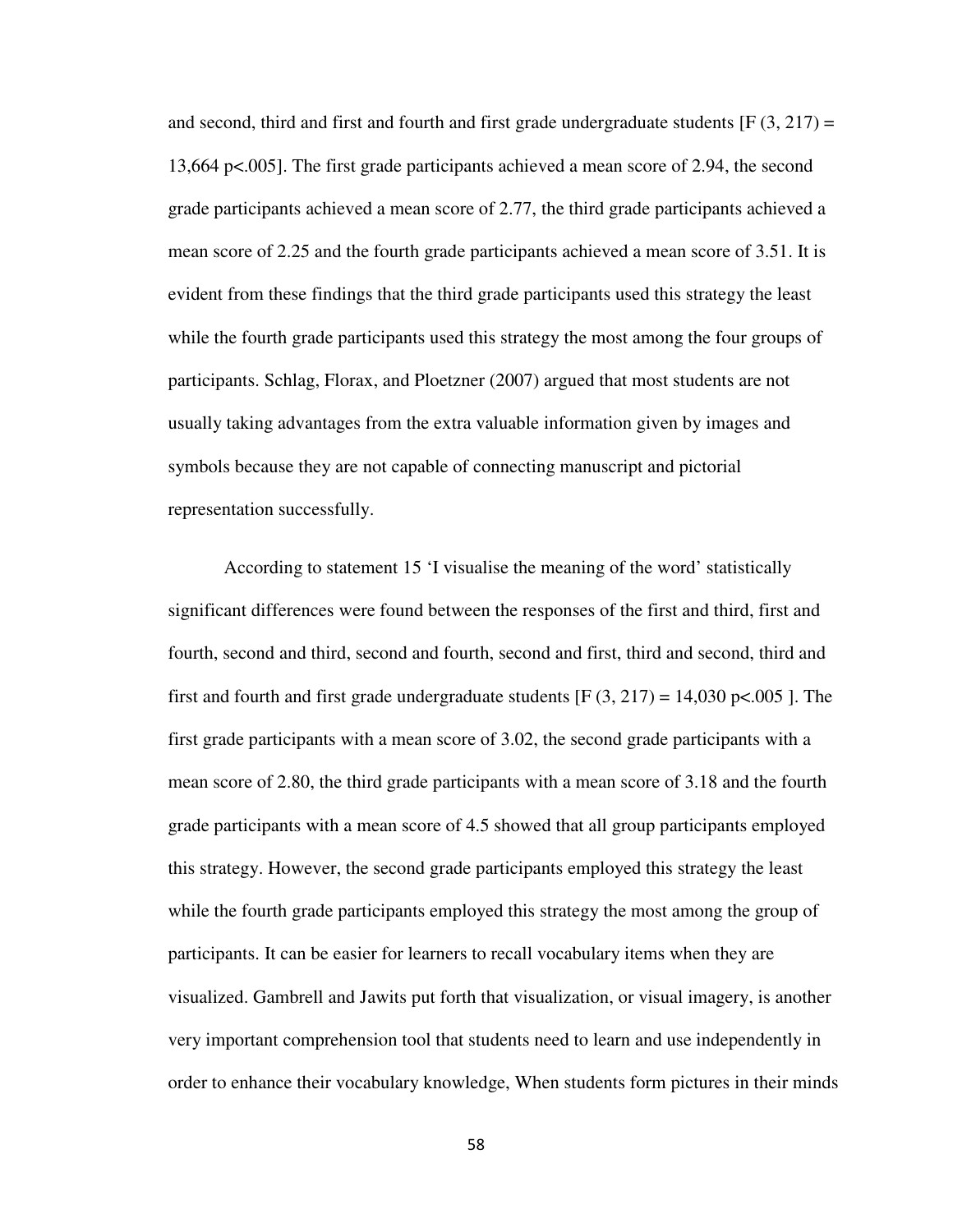of what they read, they are better able to remember and understand words and texts (as cited in Ghaedi & Shahrokhi, 2016, p. 33). It seems that students in all grades use this strategy. This strategy will help students to remember the unknown word easier. Ghaedi and Shahrokhi (2016) argued that difficult words can be understood easily by learners when they are visualized. Thus, vocabulary learning will be more exciting when the pictures are employed because learners can recall the meaning of the vocabulary item without getting assistance from anyone or the dictionary.

According to statement 16 'I relate the word to a personal experience' statistically significant differences were found between the responses of the first and third, first and fourth, second and third, second and fourth, second and first, third and second, third and first and fourth and first grade undergraduate students [F  $(3, 217) = 28,772$  p<.005 ]. The first grade participants achieved a mean score of 2.75, the second grade participants achieved a mean score of 2.39, the third grade participants achieved a mean score of 2.98 and the fourth grade participants achieved a mean score of 4.12. It could be seen from the findings that the second grade participants  $(M=2.39)$  employed this strategy the least while the fourth grade participants  $(M=4.12)$  employed this strategy the most among the groups of participants. One of the reasons behind this could be that by the fourth grade the learners have more knowledge in English vocabulary. In the process of the four year English education they gain more knowledge so it is apparent to see these findings when compared to other grades. Thus, students in the fourth grade are able to connect words into their personal experience. The more vocabulary they know, the more they would be able to connect vocabulary items with past situations or experience. Schmitt (1997) argued that "new words can also be associated with a particularly vivid personal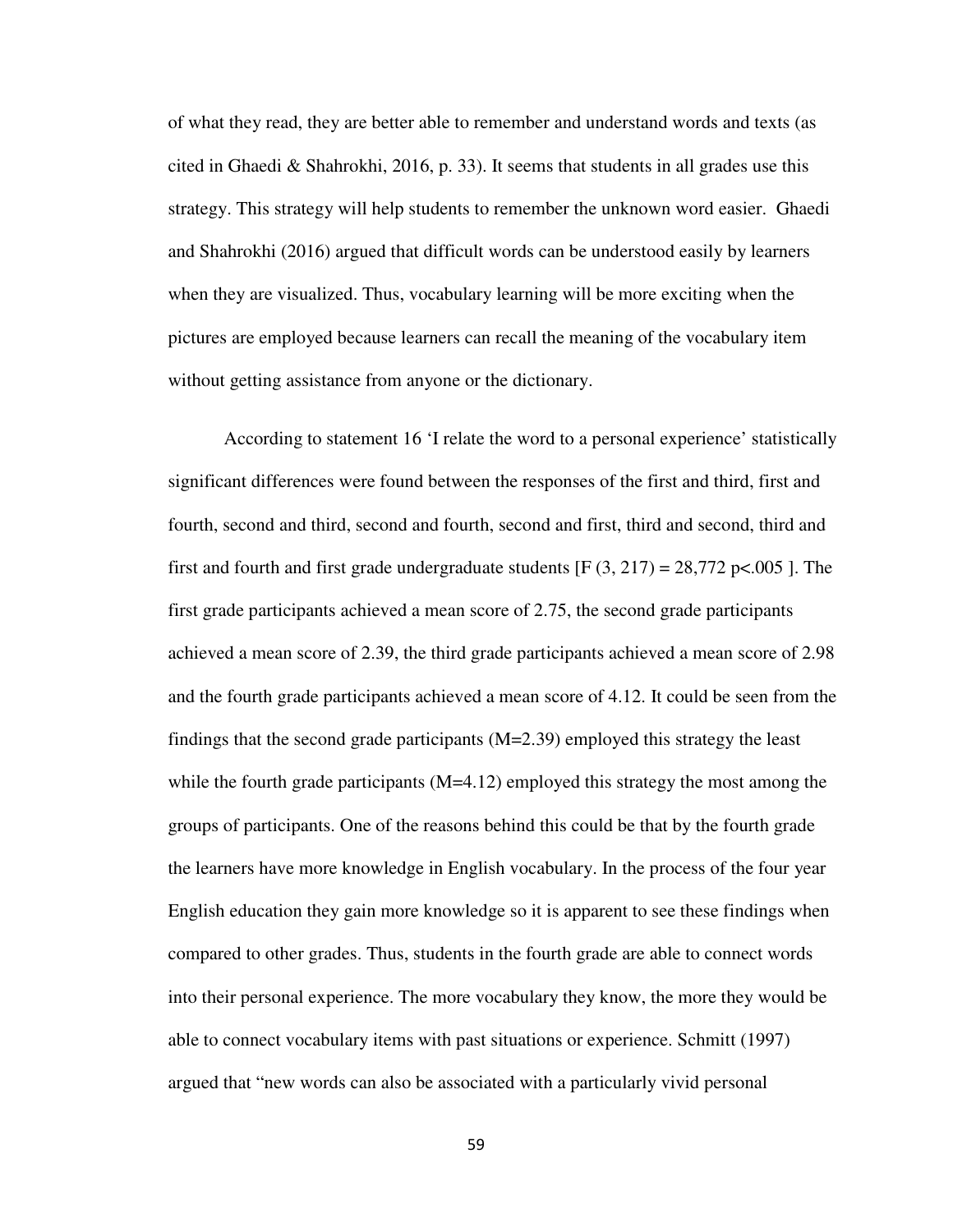experience of the underlying concept, for example, a learner mentally connecting the word snow to a memory of playing in the snow while a child" (p. 11).

With regard to statement 17 'I associate the word with its connotation' statistically significant differences were found between the responses of the first and third, first and fourth, second and third, second and fourth, second and first, third and second, third and first and fourth and first grade undergraduate students  $[F(3, 217) =$ 29,436 p<.005 ]. The first grade participants achieved a mean score of 2.9, the second grade participants achieved a mean score of 2.38, the third grade participants achieved a mean score of 3.25 and the fourth grade participants achieved a mean score of 4.07. This finding indicates that the second grade participants use this strategy the least and the fourth grade participants use this strategy the most among the group of participants. In general it could be said that the beginner levels of English learners might find it difficult to associate words with its connotation because the connotation from one language might have a different meaning in another language as I believe connotations are linked the culture of the learner and their previous knowledge. This was also made evident in the study of Hermagustina (n.d) who stated that connotations are part of culture. Thus, he suggested that teachers should consider culture as they are teaching for students to improve their culture consciousness. Students might know the meaning of the word but might not be able to use it in a sentence. Cakir (2006) argued that if learners do not have sufficient information about the culture they will not always be able to utilize the language effectively. Learners should be encouraged by teachers so that students would be able to improve the knowledge about the language related to cultural differences. In their research Pan and Xu (2011) illustrated an example, "Dragon" has the positive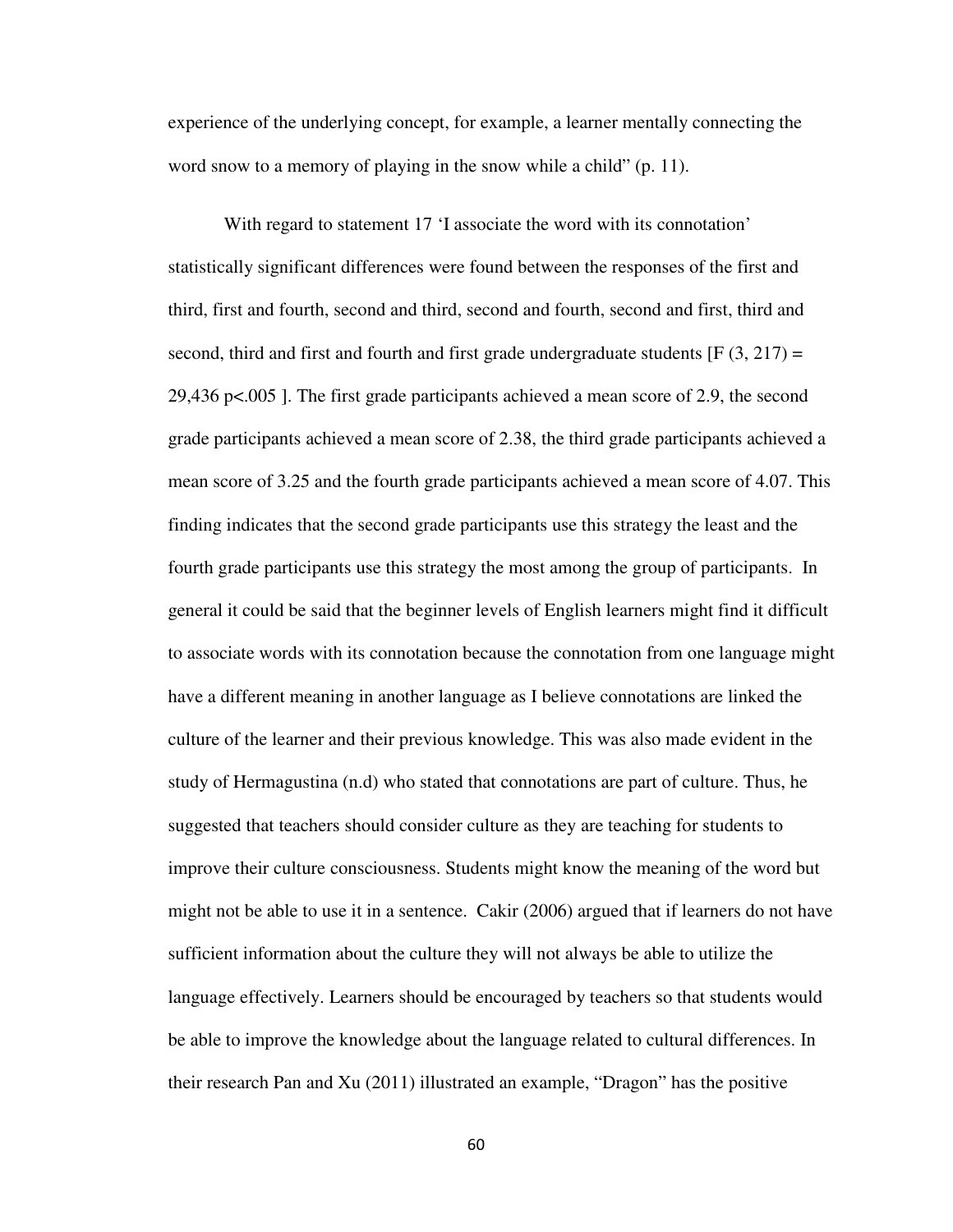meaning in Chines culture nevertheless in English speaking culture dragon has the negative meaning.

According to statement 18 'connecting the wards to its synonym' statistically significant statistically significant differences were found between the responses of the first and third, first and fourth, second and third, second and fourth, second and first, third and second, third and first and fourth and first grade undergraduate students  $[F(3, 217) =$ 16,543 p<.005]. The first grade participants achieved a mean score of 2.80, the second grade participants achieved a mean score of 2.66, the third grade participants achieved a mean score of 3.82 and the fourth grade participants achieved a mean score of 3.86. From these findings it is evident that the second grade participants (M=2.66) were considered the least users of this strategy with the lowest mean score while the third grade participants (M= 3.82) were the most users of this strategy with the highest mean score. A study carried out by Askar (2014) revealed that fourth grade students at the university level used this strategy the most among the other grades. It is believed that fourth grade participants are aware of most of the vocabulary items in the English language.

Therefore, fourth grade students are considered to have better ability to connect the word to its synonym. Third and fourth grade students are at the last stages of studying and they are required to prepare research papers and/or academic texts, this might be one of the reasons to why these grades used this strategy the most/ this strategy to get to know more vocabularies and synonyms. To be able to write an academic text a person needs to know many associated words because in academic writing, writing the same words many times is not seen to be professional. Hoshino (2010) claimed that vocabulary items which have a connection can be learned easier than the vocabulary items which have no connection.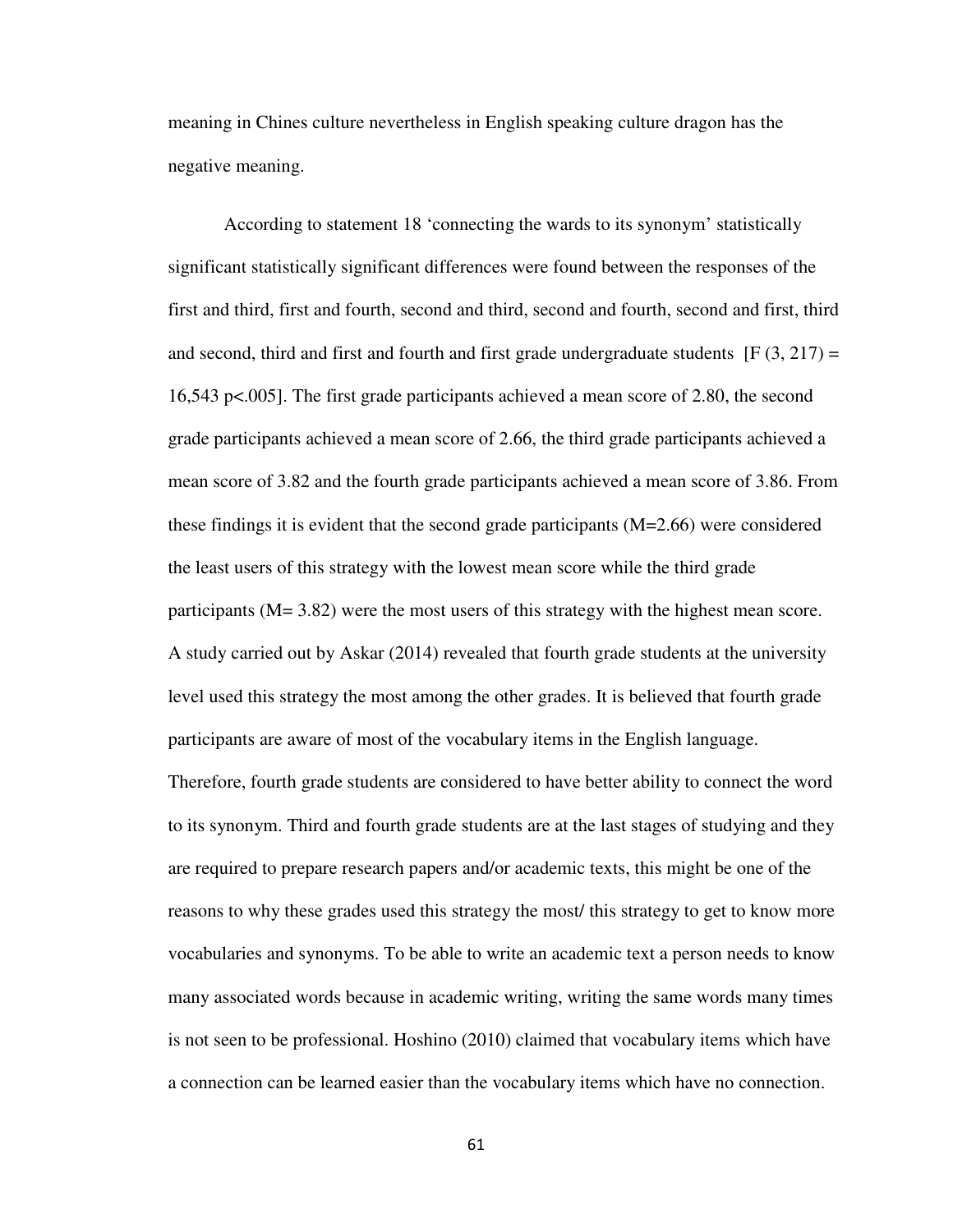He also stated that it will be helpful for the second language student to study vocabulary in the same categories.

With respect to statement 19 'connecting the word to its anonyms' synonyms' statistically significant differences were found between the responses of the first and third, first and fourth, second and third, second and fourth, second and first, third and second, third and first and fourth and first grade undergraduate students  $[F(3, 217) =$ 20,324 p<.005]. The first grade participants achieved a mean score of 2.78, the second grade participants achieved a mean score of 2.80, the third grade participants achieved a mean score of 3.80 and the fourth grade participants achieved a mean score of 4.15. This finding indicates that the first grade participants used this strategy the least with the lowest mean score  $(M=2.78)$  whereas the fourth grade participants employed this strategy the most with the highest mean score (M=4.15). This drastically increasing result may be due to the fact that first grade participants are still at the stage of learning and have limited vocabulary as regards to antonyms compared to the other grade students studying university. The more vocabulary items students know, the better they will be able to connect them to their antonyms. One of the most advantages of this strategy employed by the students show that students are learning two words at the same time, doubling their vocabulary knowledge. This strategy can be one of the best methods when teaching vocabulary because students are able to learn two words at the same time and have a less chance of forgetting the words. This strategy was also valued by the participants who took part in Schmitt's (1997) study who found that 88% of his participants used synonyms and antonyms as helpful when learning vocabulary items.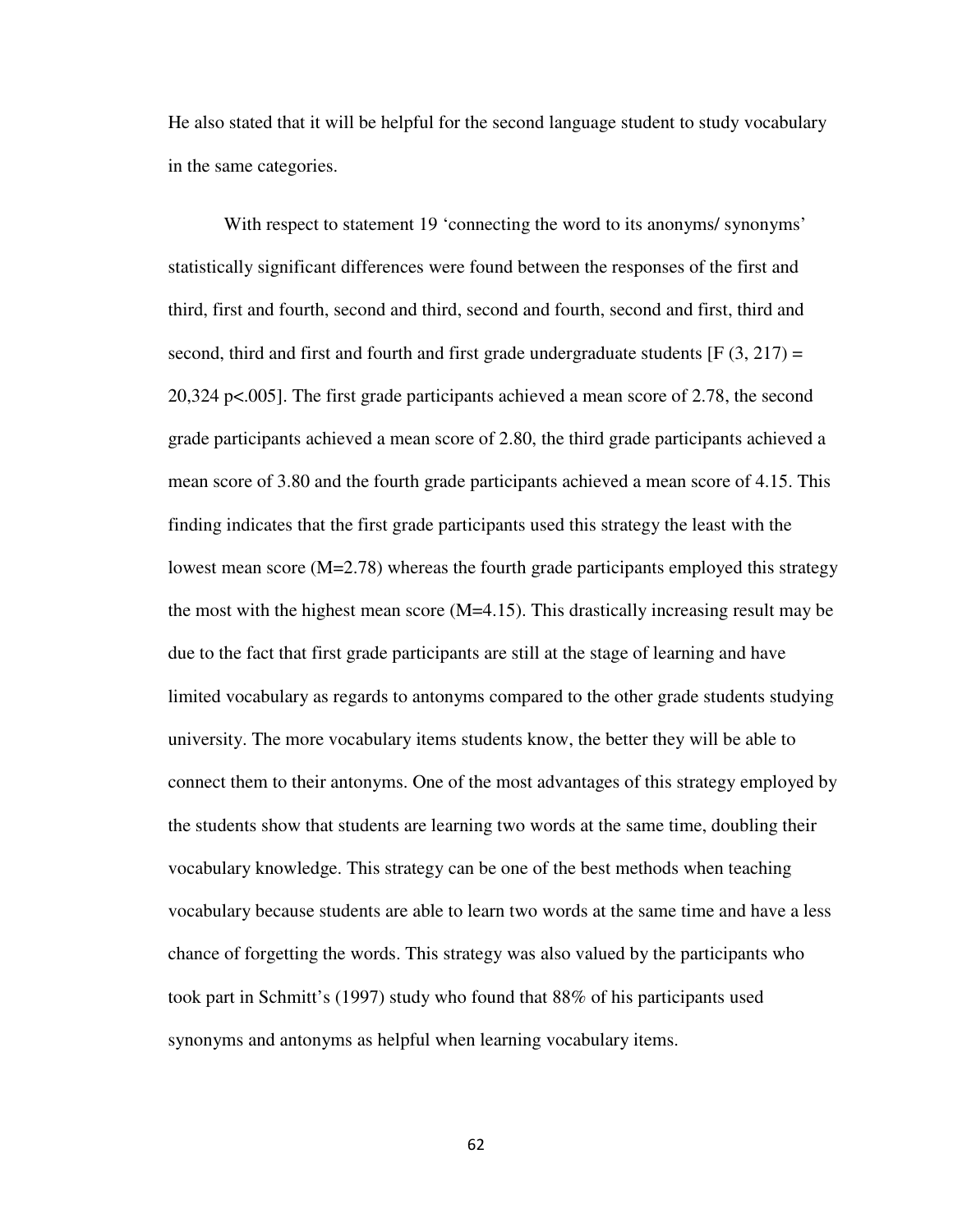According to statement 20, 'searching for the sentence to find out the meaning of the words' statistically significant differences were found between the responses of the first and third, first and fourth, second and third, second and fourth, second and first, third and second, third and first and fourth and first grade undergraduate students  $[F(3, 217) =$ 19,207 p<.005]. The first grade participants achieved a mean score of 3.06, the second grade participants achieved a mean score of 2.46, the third grade participants achieved a mean score of 3.60 and the fourth grade participants achieved a mean score of 4.00. It is evident from this finding that the second grade participants used this strategy the least with the lowest mean score of 2.46 while the fourth year participants employed this strategy the most with the highest mean score of 4.00. As students are trying to find the meaning of the new word through sentences, they might find many different sentences which contain the word. This strategy might make them know how the word is used in many situations. In this case, they will be familiar with the word and might be able to use it in the right place and appropriate ways. According to Pan and Xu (2011) teaching vocabulary in context, is useful for the learners who could master the different meanings for the words in different situation.

Regarding statement 21 'I choose a group of words in a story' statistically significant differences were found between the responses of the first and third, first and fourth, second and third, second and fourth, second and first, third and second, third and first and fourth and first grade undergraduate students  $[F (3, 217) = 19,010 \text{ p} < .005]$ . However, not much difference could be seen when the means are compared. The first grade participants achieved a mean score of 3.04, the second grade participants achieved a mean score of 2.63, the third grade participants achieved a mean score of 3.78 and the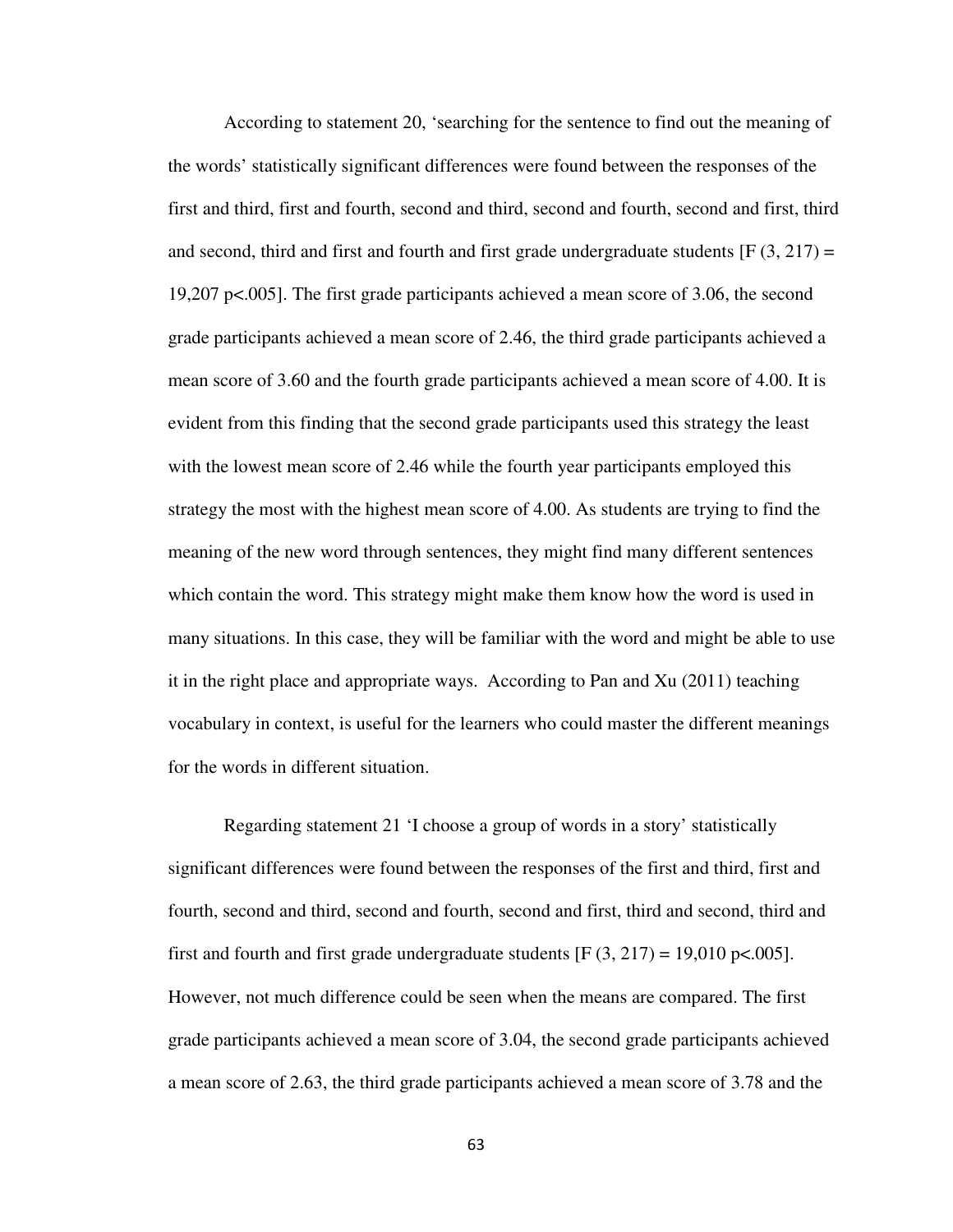fourth grade participants achieved a mean score of 4.08. This finding reveals that this strategy was mostly employed by the fourth grade participants and least employed by the second grade participants. According to Askar (2014) the fourth grade students were the most users of this strategy with a mean of 2.75.

According to statement 22 'I practice the spelling of a word' statistically significant differences were found between the responses of the first and third, first and fourth, second and third, second and fourth, second and first, third and second, third and first and fourth and first grade undergraduate students  $[F (3, 217) = 4,964 \text{ p} < .005]$ . The first grade participants mean scores was 3.04, the second grade participants mean scores was 3.38, the third grade participants mean scores was 2.84 and the fourth grade participants mean scores was 3.61. This result indicates that there was not much difference with the usage of this item among grades. However, the third grade participants employed this strategy the least with a mean score of 2.84 while the fourth grade participants employed this strategy the most with a mean score of 3.61. In contrast, Doczi (2011) stated that students of year four avoided using the strategy of studying the spelling.

With regard to statement 23 'I study the sound of a word' statistically significant differences were found between the responses of the first and third, first and fourth, second and third, second and fourth, second and first, third and second, third and first and fourth and first grade undergraduate students  $[F (3, 217) = 8,891 \text{ p} < .005]$ . The results regarding this strategy were actually quite similar. The mean scores of the first grade was 3.04, the second grade participants was 2.61, the third grade participants was 3.13 and the fourth grade participants was 3.61. The results indicate that the second grade participants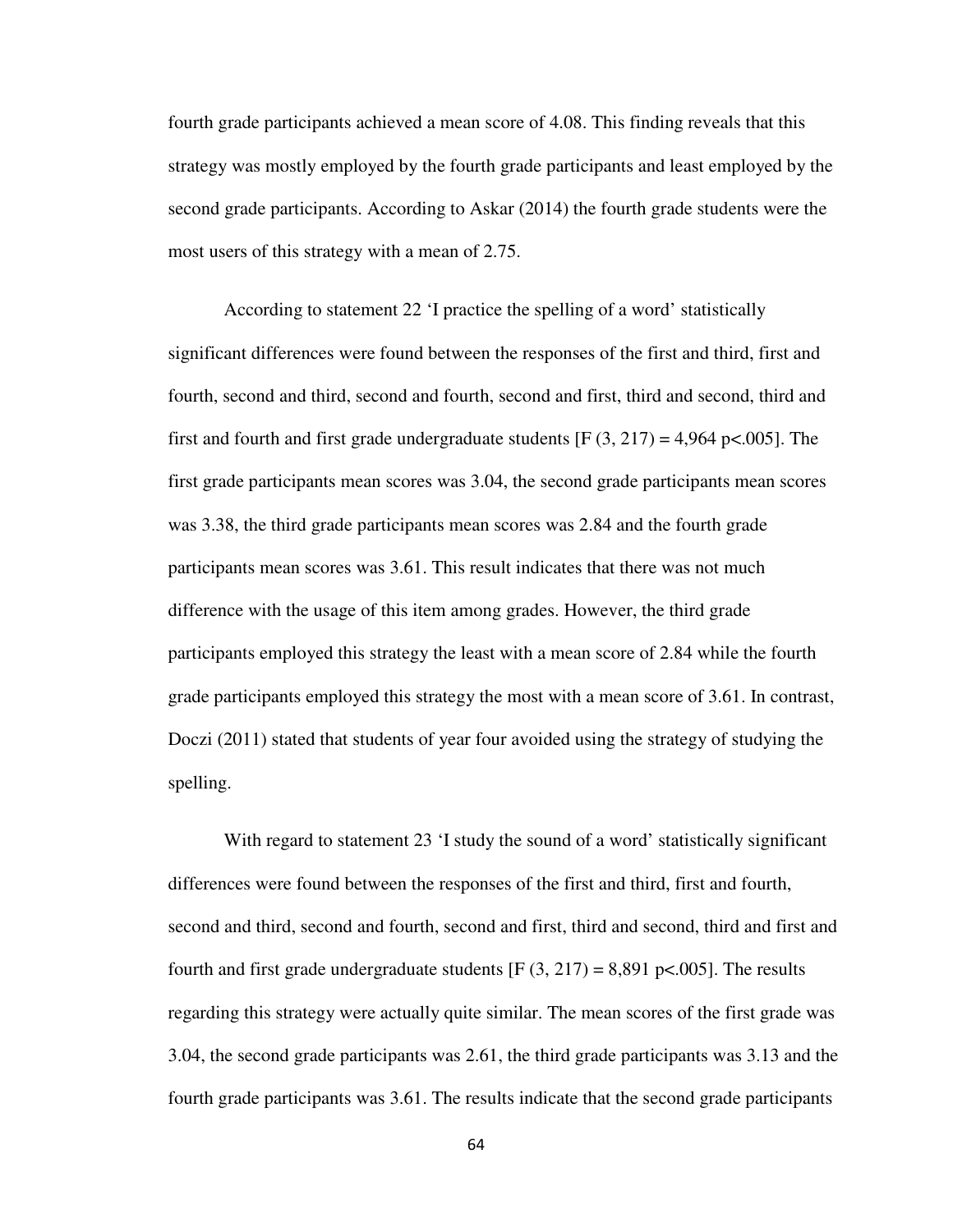employ this strategy the least while the fourth grade participants employ this strategy the most. This finding is in line with that of Alsadik (2014) who illustrated that fourth grade students employed this strategy the most with a mean score of 3.12 while the second grade students employed this strategy the least with a mean score of 2.46.

According to statement 24'saying the new word aloud when studying' statistically significant differences were found between the underlying features of the first and third, first and fourth, second and third, second and fourth, second and first, third and second, third and first and fourth and first grade undergraduate students at Salahadeen University grades [F  $(3, 217) = 4,896$  p<003]. The first grade participants achieved a mean score of 2.92, the second grade participants achieved a mean score of 3.11, the third grade participants achieved a mean score of 3.07 and the fourth grade participants achieved a mean score of 3.68. Even though the mean scores among the groups are close, the first grade participants seem to employ this strategy the least while the fourth grade participants employ this strategy the most among the grades. In his research Askar (2014) reported that fourth grade students were the least users of this strategy with a mean of 3.14. A study carried out by Gathercole and Conway revealed that the strategy of reading aloud was seen to be beneficial in terms of vocabulary learning (as cited in MacLeod, Gopie, Kathleen, Houriha, Neary & Ozubko, 2010, p. 672).

With respect to statement 25 'I underline the initial letter of the word' statistically significant differences were found between the responses of the first and third, first and fourth, second and third, second and fourth, second and first, third and second, third and first and fourth and first grade undergraduate students  $[F(3, 217) = 547 \text{ p} < .005]$ . The first grade participants mean score was 2.80, the second grade participants mean score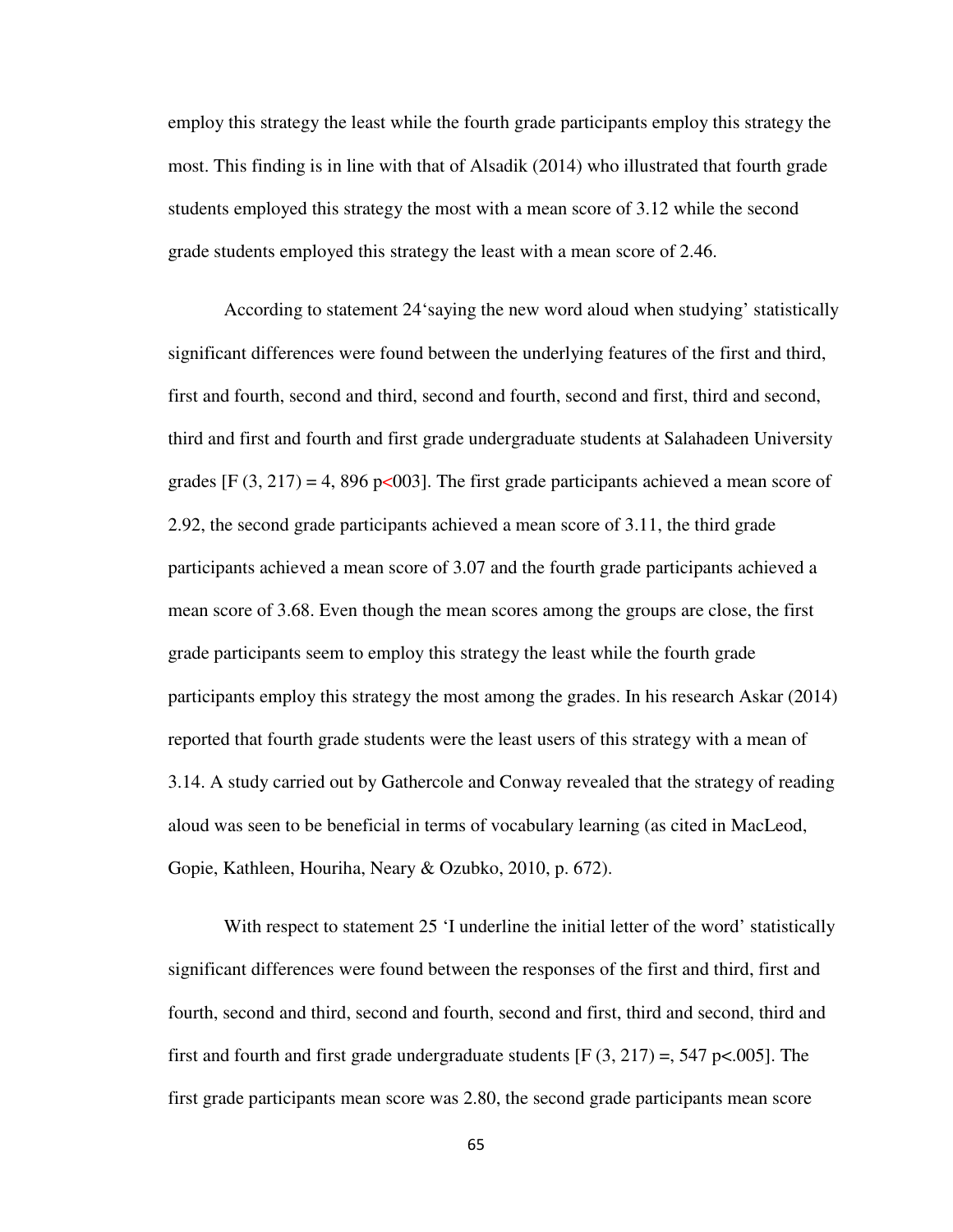was 2.66, the third grade participants mean score was 2.56 and the fourth grade participants mean score was 2.73. Even though there was not much difference considering the mean scores of the grades, the third grade participants employed this strategy the least while the first grade participants employed this strategy the most among the groups. However, all four grades apply this strategy moderately. This strategy was not used frequently compared to the other strategies, it could be because they have not found it useful or might be because they are not familiar with this strategy.

According to statement 26, 'memorizing vocabulary' statistically significant differences were found between the responses of the first and third, first and fourth, second and third, second and fourth, second and first, third and second, third and first and fourth and first grade undergraduate students  $[F(3, 217) = 15,117 \text{ pc}$ .005]. The results revealed that the first grade participants employed this strategy with a mean score of 3.71, the second grade participants employed this strategy with a mean score of 3.70, the third grade participants employed this strategy with a mean score of 2.96 and the fourth grade participants employed this strategy with a mean score of 2.56. These findings indicate that the fourth grade participants employ this strategy the least while the first grade participants employ this strategy the most. Teachers use English language in the classroom and the first grade students do not have much vocabulary as they are on the first stage. Thus most of them rely heavily on memorizing vocabularies on daily basis in order to understand their teachers. In this specific context in which this study took place, learners subconsciously practice some methods to memorize vocabulary. Yang and Dai (2011) put forth that the majority of learners focus on remembering words, generally they write, say or read again and again to memorize the vocabulary item.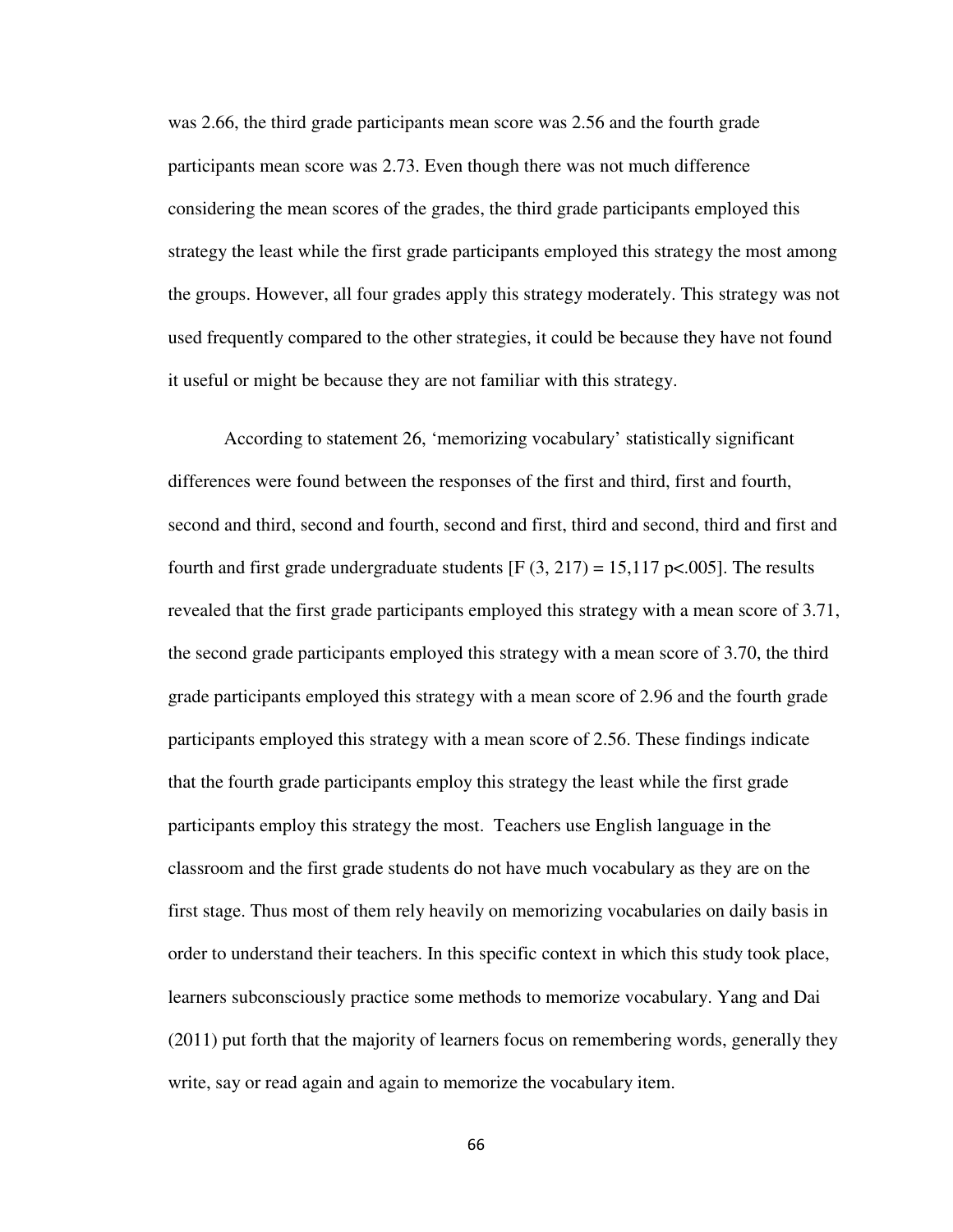With regard to statement 27 'I paraphrase the words' meaning' statistically significant differences were found between the responses of the first and third, first and fourth, second and third, second and fourth, second and first, third and second, third and first and fourth and first grade undergraduate students  $[F(3, 217) = 30,450 \text{ pc}.005]$ . The first grade participants used this strategy with a mean score of 2.53, the second grade participants used this strategy with a mean score of 2.54, the third grade participants used this strategy with a mean score of 3.85 and the fourth grade participants used this strategy with a mean score of 4.17. This finding illustrates that the first grade participant employed this strategy the least while the fourth grade participants employed this strategy the most among the grades of participants. In his research Schmitt (1997) illustrated that 77% of students believed that 'paraphrasing the word's meaning' as a useful strategy when learning vocabulary.

According to statement 28 'I learn the meaning of an idiom together' statistically significant differences were found between the responses of the first and third, first and fourth, second and third, second and fourth, second and first, third and second, third and first and fourth and first grade undergraduate students [F  $(3, 217) = 21,076$  p<.005 ]. The first grade participants employed this strategy with a mean score of 2.61, the second grade participants employed this strategy with a mean score of 2.55, the third grade participants employed this strategy with a mean score of 3.56 and the fourth grade participants employed this strategy with a mean score of 3.83. It is evident in these findings that the second grade participants used this strategy the least when learning vocabulary items while the fourth grade participants used this strategy the most when learning vocabulary items among the grades. Learners of the English language should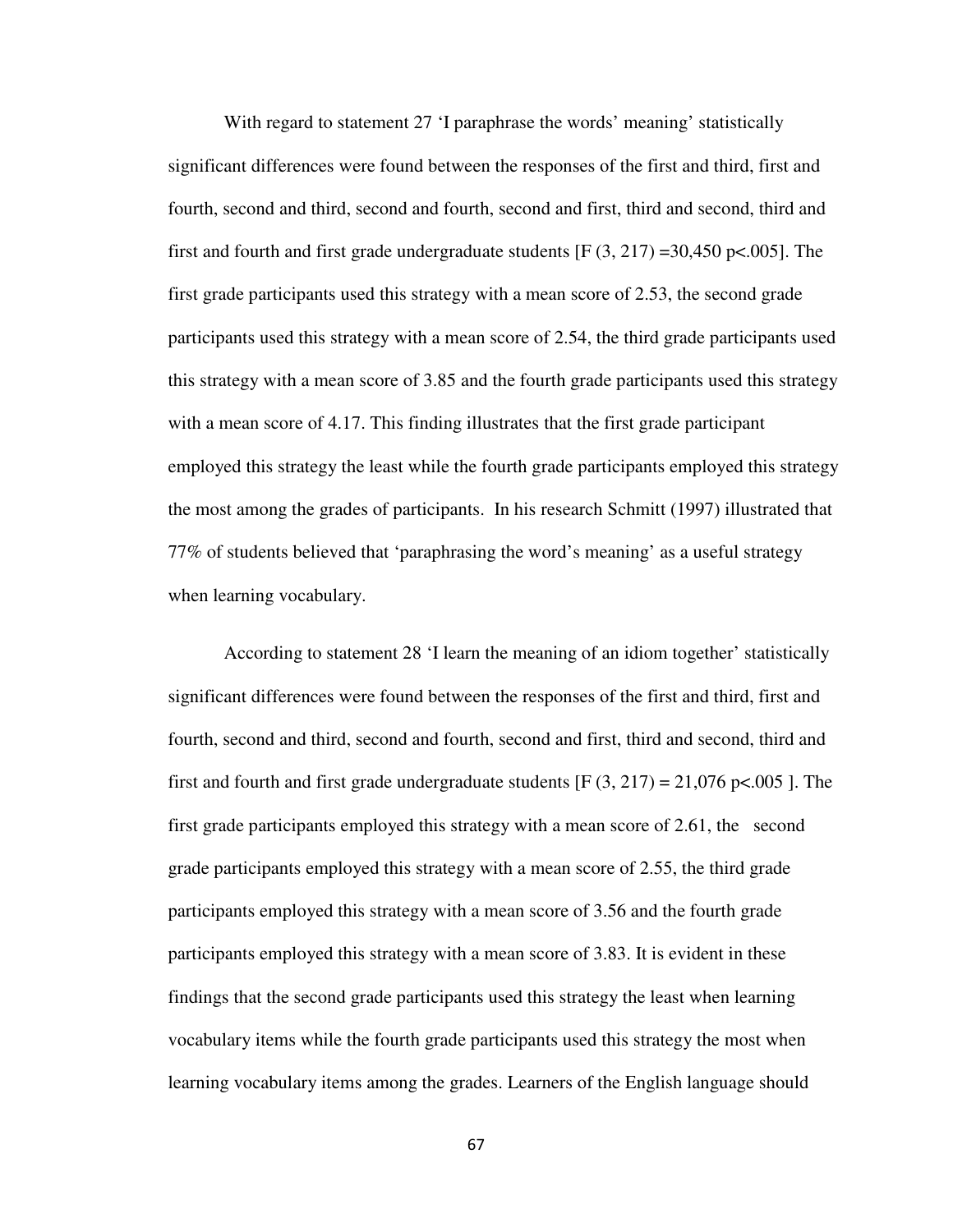consider learning a word with its idioms together since, firstly, the English language is rich in terms of idioms, and secondly, the English native speakers use idioms on a daily basis. Scholars have listed the most comment used idioms for learners to read and study.

According to statement 29 'I mime the words when learning them' statistically significant differences were found between the responses of the first and third, first and fourth, second and third, second and fourth, second and first, third and second, third and first and fourth and first grade undergraduate students  $[F(3, 217) = 15, 313 \text{ p} < .005]$ . The first grade participants mean score was 3.14, the second grade participants mean score was 3.18, the third grade participants mean score was 2.31 and the fourth grade participants mean score was 2.07. This result indicates that the fourth grade participants employed this strategy the least while the second grade participants employed this strategy the most. Alsadik (2014) illustrated that fourth year students utilized this strategy more than the third grade students. It can be argued that physical action (Mime) usually can be done generally when students are learning verbs such as drawing, swimming, riding, walking, beating, biting, blowing, drinking, eating, climbing, swinging, grabbing, sweeping, mopping, peeling, cooking, bending. It seems that the first and second-grade students still in the process of leaning verbs. On the other hand, the third and fourth grade students might have already been familiar with some of the verbs thus, may use less physical action when learning vocabulary compared to the first and second grades.

In terms of statement 30 'I say new English words several times' statistically significant differences were found between the responses of the first and third, first and fourth, second and third, second and fourth, second and first, third and second, third and first and fourth and first grade undergraduate students  $[F(3, 217) = 31,009 \text{ p} < .005]$ . The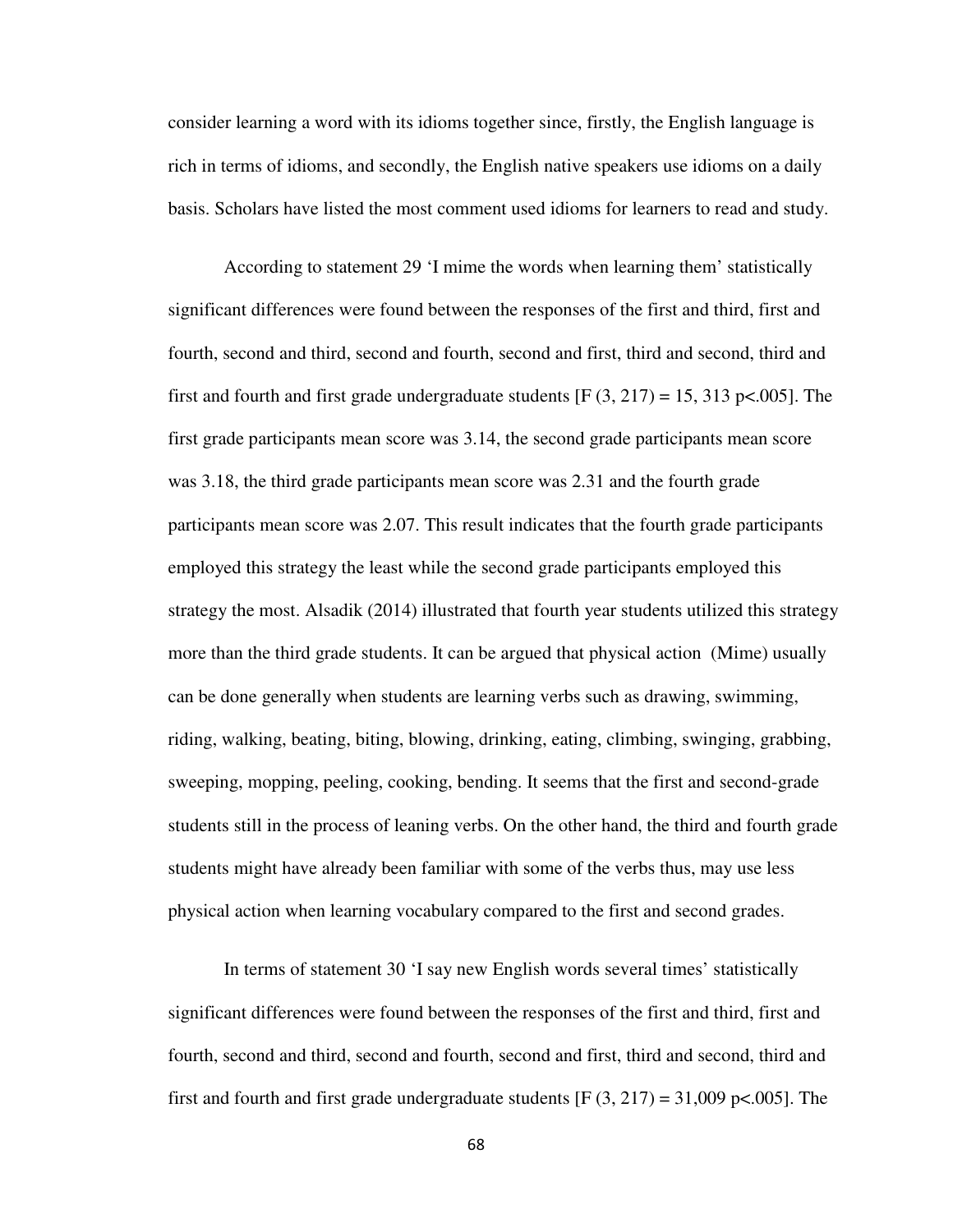first grade participants employed this strategy with a mean score of 2.94, the second grade participants employed this strategy with a mean score of 2.71, the third grade participants employed this strategy with a mean score of 2.64 and the fourth grade participants employed this strategy with a mean score of 4.20. This finding indicates that the third grade participants employed this strategy the least followed by the second grade participants while the fourth grade participants employed this strategy the most followed by the first grade participants. Repeating a vocabulary item several times has many advantages. Schmitt (1997) argued that repeating new words several times is a worldwide used strategy that students usually use in the process of learning. In addition, Gu (2003) stated that "some students will repeat the new word a number of times until they are comfortable with it. Others will go beyond simple rote repetition to commit the word to memory"  $(p. 4)$ .

Related to statement 31 'writing new English word several times' statistically significant differences were found between the responses of the first and third, first and fourth, second and third, second and fourth, second and first, third and second, third and first and fourth and first grade undergraduate students [F  $(3, 217) = 15,990$  p<.005]. The results indicate that the first grade participants employ this strategy with a mean score of 2.86, the second grade participants employed this strategy with a mean score of 2.70, the third grade participants employed this strategy with a mean score of 3.87 and the fourth grade participants employed this strategy with a mean score of 3.24. This finding reveals that the second grade participants employed this strategy the least followed by the first grade participants while the third grade participants employed this strategy the most followed by the fourth grade participants. Repeating a word seems to be an excellent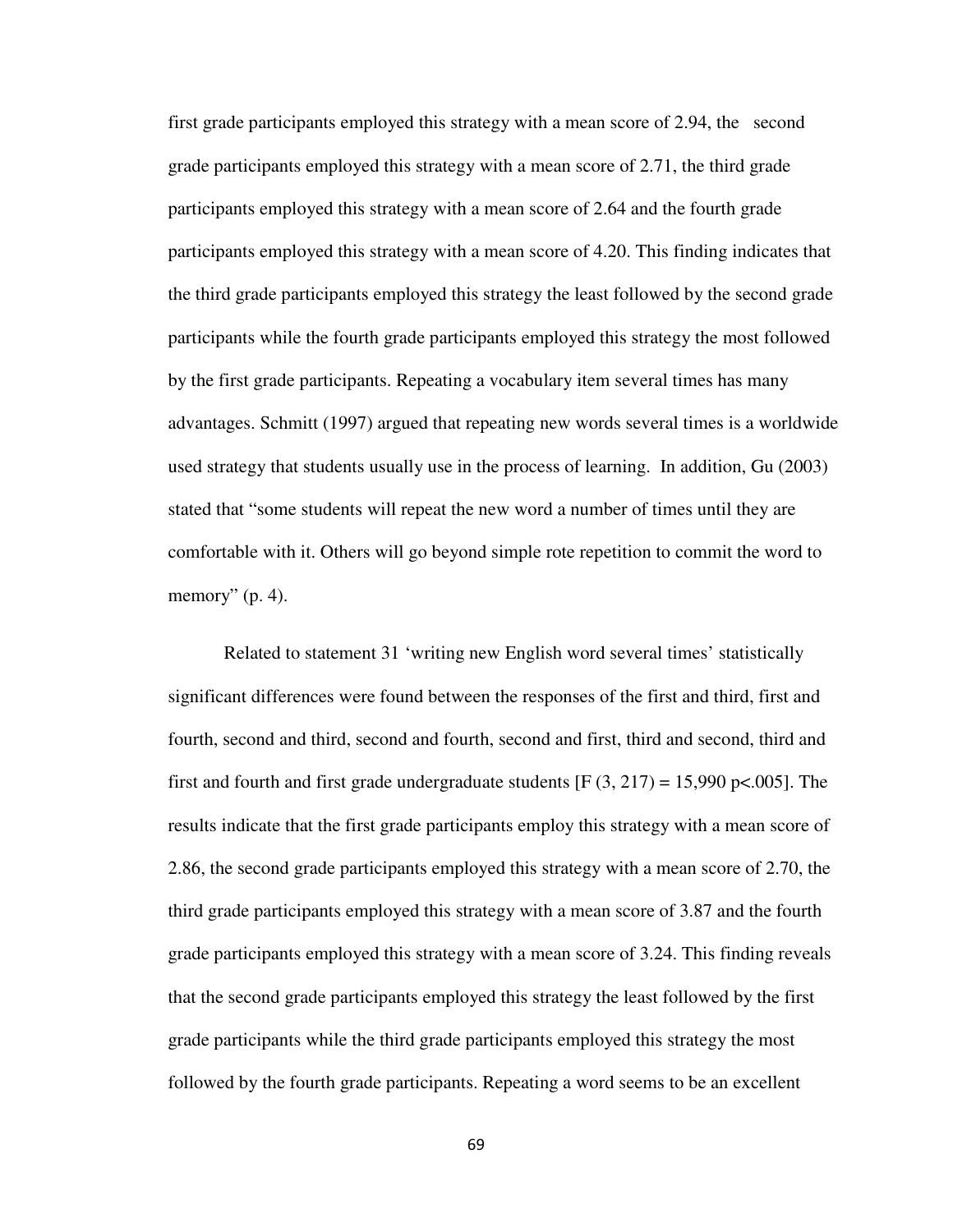exercise for learners. This strategy might help students to be well aware of the spelling of learned vocabulary. Students who are good at spelling might get a better mark in their essays, articles and composition writings. Alharthi (2014) argued that written repetition is one of the effective strategies which help learners to learn the vocabulary item and it will increase remembering the specific vocabulary item.

With regard to statement 32 'I take notes about the new words' statistically significant differences were found between the responses of the first and third, first and fourth, second and third, second and fourth, second and first, third and second, third and first and fourth and first grade undergraduate students  $[F(3, 217) = 7,144 \text{ p} < .005]$ . The findings regarding this strategy illustrated that the first grade participants employed this strategy the least  $(M=3.31)$  followed by the second grade participants  $(M=3.39)$  while the fourth grade participants employed this strategy the most (M=4.17) followed by the third grade participants (M=3.85) .Taking notes about the new words in the class may make students concentrate more to their teachers; as they have pen and papers ready they are eager to gain some knowledge so that they could write it down. This strategy will make it easier for the students to remember the vocabulary since they have the written vocabulary in their notes they can also review them from time to time. Therefore, teachers should encourage students to take notes in the class.

Regarding statement 33 'I use the vocabulary section in my textbook' statistically significant differences were found between the responses of the first and third, first and fourth, second and third, second and fourth, second and first, third and second, third and first and fourth and first grade undergraduate students  $[F(3, 217) = 26,558 \text{ p} < .005]$ . The findings related to this strategy indicate that the first grade participant employed this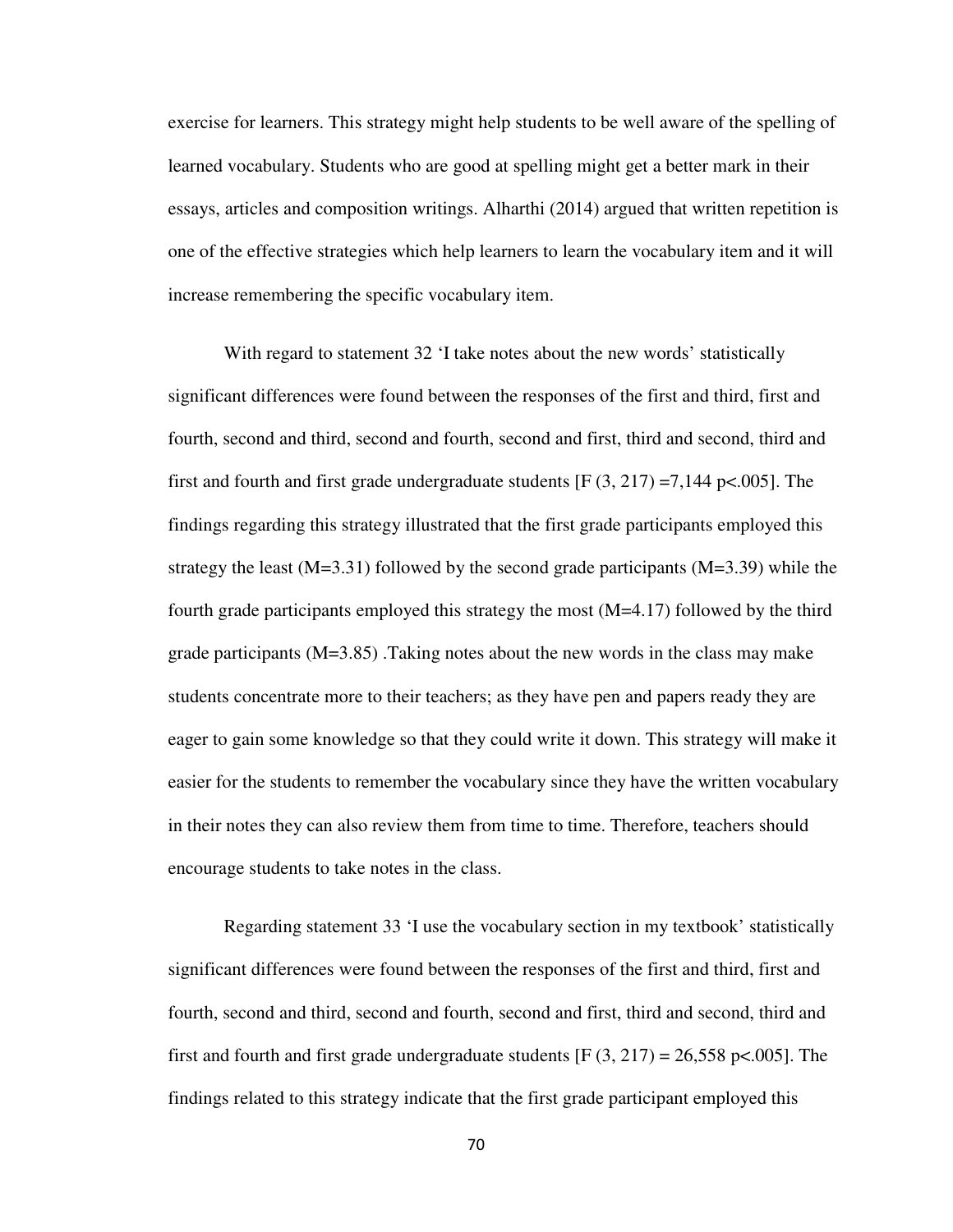strategy the least  $(M=2.39)$  followed by the second grade participants  $(M=2.88)$  while the third grade participants employed this strategy the most (M=4.02) followed by the fourth grade participants  $(M=3.88)$ . It can be argued that third grade students might be trying to take advantage of this strategy since they are studying the following subject (poetry, drama, and novel). Furthermore, for the benefit of learning and getting higher grades students might take advantage of using the section of the textbook. Schmitt (1997) claimed that vocabulary sections can be practiced by learners as a support to study target words. On the other hand, Sanchez and Perez (2009) claimed that "it is true that textbooks are limited tools for language learning, since they are limited in size and the communicative situations available" (p. 874).

With regard to statement 34 'I put English labels on real objects' statistically significant differences were found between the responses of the first and third, first and fourth, second and third, second and fourth, second and first, third and second, third and first and fourth and first grade undergraduate students  $[F(3, 217) = 6,055 \text{ p} < .005]$ . The results indicate that the first grade participants employed this strategy the least with a mean score of 2.84, followed by the fourth grade participants with a mean score of 2.85 while the second grade participants employed the strategy the least with a mean score of 3.14, followed by the third grade participants with a mean score of 3.60 among all the grades of participants. In terms of teaching vocabulary through labeling objects Elyas and Alfaki (2014) stated that the process of taking objects to the classroom to teach new vocabulary is called realia. On one hand, it is one of the best methods teach vocabulary, but, on the other hand, this type of method allows teachers to teach somewhat limited vocabulary items. For instance, "such as pen, cup, book, hand, desk, ruler, etc." (p. 44).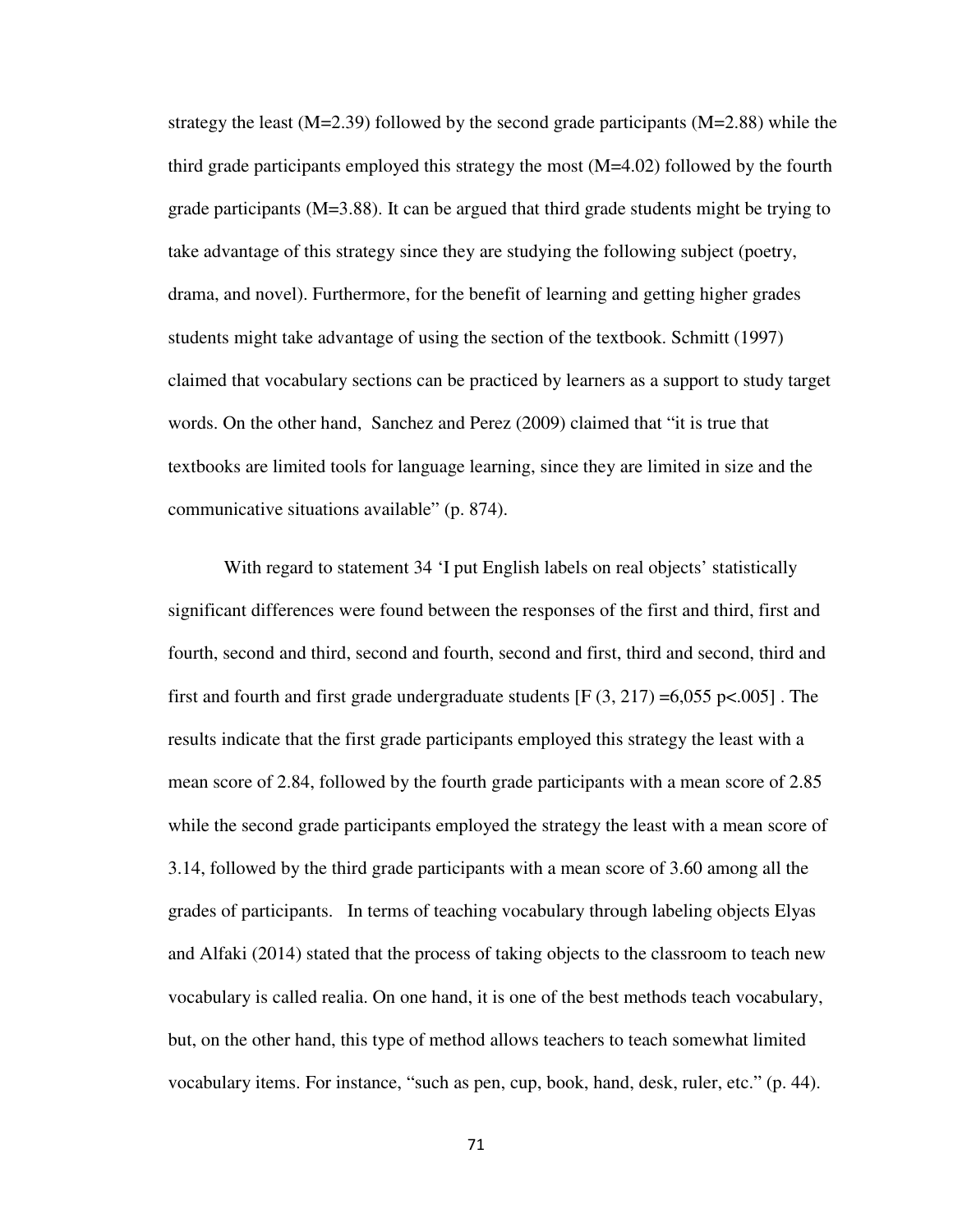According to statement 35 'I keep a vocabulary notebook' third grade with a mean of 4.16 uses a strategy 'I keep a vocabulary notebook' statistically significant differences were found between the responses of the first and third, first and fourth, second and third, second and fourth, second and first, third and second, third and first and fourth and first grade undergraduate students [F  $(3, 217) = 17,388$  p<.005]. The findings revealed that the first grade participants employed this strategy the least with a mean score of 2.94, followed by the second grade participants with a mean score of 3.32 while the third grade participants used this strategy the most with a mean score of 4.16, followed by the fourth grade participants with a mean score of 4.05. These findings show that the fourth and third-grade students were well-aware of the value of applying this strategy. There is no doubt that keeping a vocabulary notebook makes the students wellorganized vocabulary learners. Students hear many words from teachers or friends at the university and they see and read many words in the classroom so being at the university with a notebook can be beneficial.

As regards to statement 36 'I use English-language media (songs, movies, newscasts, etc)' statistically significant differences were found between the responses of the first and third, first and fourth, second and third, second and fourth, second and first, third and second, third and first and fourth and first grade undergraduate students [F (3,  $217$ ) = 52,906 p<.005]. The results indicated that the first grade participants employed this strategy the least with a mean score of 2.78, followed by the second grade participants with a mean score of 2.90 while the fourth grade participants employed this strategy the most with a mean score of 4.19, followed by the third grade participants with a mean score of 4.05 fourth grade. Asker (2014) reported that fourth grade students with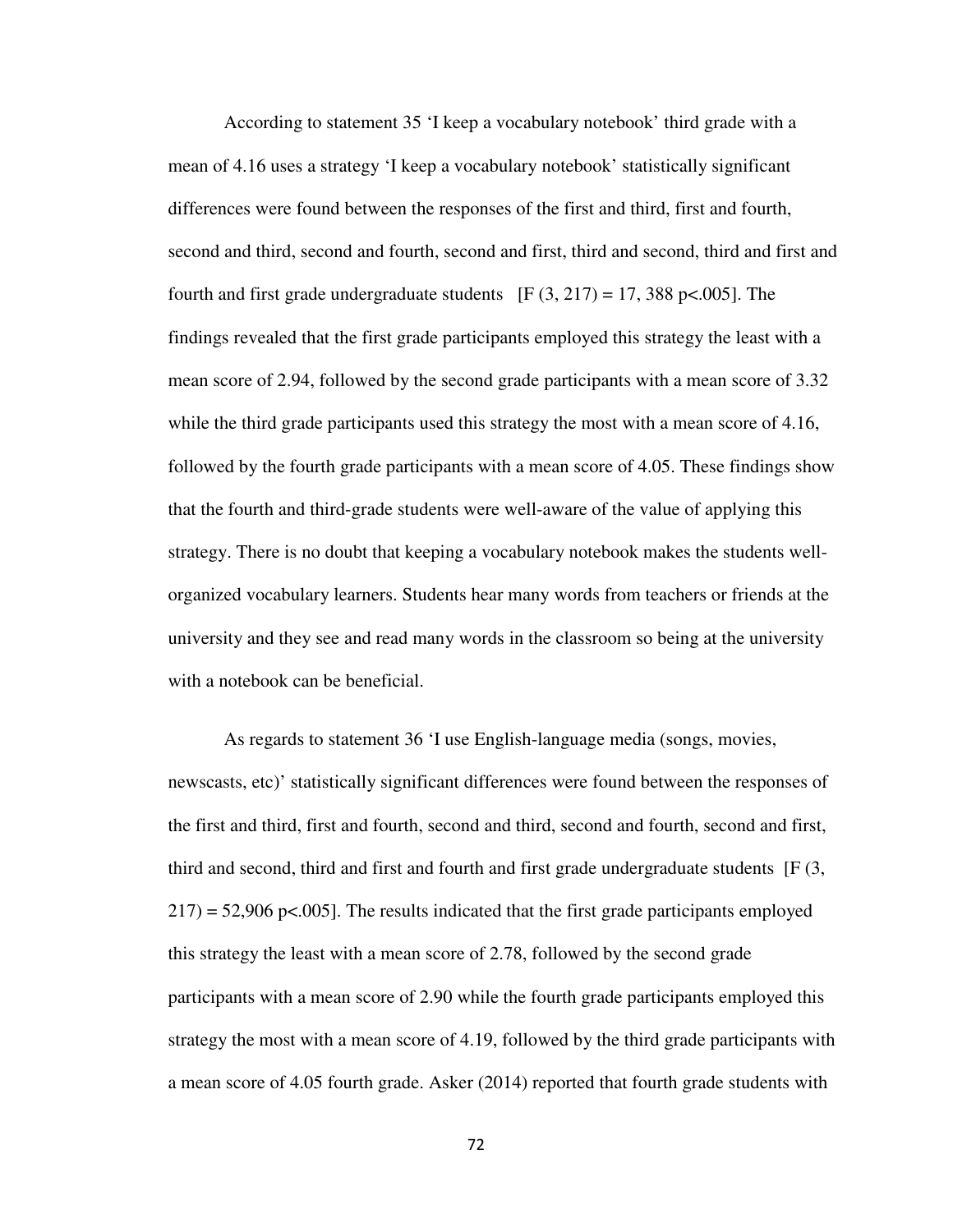a mean of 2.75 were the most users of this strategy. It is believed that, in general students in the last years of studying English have the ability to understand English much better compared to the students at the early stages of studying the English language. The background knowledge of students might lead them to listen or watch English programs. In his research Oroujlou (2012) demonstrated that information regarding the civilization and culture of the language can be obtained in the media language. He also stated that "media offers the essential contribution in language and improves learners' capacity of language and communicative" (p. 24).

With regard to statement 37 'I test myself with word tests', statistically significant differences were found between the responses of the first and third, first and fourth, second and third, second and fourth, second and first, third and second, third and first and fourth and first grade undergraduate students  $[F (3, 217) = 1,613 \text{ p} < .005]$ . The findings indicated that third grade participants used this strategy the least with a mean score of 2.65 followed by the fourth grade participants with a mean score of 2.71 while the first grade participants used this strategy the most with a mean score of 3.06 followed by the second grade participants with a mean score of 2.95. Doczi (2011) put forth that more advanced students in English proficiency tend to less frequently use the 'test themselves with word tests' strategy. In his research Schmitt (1997) claimed that out of 50 participants only eight of them reported 'testing oneself with word test', the exploration illustrated that students of one class were taught and encouraged by their teacher about this strategy. The idea of using this strategy is obvious, as the more learners practice, the better they become. There is a well-known English proverb "practice makes perfect".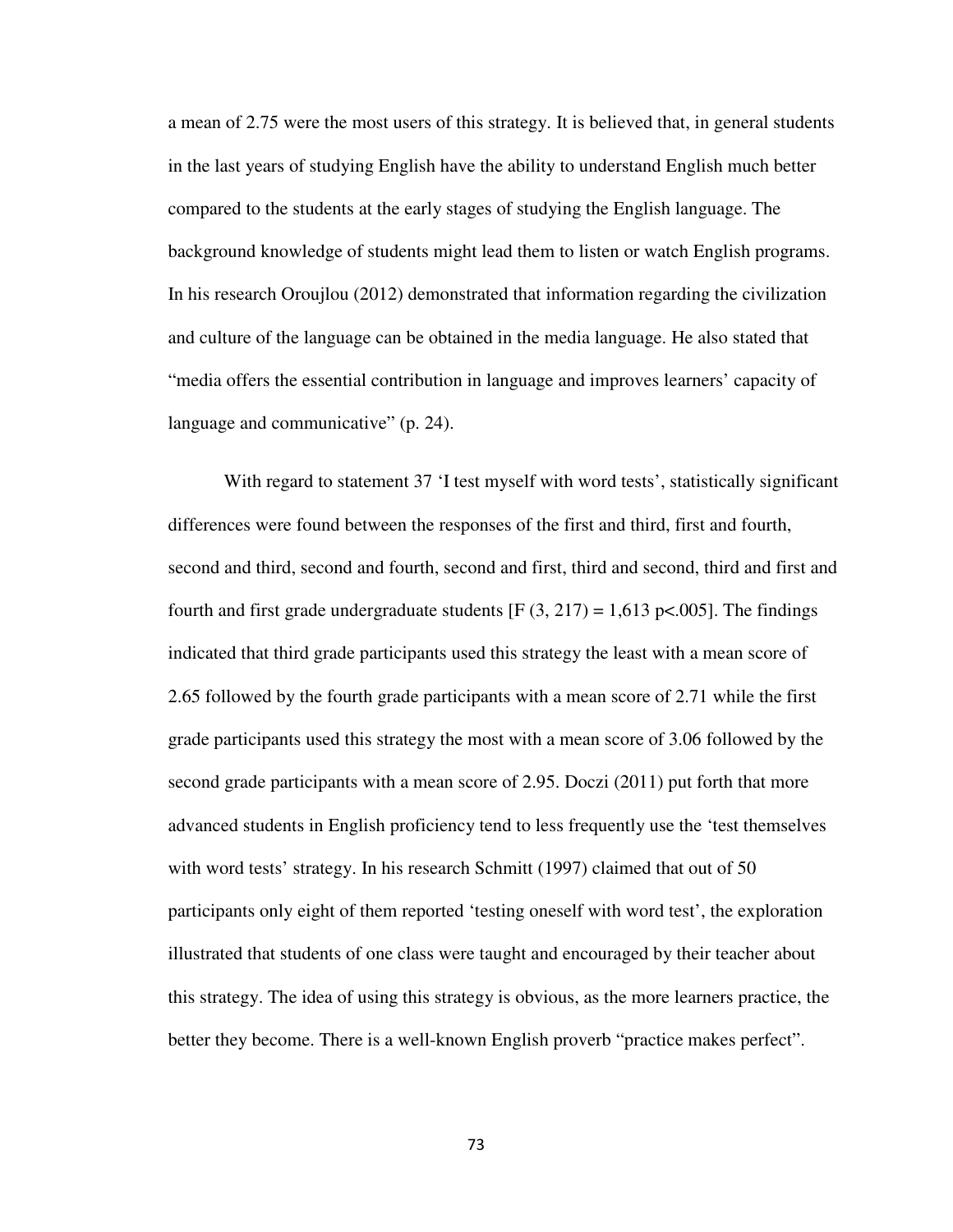With respect to statement 38 "using spaced word practice' statistically significant differences were found between the responses of the first and third, first and fourth, second and third, second and fourth, second and first, third and second, third and first and fourth and first grade undergraduate students  $[F(3, 217) = 3,144 \text{ p} < .005]$ . It was evident in the findings that the third year participants employed this strategy the least with a mean score of 2.45 followed by the fourth year participants with a mean score of 2.53 while the second year participants employed this strategy the most with a mean score of 2.95 followed by the first grade participants with a mean score of 2.69 among the grade of participants. Dunlosky and Rawson (2015) described spaced practice as "a schedule of practice that spreads out study activities over time" (p72). Using this strategy in learning vocabulary can be useful because studying lots of vocabulary at the same time at once might be difficult, therefore using spaced word practice is seen to be necessary when learning vocabulary items.

With regard to statement 39 'skipping new word' statistically significant differences were found between the responses of the first and third, first and fourth, second and third, second and fourth, second and first, third and second, third and first and fourth and first grade undergraduate students  $[F(3, 217) = 24,445 \text{ pc}$ .005]. The findings indicated that the second grade participants used this strategy the least with a mean score of 2.59 followed by the third grade participants with a mean score of 3.65 while the fourth grade participants used this strategy the most with a mean score of 4.12 followed by the first grade participants with a mean score of 2.80. According to Doczi (2011) skipping a new word was mainly utilized by higher grader students. Students who have less vocabulary knowledge should not always skip or pass the unknown words because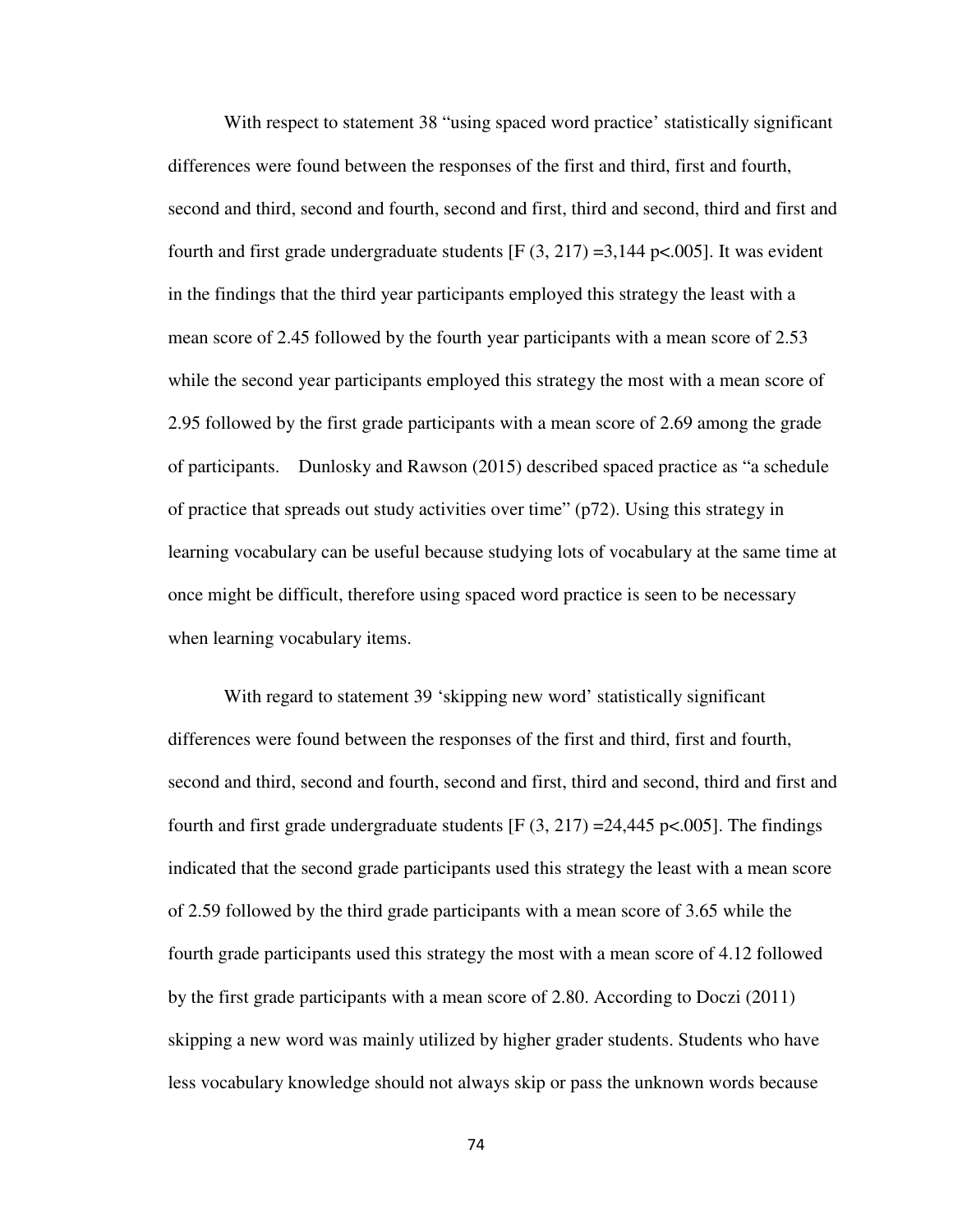skipping the new words more than usual might result in ignoring new words which will have adverse effects on learning vocabulary items. In his research Al-Qahtani illustrated that the skipping strategy was regularly employed by his participant, particularly by the advanced students (as cited in Alhaysony, 2012, p. 526). Lai (2005) argued that "from a long-term perspective, learning to skip unimportant words wisely for more efficient reading seems to be of more significance" (p. 42).

With regard to statement 40 'I repeat the learnt new words over time' statistically significant differences were found between the responses of the first and third, first and fourth, second and third, second and fourth, second and first, third and second, third and first and fourth and first grade undergraduate students [F  $(3, 217) = 10,622$  p<.005]. The findings indicated that the first grade participants employed this strategy the least with a mean score of 3.06 followed by the second grade participants with a mean score of 3.73 while the fourth grade participants employed this strategy the most with a mean score of 4.20 followed by the third grade participants with a mean score of 3.80. These findings contradict that of Schmitt (1997) who reported that only 45% of his participants utilized this strategy.

#### **Conclusion**

This chapter presented the findings and discussion of this study according to the research question which were posed to guide this study. The following chapter will present the conclusions and recommendations of the current study.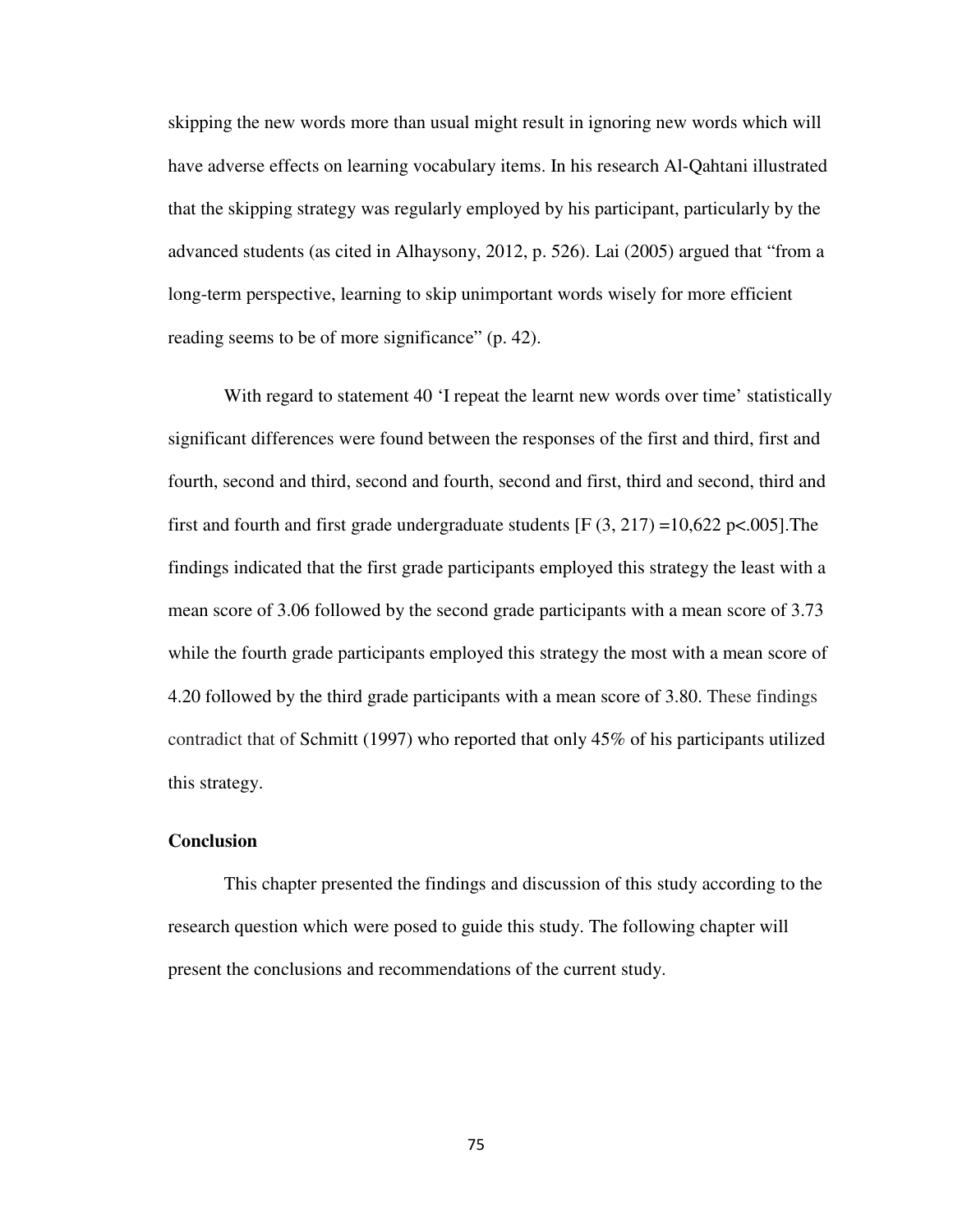#### **CHAPTER V**

#### **CONCLUSION AND RECOMMENDATIONS**

#### **Overview**

This chapter will present the conclusions regarding vocabulary learning strategies followed by the recommendations of this study. In addition, implications for further study will also be presented.

#### **Summary of the Findings**

This study was carried out to reveal the vocabulary learning strategies (VLS) employed by 221 students studying at the Salahaddin university in the north of Iraq. In addition, this study aimed to compare the students according to their grade (first, second, third and fourth grade) regarding using VLSs. A questionnaire containing 40 strategies was distributed to the participants.

The findings related to the first research question of this study revealed that all students employed the 40 strategies presented in the questionnaire. However, with respect to the determination strategies statement 5 'I use a bilingual dictionaries' was seen to be the most employed strategy while statement 6 'I use a monolingual dictionaries' was seen to be the least employed strategy among the determination strategies. In addition, with regard to the social strategies the 221 participants mostly employed the strategy S9 'I learn new words through the explanation of a word by my teachers.' and least employed the strategy S13 'I interact with English native speakers'. Furthermore, the data revealed that statement 16 'I relate the word to a personal experience' was used by the participants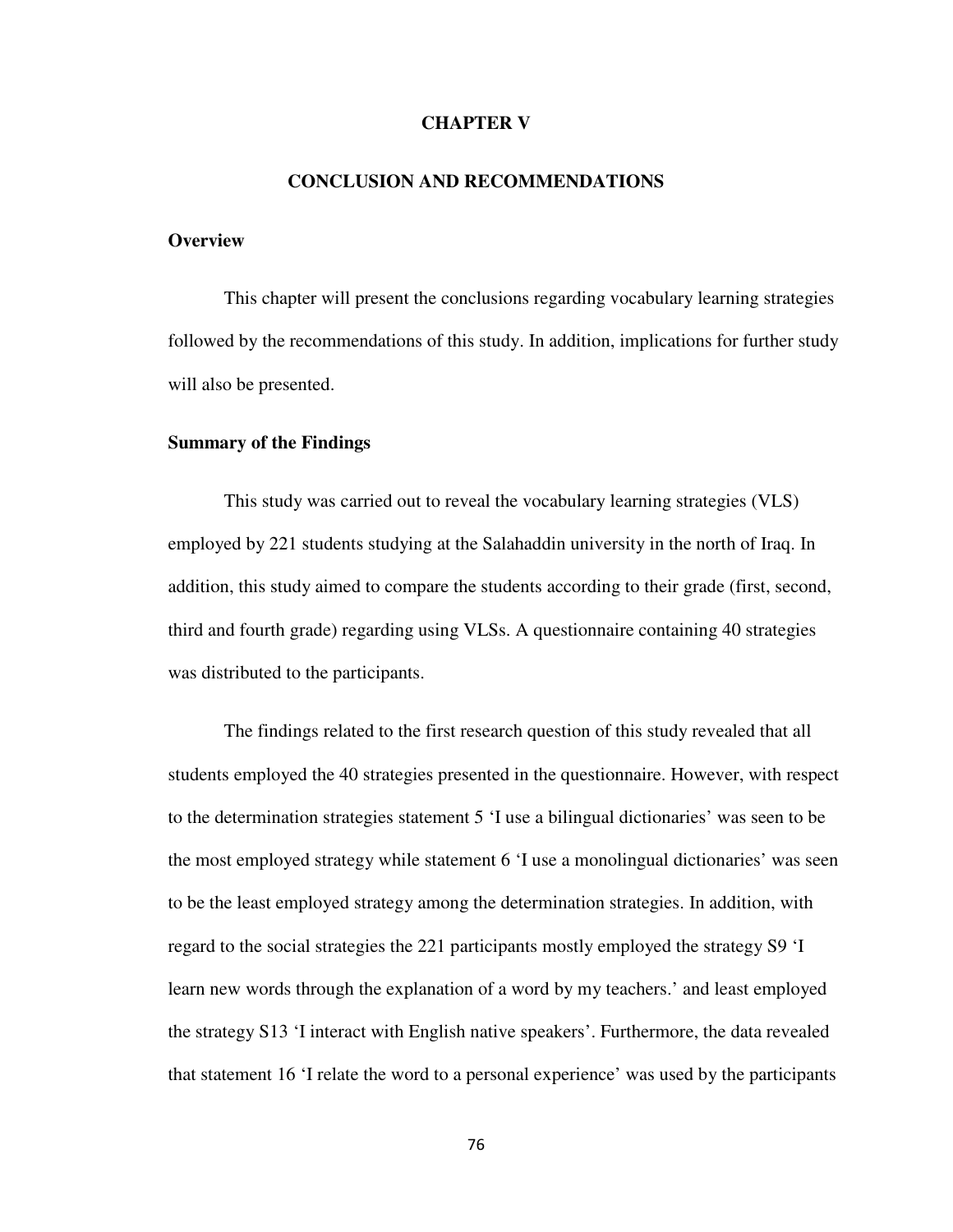of this study the most while statement 24 'I say the new words aloud when studying' was employed by the participants the least among the memory strategies. What is more, the results related to the metacognitive strategies revealed that statement 40 'I repeat the learnt new words over time' was the most employed strategy and statement 38 'I use spaced word practice' was the least employed strategy among the five metacognitive strategies. In addition, with respect to the cognitive strategies the most employed strategy was 'I take notes about the new words' (S32) and the least employed strategy was 'I put English labels on real objects' (S34) among the six strategies presented to the participants.

In terms of the grades of the participants, the fourth grade participants employed VLS the most, followed by the third grade participants while the second grade participants employed VLS the least followed by the first grade participants. The following section will summarize the findings for each statement.

 Regarding statement 1 the fourth grade students used this strategy the most while the first grade students used this strategy the least among the grades. In addition, related to statement 2 the fourth grade students used this strategy the most and the first grade students used this strategy the least among the grades. For statement 3 the fourth grade students used this strategy the most and the first grade students used this strategy the least among the grades. With respect to statement 4 the fourth grade students used this strategy the most and the second grade students used this strategy the least among the participants. Regarding statement 5 the fourth year students used this strategy the least while the first year students used this strategy the most. With respect to statement 6 the second year students used this strategy the least while the fourth year students used this strategy the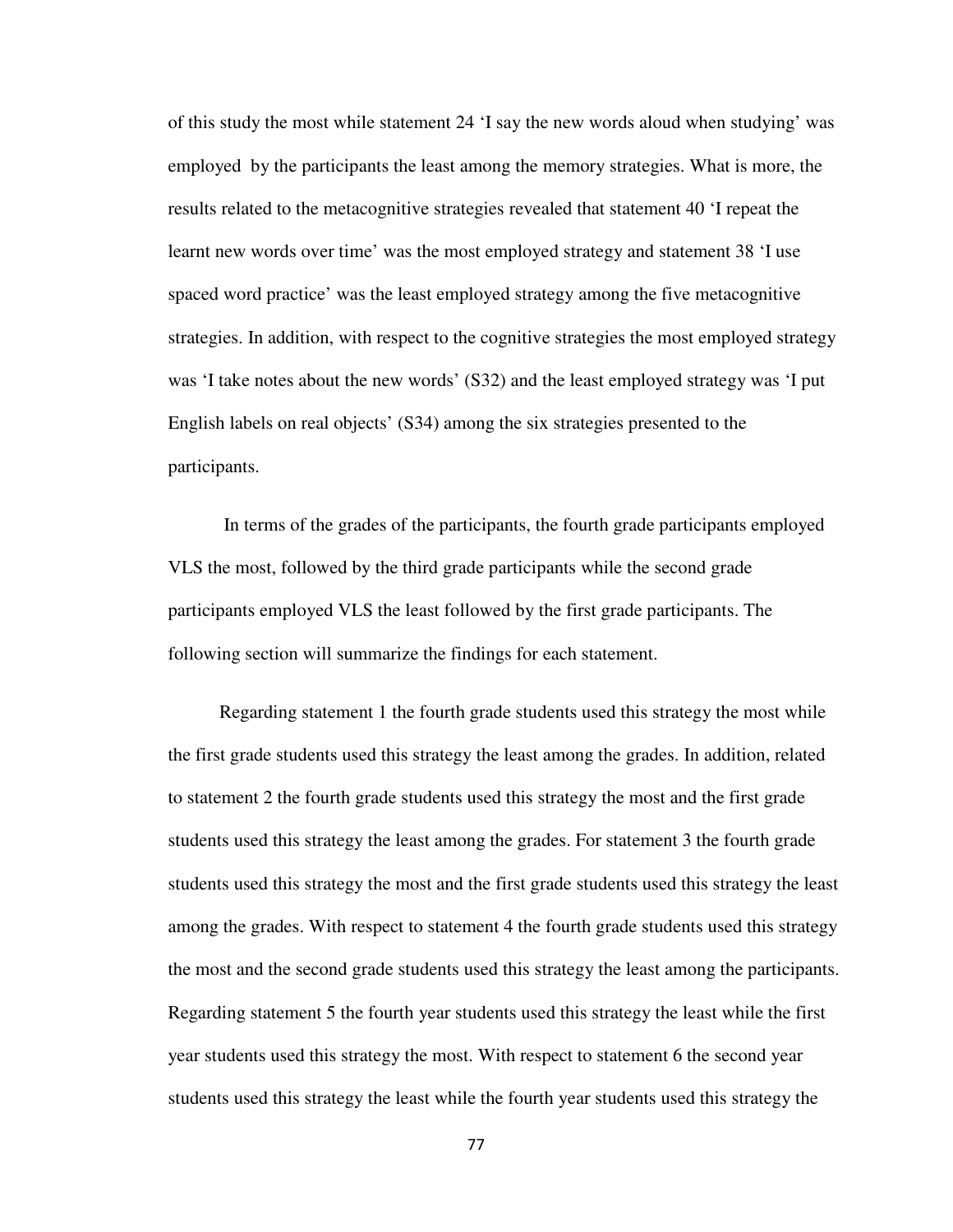most among the grades. For statement 7 the fourth year students used this strategy the least while the first year students used it the most among the participants. Regarding statement 8 the fourth grade students used this strategy the least while the first grade students used this strategy the most among the grades. For statement 9 the first grade students used this strategy the least while the fourth grade students used this strategy the most among the grades. With respect to statement 10 the second grade students used this strategy the least while the third year students used it the most among the grades. For statement 11 the second grade students used this strategy the least while the fourth grade students used it the most among the grades. Regarding statement 12 the second grade students used this strategy the least while the fourth grade students used it the most among the grades. As regards to statement 13 the first grade students used this strategy the least while the fourth grade students used it the most among the grades. For statement 14 the third grade students used this strategy the least while the fourth grade students used this strategy the most. For statement 15 the second grade students used this strategy the least while the fourth grade students used it the most among the grades. With regard to statement 16 the second grade students used this strategy the least while the fourth grade students used this strategy the most among the grades. For statement 17 the second grade students used this strategy the least while the fourth grade students used it the most among the grades. Regarding statement 18 the second grade students employed this strategy the least while the fourth grade students employed it the most among the grades. With respect to statement 19 the first grade students used this strategy the least while the fourth grade students used it the most among the grades. For statement 20 the second grade students employed this strategy the least while the fourth grade students employed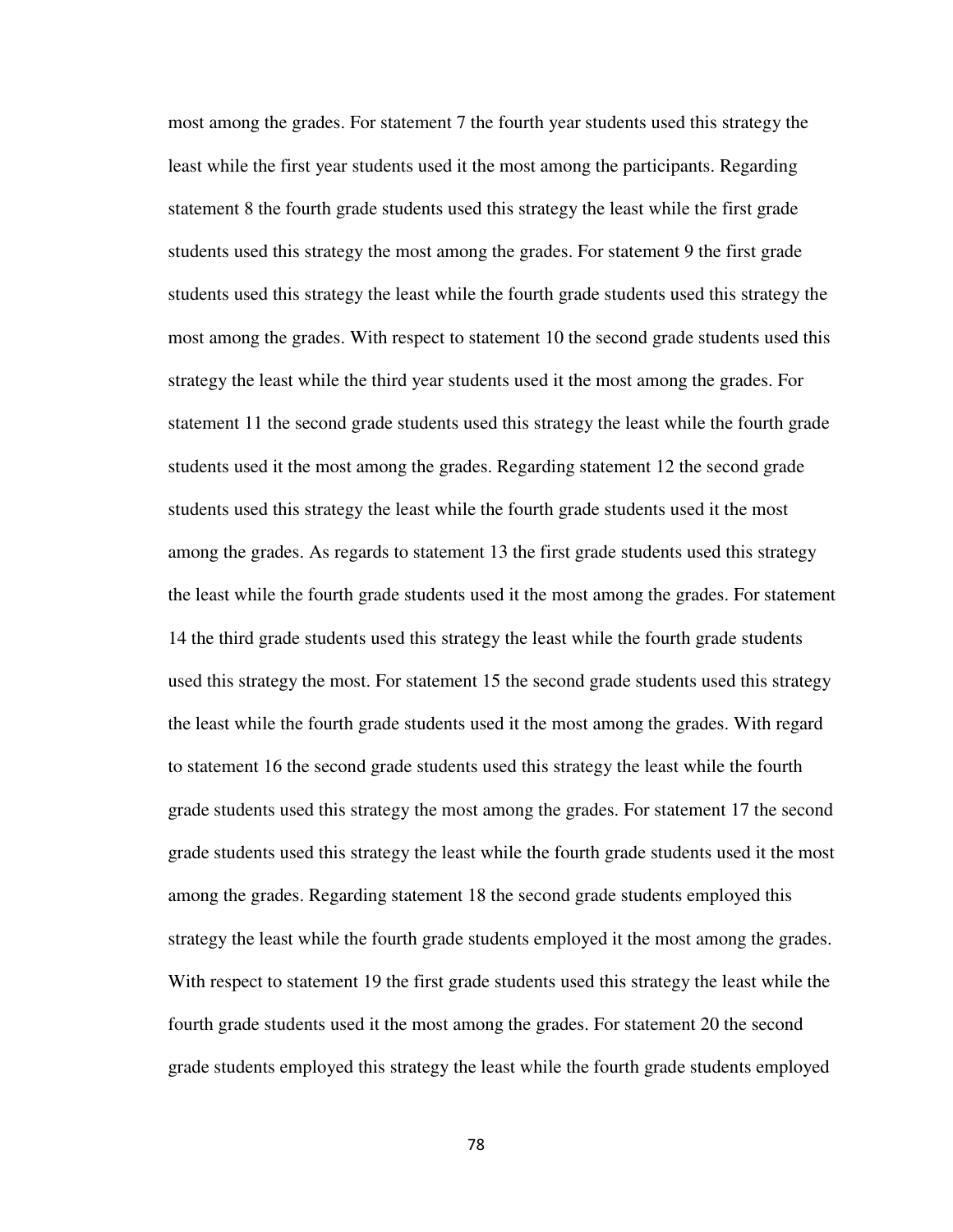it the most among the grades. Related to statement 21 the second grade students used this strategy the least while the fourth grade students used it the most among the grades. For statement 22 the third grade students used this strategy the least while the fourth grade students used this strategy the most among the grades. With regards to statement 23 the second grade students used this strategy the least and the fourth grade students used it the most among the grades. For statement 24 the first grade students used this strategy the most while the fourth grade students used this strategy the least. Regarding statement 25 the second grade students used this strategy the least while the fourth grade students used this strategy the most among the grades. For statement 26 the fourth grade students used this strategy the least while the first grade students used it the most among the grades. With respect to statement 27 the first grade students used this strategy the least while the fourth grade students used it the most. Regarding statement 28 the second grade students used this strategy the least while the fourth grade students used it the most among the grades. For statement 29 the fourth grade students used this strategy the least while the second grade students used it the most among the grades. Regarding statement 30 the third grade students used this strategy the least while the fourth grade students used it the most among the grades. For statement 31 the second grade students used this strategy the least while the fourth grade students used this strategy the most among the grades. Regarding statement 32 the first grade students used this strategy the least while the fourth grade students used this strategy the most among the grades. For statement 33 the first grade students used this strategy the least and the third year students used this strategy the most among the grades. With respect to statement 34 the first grade students used this strategy the least while the second grade students used this strategy the most.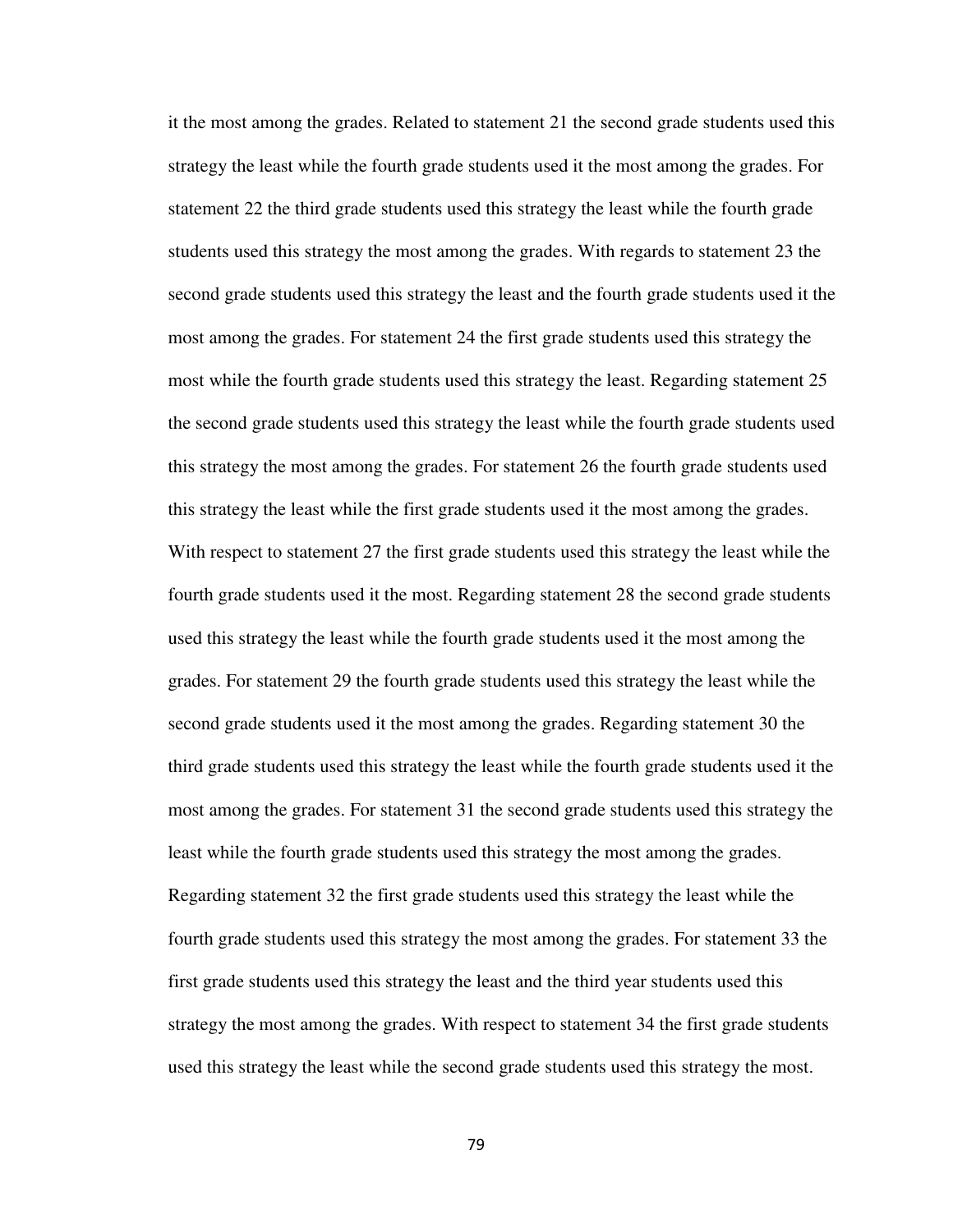Regarding statement 35 the first grade students used this strategy the least while the third grade students used this strategy the most among the grades. For statement 36 the second grade students used this strategy the least while the fourth grade students used this strategy the most among the grades. Regarding statement 37 the third grade students used this strategy the least and the first grade students used this strategy the most among the grades. For statement 38 the third grade student used this strategy the least while the second grade students used this strategy the most among the grades. Regarding statement 39 the second grade students used this strategy the least and the fourth grade students used this strategy the most among the grades. With respect to statement 40 the first grade students employed this strategy the least while the fourth grade students employed this strategy the most among the grades (also see Appendix E).

The results of this study clearly show that students in the fourth grade are very well aware of the varied range of VLS and employ them the most compared to the other grade of students.

#### **Recommendations for Future Studies**

A further investigation could be carried out to find out whether there are other VLS that students employ when learning a foreign language. In addition, another study could be carried out with different participants and compare their results according to their gender. Furthermore, my main suggestion for further studies is to focus on each strategy separately. In that case, it will be quite clear for readers to realize the importance of each strategy.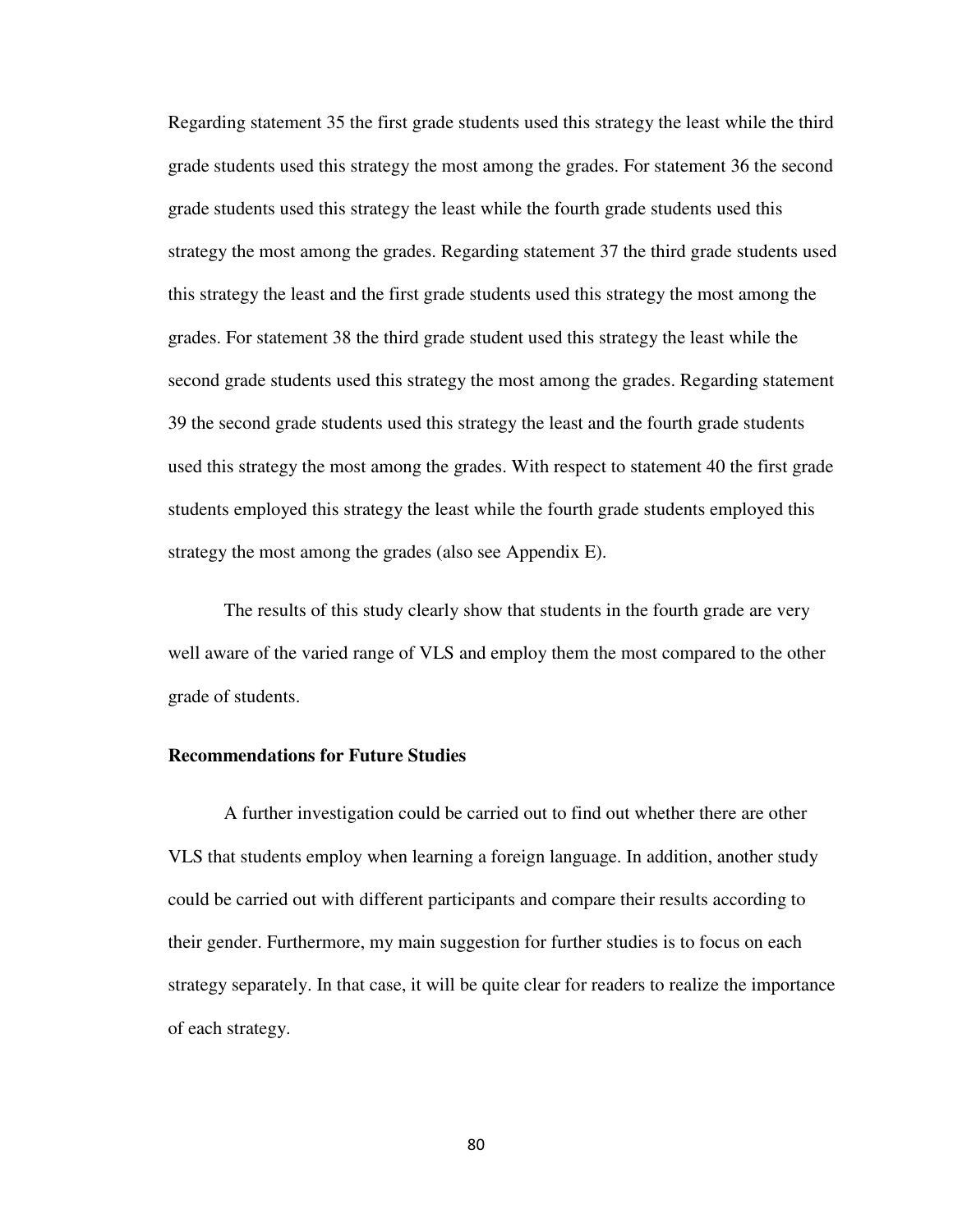## **Conclusion**

This chapter summarized the findings of this study and further presented implications for further studies. It is evident that university level students employ VLS and the fourth grade students are seen to be the most employers of VLS.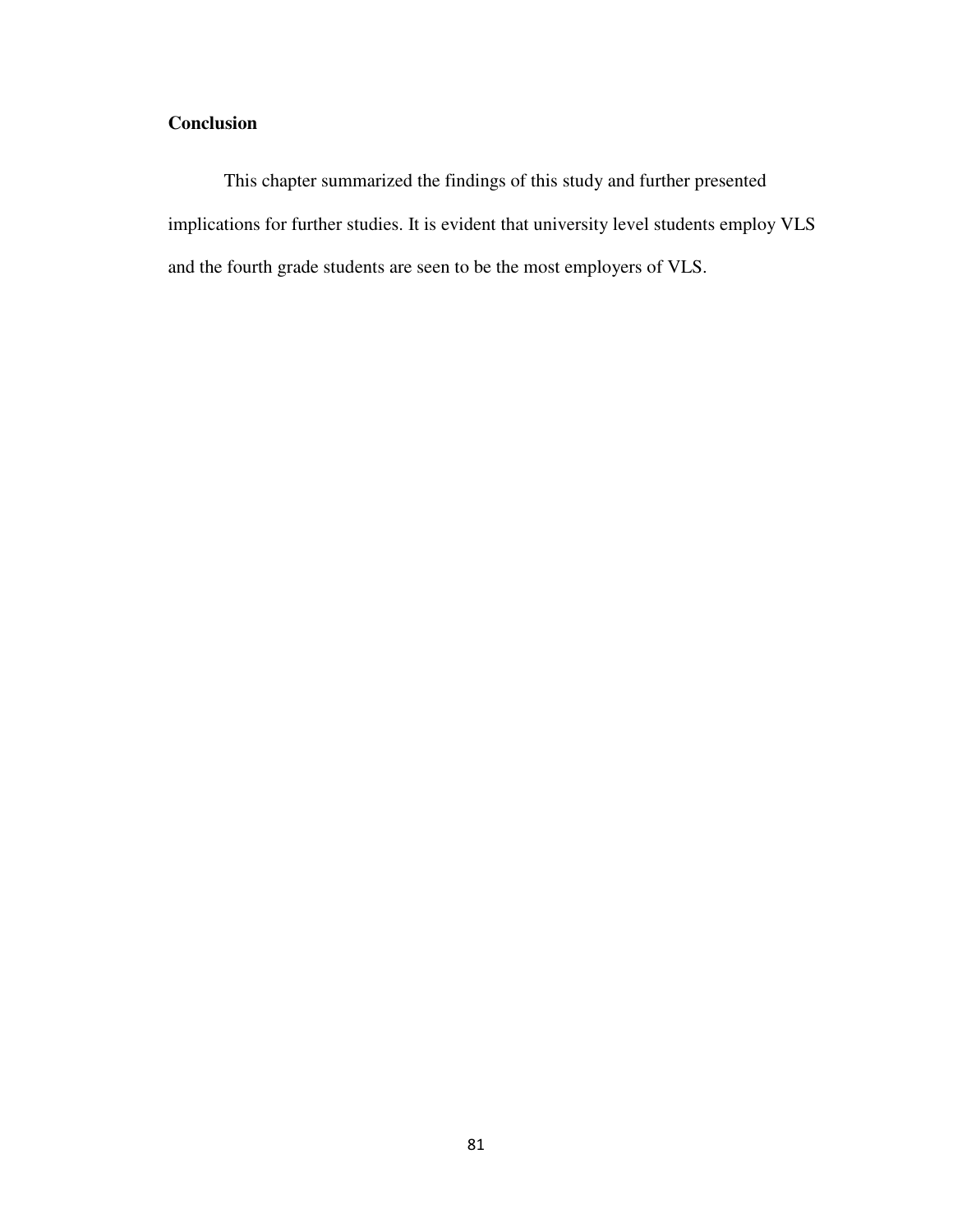#### **REFERENCES**

- Aktekin, N. C. & Guven, S. (2013) Examining the impact of vocabulary strategy training on adult EFL students. *Mersin University Journal of the Faculty of Education*, 9 (2) 339-352.
- Al-Khasawneh, F. M. (2012). Vocabulary learning strategies: a case of Jordan University of Science and Technology. *English for Specific Purposes World*, *34*(12), 1-15.
- Alharthi, T. (2014). Role of vocabulary learning strategies in EFL learners' word attrition. *International Journal of English Language and Linguistics Research*, *2*(3), 13- 28.
- Alhaysony, M. (2012). Vocabulary discovery strategy used by Saudi EFL students in an intensive English language learning context. *International journal of linguistics*, *4*(2), 518-535.
- Alsaawi, A. A. (2013). To what extent guessing the meaning, from the context, is helpful in teaching vocabulary. *Arecls*, *10*, 130-146.
- Alsadik, H. S. S. (2013). A survey study on the vocabulary learning strategies used by university students in South Iraq and their instructors' awareness levels.
- Amirian, S. M. R., & Heshmatifar, Z. (2013). A survey on vocabulary learning strategies: A case of Iranian EFL university students. *Journal of Language Teaching and Research*, *4*(3), 636-641.
- Asgari, A., & Mustapha, G. B. (2011). The type of vocabulary learning strategies used by ESL students in University Putra Malaysia. *English language teaching*, *4*(2), 84.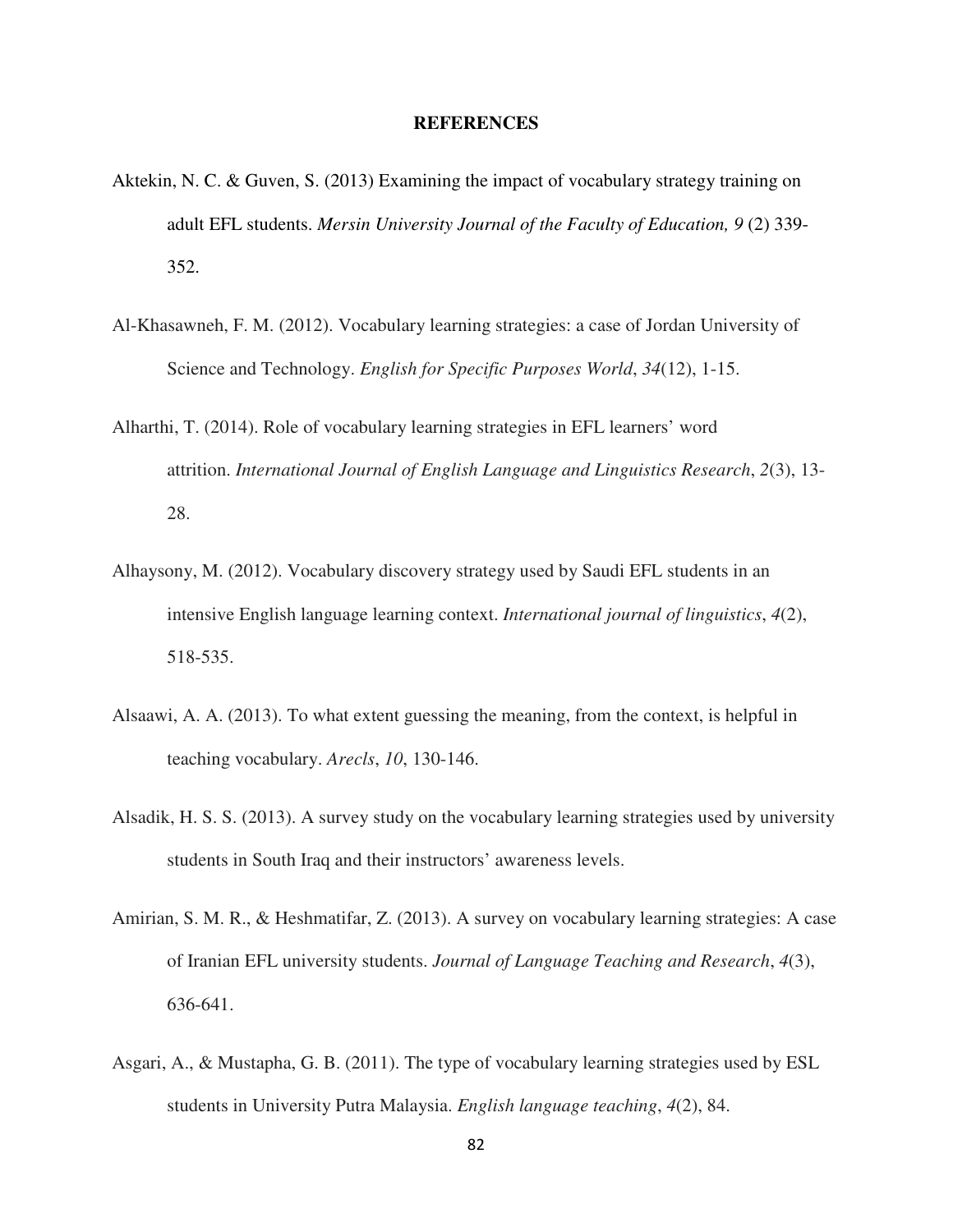- Askar, W.A. (2014). A survey on the use of vocabulary learnıng strategıes by ELT and ELL students of Duhok University in Northern Iraq. Unpublished MA Thesis, Near East University, Graduate School of Education Sciences, Nicosia.
- Atif. A. F. (n.d) Slahaddin university Erbil. Retrieved on  $4<sup>th</sup>$  of January 2016 from http://su.edu.krd/content.php?topic=141&articleNo=1135&lang=en
- Burke, A. (2011). Group work: how to use groups effectively. *The Journal of Effective Teaching*, *11*(2), 87-95.
- By strictly English TOEFL tutors (2013). Online TOEFL tutoring. Active and Passive Vocabulary. Retrieved from http://www.strictlyenglishusa.com/blog/2013/06/toefl-tip-207-active-vs-passive-vocabulary/
- Cakir, I. (2006). Developing cultural awareness in forging language teaching. Turkish Online Journal of Distance Education (TOJDE), 7(3), p. 154-161.

Cameron, L. (2001). Teaching languages to children. *Cambridge: Cambridge University*.

- Carneiro, R. M. O. (2014). Teaching Vocabulary: Lessons from the Corpus, Lessons for the Classroom. *Domínios de Lingu@ gem*, *8*(1), 696-700.
- Dóczi, B. (2011). Comparing the vocabulary learning strategies of high school and university students: A pilot study. *WoPaLP*, *5*, 138-158.
- Dunlosky, J., & Rawson, K. A. (2015). Practice tests, spaced practice, and successive relearning: Tips for classroom use and for guiding students' learning. *Scholarship of Teaching and Learning in Psychology*, *1*(1), 72-78.
- Elyas, T., & Alfaki, I. (2014). Teaching Vocabulary: The Relationship between Techniques of Teaching and Strategies of Learning New Vocabulary Items. *English Language*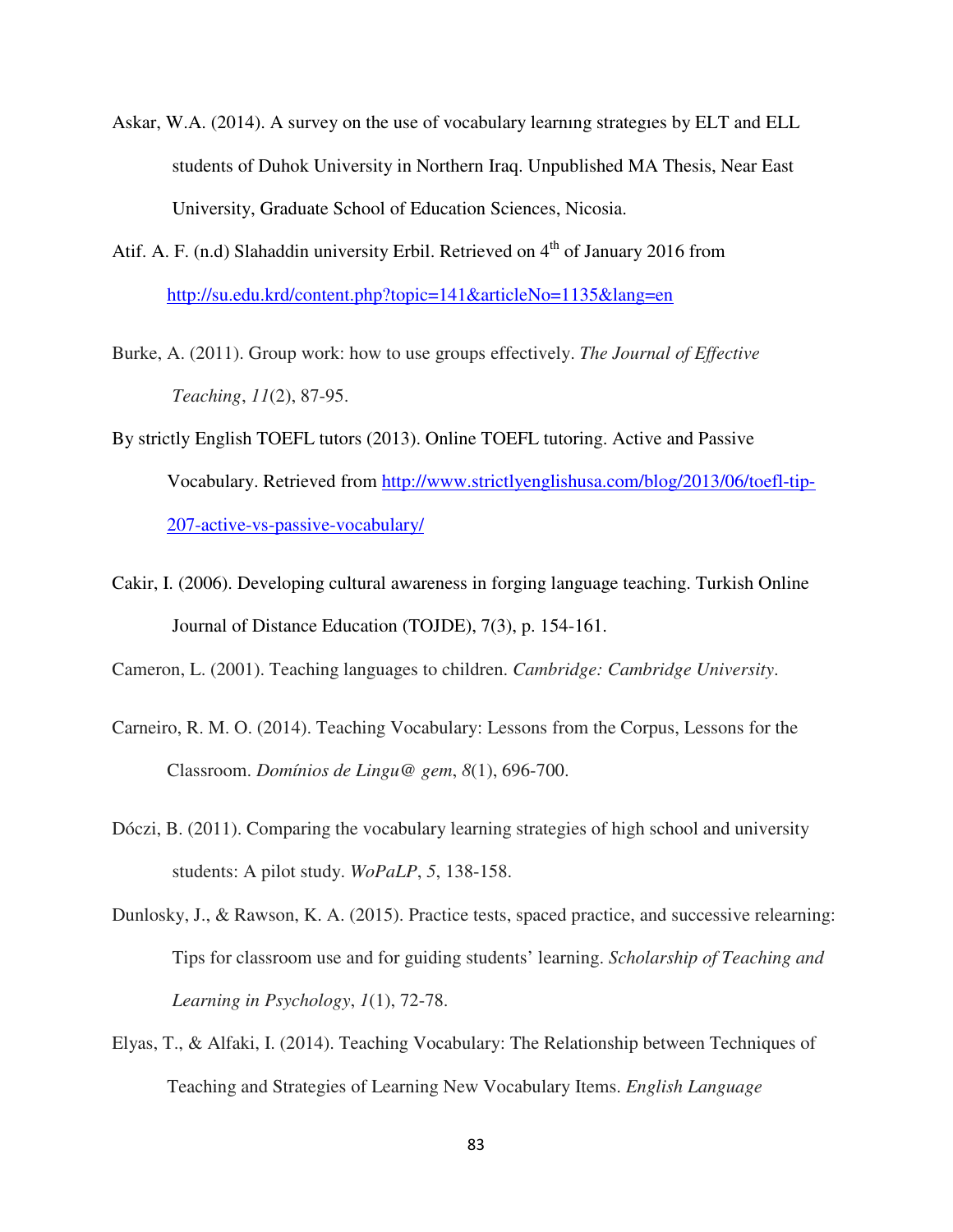*Teaching*, *7*(10), 40-56.

- Firmansyah, A. S. (2014). *Students' Strategies in Learning English Vocabularies: A Study in PGSD-BI of Faculty of Teacher Training and Education, Satya Wacana Christian University* (Doctoral dissertation, Program Studi Pendidikan Bahasa Inggris FBS-UKSW).
- Ghaedi, R., & Shahrokhi, M. (2016). The impact of visualization and verbalization techniques on vocabulary learning of Iranian high school EFL learners: A gender perspective. *Ampersand*, *3*, 32-42.
- Ghazal, L. (2007). Learning vocabulary in EFL contexts through vocabulary learning strategies. *Novitas-Royal*, *1*(2), 84-91.
- Gogoi, G. (2015). Vocabulary: Active and passive vocabulary: Various Techniques of Teaching Vocabulary. Retrieved from http://www.the-criterion.com/vocabulary-active-and-passivevocabulary-various-techniques-of-teaching-vocabulary/#.V2eTqtJ97IU.
- Gu, P. Y. (2003). Vocabulary learning in a second language: Person, task, context and strategies. *TESL-EJ*, *7*(2), 1-25.
- Gu, P.Y. (2010). Learning strategies for vocabulary development. *Reflections on English Language Teaching*, *9*(2), 105-118.
- Hermagustiana, I. (n d). Cultural connotations in teaching vocabulary in EFL classroom. (pp 1- 15).
- Hoshino, Y. (2010). The categorical facilitation effects on L2 vocabulary learning in a classroom setting. *RELC Journal*, *41*(3), 301-312.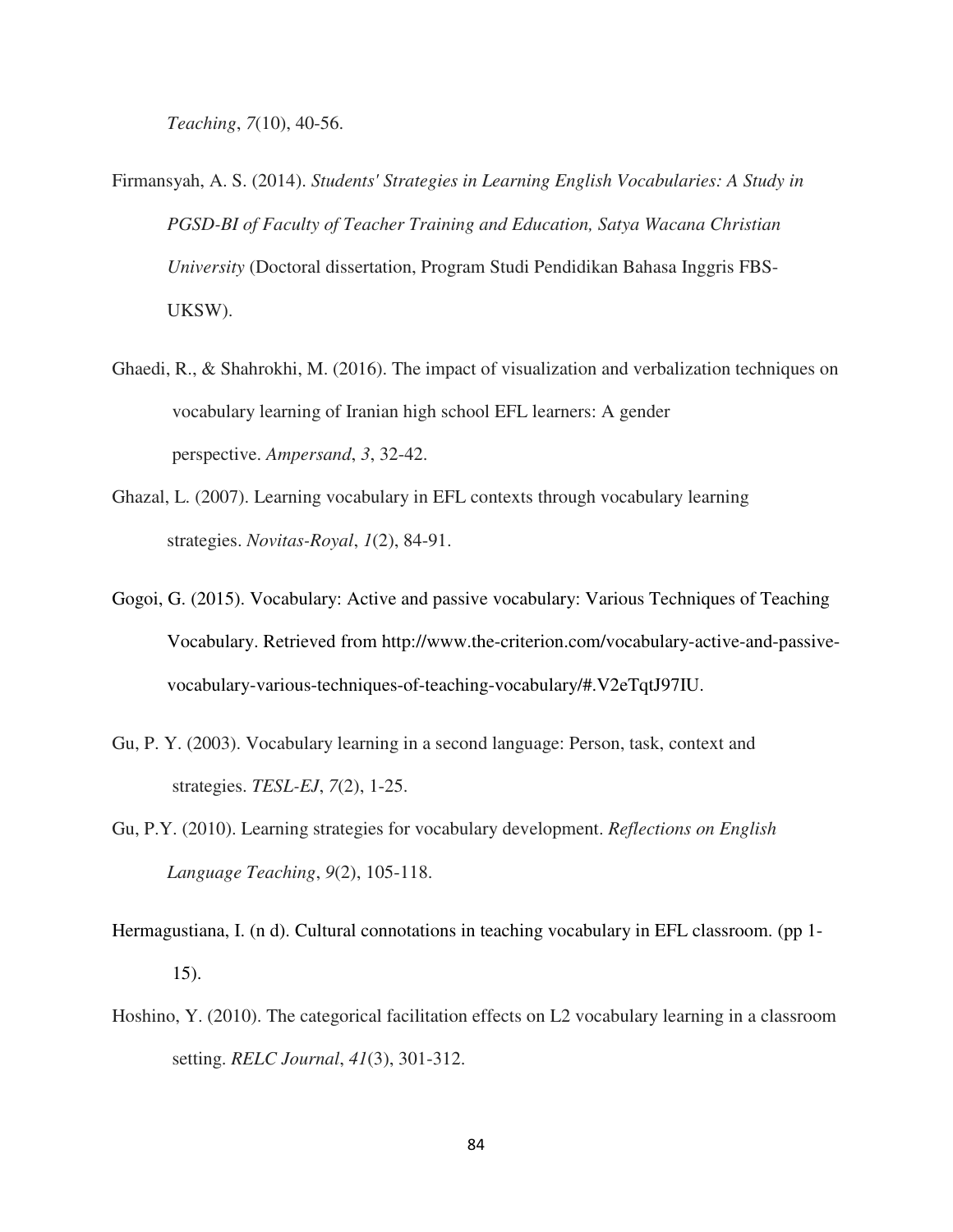- Huang, S., & Eslami, Z. (2013). The use of dictionary and contextual guessing strategies for vocabulary learning by advanced English-language learners. *English Language and Literature Studies*, *3*(3), 1-7.
- Jeon (2007) The relationship between Koreean EFL learners' vocabulary ability and vocabulary learning strategies. *English Teaching, 62*(1), 31-54.
- Lai, Y. L. (2005). Teaching vocabulary learning strategies: awareness, beliefs, and practices. A survey of Taiwanese EFL senior high school teachers. *Unpublished masteral thesis. University of Essex, England*.
- Lip, P. C. H. (2009) investigating the most frequently used and most useful vocabulary language learning strategies among Chinese EFL postsecondary students in Hong Kong. Electronic Journal of Foreign Language Teaching, 6(1), pp. 77-78.
- MacLeod C. M., Gopie N., Kathleen L., Houriha K. R., Neary R. K., & Ozubko J. D. (2010). The Production Effect: Delineation of a Phenomenon. *Journal of Experimental Psychology: Learning, Memory, and Cognition 36*(3), 671-685.
- Martínez, I. M. P. (1995). A study of the learning strategies used by secondary school and university students of English in Spain. *Revista Alicantina de Estudios Ingleses*, (8), 177- 193.
- Marttinen, M. (2008). Vocabulary learning strategies used by upper secondary school students studying English as a second language. Unpublished Master's Thesis. University of Jyvaskla, Finland.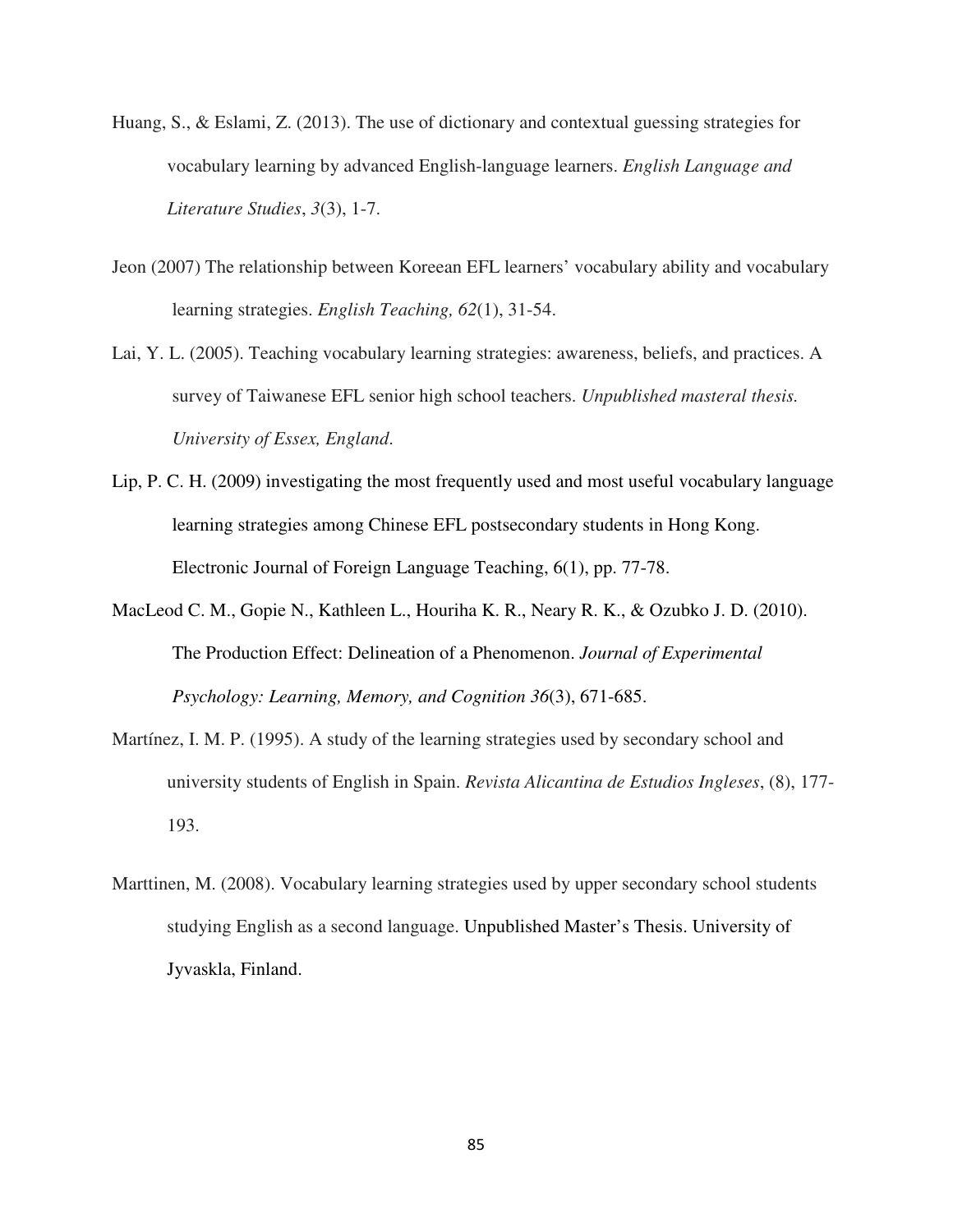Mokhtar, A. A. & Rawian, R. Z. M. & Yahaya, M. F. & Abdulla, A. and Mohamed, A. R. (2012) Vocabulary learning strategies of adult ESL learning. The English Teachers, XXX(VIII) pp. 133-145.

Nakayama, N. 2008 Effects of vocabulary learning using affix: Special focus on prefix, 63-74.

- Nation, I.S.P. (2001) Learning vocabulary in another language. Cambridge: Cambridge University Press.
- Nation, P. (1990). Teaching vocabulary. *Asian EFL Journal.* Retrieved from http://www.asianefl-journal.com/sept\_05\_pn.pdf
- Nirattisai, S., & Chiramanee, T. (2014). Vocabulary learning strategies of Thai university students and its relationship to vocabulary size. *International Journal of English Language Education*, *2*(1), 273-287.
- Nunan, D. (1996) Learner strategy training in the classroom: An action research study, *TESOL Journal, Autumn 6*(1) 35 - 41.
- Nunan, D., & Carter, R. (Eds.). (2001). *The Cambridge guide to teaching English to speakers of other languages*. Ernst Klett Sprachen.
- Oroujlou, N. (2012). The importance of media in foreign language learning. *Procedia-Social and Behavioral Sciences*, *51*, 24-28.
- Pan, Q., & Xu, R. (2011). Vocabulary Teaching in English Language Teaching. *Theory and Practice in Language Studies*, *1*(11), 1586-1589.
- Prichard, C. (2008). Evaluating L2 readers' vocabulary strategies and dictionary use. *Reading in a Foreign Language, 20*(2), 216-231.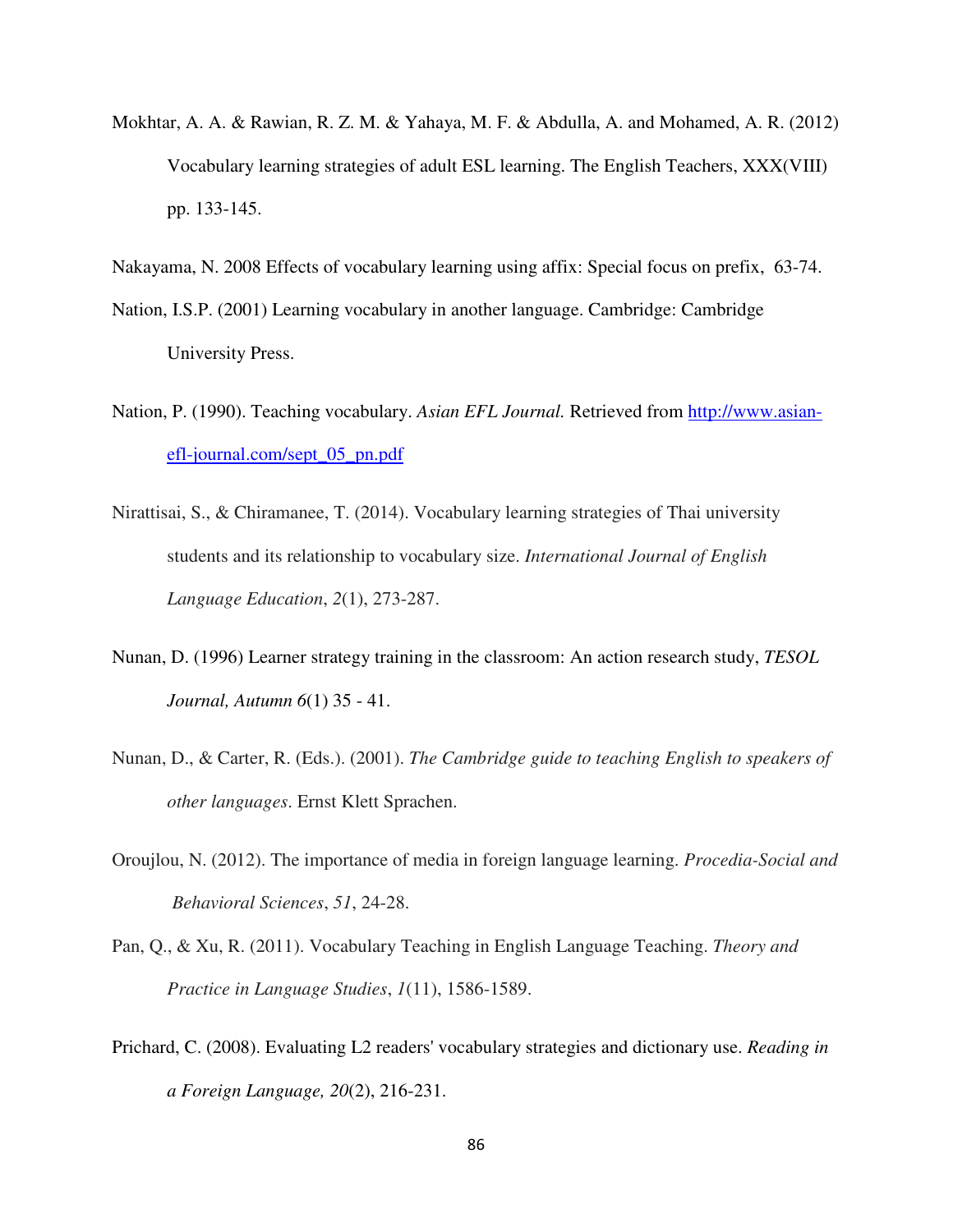- Rojananak, K. & Vitayapirak, J. (2015) comparison of English vocabulary learning strategies for good and weak learners at king mongjut's institute of technology Ladkraban. *International Journal of Languages, Literature and Linguistics, 1*(1) 1-5.
- Rowe, M. L., Silverman, R. D., & Mullan, B. E. (2013). The role of pictures and gestures as nonverbal aids in preschoolers' word learning in a novel language. *Contemporary Educational Psychology*, *38*(2), 109-117.
- Sánchez, R. C., & Pérez, A. S. (2009). Vocabulary in EFL textbooks: a contrastive analysis against three corpus-based word ranges. In *A survey of corpus-based research [Recurso electrónico]*, 862-875.
- Schlag, S., Florax, M., & Ploetzner, R. (2007). The use of learning strategies in learning from text and pictures. *Frontiers in Articicial Intelligence and Applications*, *162*, 331.
- Schmitt, N. (1997). Vocabulary learning strategies. *Vocabulary: Description, acquisition and pedagogy*, *199227*.
- Schmitt, N. (2000). *Vocabulary in language teaching*. Ernst Klett Sprachen.
- Şener, S. (2015). Vocabulary Learning Strategy Preferences and Vocabulary Size of Pre-service English Teachers. *International Journal of Educational Researchers*, *6*(3), 15-33.
- Siriwan, M. (2007) *English vocabulary learning strategies employed by Rajabhat University students*. Unpublished PhD dissertation, Suranaree University of Technology, Bankok, Thailand.
- Subon, F. (2013). Vocabulary learning strategies employed by form 6 students. *International Journal of Scientific and Research Publications*, *3*(6), 1-32.

Thompson, G. (1987) using bilingual dictionaries. *ELT Journal. 41*(4), 282-286.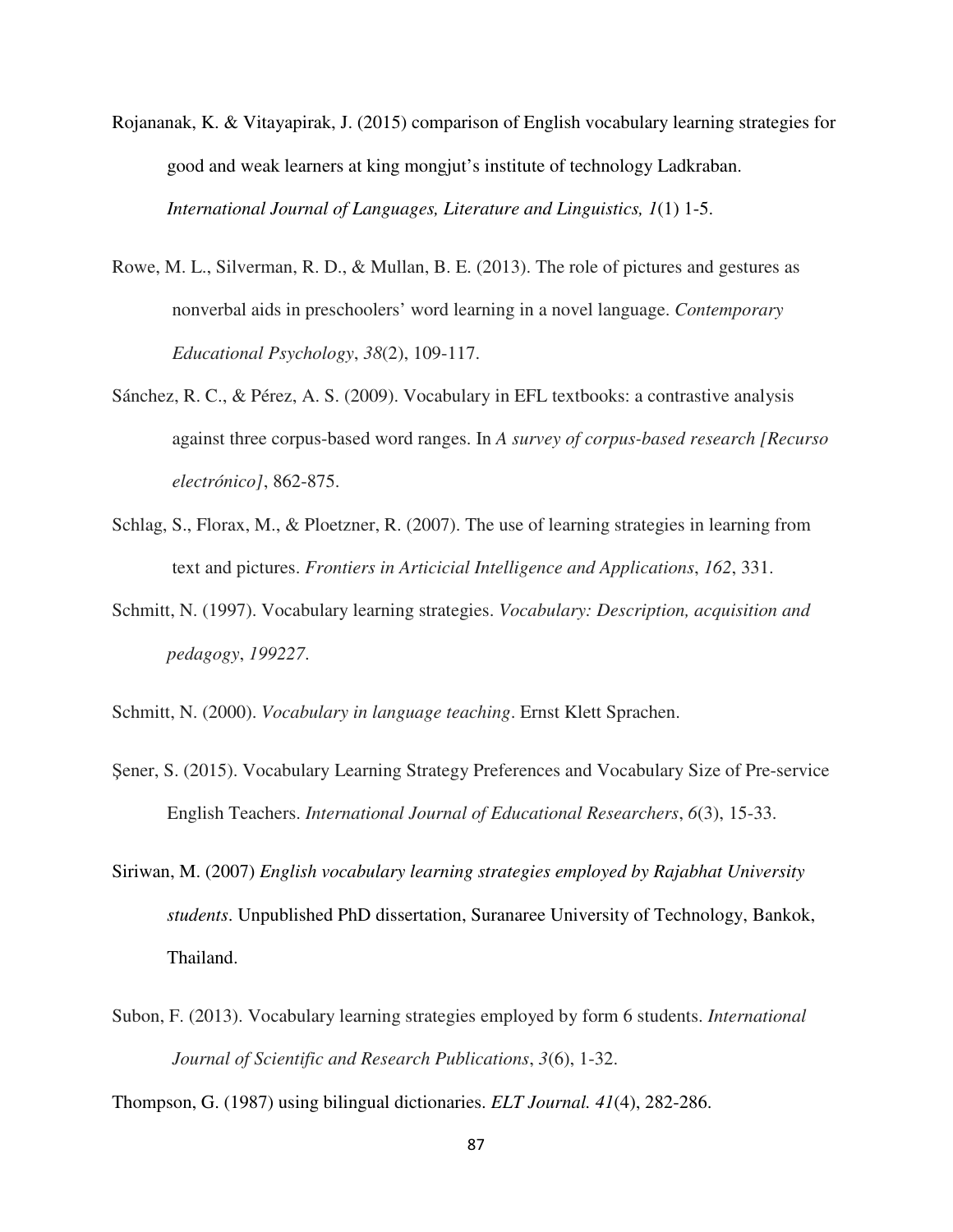- Tost, G. (2013). Bettering pronunciation through reading aloud and peer appraisal. *Bellaterra journal of teaching and learning language and literature*, *6*(1), 35-55.
- Wu, W. C. V., Yen, L. L., & Marek, M. (2011). Using Online EFL Interaction to Increase Confidence, Motivation, and Ability. *Educational Technology & Society*, *14*(3), 118- 129.
- Yang, W. D., & Dai, W. P. (2012). Vocabulary memorizing strategies by Chinese university students. *International Education Studies*, *5*(1), 208-215
- Zhang, B. (2009). FL vocabulary learning of undergraduate English majors in Western China: Perspective, strategy use and vocabulary size. *English Language Teaching*, *2*(3), 178- 185
- Zhang, B. (2011). A study of the vocabulary learning strategies used by Chinese students. (Dessay in Didactics Eivor Lindstedt, Kristianstad).
- Zhang, Y. (2011). The Use of Vocabulary Learning Strategies by Good and Poor Language Learners: A case study of Chinese non-English major sophomores.
- Zhi-liang, L. (2010). A study on English vocabulary learning strategies for non-English majors in independent college. *Cross-cultural communication, 6*(4), 152-164.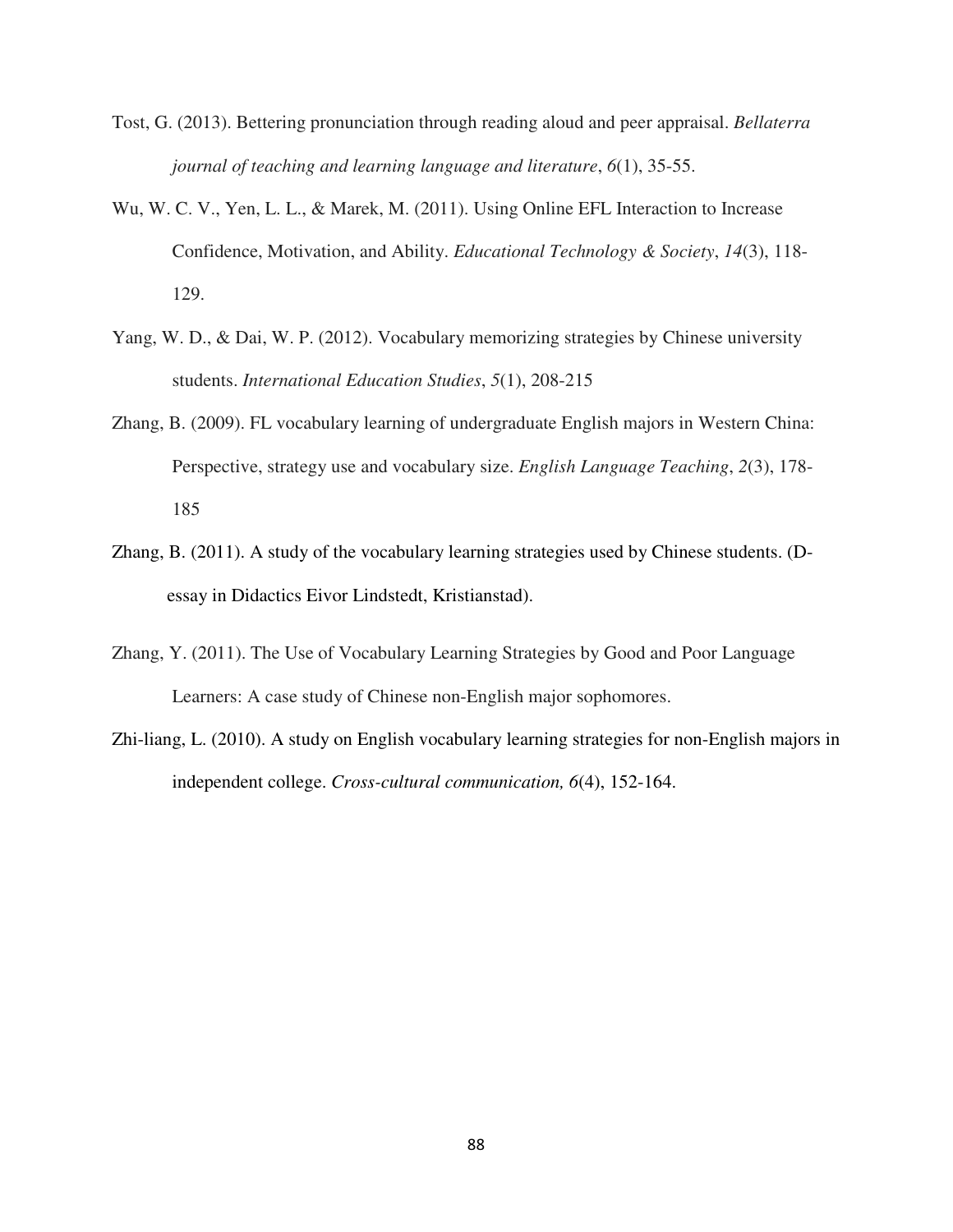#### **APPENDIX A**

#### Letter of Consent

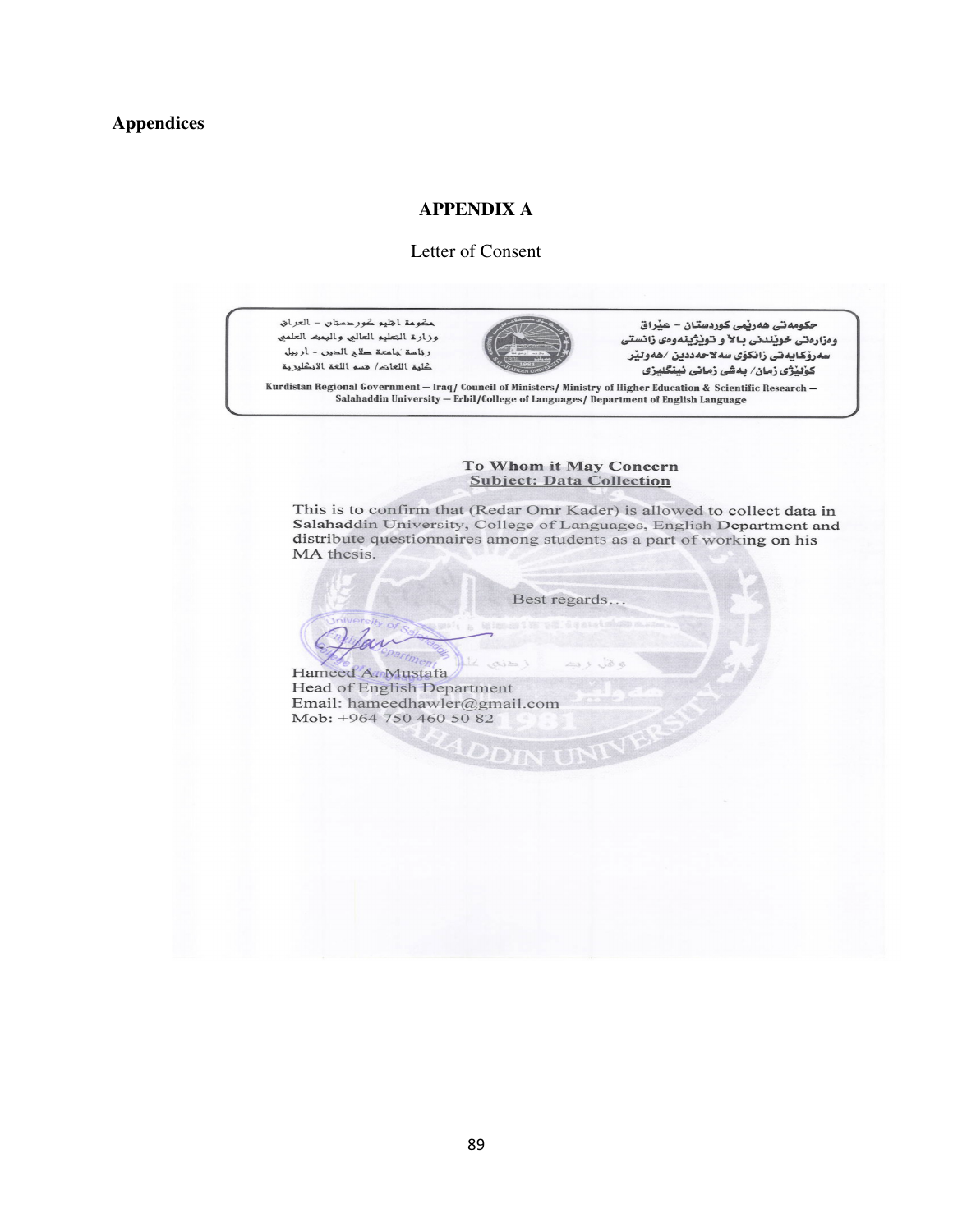### **APPENDIX B**

Questionnaire

Dear student, you are kindly asked to participate in this research

voluntarily. The information provided by you will only be used for

research purposes.

Thank you very much

Vocabulary Learning Strategies

The researcher

Redar Omr Kader, MA students, English Language Teaching Phone number: 0750 405 35 36

Part: A

Please provide the following information.

Grade:  $\bigcirc$  First grade (freshmen)  $\bigcirc$  Second grade (sophomore)

 $\overline{O}$  Third grade (junior)  $\overline{O}$  Fourth grade (senior)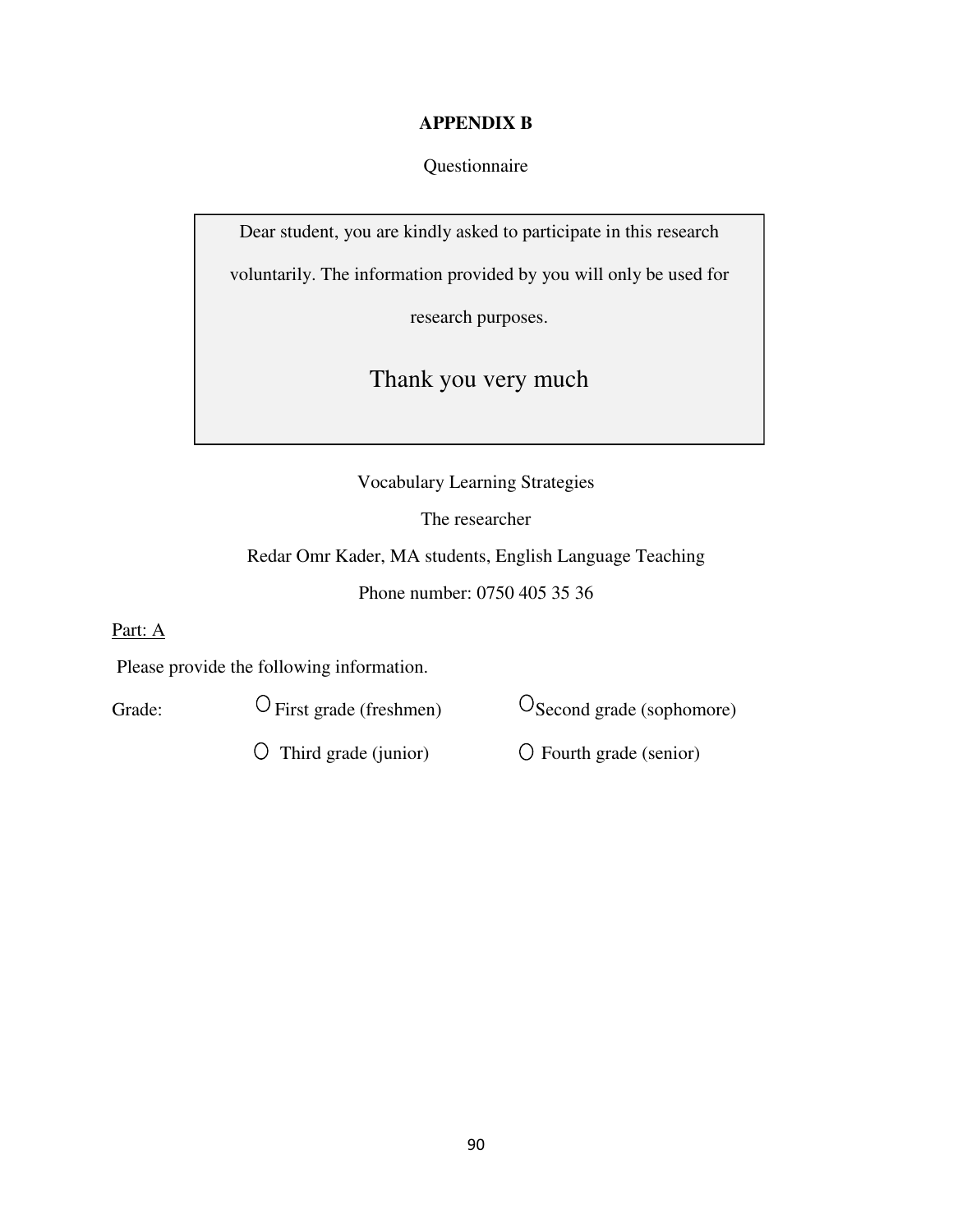Part: B

Please tick  $\checkmark$  that applies:

| How often do you use the<br>following vocabulary learning<br>strategies |                                                                                                                  | Always | Regularly | Sometimes | Occasionally | Never |
|-------------------------------------------------------------------------|------------------------------------------------------------------------------------------------------------------|--------|-----------|-----------|--------------|-------|
|                                                                         | <b>Statements</b>                                                                                                |        |           |           |              |       |
| 1                                                                       | I analyze parts of speech to<br>learn new vocabulary.                                                            |        |           |           |              |       |
| $\overline{2}$                                                          | I analyze affixes and roots<br>to find out the meaning of<br>new words to understand<br>the meaning of the word. |        |           |           |              |       |
| $\overline{3}$                                                          | I consider available<br>pictures or gestures to<br>understand the meaning of<br>the word.                        |        |           |           |              |       |
| $\overline{4}$                                                          | I guess from textual<br>context so as to<br>comprehend the new<br>vocabulary.                                    |        |           |           |              |       |
|                                                                         | $5 \mid I$ use a bilingual dictionary.                                                                           |        |           |           |              |       |
| 6                                                                       | I use a monolingual<br>dictionary.                                                                               |        |           |           |              |       |
| $\overline{7}$                                                          | I ask the teacher to<br>translate a word into my<br>language.                                                    |        |           |           |              |       |
| 8                                                                       | I ask the teacher to<br>paraphrase.                                                                              |        |           |           |              |       |
| 9 <sup>1</sup>                                                          | I learn new words through<br>the explanation of a word<br>by my teachers.                                        |        |           |           |              |       |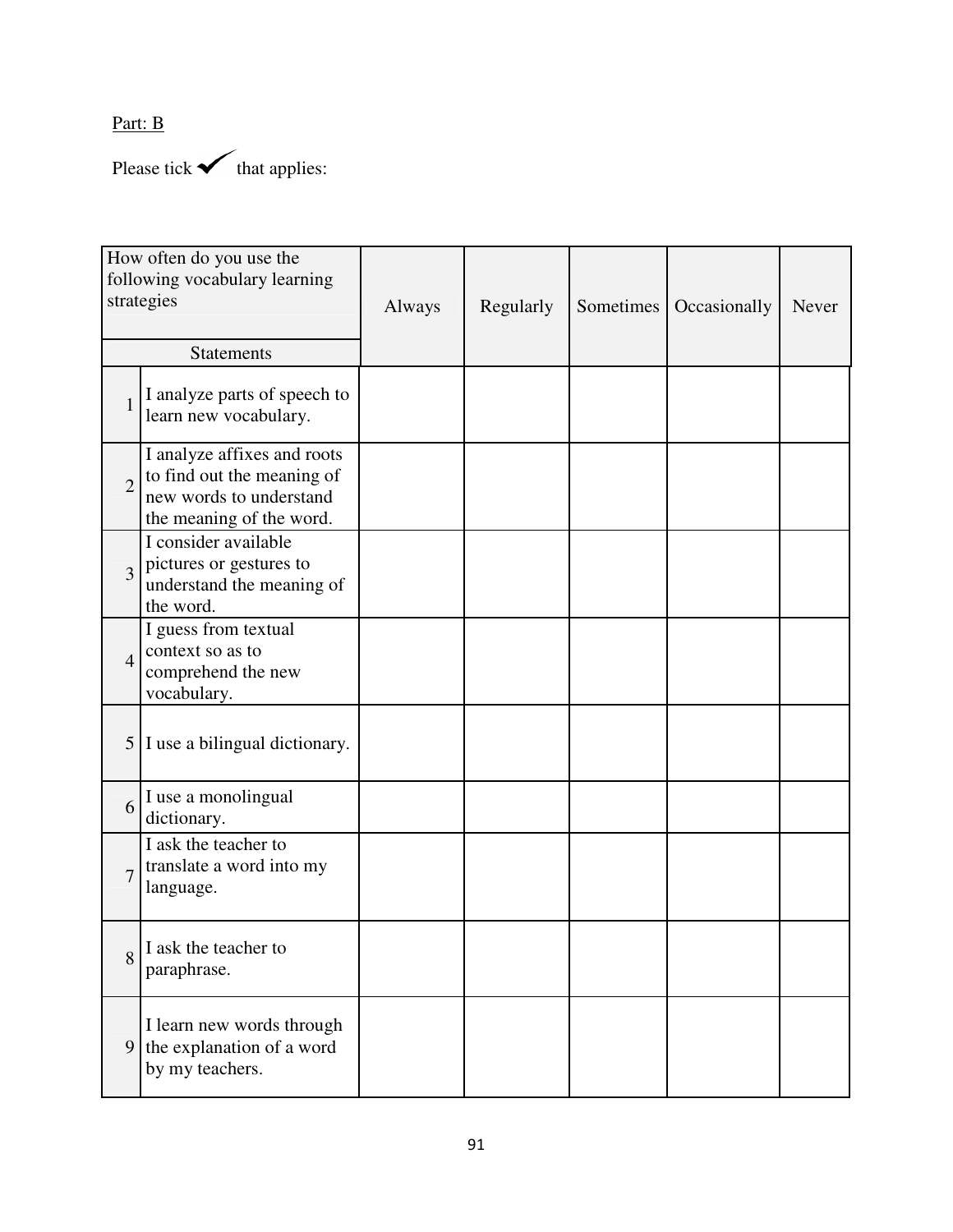| 10 | I discuss with my<br>classmates to find out the<br>meaning of a new word. |  |  |  |
|----|---------------------------------------------------------------------------|--|--|--|
| 11 | I can realize the new<br>meaning through group<br>work activity.          |  |  |  |
| 12 | I practise meaning of<br>words in a group of words.                       |  |  |  |
| 13 | I interact with English<br>native-speakers.                               |  |  |  |
| 14 | I study the word with a<br>pictorial representation of<br>its meaning.    |  |  |  |
| 15 | I visualise the meaning of<br>the word.                                   |  |  |  |
|    | I relate the word to a<br>16 personal experience.                         |  |  |  |
| 17 | I associate the word with<br>its connotation.                             |  |  |  |
| 18 | I connect the word to its<br>synonym.                                     |  |  |  |
| 19 | I connect the word to its<br>antonyms.                                    |  |  |  |
| 20 | I search for sentences to<br>find out the meanings of<br>the words.       |  |  |  |
| 21 | I choose a group of words<br>in a story.                                  |  |  |  |
| 22 | I practice the spelling of a<br>word.                                     |  |  |  |
| 23 | I study the sound of a<br>word.                                           |  |  |  |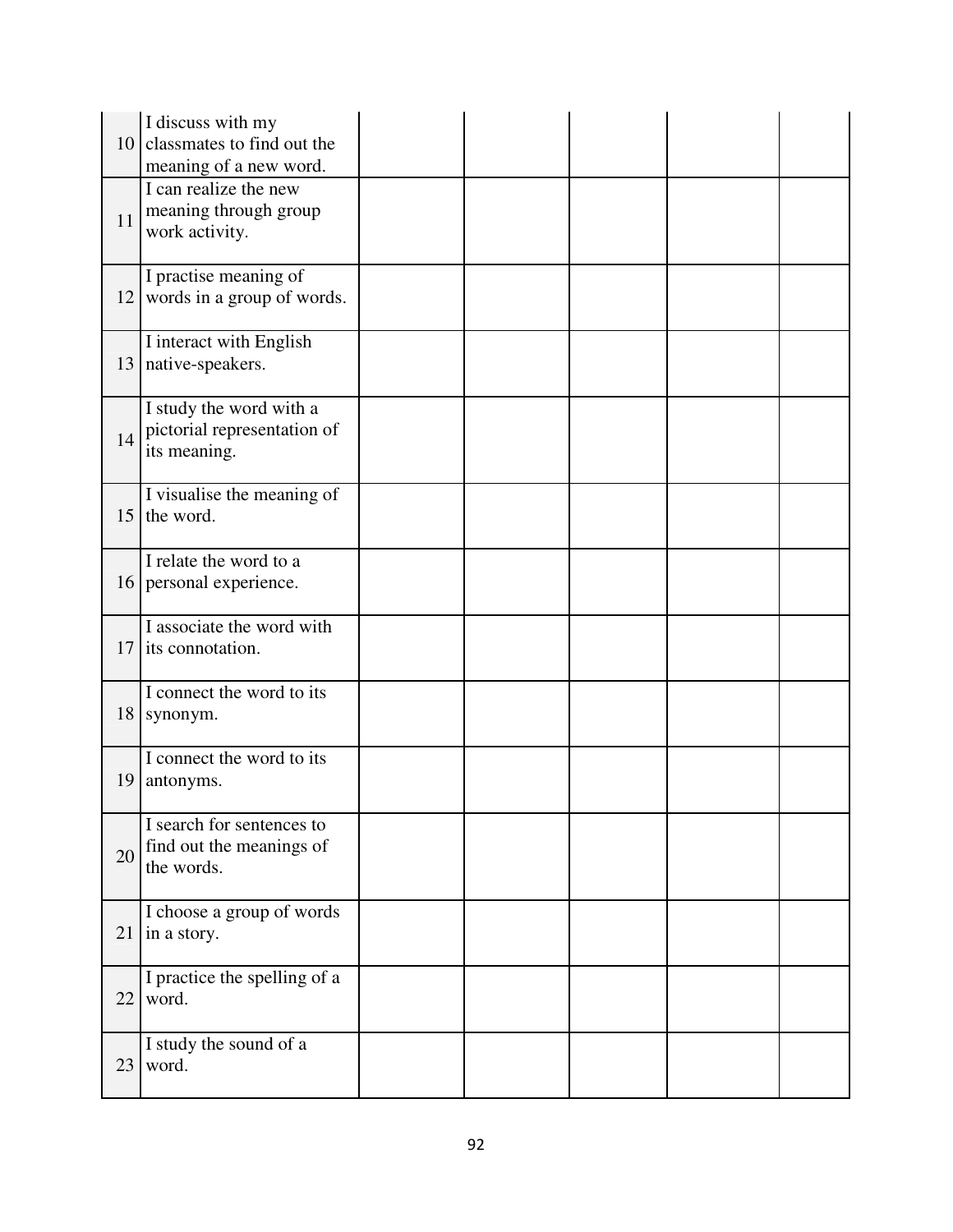| 24 | I say the new word aloud<br>when studying.                            |  |  |  |
|----|-----------------------------------------------------------------------|--|--|--|
| 25 | I underline the initial letter<br>of the word.                        |  |  |  |
| 26 | I memorize vocabulary.                                                |  |  |  |
| 27 | I paraphrase the words'<br>meaning.                                   |  |  |  |
| 28 | I learn the meaning of an<br>idiom together.                          |  |  |  |
| 29 | I mime the words when<br>learning them.                               |  |  |  |
| 30 | I say new English words<br>several times.                             |  |  |  |
| 31 | I write new English words<br>several times.                           |  |  |  |
| 32 | I take notes about the new<br>words.                                  |  |  |  |
| 33 | I use the vocabulary<br>section in my textbook.                       |  |  |  |
|    | I put English labels on real<br>34 objects.                           |  |  |  |
| 35 | I keep a vocabulary<br>notebook.                                      |  |  |  |
|    | I use English-language<br>36 media (songs, movies,<br>newscasts, etc) |  |  |  |
| 37 | I test myself with word<br>tests.                                     |  |  |  |
| 38 | I use spaced word practice.                                           |  |  |  |
| 39 | I skip new words.                                                     |  |  |  |
| 40 | I repeat the learnt new<br>words over time.                           |  |  |  |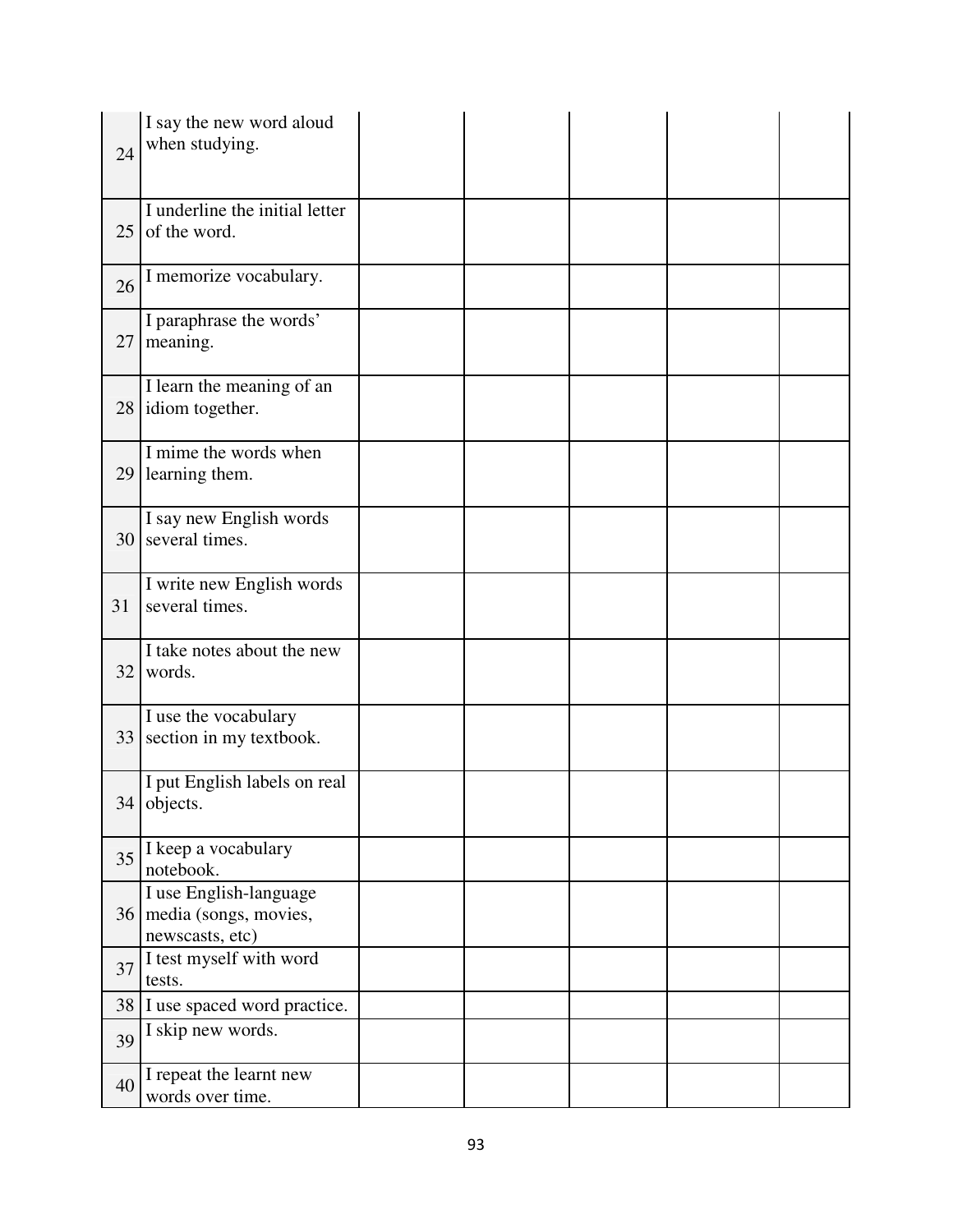## **APPENDIX C**

# Descriptive Statistics of Statements

| <b>Descriptive Statistics</b> |           |              |         |      |           |  |  |
|-------------------------------|-----------|--------------|---------|------|-----------|--|--|
|                               | ${\bf N}$ | Minimum      | Maximum | Mean | Std.      |  |  |
|                               |           |              |         |      | Deviation |  |  |
| S1                            | 221       | $\mathbf{1}$ | 5       | 3.26 | 1.356     |  |  |
| S <sub>2</sub>                | 221       | $\mathbf{1}$ | 5       | 3.39 | 1.266     |  |  |
| S <sub>3</sub>                | 221       | $\mathbf{1}$ | 5       | 3.30 | 1.294     |  |  |
| S <sub>4</sub>                | 221       | $\mathbf{1}$ | 5       | 3.42 | 1.293     |  |  |
| S <sub>5</sub>                | 221       | $\mathbf{1}$ | 5       | 3.45 | 1.280     |  |  |
| S <sub>6</sub>                | 221       | $\mathbf{1}$ | 5       | 3.20 | 1.242     |  |  |
| S7                            | 221       | $\mathbf{1}$ | 5       | 2.66 | 1.163     |  |  |
| S <sub>8</sub>                | 221       | $\mathbf{1}$ | 5       | 2.95 | 1.147     |  |  |
| S <sub>9</sub>                | 221       | 1            | 5       | 3.82 | 1.049     |  |  |
| S <sub>10</sub>               | 221       | $\mathbf{1}$ | 5       | 3.25 | 1.182     |  |  |
| S11                           | 221       | $\mathbf{1}$ | 5       | 3.26 | 1.211     |  |  |
| S12                           | 221       | $\mathbf{1}$ | 5       | 3.29 | 1.241     |  |  |
| S <sub>13</sub>               | 221       | $\mathbf{1}$ | 5       | 2.52 | 1.158     |  |  |
| S14                           | 221       | $\mathbf{1}$ | 5       | 2.88 | 1.144     |  |  |
| S15                           | 221       | $\mathbf{1}$ | 5       | 3.28 | 1.203     |  |  |
| S16                           | 221       | $\mathbf{1}$ | 5       | 3.08 | 1.240     |  |  |
| S17                           | 221       | $\mathbf{1}$ | 5       | 3.17 | 1.169     |  |  |
| S18                           | 221       | $\mathbf{1}$ | 5       | 3.30 | 1.298     |  |  |
| S19                           | 221       | $\mathbf{1}$ | 5       | 3.41 | 1.299     |  |  |
| S <sub>20</sub>               | 221       | $\mathbf{1}$ | 5       | 3.29 | 1.283     |  |  |
| S21                           | 221       | $\mathbf{1}$ | 5       | 3.40 | 1.288     |  |  |
| S22                           | 221       | $\mathbf{1}$ | 5       | 3.23 | 1.192     |  |  |
| S <sub>2</sub> 3              | 221       | $\mathbf{1}$ | 5       | 3.10 | 1.101     |  |  |
| S24                           | 221       | $\mathbf{1}$ | 5       | 3.21 | 1.161     |  |  |
| S <sub>25</sub>               | 221       | 1            | 5       | 2.69 | 1.008     |  |  |
| S <sub>26</sub>               | 221       | $\mathbf{1}$ | 5       | 3.21 | 1.193     |  |  |
| S27                           | 221       | $\mathbf{1}$ | 5       | 3.30 | 1.382     |  |  |
| S <sub>28</sub>               | 221       | $\mathbf{1}$ | 5       | 3.16 | 1.201     |  |  |
| S <sub>29</sub>               | 221       | $\mathbf{1}$ | 5       | 2.66 | 1.187     |  |  |
| S30                           | 221       | $\mathbf{1}$ | 5       | 3.14 | 1.186     |  |  |
| S31                           | 221       | $\mathbf{1}$ | 5       | 3.17 | 1.061     |  |  |
| S32                           | 221       | $\mathbf{1}$ | 5       | 3.70 | 1.173     |  |  |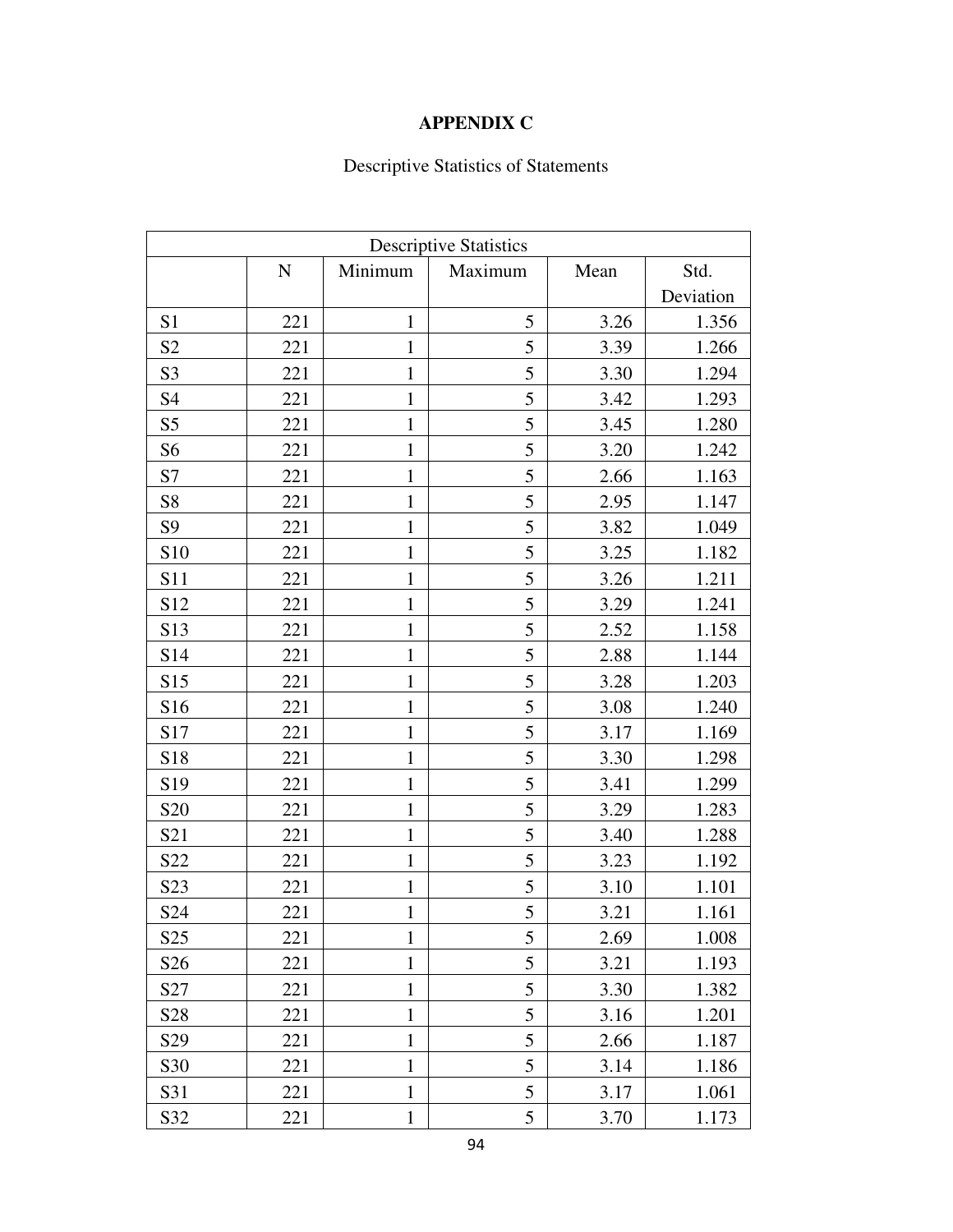| S33        | 221 | 1 | 5 | 3.32 | 1.304 |
|------------|-----|---|---|------|-------|
| S34        | 221 |   | 5 | 3.11 | 1.111 |
| S35        | 221 |   | 5 | 3.64 | 1.142 |
| S36        | 221 |   | 5 | 3.30 | 1.366 |
| S37        | 221 |   | 5 | 2.84 | 1.112 |
| S38        | 221 |   | 5 | 2.65 | 0.935 |
| S39        | 221 |   | 5 | 3.31 | 1.253 |
| S40        | 221 |   | 5 | 3.72 | 1.137 |
| Valid N    | 221 |   |   |      |       |
| (listwise) |     |   |   |      |       |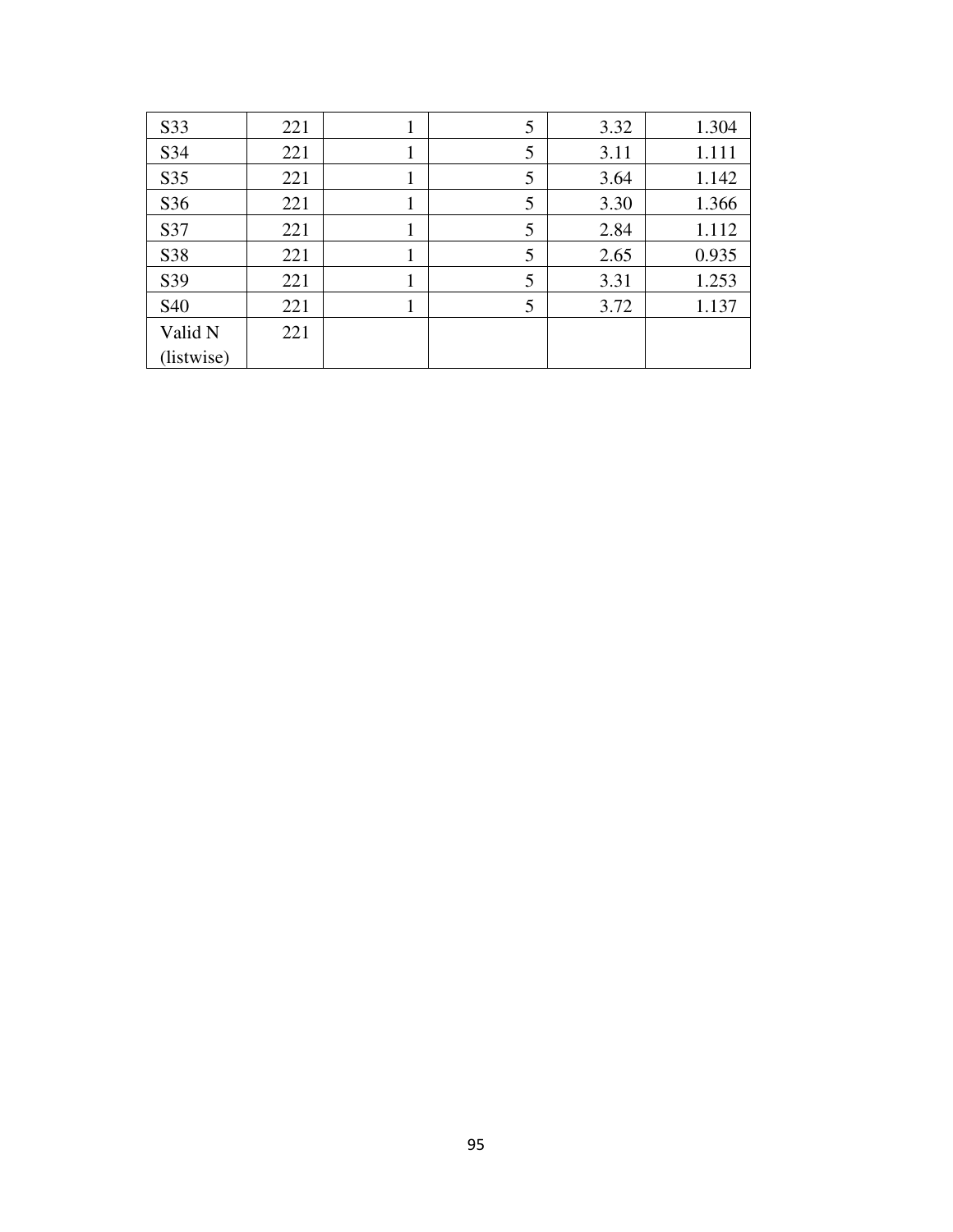## **APPENDIX D**

| <b>Items</b>                                                                   |       | <b>Always Regularly</b> |       | <b>Sometimes Occasionally</b> | <b>Never</b> | M    | <b>SD</b> |  |
|--------------------------------------------------------------------------------|-------|-------------------------|-------|-------------------------------|--------------|------|-----------|--|
| S.14 I study the word<br>with a pictorial<br>representation of its<br>meaning. | 10.4% | 17.6%                   | 32.1% | 0%29                          | 10.9%        | 2.88 | 1.144     |  |
| S.15 I visualize the<br>meaning of the word.                                   | 19.9% | 23.1%                   | 29.4% | 20.4%                         | 7.2%         | 3.28 | 1.203     |  |
| S.16 I relate the word<br>to a personal<br>experience.                         | 16.7% | 19.5%                   | 30.3% | 22.2%                         | 11.3%        | 3.80 | 1.240     |  |
| S.17 I associate the<br>word with its<br>connotation                           | 16.3% | 21.3%                   | 33%   | 21.7%                         | 7.7%         | 3.17 | 1.169     |  |
| S.18 I connect the<br>word to its synonym.                                     | 24.9% | 19.9%                   | 24.9% | 21.3%                         | 09%          | 3.30 | 1.298     |  |
| S.19 I connect the<br>word to its antonyms.                                    | 28.1% | 20.8%                   | 22.6% | 20.8%                         | 7.7%         | 3.41 | 1.299     |  |
| S.20 I search for<br>sentences to find out<br>the meaning of the<br>words.     | 24.9% | 18.6%                   | 25.3% | 23.5%                         | 7.7%         | 3.29 | 1.283     |  |
| S.21 I choose a group<br>of words in a story.                                  | 27.6% | 19%                     | 27.6% | 17.2%                         | 8.6%         | 3.40 | 1.288     |  |
| S22. I practice the<br>spelling of a word.                                     | 20.8% | 16.3%                   | 33.5% | 23.5%                         | 5.9%         | 3.23 | 1.192     |  |
| S.23 I study the sound<br>of a word.                                           | 12.2% | 22.6%                   | 35.3% | 23.1%                         | 6.8%         | 3.10 | 1.101     |  |
| S.24 I say the new<br>words aloud when<br>studying.                            | 16.7% | 22.2%                   | 33.5% | 20.4%                         | 7.2%         | 3.21 | 1.161     |  |

## Frequencies of Memory Strategies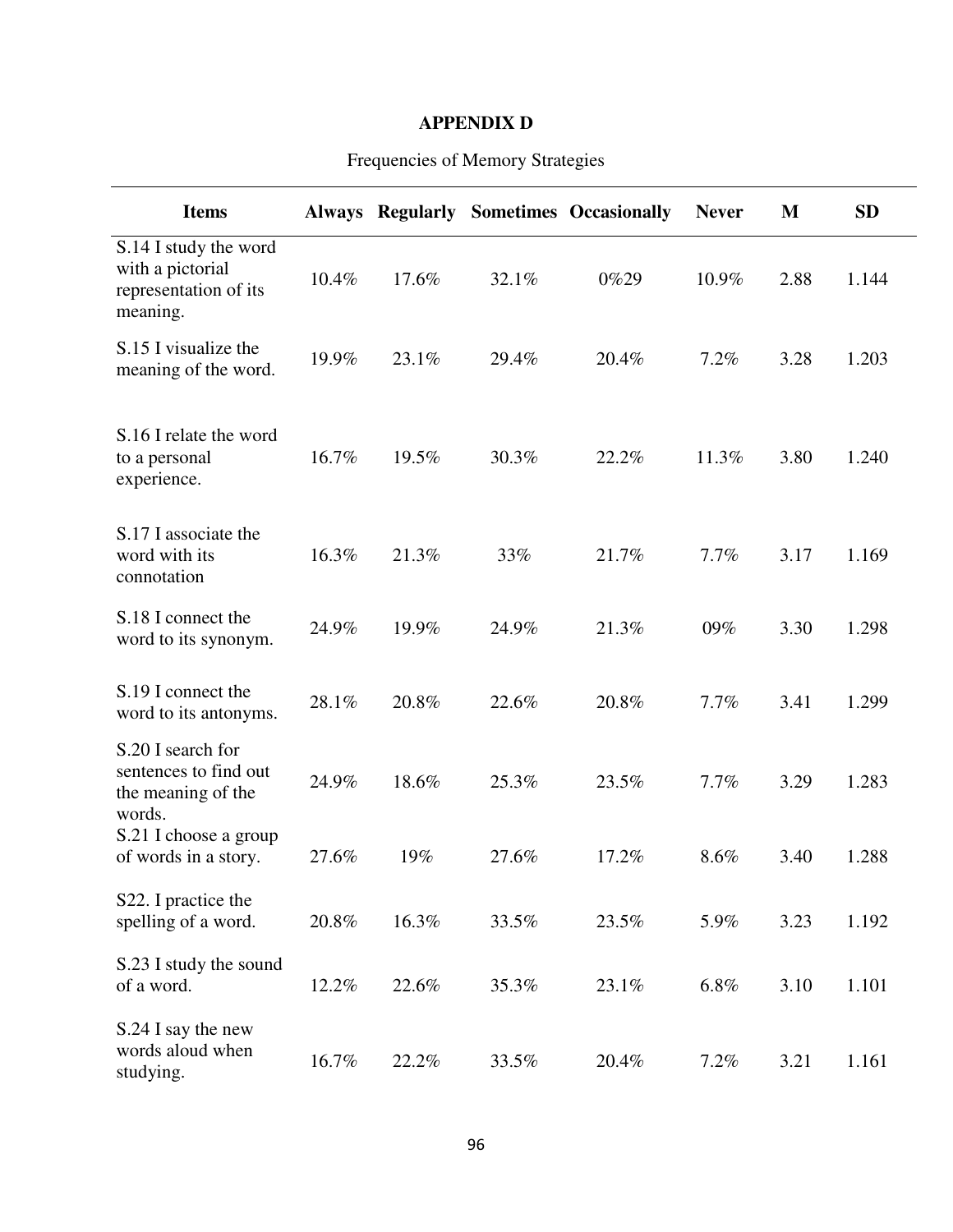| S. 25 I underline initial<br>letter of the word. | $6.3\%$ | $10\%$   | 40.7% | 32.1% | 10.9%    | 2.69 | 1.008 |
|--------------------------------------------------|---------|----------|-------|-------|----------|------|-------|
| S.26 I memorize<br>vocabulary.                   | 21.7%   | $14.5\%$ | 31.2% | 28.5% | $4.1\%$  | 3.21 | 1.193 |
| S.27 I paraphrase the<br>words' meaning.         | 27.6%   | 18.1%    | 24.4% | 16.3% | 13.6%    | 3.30 | 1.382 |
| S.28 I learn the words<br>of an idiom together.  | 14.9%   | 26.2%    | 28.5% | 20.4% | $10\%$   | 3.16 | 1.201 |
| S.29 I mime the words<br>when learning them.     | $10\%$  | $10.9\%$ | 32.1% | 0.29  | $18.1\%$ | 3.66 | 1.187 |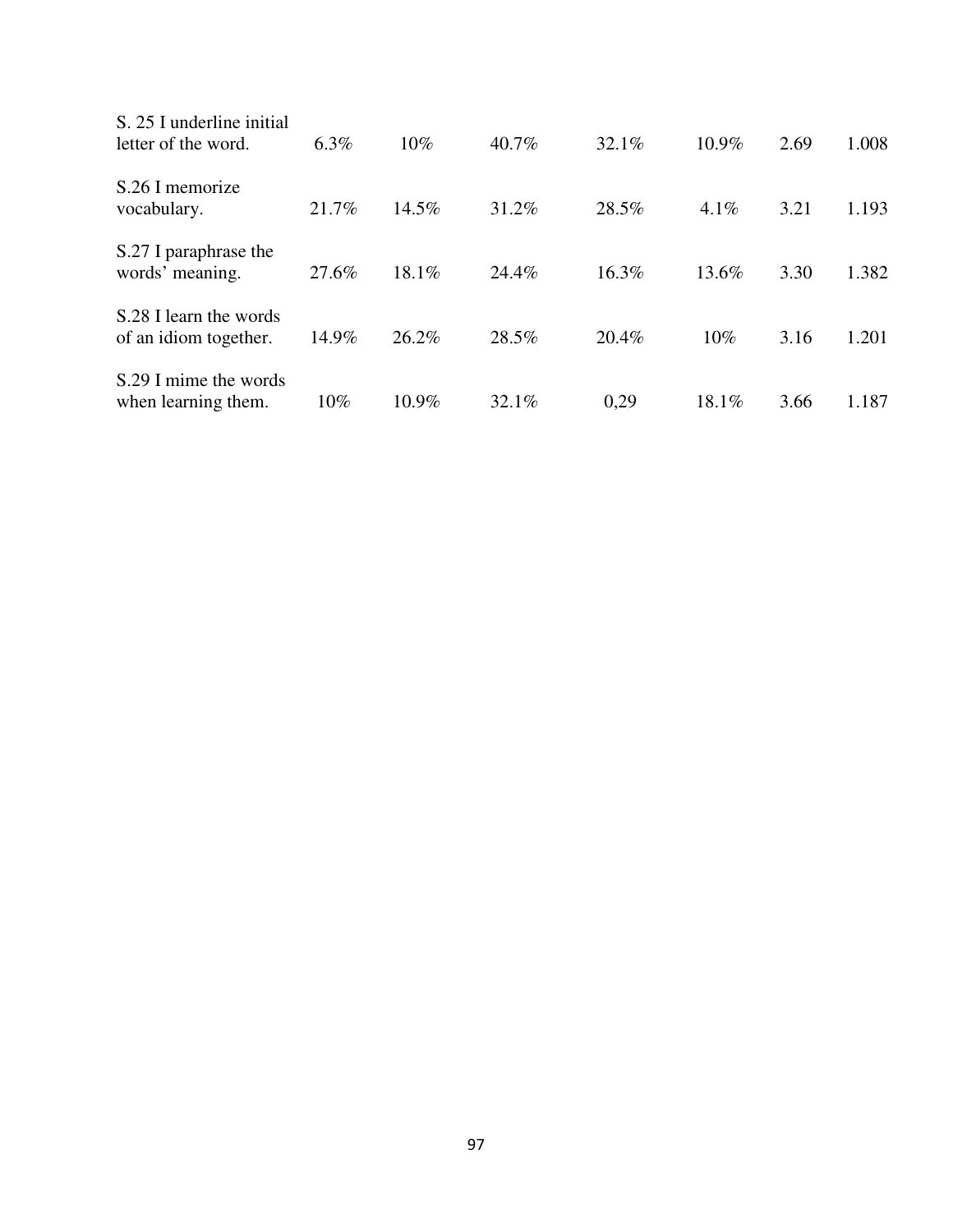## **APPENDIX E**

| <b>Statements</b> | <b>Grades</b> | Number of<br><b>Students</b> | Mean<br><b>Score</b> |
|-------------------|---------------|------------------------------|----------------------|
|                   |               |                              |                      |
| $\overline{S1}$   | first grade   | $\overline{51}$              | 2.27                 |
|                   | second grade  | $\overline{56}$              | 2.59                 |
|                   | third grade   | $\overline{55}$              | 3.89                 |
|                   | fourth grade  | $\overline{59}$              | 4.15                 |
| $\overline{S2}$   | first grade   | $\overline{51}$              | 2.61                 |
|                   | second grade  | $\overline{56}$              | 2.82                 |
|                   | third grade   | $\overline{55}$              | 3.82                 |
|                   | fourth grade  | 59                           | 4.20                 |
| $\overline{S3}$   | first grade   | $\overline{51}$              | 2.53                 |
|                   | second grade  | $\overline{56}$              | 2.82                 |
|                   | third grade   | $\overline{55}$              | 3.58                 |
|                   | fourth grade  | $\overline{59}$              | 4.15                 |
| <b>S4</b>         | first grade   | $\overline{51}$              | $2.8\,$              |
|                   | second grade  | $\overline{56}$              | 2.68                 |
|                   | third grade   | $\overline{55}$              | 4.04                 |
|                   | fourth grade  | 59                           | 4.07                 |

## Mean Scores for Each Statement According to Grades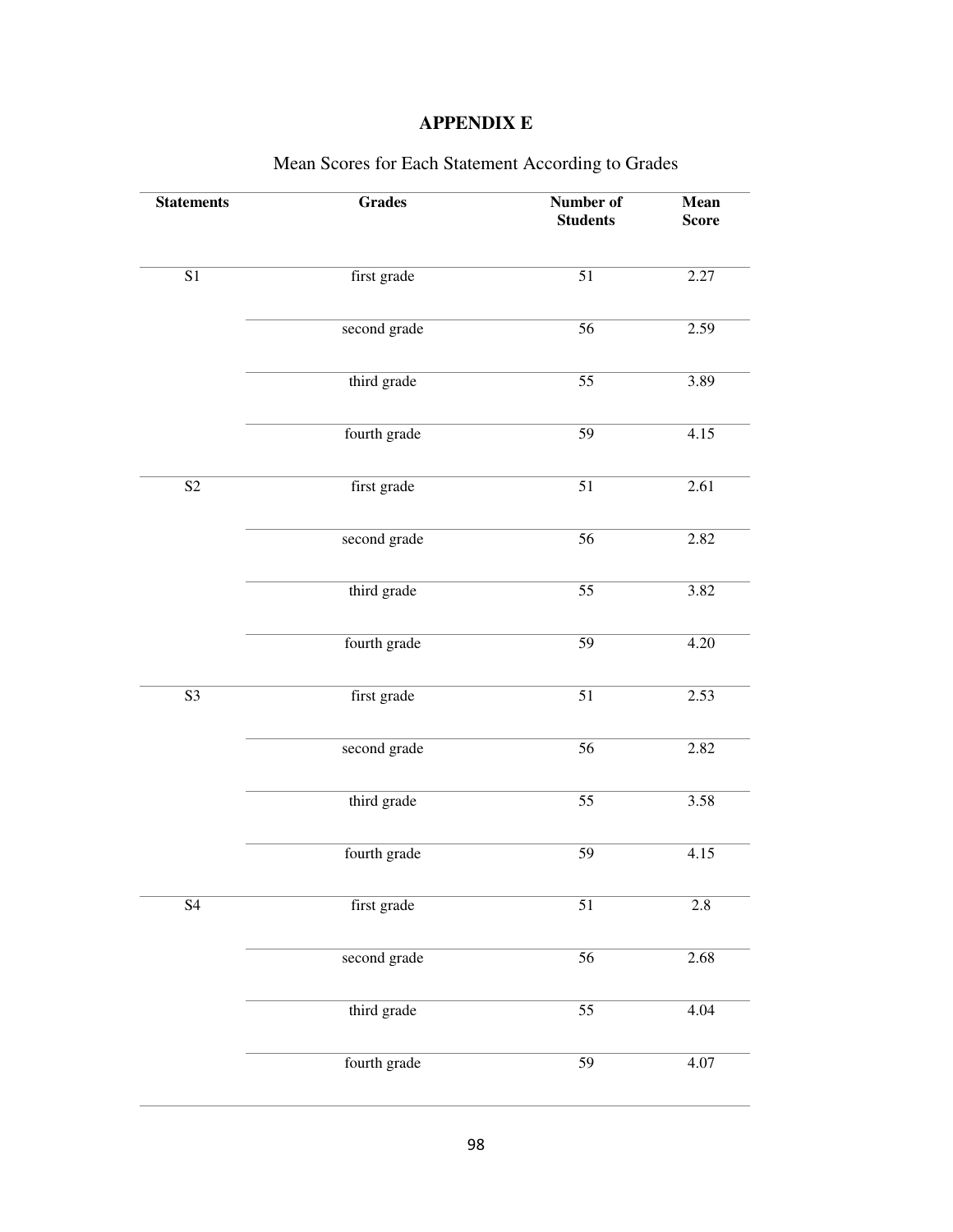| $\overline{S5}$ | first grade  | $\overline{51}$ | 3.82 |
|-----------------|--------------|-----------------|------|
|                 | second grade | $\overline{56}$ | 3.75 |
|                 | third grade  | $\overline{55}$ | 3.42 |
|                 | fourth grade | $\overline{59}$ | 2.86 |
| $\overline{S6}$ | first grade  | $\overline{51}$ | 2.82 |
|                 | second grade | $\overline{56}$ | 2.88 |
|                 | third grade  | $\overline{55}$ | 3.44 |
|                 | fourth grade | $\overline{59}$ | 3.61 |
| $\overline{S7}$ | first grade  | $\overline{51}$ | 3.51 |
|                 | second grade | $\overline{56}$ | 2.77 |
|                 | third grade  | $\overline{55}$ | 2.44 |
|                 | fourth grade | $\overline{59}$ | 2.03 |
| $\overline{S8}$ | first grade  | $\overline{51}$ | 3.53 |
|                 | second grade | 56              | 3.09 |
|                 | third grade  | $\overline{55}$ | 2.89 |
|                 | fourth grade | $\overline{59}$ | 2.39 |
| <b>S9</b>       | first grade  | $\overline{51}$ | 3.78 |
|                 | second grade | $\overline{56}$ | 3.80 |
|                 | third grade  | $\overline{55}$ | 3.84 |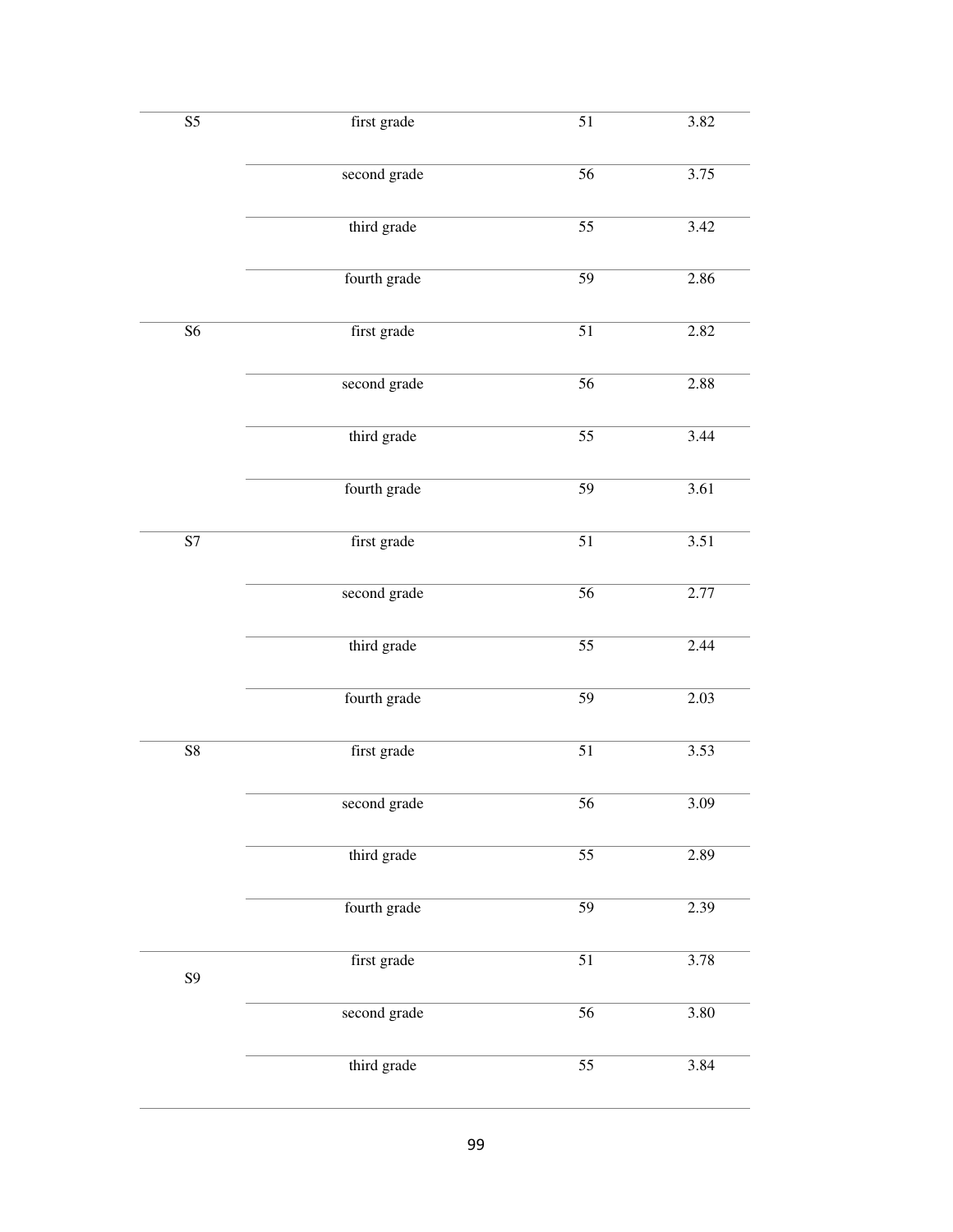|                  | fourth grade | $\overline{59}$ | 3.86 |
|------------------|--------------|-----------------|------|
| S10              | first grade  | $\overline{51}$ | 3.12 |
|                  | second grade | $\overline{56}$ | 2.61 |
|                  | third grade  | $\overline{55}$ | 3.69 |
|                  | fourth grade | $\overline{59}$ | 3.56 |
| $\overline{S11}$ | first grade  | $\overline{51}$ | 2.96 |
|                  | second grade | $\overline{56}$ | 2.77 |
|                  | third grade  | $\overline{55}$ | 3.24 |
|                  | fourth grade | $\overline{59}$ | 4.02 |
| $\overline{S12}$ | first grade  | $\overline{51}$ | 3.06 |
|                  | second grade | $\overline{56}$ | 2.96 |
|                  | third grade  | $\overline{55}$ | 3.02 |
|                  | fourth grade | $\overline{59}$ | 4.03 |
| S13              | first grade  | 51              | 2.33 |
|                  | second grade | $\overline{56}$ | 1.96 |
|                  | third grade  | $\overline{55}$ | 2.60 |
|                  | fourth grade | $\overline{59}$ | 3.15 |
| S14              | first grade  | $\overline{51}$ | 2.94 |
|                  | second grade | $\overline{56}$ | 2.77 |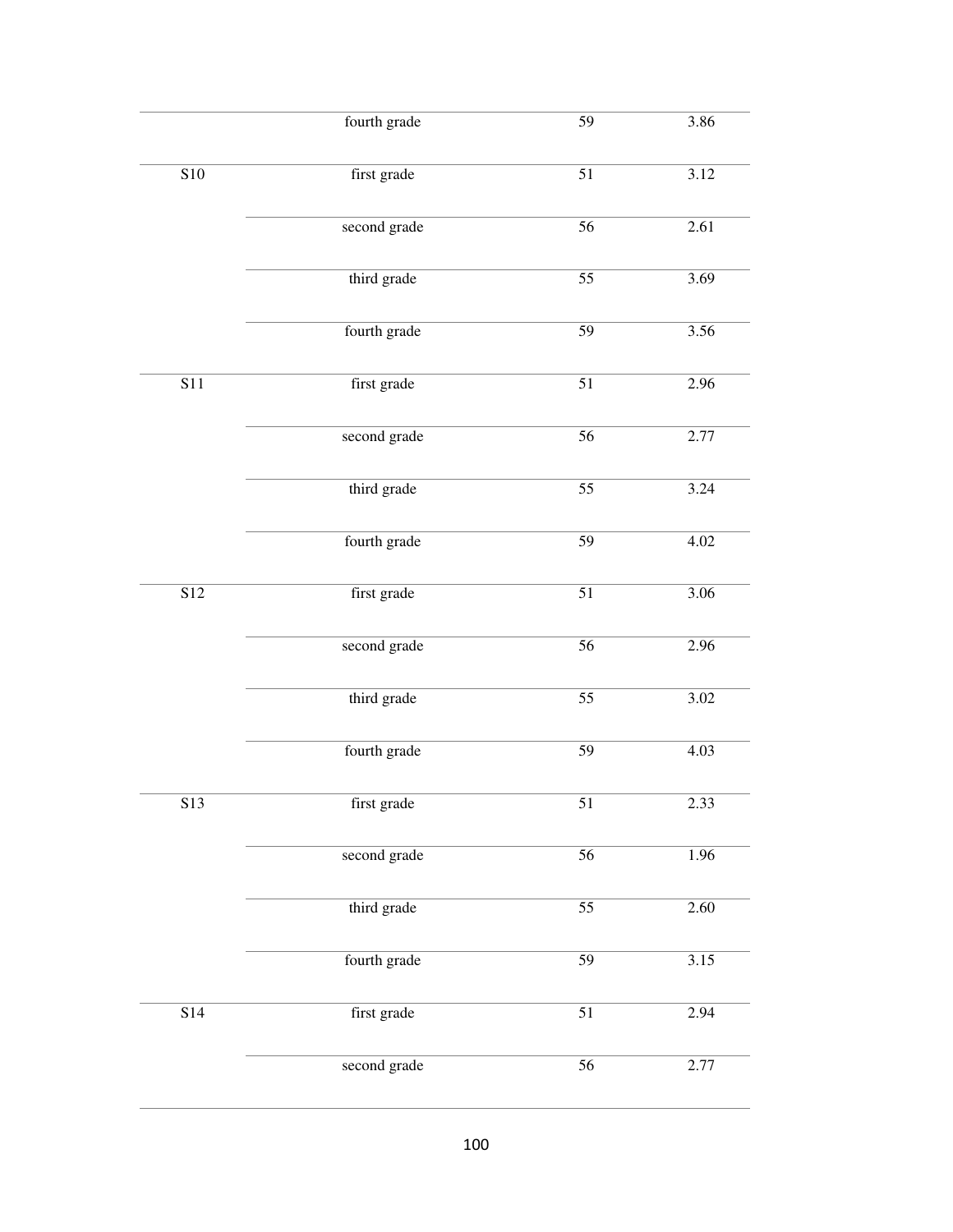|                  | third grade  | $\overline{55}$ | 2.25 |
|------------------|--------------|-----------------|------|
|                  | fourth grade | $\overline{59}$ | 3.51 |
|                  |              |                 |      |
| $\overline{S15}$ | first grade  | $\overline{51}$ | 3.02 |
|                  | second grade | 56              | 2.80 |
|                  | third grade  | $\overline{55}$ | 3.18 |
|                  | fourth grade | $\overline{59}$ | 4.05 |
| $\overline{S16}$ | first grade  | $\overline{51}$ | 2.75 |
|                  | second grade | $\overline{56}$ | 2.39 |
|                  | third grade  | $\overline{55}$ | 2.98 |
|                  | fourth grade | $\overline{59}$ | 4.12 |
| $\overline{S17}$ | first grade  | $\overline{51}$ | 2.90 |
|                  | second grade | $\overline{56}$ | 2.38 |
|                  | third grade  | $\overline{55}$ | 3.25 |
|                  | fourth grade | 59              | 4.07 |
| $\overline{S18}$ | first grade  | $\overline{51}$ | 2.80 |
|                  | second grade | $\overline{56}$ | 2.66 |
|                  | third grade  | $\overline{55}$ | 3.82 |
|                  | fourth grade | $\overline{59}$ | 3.86 |
| $\overline{S19}$ | first grade  | $\overline{51}$ | 2.78 |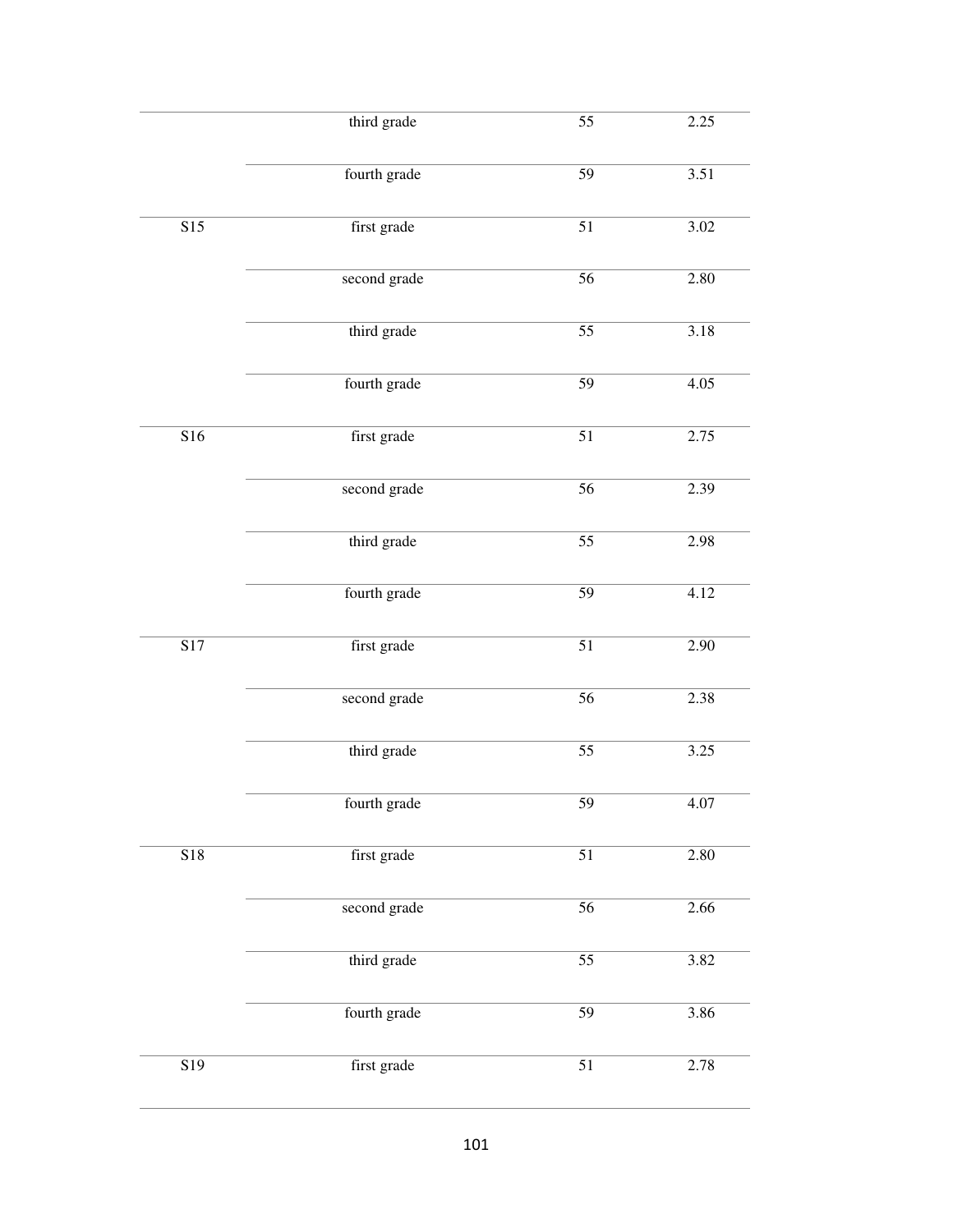|                  | second grade | $\overline{56}$ | 2.80 |
|------------------|--------------|-----------------|------|
|                  | third grade  | $\overline{55}$ | 3.80 |
|                  | fourth grade | $\overline{59}$ | 4.15 |
| <b>S20</b>       | first grade  | $\overline{51}$ | 3.06 |
|                  | second grade | $\overline{56}$ | 2.46 |
|                  | third grade  | $\overline{55}$ | 3.60 |
|                  | fourth grade | $\overline{59}$ | 4.00 |
| $\overline{S21}$ | first grade  | $\overline{51}$ | 3.04 |
|                  | second grade | $\overline{56}$ | 2.63 |
|                  | third grade  | $\overline{55}$ | 3.78 |
|                  | fourth grade | $\overline{59}$ | 4.08 |
| S <sub>22</sub>  | first grade  | $\overline{51}$ | 3.04 |
|                  | second grade | $\overline{56}$ | 3.38 |
|                  | third grade  | 55              | 2.84 |
|                  | fourth grade | $\overline{59}$ | 3.61 |
| $\overline{S23}$ | first grade  | $\overline{51}$ | 3.04 |
|                  | second grade | $\overline{56}$ | 2.61 |
|                  | third grade  | $\overline{55}$ | 3.13 |
|                  | fourth grade | $\overline{59}$ | 3.61 |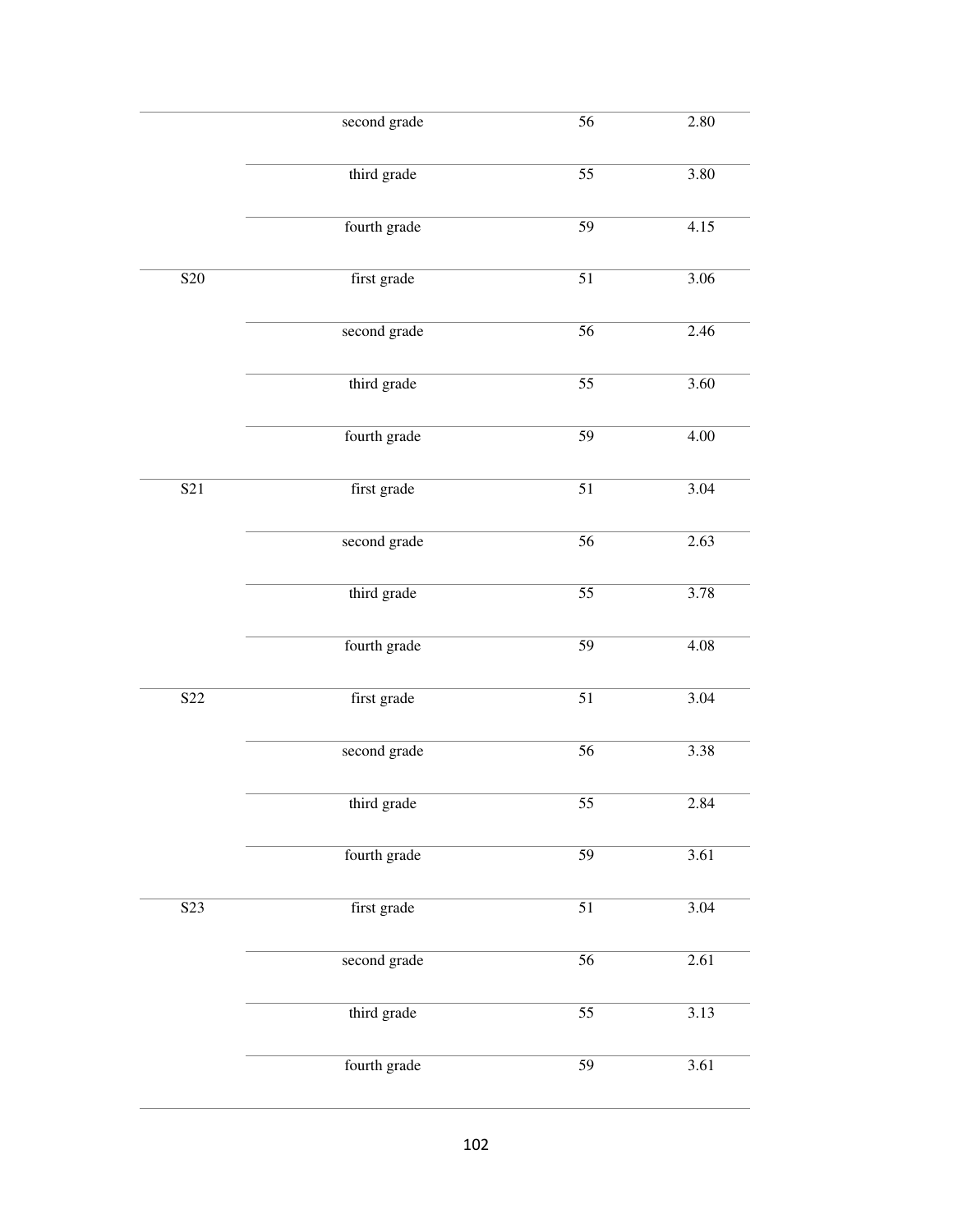| S <sub>24</sub>  | first grade  | $\overline{51}$ | 2.92             |
|------------------|--------------|-----------------|------------------|
|                  | second grade | $\overline{56}$ | 3.11             |
|                  | third grade  | $\overline{55}$ | 3.07             |
|                  | fourth grade | $\overline{59}$ | 3.68             |
| $\overline{S25}$ | first grade  | $\overline{51}$ | $\overline{2.8}$ |
|                  | second grade | $\overline{56}$ | 2.66             |
|                  | third grade  | $\overline{55}$ | 2.56             |
|                  | fourth grade | $\overline{59}$ | 2.73             |
| $\overline{S26}$ | first grade  | $\overline{51}$ | 3.71             |
|                  | second grade | $\overline{56}$ | $\overline{3.7}$ |
|                  | third grade  | $\overline{55}$ | 2.96             |
|                  | fourth grade | $\overline{59}$ | 2.56             |
| S <sub>27</sub>  | first grade  | $\overline{51}$ | 2.53             |
|                  | second grade | 56              | 2.54             |
|                  | third grade  | $\overline{55}$ | 3.85             |
|                  | fourth grade | $\overline{59}$ | 4.17             |
| S28              | first grade  | $\overline{51}$ | 2.61             |
|                  | second grade | $\overline{56}$ | 2.55             |
|                  | third grade  | $\overline{55}$ | 3.56             |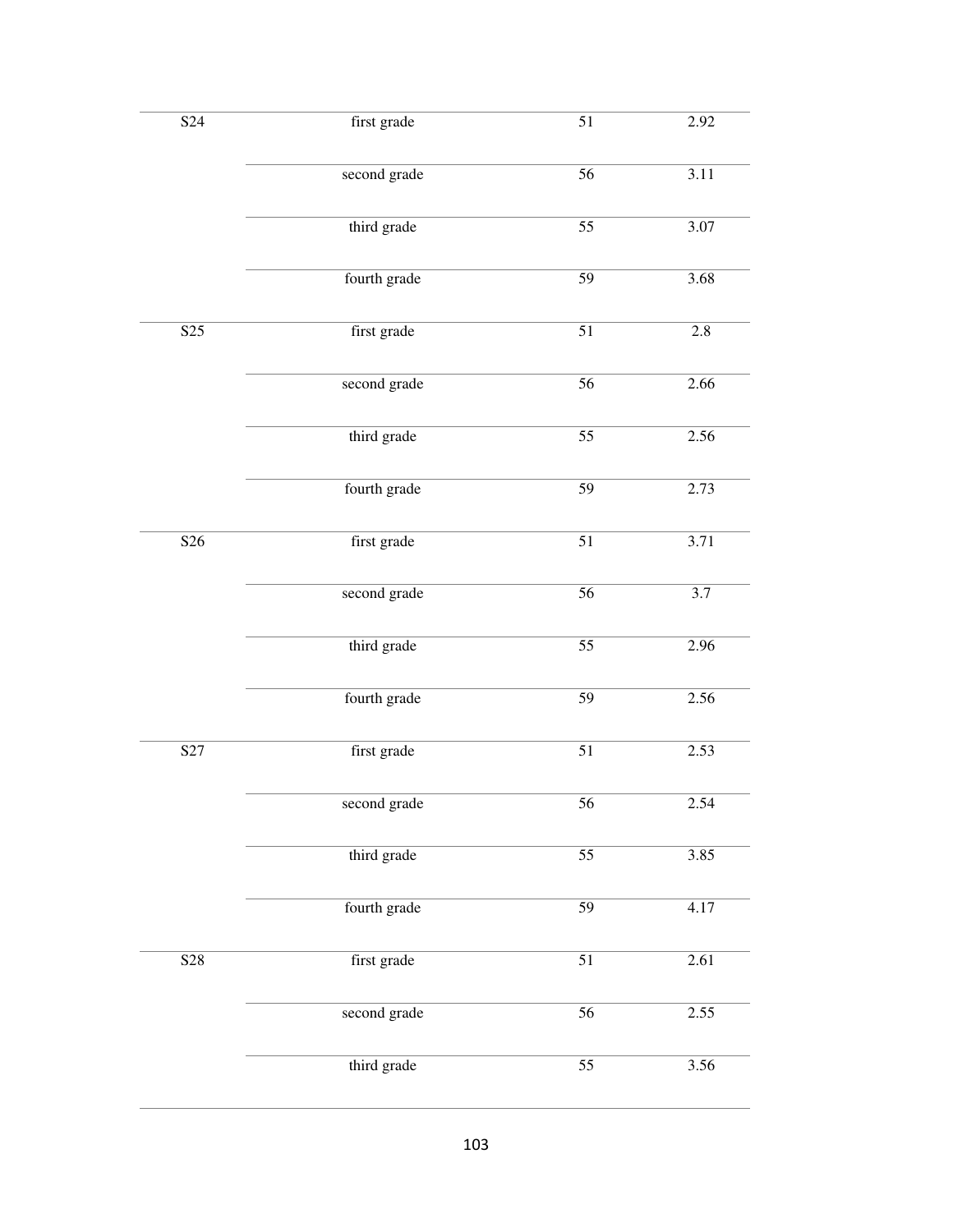|                  | fourth grade | $\overline{59}$ | 3.83             |
|------------------|--------------|-----------------|------------------|
| S <sub>29</sub>  | first grade  | $\overline{51}$ | 3.14             |
|                  | second grade | $\overline{56}$ | 3.18             |
|                  | third grade  | $\overline{55}$ | 2.31             |
|                  | fourth grade | $\overline{59}$ | 2.07             |
| $\overline{S30}$ | first grade  | $\overline{51}$ | 2.94             |
|                  | second grade | $\overline{56}$ | 2.71             |
|                  | third grade  | $\overline{55}$ | 2.64             |
|                  | fourth grade | $\overline{59}$ | 4.2              |
| $\overline{S31}$ | first grade  | $\overline{51}$ | 2.86             |
|                  | second grade | $\overline{56}$ | $\overline{2.7}$ |
|                  | third grade  | $\overline{55}$ | 3.87             |
|                  | fourth grade | $\overline{59}$ | 3.24             |
| S32              | first grade  | 51              | 3.31             |
|                  | second grade | $\overline{56}$ | 3.39             |
|                  | third grade  | $\overline{55}$ | 3.85             |
|                  | fourth grade | $\overline{59}$ | 4.17             |
| $\overline{S33}$ | first grade  | $\overline{51}$ | 2.39             |
|                  | second grade | $\overline{56}$ | 2.88             |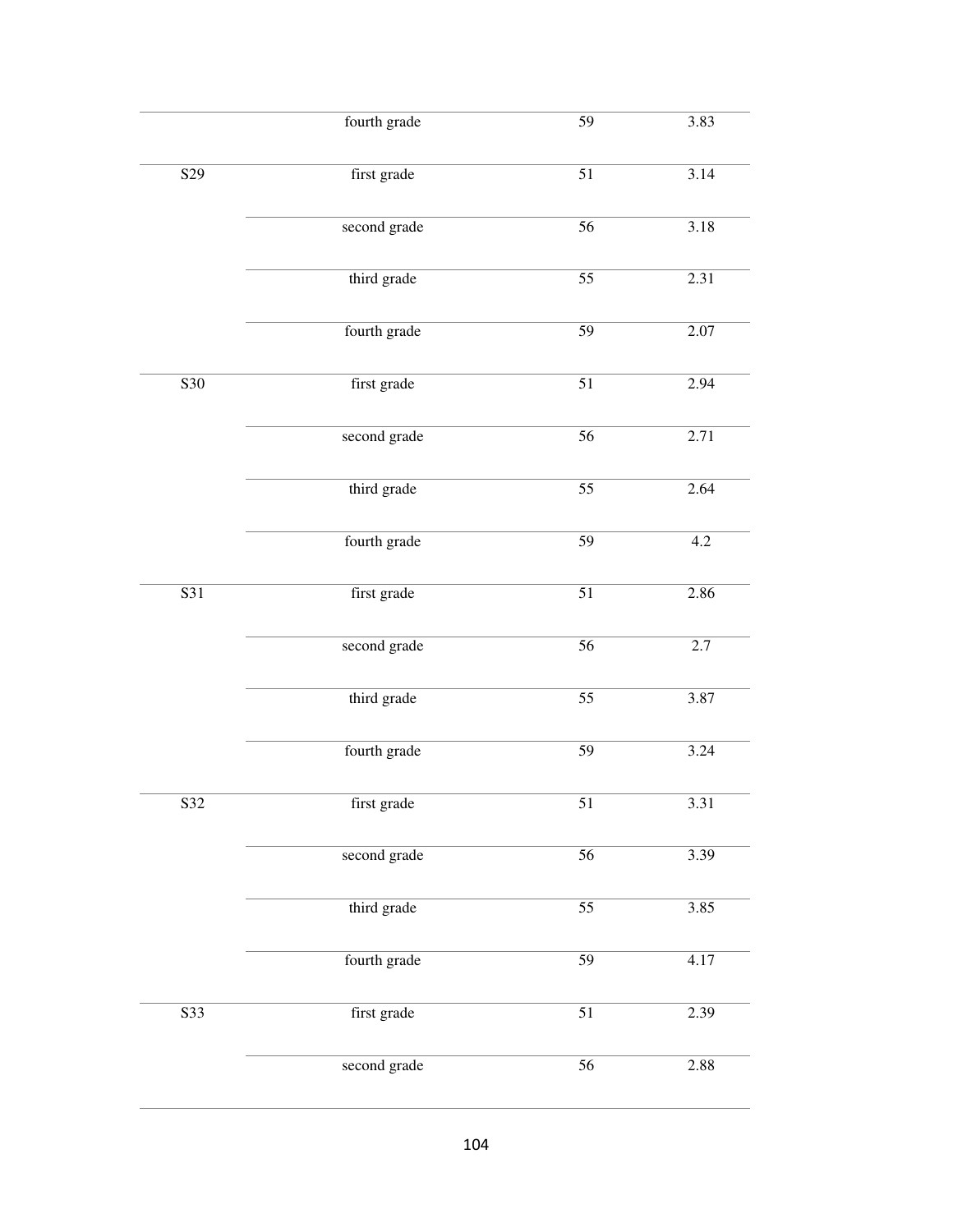|                  | third grade  | $\overline{55}$ | 4.02             |
|------------------|--------------|-----------------|------------------|
|                  | fourth grade | $\overline{59}$ | 3.88             |
| S34              | first grade  | $\overline{51}$ | 2.84             |
|                  | second grade | 56              | 3.14             |
|                  | third grade  | $\overline{55}$ | $\overline{3.6}$ |
|                  | fourth grade | $\overline{59}$ | 2.85             |
| $\overline{S35}$ | first grade  | $\overline{51}$ | 2.94             |
|                  | second grade | $\overline{56}$ | 3.32             |
|                  | third grade  | $\overline{55}$ | 4.16             |
|                  | fourth grade | $\overline{59}$ | 4.05             |
| $\overline{S36}$ | first grade  | $\overline{51}$ | 2.78             |
|                  | second grade | $\overline{56}$ | 2.09             |
|                  | third grade  | $\overline{55}$ | 4.05             |
|                  | fourth grade | 59              | 4.19             |
| $\overline{S37}$ | first grade  | $\overline{51}$ | 3.06             |
|                  | second grade | $\overline{56}$ | 2.95             |
|                  | third grade  | $\overline{55}$ | 2.65             |
|                  | fourth grade | $\overline{59}$ | 2.71             |
| $\overline{S38}$ | first grade  | $\overline{51}$ | 2.69             |